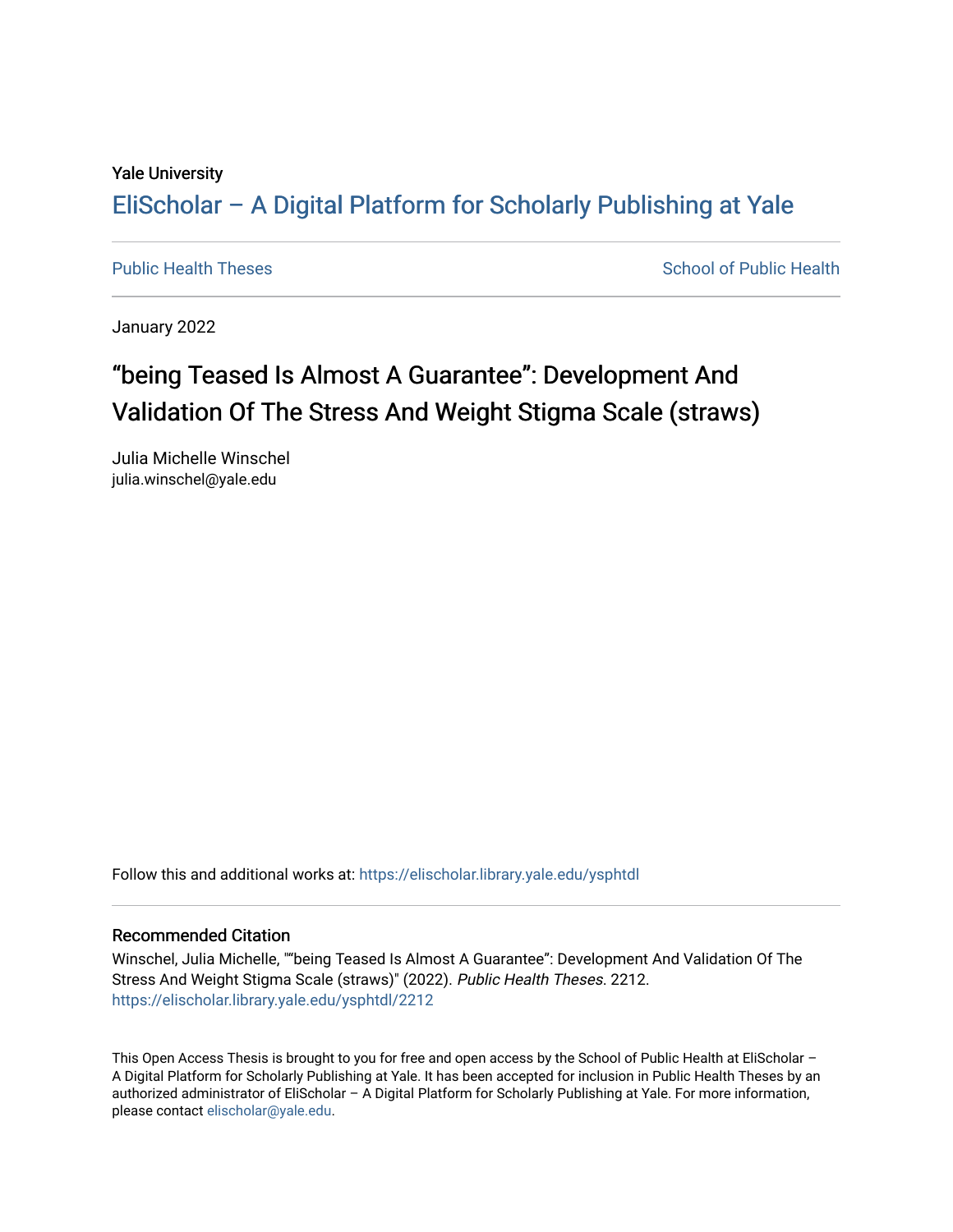## **"Being teased is almost a guarantee": Development and validation of the Stress and Weight Stigma Scale (STRAWS)**

## Julia M. Winschel Department of Social and Behavioral Sciences Yale School of Public Health

## A Thesis Submitted in Partial Fulfillment of the Requirements for the Degree of

## Master of Public Health May 2022

**First Advisor**: Sarah Lowe, PhD Assistant Progressor of Social and Behavioral Sciences Yale School of Public Health **Second Advisor**: Janet Lydecker, PhD Assistant Professor of Psychiatry Yale School of Medicine

**Key words:** weight stigma, obesity, prolonged activation, social and behavioral sciences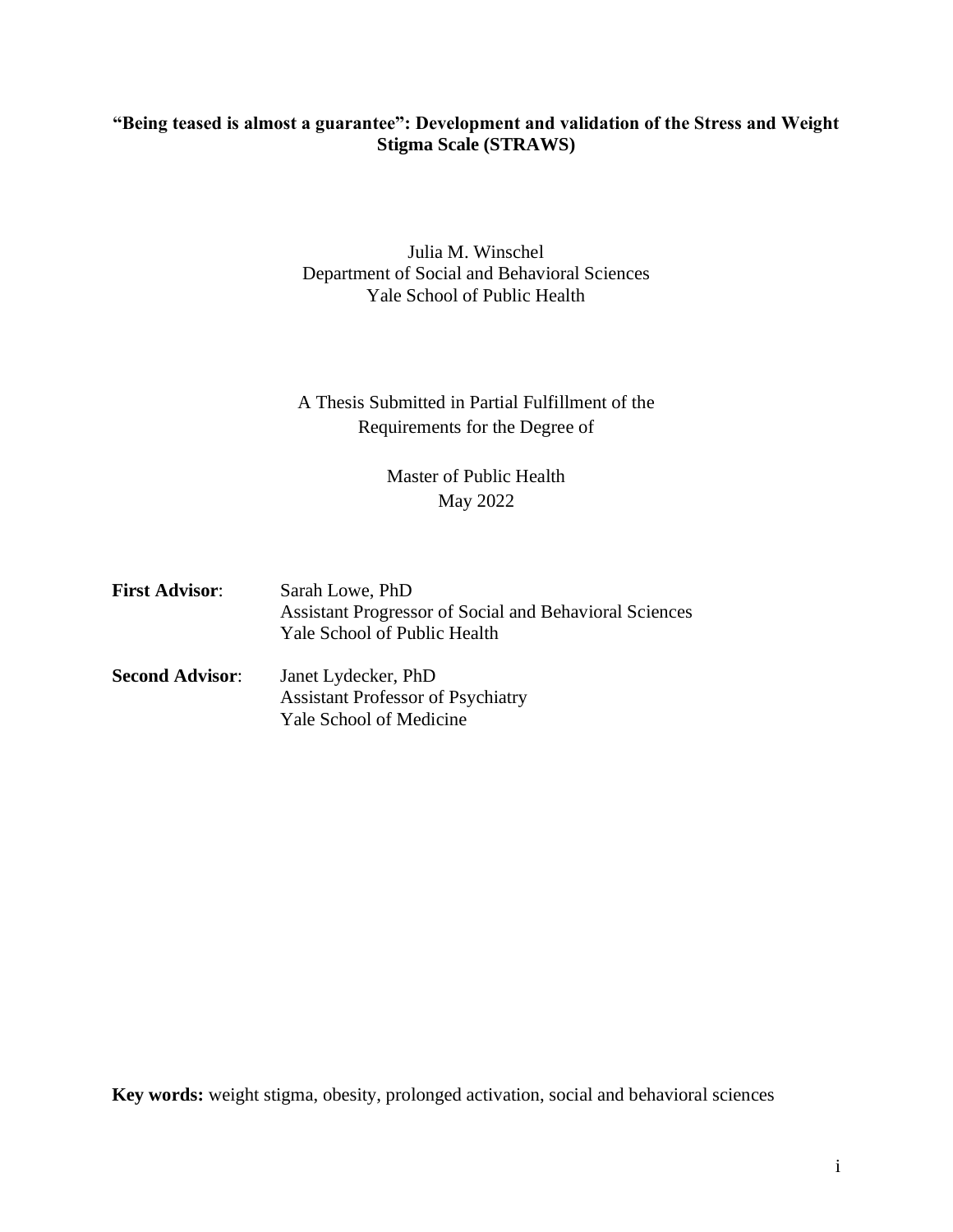#### **Abstract**

*Objective:* To validate The Stress and Weight Stigma Scale (STRAWS), a measure developed to assess prolonged activation and anticipatory stress related to experiences of weight stigma among individuals with overweight and obesity.

*Methods:* Based on an existing instrument for prolonged activation and anticipatory race-related stress, the 17-item STRAWS was developed to capture perseverative cognition, secondary appraisal, and anticipatory stress in response to a specific experience of weight stigma. Participants with a range of body mass indices (BMI; kg/m<sup>2</sup>) and who believed they had experienced weight stigma were recruited using Amazon's Mechanical Turk ( $n = 301$ ). We used confirmatory factor analysis to determine the fit of the factor structure of the STRAWS based on the 4-factor structure of the source instrument (Utsey et al., 2012). We also compared the invariance of the factor structure between participants with BMI  $\geq$  25 (n = 208) and those with BMI  $<$  25 (n = 93) prior to examining construct validity of the STRAWS.

*Results:* Analyses supported a four-factor oblique model for our current sample of US adults, though model fit was more adequate among the group with BMI  $\geq$  25 (χ2 (113) = 204.75, *p* < 0.001, RMSEA = 0.062, CFI = 0.948, TLI = 0.938, SRMR = 0.0074) compared to the group with BMI < 25 ( $\chi$ 2 (113) = 177.48, *p* < 0.001, RMSEA =  $0.078$ , CFI =  $0.940$ , TLI =  $0.927$ , SRMR =  $0.078$ ). Measurement invariance analysis comparing the 4-factor oblique model fit between BMI groups revealed metric invariance, suggesting that each of the 17 items comprising the STRAWS contributes to the latent structure to a similar extent across BMI groups. The current study also provided evidence for construct validity of the STRAWS in that its total and factor scores correlated in the expected direction with scores on measures of related constructs.

*Conclusion:* Our findings provide support for the validity and reliability of The Stress and Weight Stigma Scale, an instrument that assesses prolonged activation and anticipatory stress related to experiences of weight stigma among individuals with overweight and obesity. The STRAWS offers a method for understanding the long-term stress response to experiences of weight stigma. Public health experts and healthcare providers may wish to utilize the STRAWS to design appropriate, effective interventions that target the connection between weight stigma stress and subsequent poor health outcomes.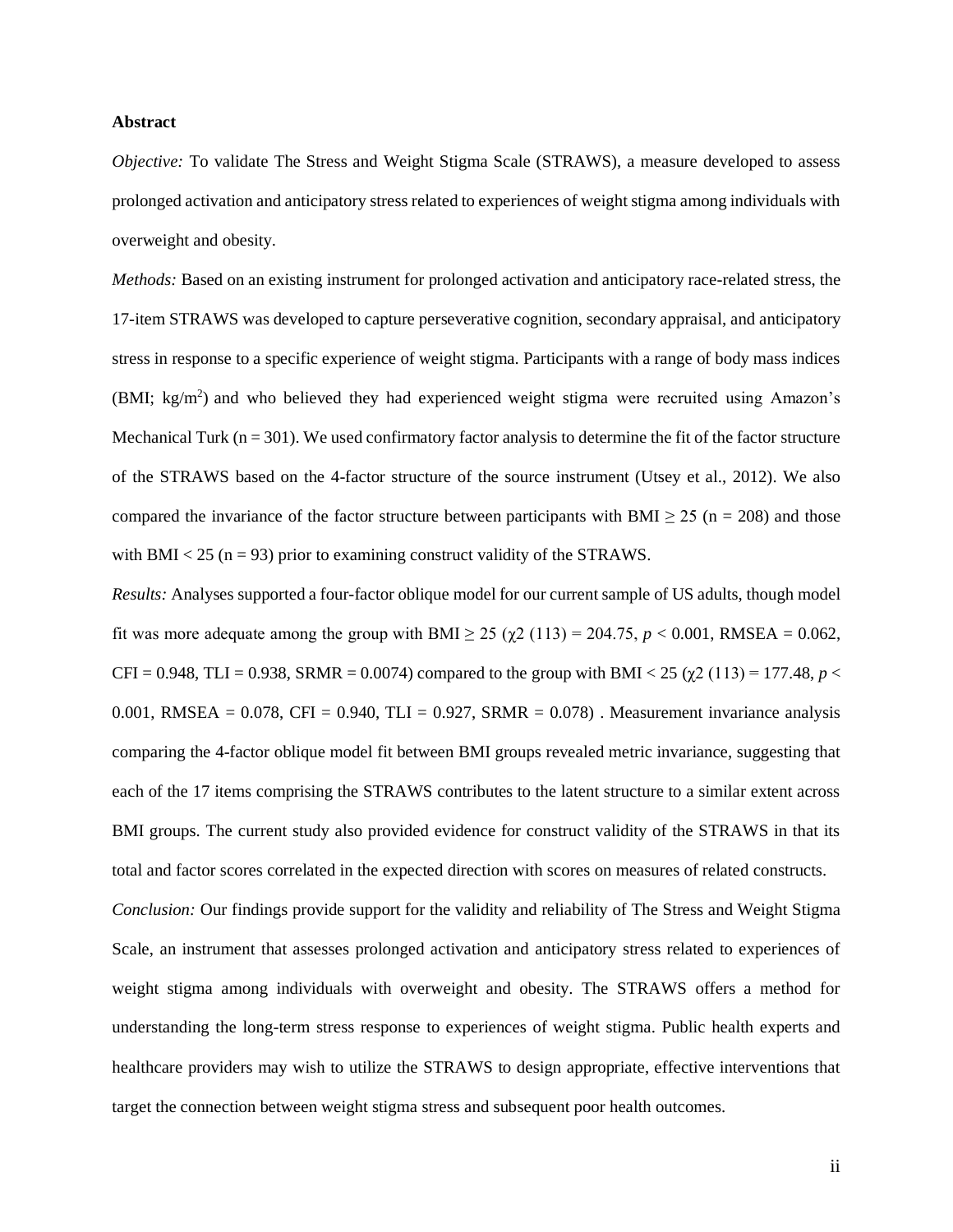### **Acknowledgements**

My deepest gratitude goes to my thesis advisors and mentors, Dr. Sarah Lowe and Dr. Janet Lydecker, who provided me their expertise, time, meaningful encouragement, and unwavering support over the last two years. Thank you for all you have invested in me, and for pushing me to grow as a researcher, a learner, and a person. I hope that I will one day help shape professional minds just as you have both done for me.

I also want to thank Dr. Michael Wininger, who has fervently cheered me on since the moment I stepped foot in his classroom. Thank you for giving me a chance to take on the role as teacher, an experience that has undoubtedly been a highlight of my time at Yale.

Most of all, I am grateful for my family; thank you for giving me the tools to succeed. The last two years have presented unexpected challenges, and I owe so much to you for your understanding, for lifting me up, and for staying hopeful.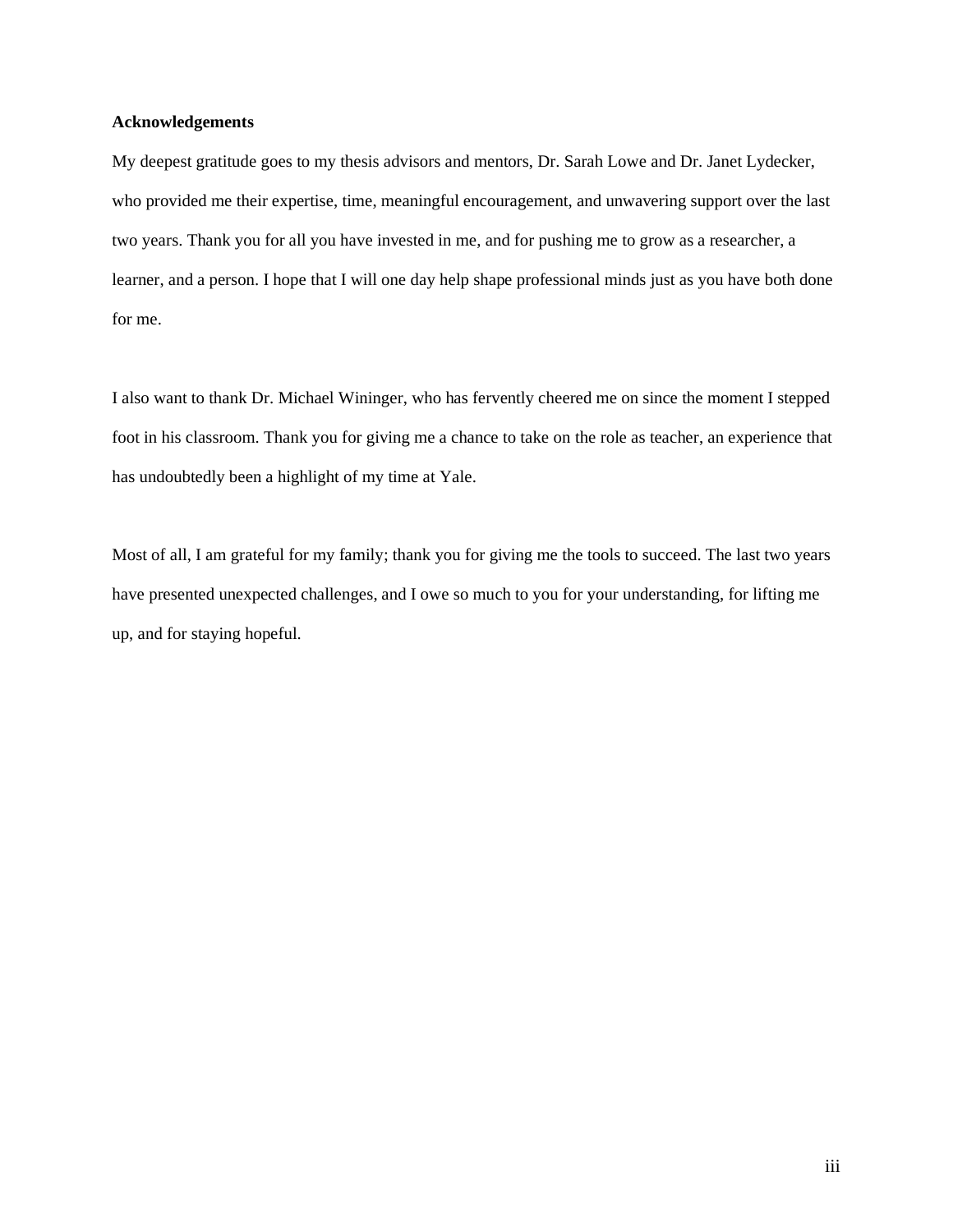## **Table of Contents**

| $Conclusion \dots 133$ |  |
|------------------------|--|
|                        |  |
|                        |  |
|                        |  |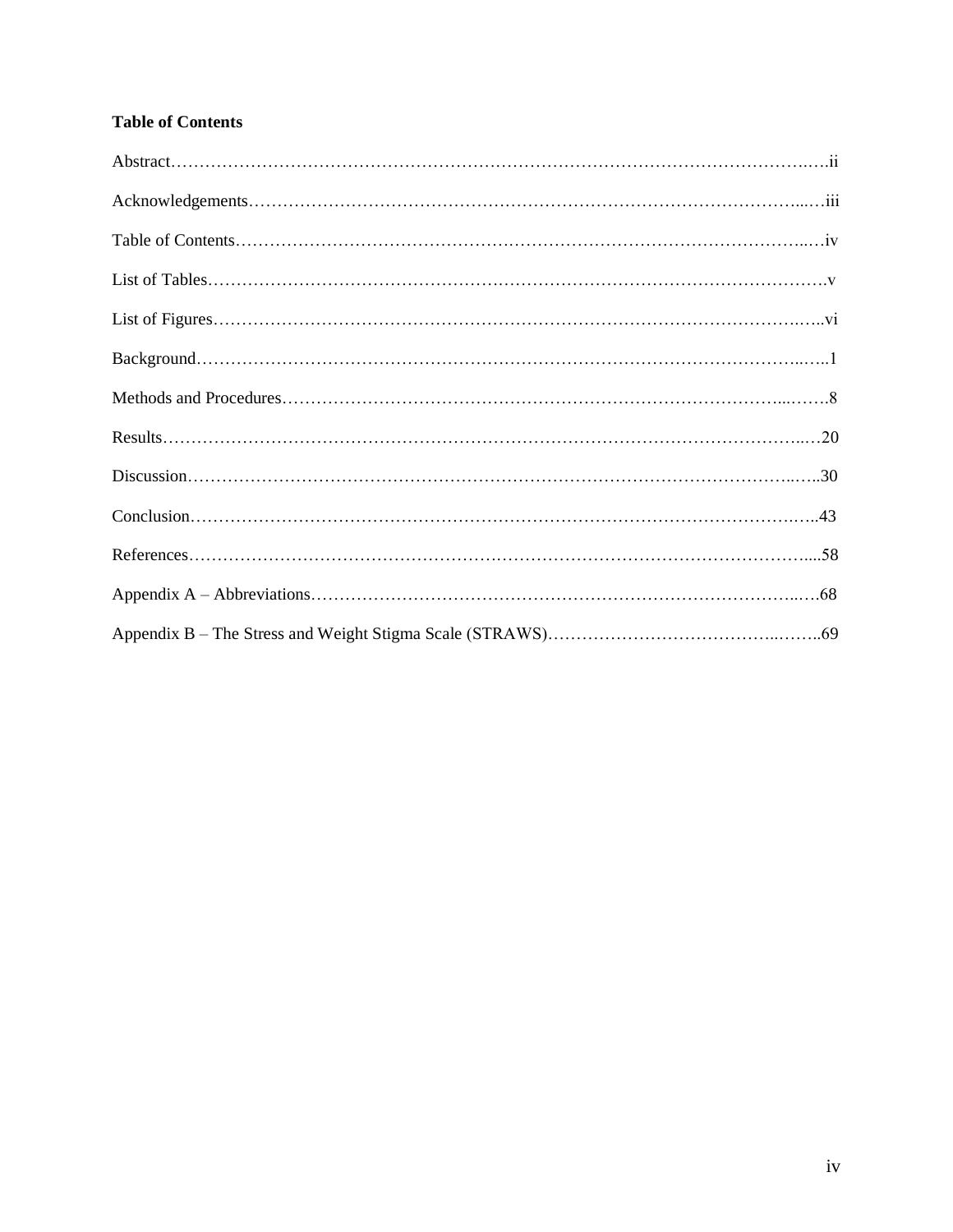## **List of Tables**

| Table 1: The 17-item PARS and corresponding items from the adapted 17-item STRAWS44      |  |
|------------------------------------------------------------------------------------------|--|
| Table 2: Participant Characteristics by BMI Category (combined sample n = 301)46         |  |
| Table 3: Means, standard deviations, skew, and kurtosis for the 4-factor,                |  |
|                                                                                          |  |
|                                                                                          |  |
| Table 6: Internal consistency, standardized factor loadings, and standardized intercepts |  |
| Table 7: Subscale intercorrelations for the 4-factor, 17-item STRAWS                     |  |
|                                                                                          |  |
| Table 9: Means, standard deviations, and correlation coefficients for study instruments  |  |
| Table 10: Intersectionality in the Everyday Discrimination Scale by BMI                  |  |
| Table 11: Most commonly selected reasons for discrimination, secondary to "Weight",      |  |
| Table 12: Subscale mean scores by experience type (self – versus network)                |  |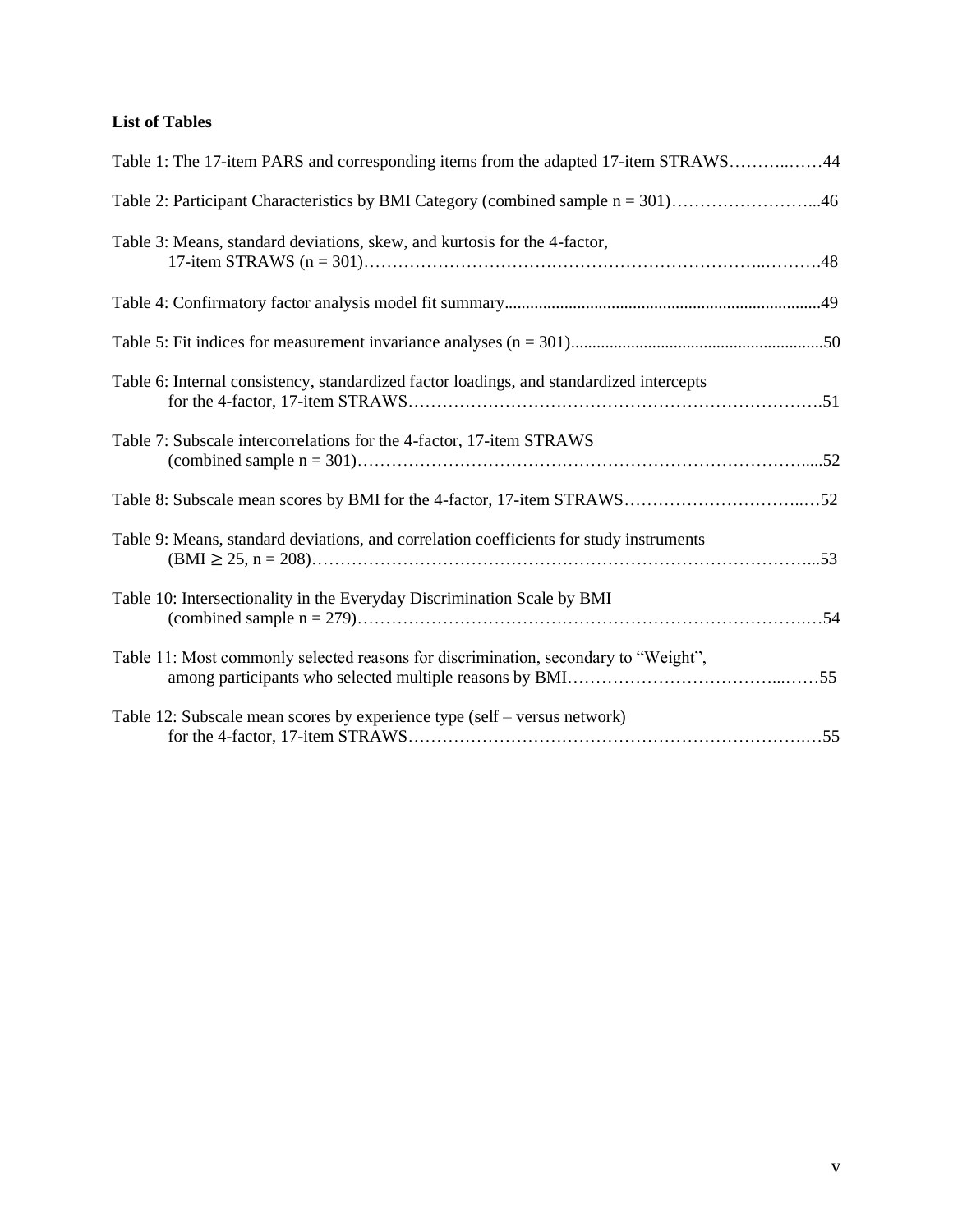## **List of Figures**

| Figure 1: Plot diagram with standardized factor loadings and subscale intercorrelations       |  |
|-----------------------------------------------------------------------------------------------|--|
|                                                                                               |  |
|                                                                                               |  |
| Figure 2: Participant relationships to close others described in network events $(n = 38)$ 57 |  |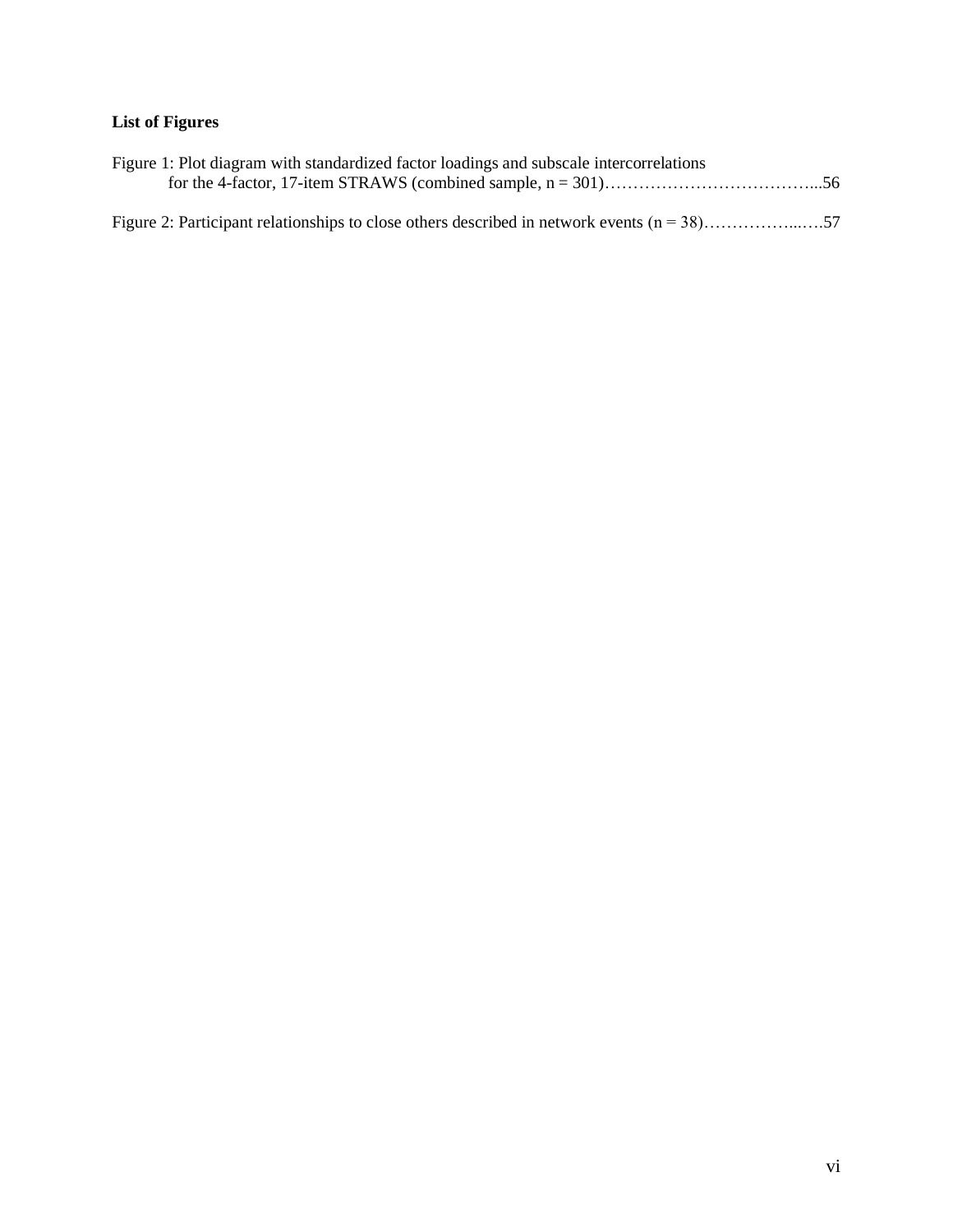#### **Background**

There is substantial empirical evidence that overweight and obesity can have distinct and measurable consequences for physical and mental health and health-related quality of life (Dixon, 2010; Hassan et al., 2003; Williams et al., 2015). As many of the public health interventions implemented to prevent obesity have largely been unsuccessful (Chan & Woo, 2010; Warin et al., 2015), the prevalence of obesity has continued to progressively increase for all age groups over the last several decades (Dixon, 2010; Inoue et al., 2018; Skinner et al., 2018). Across the literature, it has been repeatedly found that people with obesity are at increased risk for a variety of stress-related diagnoses, including cardiovascular disease, obesity-related cancers, hypertension, and type-2 diabetes (Dixon, 2010; Foss & Dyrstad, 2011; Kelishadi, 2015). Therefore, improving understanding of stress and weight and targeting the connection in public health interventions are essential next steps to improve intervention effectiveness.

It is important to note that the health consequences associated with higher weights do not impact *all* individuals above a certain weight; rather, there is substantial variability in physical and mental health conditions among persons with overweight and obesity (Hubbard, 2000). Therefore, it is critical to identify factors that could promote or impede positive health outcomes in this population. There is increasing evidence that weight stigma is one of these key factors that drives weight gain and poor health outcomes among people with obesity (Puhl et al., 2020; Puhl & Suh, 2015; Tomiyama et al., 2018).

Experiences of weight stigma and weight-based teasing have been found to be consistently associated with disordered eating among both adults (Almeida et al., 2010; Ashmore et al., 2008; Benas & Gibb, 2006) and children (Neumark-Sztainer et al., 2010; Olvera et al., 2013; Suisman et al., 2008). Weight-based stigma is also a likely risk factor for internalized weight bias (Lee et al., 2019), meaning individuals who experience interpersonal weight stigma are more likely to believe in social stereotypes about their weight status and apply them to themselves (Lillis et al., 2009; Link & Phelan, 2001). Individuals who internalize negative obesity stereotypes are more likely to binge eat in response to those the stress of those stigmatizing experiences (Puhl et al., 2007a). Research suggests that maladaptive eating is a common strategy used by individuals with overweight and obesity to cope with stress that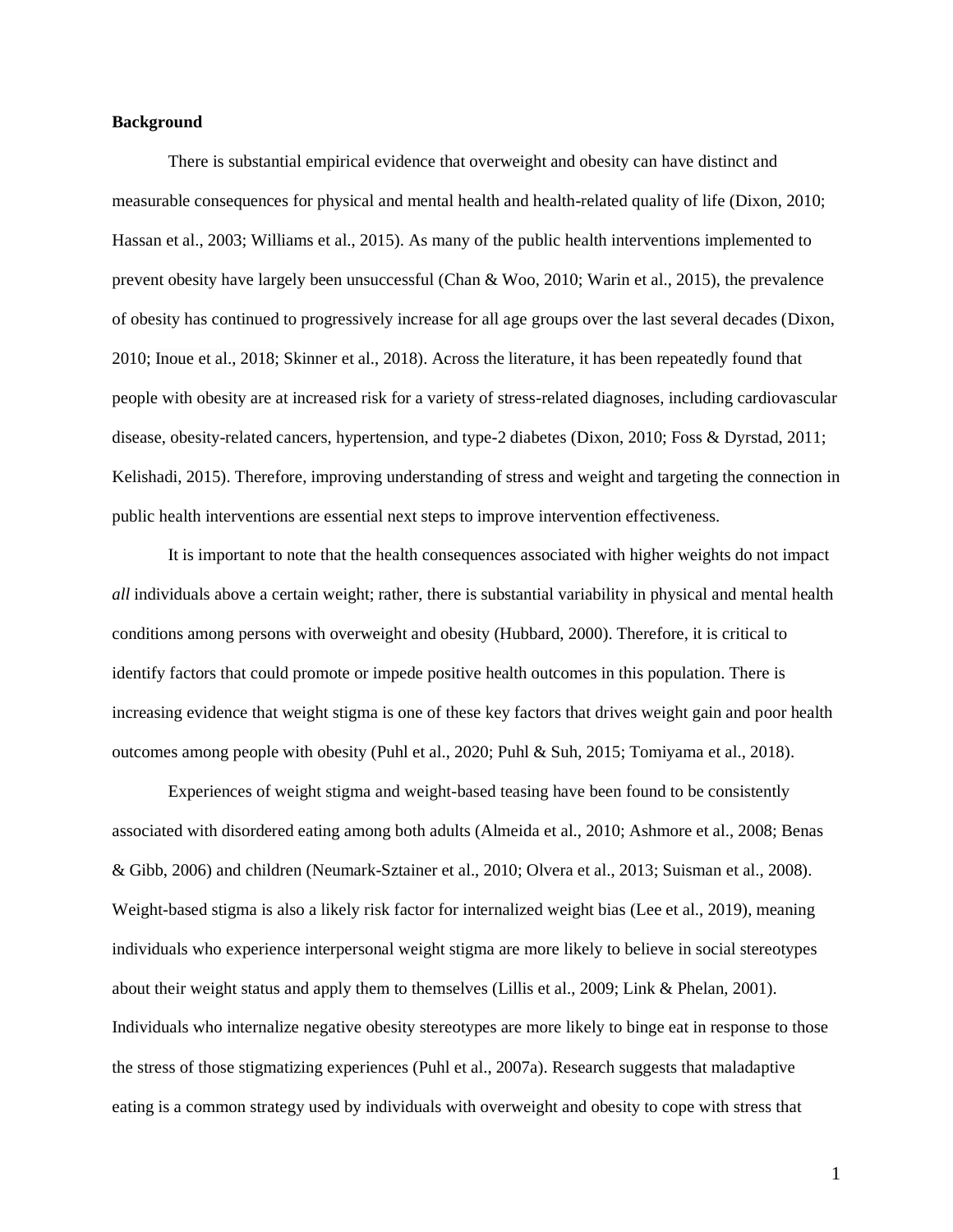comes from stigmatizing situations and internalization of weight-related stigma (Puhl et al., 2007a; Puhl & Brownell, 2006). While greater frequency of stigmatizing experiences based on weight is associated with poorer psychological functioning, lower self-esteem, and greater body image dissatisfaction (Friedman et al., 2005; Myers & Rosen, 1999), it is also associated with high body weight and further weight gain (Myers & Rosen, 1999; Puhl & Brownell, 2006), suggesting that weight stigma may be a driver of obesity through maladaptive eating.

Because experiences of weight stigma, as with many types of stigmas, are inherently stressful (Brewis & Wutich, 2012; Major et al., 2012; Tomiyama, 2014), stress appraisals associated with experiences of weight stigma elicit negative emotional responses. Specifically, as suggested by the cyclic obesity/weight-based stigma (COBWEBS) model (Tomiyama, 2014), people who experience weight stigma may experience increased shame, which can elicit cortisol secretion (Dickerson et al., 2004), in turn contributing to increased weight gain and perpetuating the cycle of weight stigma through this emotional mechanism (Tomiyama, 2014).

The chronically elevated cortisol levels associated with negative health consequences (e.g., hypertension and cardiovascular disease) among people with obesity likely do not result from transient stressors. Rather, such negative health consequences are associated with sustained stress activation and, in turn, prolonged exposure to elevated cortisol levels, which drive poor health outcomes through behavioral mechanisms (e.g., eating behaviors) and physiological mechanisms (e.g., fat storage) (Tomiyama, 2014). According to Brosschot and colleagues (2005), prolonged activation in response to a stressful experience has three components: heightened stress in response to potential future stressors, slow recovery from the stress response to current stressors, and recurrent stress related to past stressors (Brosschot et al., 2005). Based on this conceptualization of prolonged activation, it is reasonable to say that anticipatory stress and preservative cognition both contribute to prolonged activation in response to experiences of weight stigma. The cumulative burden of prolonged activation and chronic stress in response to stressful life events like weight stigma contribute to allostatic overload, a state when the burden of environmental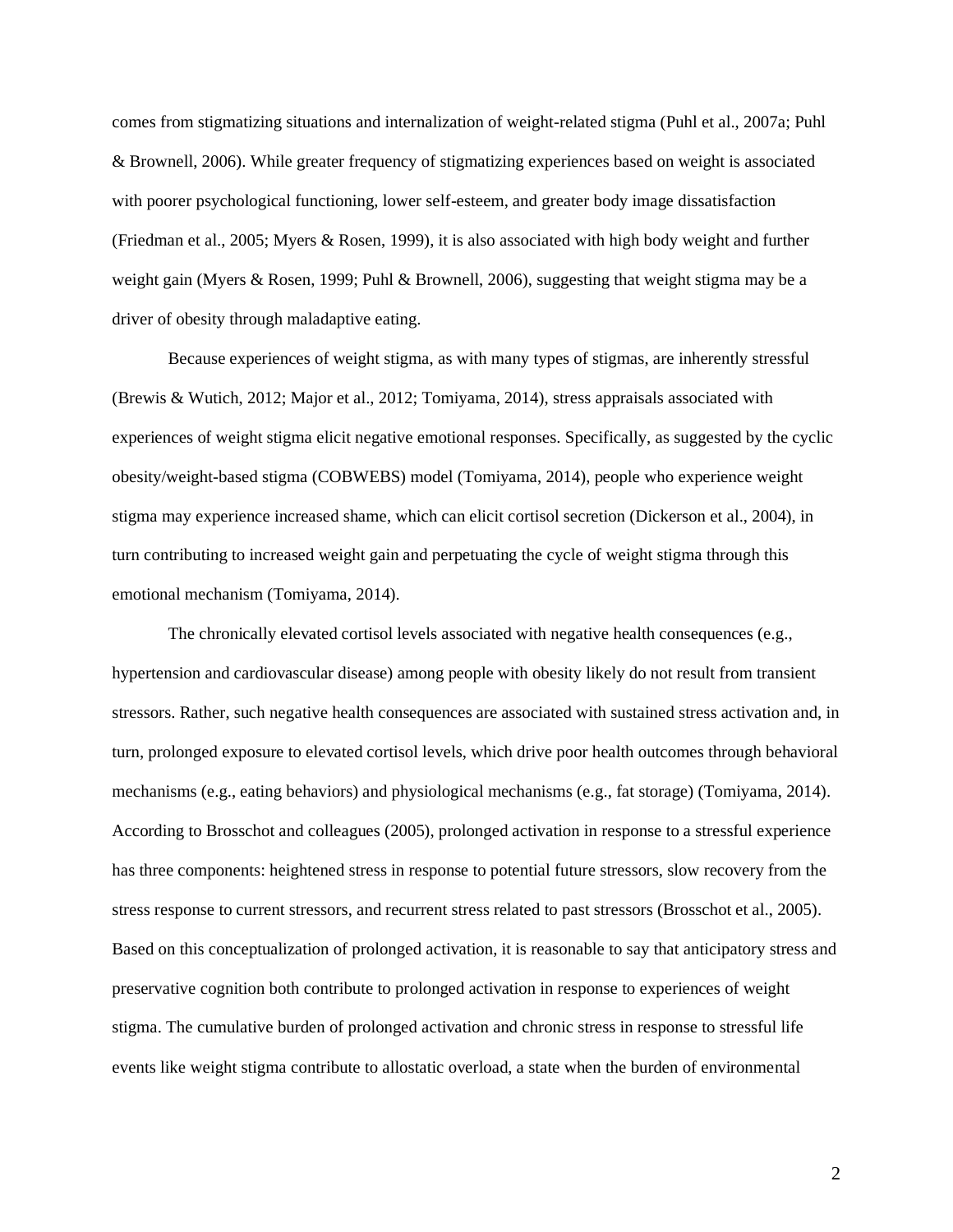stressors exceeds an individual's ability to cope (Guidi et al., 2020). Allostatic overload is associated with poor physical and mental health outcomes (Beckie, 2012; Guidi et al., 2020). To help prevent poor health outcomes among individuals with overweight and obesity, it is important that researchers understand prolonged activation and stress responses related to weight stigma and their contribution to allostatic overload.

The link between chronic exposure to weight stigma and obesogenic processes that may harm health via stigma-related stress has important implications for mental health professionals, primary care physicians, endocrinologists, and other providers who care for patients with overweight and obesity. These associations also suggest that weight stigma among people with overweigh and obesity could be a valuable target for promoting health in this population. To characterize and understand stress related to weight stigma, and to identify individuals who might benefit from such interventions, it is important that researchers develop psychometrically sound instruments for measuring the stress associated with experiences of weight stigma in this population.

At present, several psychometric instruments exist that are intended to quantify weight stigma, although the most highly cited weight bias scales (e.g., Crandall, 1994; Lewis et al., 1997; Morrison & O'Connor, 1999) assess the extent to which individuals endorse biased attitudes and beliefs related to *another person's* weight or size. While such instruments may be useful for assessing the prevalence of stigmatizing attitudes related to weight, they do not improve understanding of the experience and effects of weight stigma on the stigmatized.

Alternatively, there are a smaller number of psychometric instruments (e.g., Durso & Latner, 2008; Lillis et al., 2009) that assess weight bias internalization, or the extent to which someone holds negative beliefs about themselves due to weight or size (Latner et al., 2014). Such instruments are valuable for identifying the extent of self-devaluation resulting from internalization of such stereotypes, though they do not capture an individual's appraisal and long-term stress responses to any specific experience of weight stigma.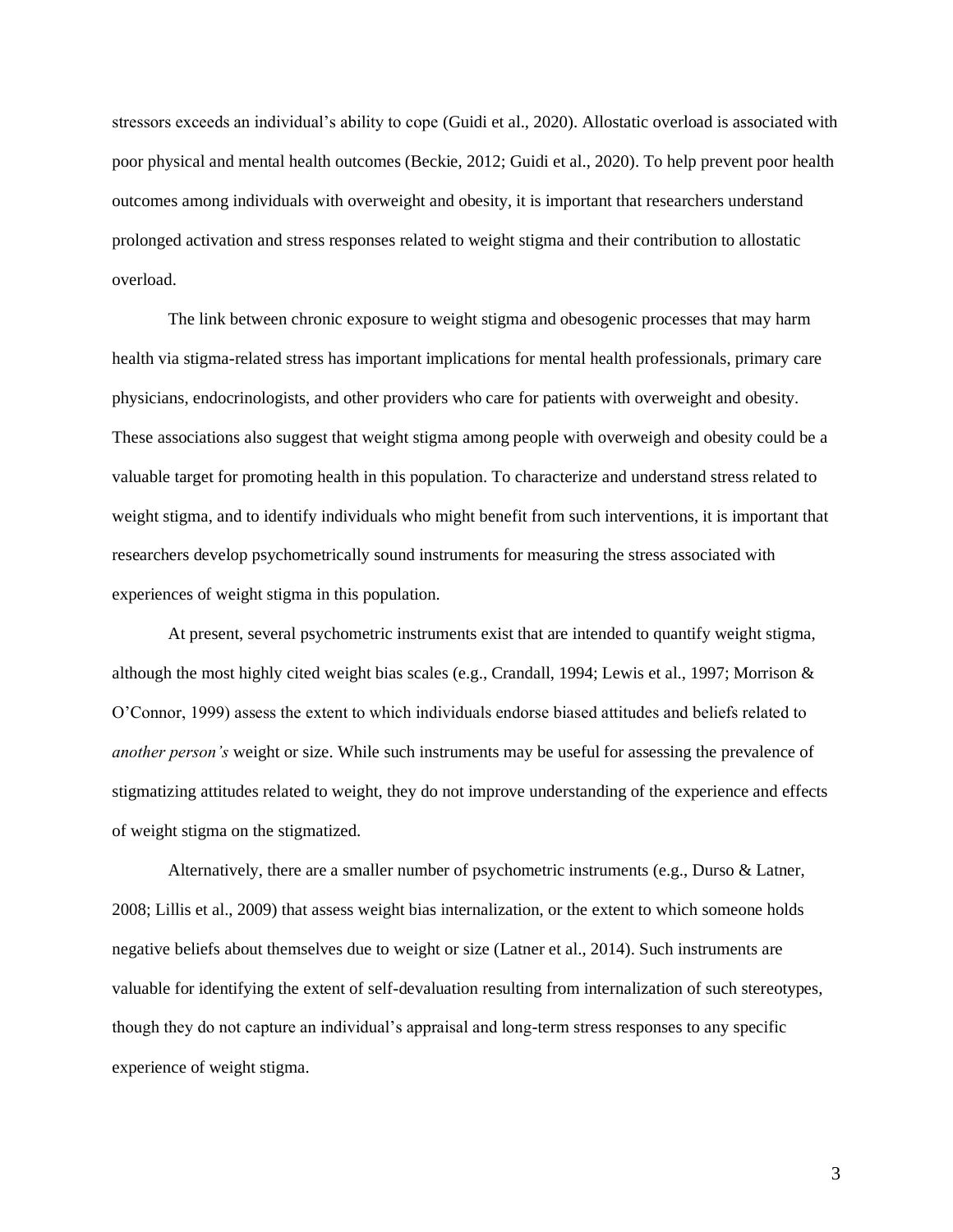A review of existing self-report assessment measures of weight stigma experiences found that most existing instruments measure interpersonal experiences of weight stigma and focus on assessing weight-based discrimination from general sources (e.g., from family members, rather than separating parents and siblings) (DePierre & Puhl, 2012). For example, the Stigmatizing Situations Inventory (Myers & Rosen, 1999), an existing measure used to assess experiences of weight stigma, includes a list of predetermined examples of stigmatizing experiences (e.g., "Groups of people pointing and laughing at you in public" and "Not being hired because of your weight, shape, or size"). Respondents indicate whether they have experienced each situation on the list. An important methodological issue with this type of assessment is that it assumes each situation on the list is stressful to individuals uniformly rather than asking about individuals' own appraisals of the experience. If an individual has experienced weight stigma in a situation that is not included as an option on the checklist, the individual's experience and their stress response to it will not be captured, regardless of the emotional significance of the event for that person (Stewart & Ogden, 2021). An individual may indicate having experienced a situation from the list that is the closest representation of what they experienced resulting in overreporting of some experiences. In contrast, other individuals who experienced weight stigma in a situation that is not presented on the list may not indicate having experienced any of the possible situations, leading to underreporting of weight stigma experiences as a whole. All in all, the use of a pre-determined list of weight stigma experiences risks misrepresenting weight stigma if the experiences an individual has had are not included on the checklist.

Further, only a small number of instruments developed to measure experiences of weight stigma in adults also include items that assess participants' emotional responses to such experiences (Annis et al., 2004; Thompson et al., 1995; van den Berg et al., 2002). These instruments include items that ask about emotional responses that participants faced immediately after a stigmatizing experience (e.g., "After being teased, how upset were you?") (Thompson et al., 1995). Specifically, they measure traits (e.g., stable characteristics tied to individuals) as opposed to states (e.g., temporary stress appraisals tied to specific experiences).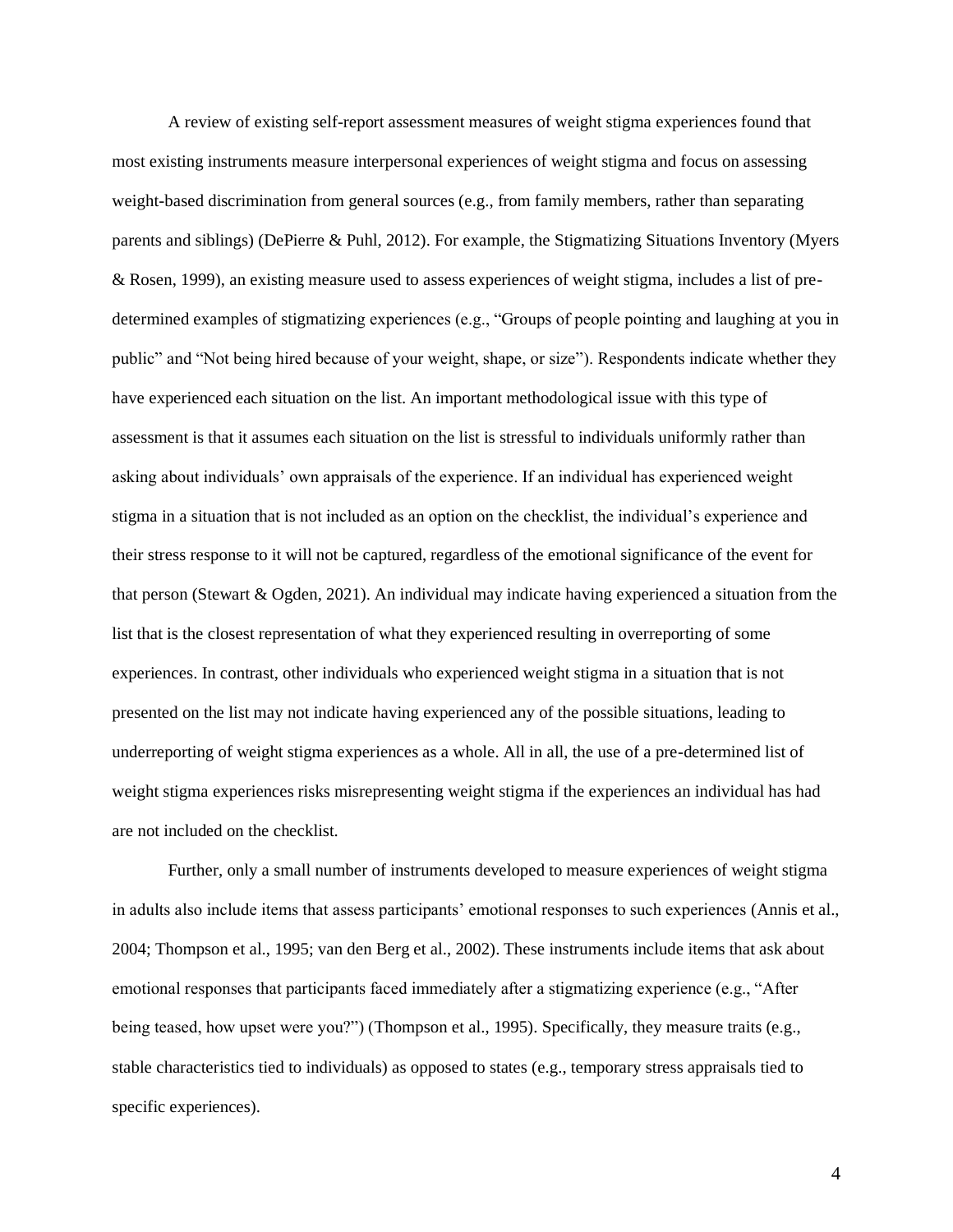One solution to these limitations of existing measures for weight stigma experiences is to develop a mixed-methods instrument for weight stigma that allows respondents to describe their own unique experience with weight stigma. While the lived experience of weight stigma has been studied using qualitative methods previously (e.g., Pudney et al., 2020; Puhl et al., 2007b), such studies did not involve the development of a validated instrument that assesses weight stigma and its associated stress both qualitatively and quantitatively. The knowledge we have about long-term stress responses to weight stigma and their potential connections to poor health outcomes is only as strong as the measures that exist to study these constructs. A validated instrument for prolonged weight stigma stress would allow researchers and healthcare providers to understand the nature and extent of prolonged activation and coping with weight stigma stress more clearly, and to develop interventions that target prevention of subsequent poor health outcomes. What is missing from the literature is a measure of weight stigma stress that does not use overly general items and considers the degree to which stigma induces prolonged stress arousal and anticipatory stress in relation to a specified event or experience with weight stigma.

To date, no instruments measure prolonged and anticipatory weight stigma stress specifically. However, Utsey and colleagues (2012) developed the Prolonged Activation and Anticipatory Race-Related Stress Scale (PARS), a 17-item self-report psychometric instrument developed and validated to measure prolonged race-related stress among African American adults. (*Note: See Appendix A for a full list of abbreviations used in the current study*). The PARS measures four distinct but related constructs in reference to a specific experience of racism: perseverative cognition, secondary appraisal, anticipatory stress, and the bodily alarm response (e.g., physiological stress response). Health outcomes associated with experiences of racism are widely studied separate from the health consequences of weight stigma; however, increasing evidence suggests that the theoretical components in which the PARS is grounded (e.g., perseverative cognition, secondary appraisal, anticipatory stress, physiological stress response) could also explain the onset of prolonged activation in relation to experiences of weight stigma in people with overweight and obesity.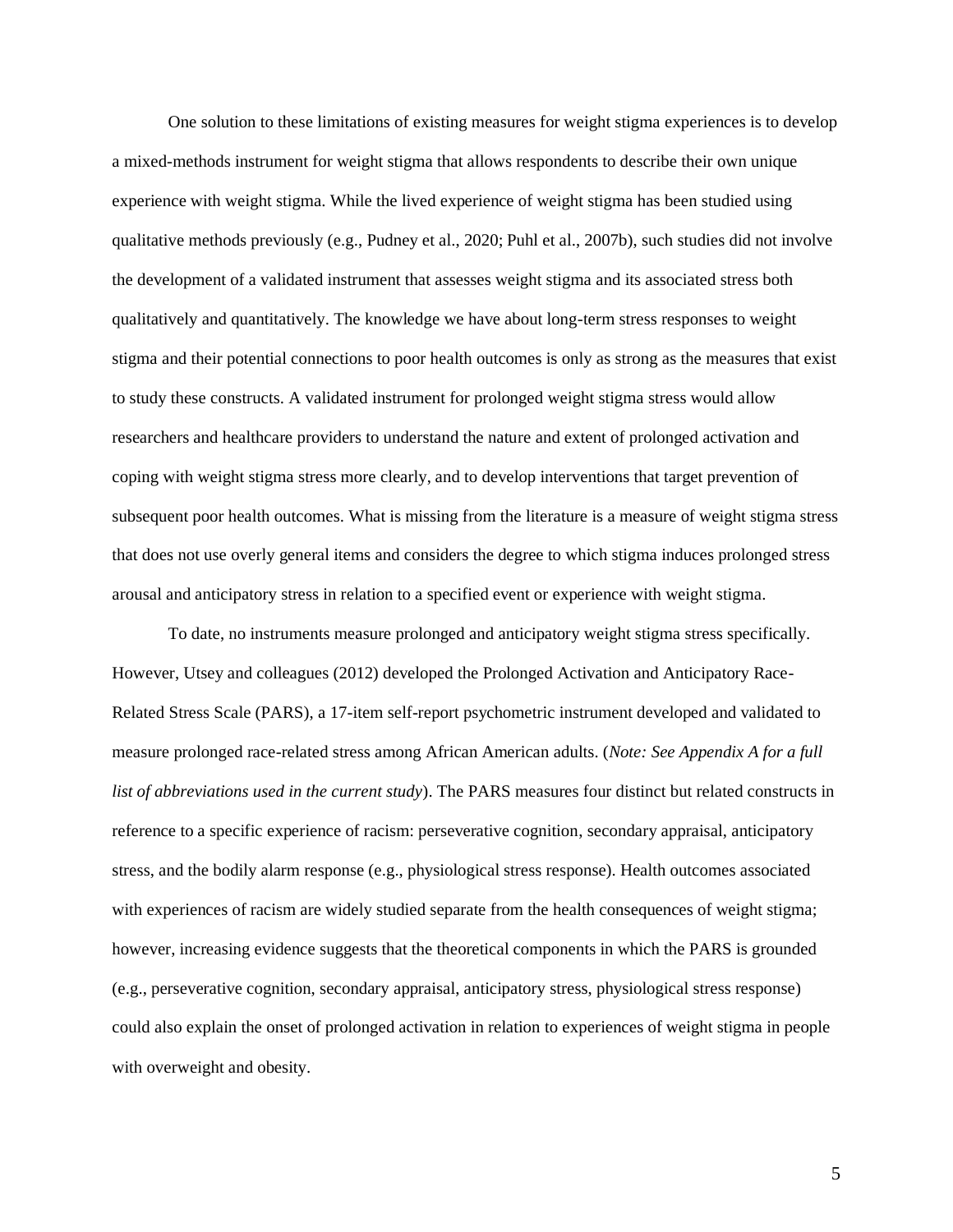The current study describes the development and validation of the Stress and Weight Stigma Scale (STRAWS), a measure for weight stigma-related stress that is intended to capture the prolonged physiological, psychological, and behavioral consequences of stigma-related stress in response to a specific experience of weight stigma in adults with overweight and obesity. The STRAWS is not intended to assess the cumulative effects of weight stigma stress, but rather the presence and extent of prolonged stress in the context of a specific experience of weight stigma.

The STRAWS is directly derived from the PARS (Utsey et al. 2012), substituting weight for race. To complete the PARS (Utsey et al., 2012), participants are first asked to think of an instance of racism that they or someone close to them (e.g., family or friends) experienced. An important strength of the PARS is the inclusion of these network events in assessing prolonged activation of race-related stressors. The term "network event" refers to the stress reaction in response to a stressful situation experienced not by the respondent directly, but by someone closely tied to the respondent via their social network (Kessler & McLeod, 1984). While several studies have examined network events in the context of racism (e.g., Alvarez et al., 2006), very little research is concerned with the impact of network events in the context of weight stigma. One recent qualitative study found that mothers of children with overweight and obesity frequently experience weight stigma by association (Gorlick et al., 2021), or stigma that is "spread out in waves" to others close to stigmatized individuals (Goffman, 1963). While this finding suggests that network events in the context of weight stigma are relevant between mothers and children, no studies have evaluated whether weight stigma by association causes stress across other relationships (e.g., between friends, siblings, romantic partners). To explore the impact of network events in the context of weight stigma, we preserved this component of the PARS when adapting the STRAWS, asking participants to describe an experience of weight stigma faced either by themselves or by someone close to them.

Because of their similar conceptual basis, it was hypothesized that an underlying factor structure that was consistent with the four factors of the PARS (Utsey et al., 2012) would have adequate fit with the STRAWS. In the current study, the primary aim was to confirm that the factor structure of the STRAWS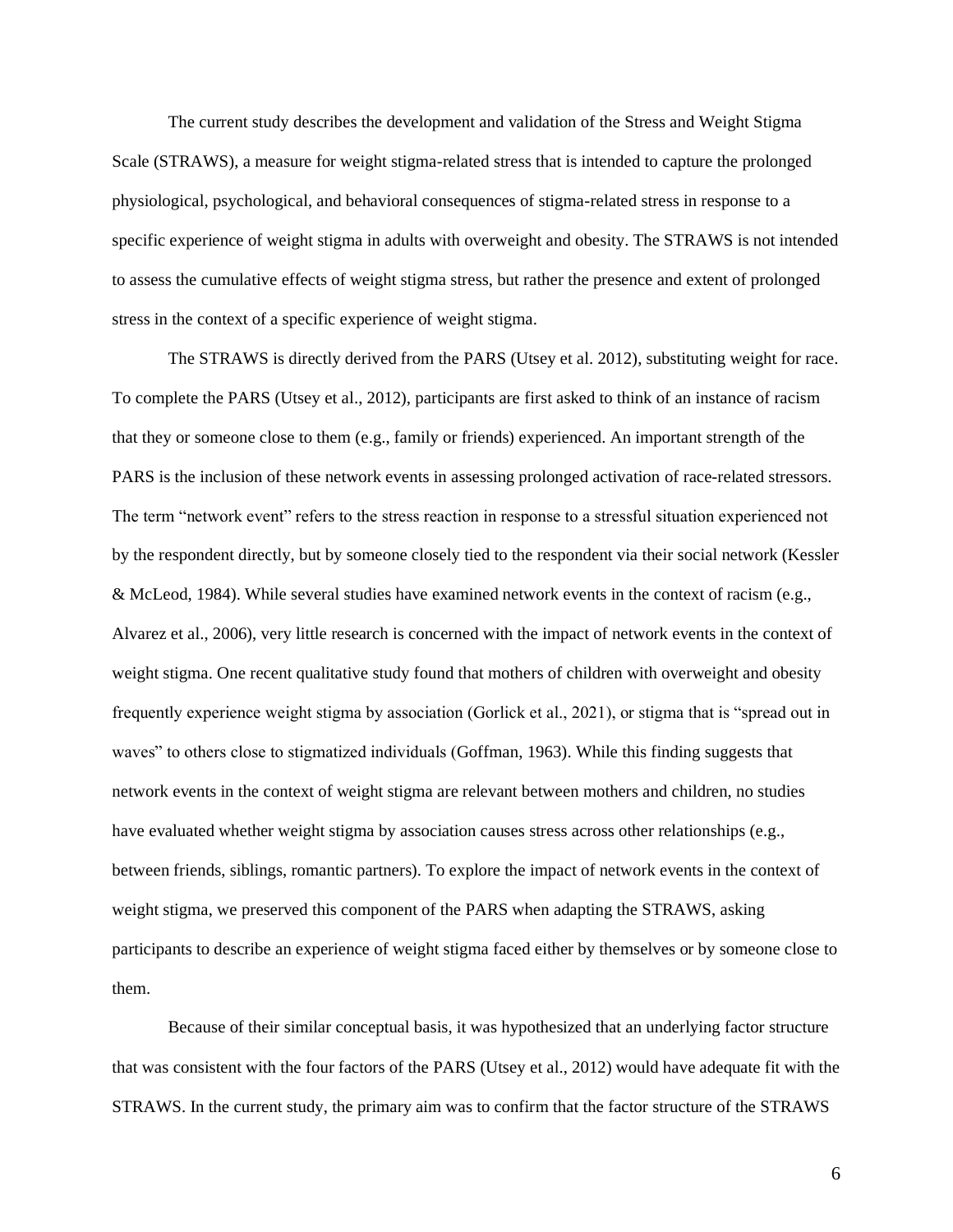has adequate fit in adults with overweight or obesity. An exploratory aim was evaluating whether the STRAWS also fit adequately in adults with BMI < 25 (healthy weight and underweight).

A secondary aim of the current study was to establish construct validity of the STRAWS. In accordance with this objective, it was hypothesized that the four subscales of the STRAWS would correlate in the anticipated directions with scores on measures of related constructs. Specifically, it was hypothesized that higher scores on the Perseverative Cognition subscale (PCS), the Anticipatory Weight Stigma Stress subscale (AWS), and the Anticipatory Bodily Alarm Response subscale (ABARS) of the STRAWS would be positively and significantly correlated with total scores on the Everyday Discrimination Scale (EDS; Williams et al., 1997) and the Fear of Enacted Stigma subscale (FESS) of the Weight Self-Stigma Questionnaire (WSSQ; Lillis et al., 2009) because these constructs are related to but distinct from the latent construct of the STRAWS (stress related to weight stigma).

Further, it was hypothesized that the Anticipatory Weight Stigma Stress subscale (AWS) of the STRAWS would be positively and statistically significantly correlated with the Self-Devaluation subscale (SDS) of the Weight Self-Stigma Questionnaire (WSSQ; Lillis et al., 2009), and inversely corelated with the Self-Kindness subscale (SK) and Self-Judgement subscale (SJ) of the Self-Compassion Scale (SCS-26; Neff, 2003). It was also hypothesized that the Secondary Appraisal subscale (SAS) of the STRAWS would be inversely corelated with total scores on the Perceived Stress Scale (PSS; Cohen et al., 1983).

Given that previous research has found a link between experiences of weight stigma and disordered eating through anticipatory stress (Hunger et al., 2020), it was hypothesized that scores on the Perseverative Cognition subscale (PCS), the Anticipatory Weight Stigma Stress subscale (AWS), and the Anticipatory Bodily Alarm Response subscale (ABARS) of the STRAWS would be positively correlated with a measure of global eating disorder psychopathology (EDE-Q global score) and that scores on the Secondary Appraisal subscale (SAS) of the STRAWS would be inversely correlated with the global score from the EDE-Q.

As part of the Everyday Discrimination Scale (EDS; Williams et al., 1997), participants were asked to select from a list all of the reasons why they have ever experienced discrimination. As the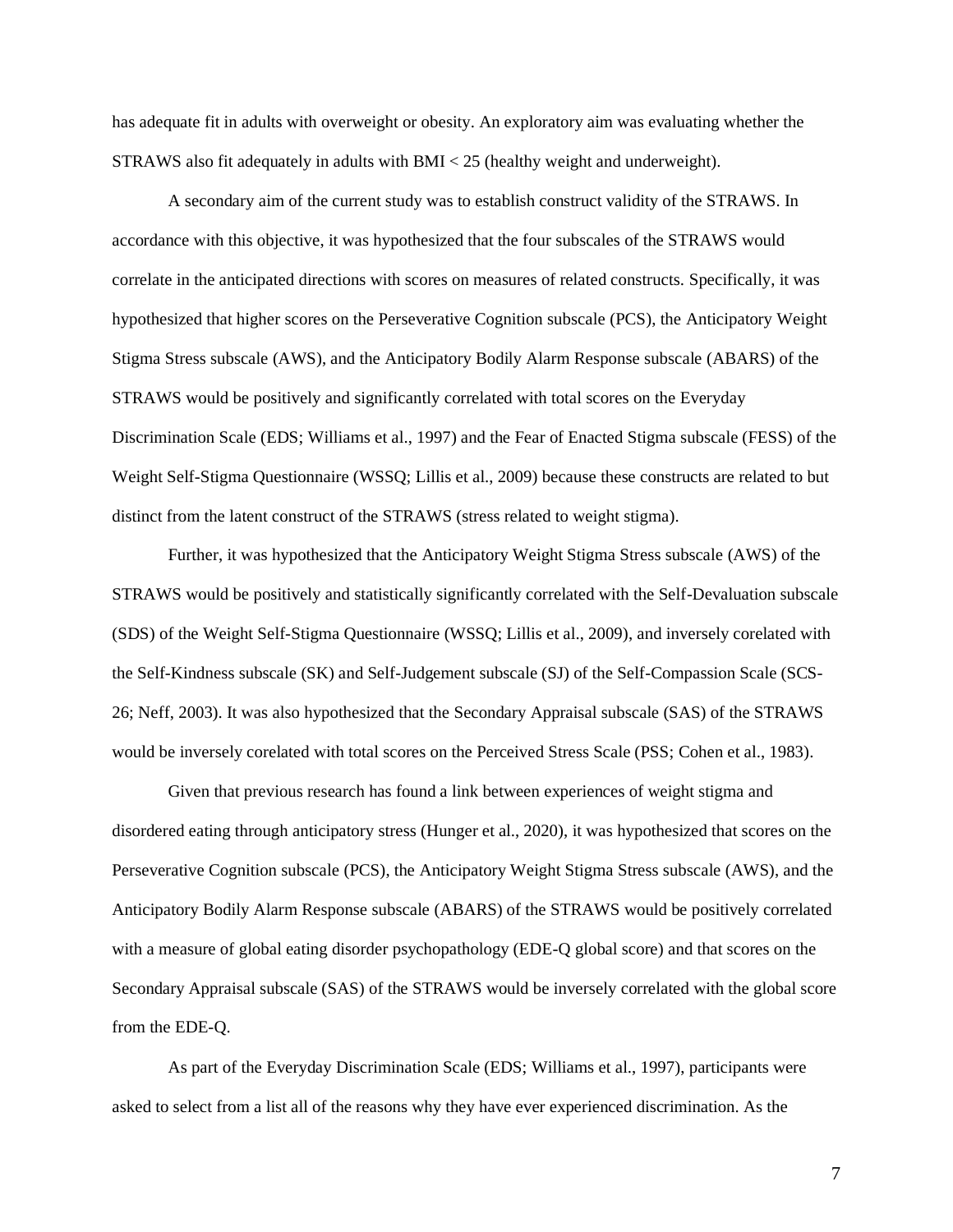STRAWS was developed to measure weight stigma stress, we also hypothesized that "Weight" would be the most commonly selected reason for discrimination on the Everyday Discrimination Scale (EDS; Williams et al., 1997) for both BMI groups. Further, while some researchers have used an intersectionality framework to understand the additive burden of weight stigma and racism (Himmelstein et al., 2017; Reece, 2018), less is known about whether weight stigma intersects with other stigmatized identities and conditions. Therefore, an exploratory aim of the current study is to identify other identities that individuals most commonly face alongside weight stigma.

Finally, because there is limited research concerning the relevance of network events in the context of weight stigma across different relationship types, a tertiary aim of the current study involved analyzing participants' qualitative descriptions of their experiences and examining the total STRAWS scores between participants who described direct experiences of weight stigma and participants who described weight stigma experienced by a close other. From this preliminary content analysis, we will explore the extent to which network events are associated with prolonged activation in this context.

### **Methods and Procedures**

#### *Scale Development*

The items for the STRAWS were created to closely parallel the 17-item PARS (Utsey et al., 2012). The 17-items capture key conceptual components of the prolonged activation stress response to a specific experience of weight stigma (e.g., perseverative cognition, secondary appraisal, and anticipatory stress). The 17-item STRAWS also measures the bodily alarm response to weight stigma (e.g., physiological stress response). Items from the 17-item PARS and the 17-item STRAWS are presented in Table 1.

To adapt the PARS for use with individuals with overweight or obesity, the language was adjusted to refer to body weight and size as a reason for discrimination (rather than having a focus on race, as in the PARS). For example, Item 13 on the Anticipatory Race-Related Stress subscale (ARS) of the PARS states, "*I believe there is a good chance that I will experience racism in the future*" (Utsey et al., 2012). This item was adjusted on the STRAWS for use in individuals with overweight or obesity to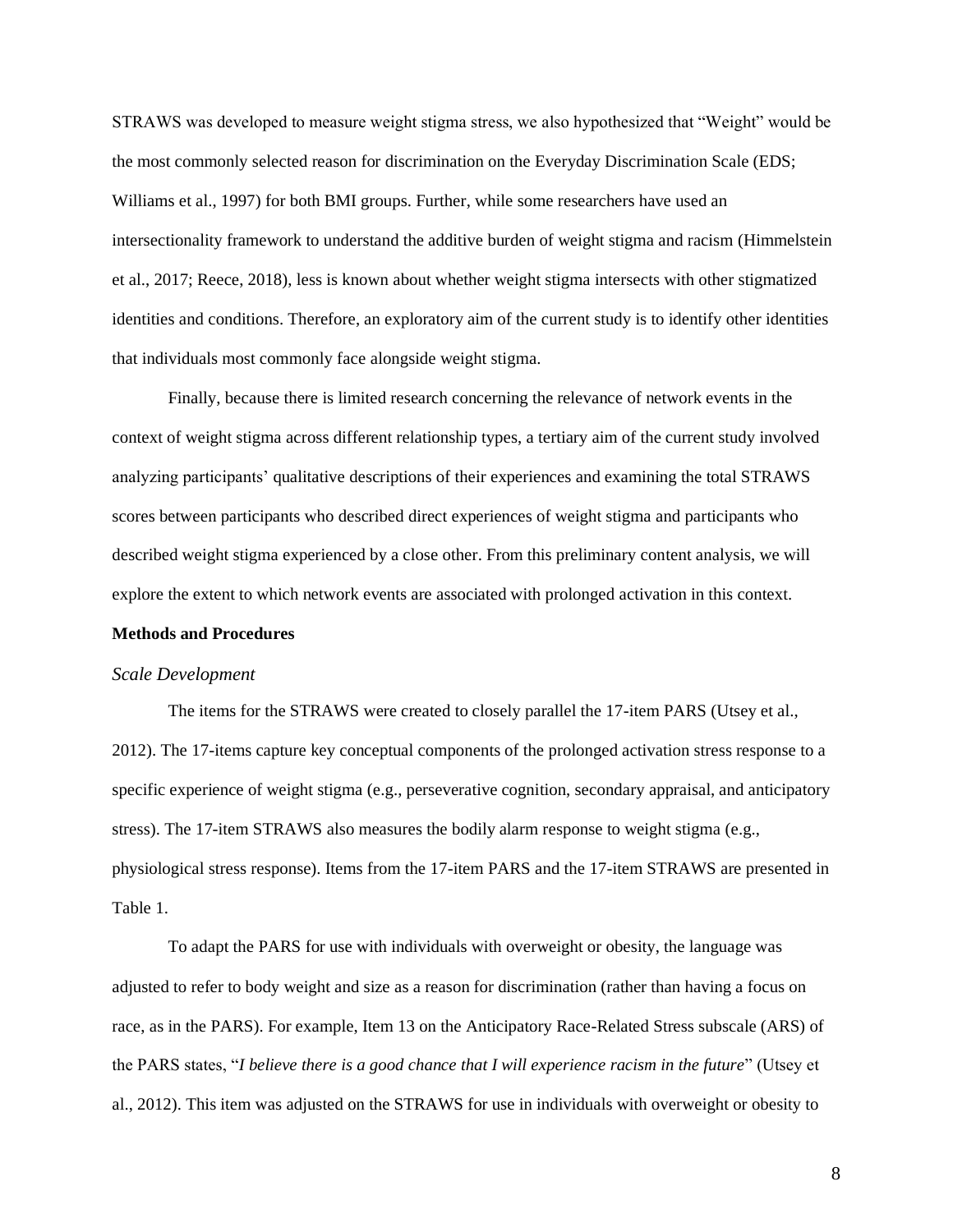state, "*I believe there is a good chance that I will experience weight stigma in the future*." Some of the language for certain items was changed for clarity. Further, while most of the items on the STRAWS correspond directly to items on the PARS, the order of items 10 and 11 were switched for the STRAWS such that Item 10 from the STRAWS corresponds with Item 11 on the PARS, and Item 11 on the STRAWS corresponds with Item 10 from the PARS. This was done because Item 10 on the STRAWS ("*I believe that most people with overweight or obesity will experience some sort of weight stigma similar to the situation I am thinking of in the future*") refers directly to the experience that participants described initially, whereas the following STRAWS items (11-17) do not pertain specifically to the described situation and participants are instructed to answer these following items according to their general thoughts and experiences. If items used language that did not reference any specific form of stigma, wording was kept consistent (Utsey et al., 2012).

The Stress and Weight Stigma Scale (STRAWS) was developed to expand upon existing measures of weight stigma, most of which aim to capture the extent to which weight stigma was experienced, rather than stress. In contrast, the STRAWS captures the prolonged activation stress response in reference to a specific experience of weight stigma.

Participants were 301 adults who responded to recruitment language to complete a survey on "opinions about weight, discrimination, and health". Participants were recruited using Amazon's Mechanical Turk, a web-based recruitment platform. Research suggests that data collected using this method for studies in the social sciences are more demographically diverse and equally reliable as data collected using more traditional methods (Buhrmester et al., 2016). MTurk has been used for data collection in several previous studies on weight stigma (Hayward et al., 2018; Nutter et al., 2020; Puhl et al., 2017). To be eligible for the current study, participants needed to be over 21 years old and live in the United States. All participants provided informed consent electronically prior to completing surveys. Participants were retained in analyses if they provided valid responses for height and weight, attention checks, and open-ended descriptions of their experience of weight stigma as part of the STRAWS.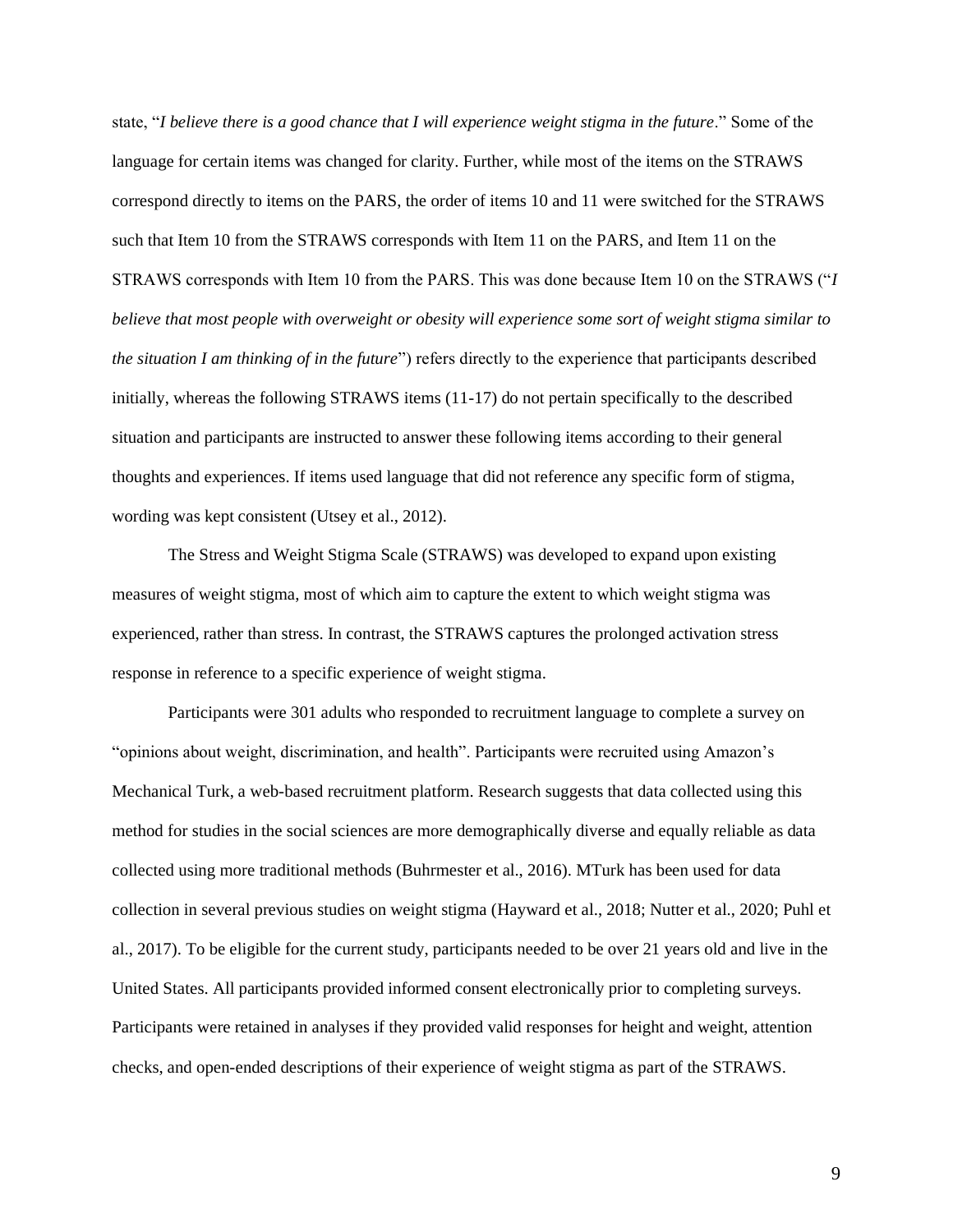Data collection occurred between January and February 2022. A total of 1,103 individuals entered the survey, but 794 (72.0%) were excluded for providing invalid data (e.g., failed attention checks, illogical or incomprehensible open-ended responses), and eight more responses (0.7%) were removed for having missing data for the STRAWS items.

### *Stress and Weight Stigma Scale (STRAWS)*

The Stress and Weight Stigma Scale (STRAWS) is a 17-item self-report measure of prolonged activation and anticipatory stress associated with experiences of weight stigma. The STRAWS was adapted from the Prolonged Activation and Anticipatory Race-Related Stress Scale (PARS; Utsey et al., 2012), an instrument developed to measure prolonged activation and anticipatory race-related stress among African American adults. Some of the language used on the STRAWS is modified to better address a population with overweight or obesity who have experienced weight stigma (e.g., instead of "race-related stress", the STRAWS asks about "stress related to experiences of weight stigma"). The response options from the PARS are identical to the response options for the STRAWS. The item content for the STRAWS is consistent with the PARS, with the focus being weight stigma stress rather than racism stress.

To complete the STRAWS, participants were instructed to think of a specific situation or event when they believe that they or someone close to them experienced weight stigma. A time frame for this experience was not specified, so participants were allowed to describe events that may have occurred during childhood or adolescence or more recently. Participants were then asked to describe the event in detail. Upon completion of this qualitative component, participants are asked to complete the 17-item STRAWS, referencing the specific event they just described in their responses for most items.

The first item asks participants to quantify how stressful the event was that they just described above using a 7-point Likert-type scale (1 = *Not at all stressful* to 7 = *Extremely stressful*). For the next four items, participants are asked to consider, in reference to the specific event they described above, the duration (1 = *Did not think about it at all* to  $7 = I$  *still think about it*), frequency (1 = *Not at all* to  $7 =$ *More than 3 times a day*), intensity (1 = *Did not think about it at all* to 7 = *Could not stop thinking about*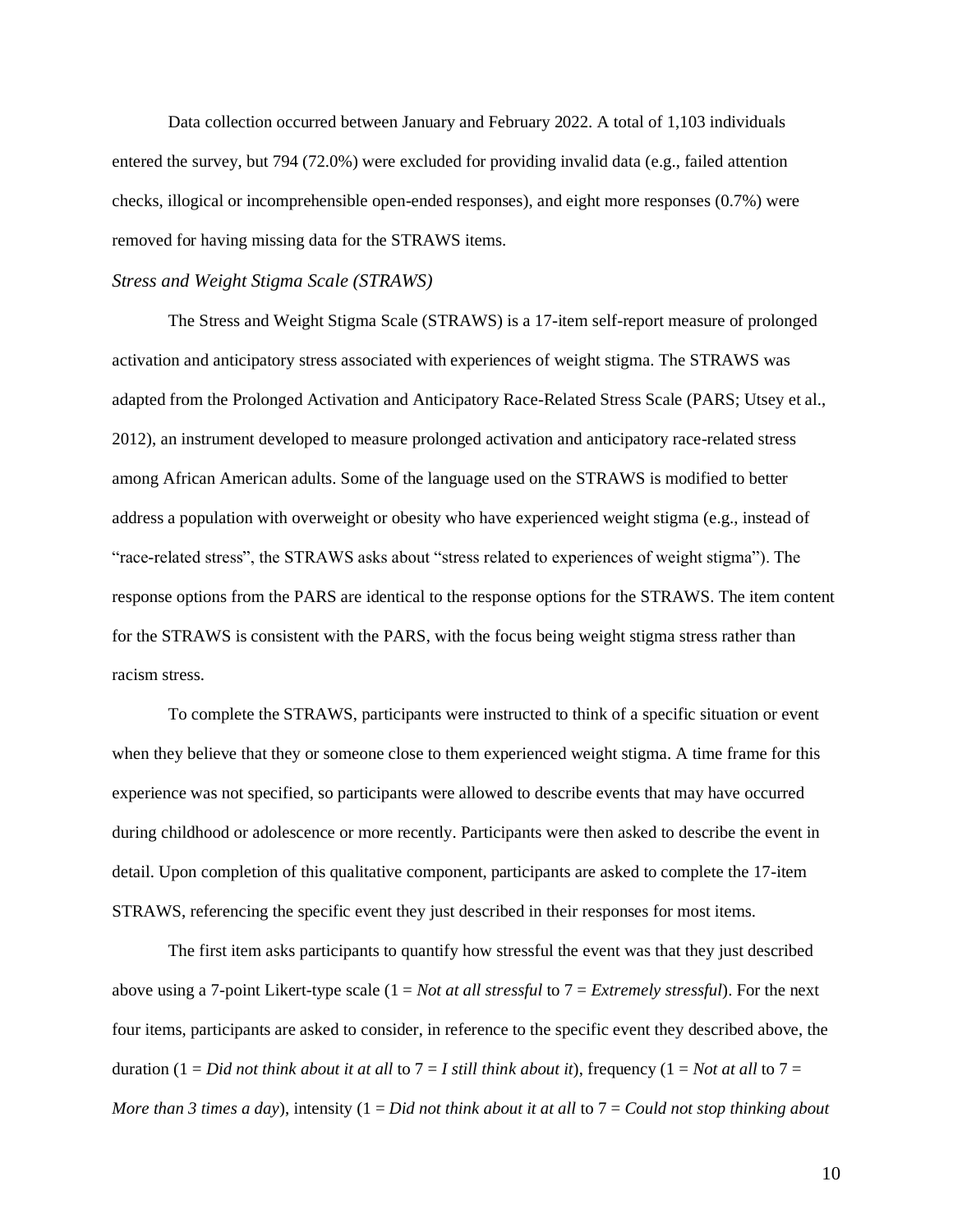*it*), and controllability (e.g., "Thought about it when I didn't mean to";  $1 = Never$ ,  $6 = All$  of the time) of their thoughts related to the specific event in the time since it occurred. The first five items comprise the Perseverative Cognition subscale (PCS). The Perseverative Cognition subscale (PCS) measures the extent to which an individual who has experienced or witnessed weight stigma continues to think about a specific stigmatizing experience. Higher scores on this subscale suggest greater preservative cognition about the specific situation that the participant described initially.

For the remaining items, participants use a 7-point Likert-type scale to indicate the extent to which they agree or disagree with each statement (1 = *Strongly Disagree*, 7 = *Strongly Agree*).

For items 6 through 9, participants are asked to indicate the extent to which they felt they had the physical and cognitive resources to cope with the situation they described above (e.g., "At the time the situation occurred, I felt prepared to deal with it"). These four items comprise the Secondary Appraisal subscale (SAS). The Secondary Appraisal subscale (SAS) measures the degree to which respondents feel they have the necessary resources available to them to manage the weight stigma situation they described initially (both during the situation, and in the time since the situation occurred). Higher scores on this subscale indicate greater confidence in one's appraisal of their coping resources in reference to the specific event they described previously.

Items 10 through 13 ask participants to indicate the likelihood that they believe they will experience another situation or event where they are stigmatized because of their weight in the future (e.g., "I believe there is a good chance that I will experience weight stigma in the future"). These four items comprise the third subscale, the Anticipatory Weight Stigma Stress subscale (AWS). The Anticipatory Weight Stigma Stress subscale (AWS) measures the degree to which participants cognitively anticipate future encounters with weight stigma similar to the one they described previously. Higher scores on this subscale suggest participants' have greater expectations and beliefs that they will face further stigmatizing experiences in the future.

The final four items, 14 through 17, ask participants to rate their physiological responses in anticipation of a potential future experience of weight stigma (e.g., "I can feel my hands start to shake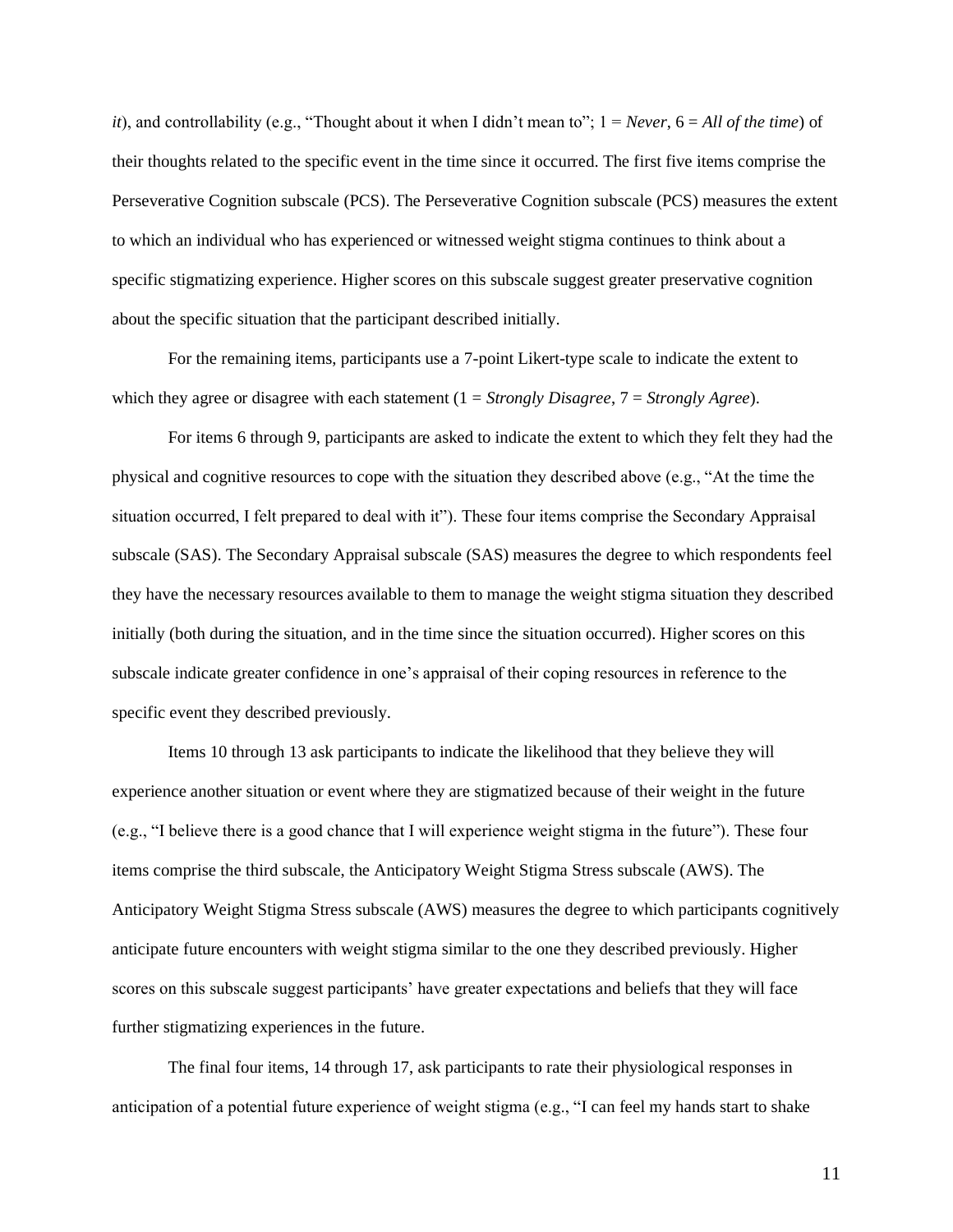whenever I think someone is about to make fun of my weight"). For these four items, participants are instructed to consider a general experience of weight stigma and they do not specifically reference the situation they described initially. These four items comprise the fourth and final subscale, the Anticipatory Bodily Alarm Response subscale (ABARS), and are intended to measure the extent of participants' physiological reactions to an anticipated future experience with weight stigma. Higher scores on this subscale indicate more intense bodily alarm response (e.g., racing heartbeat, shaking or sweaty hands) to an anticipated stigmatizing experience. *(Note: The Stress and Weight Stigma Scale is presented in Appendix B).*

To calculate a total score for the STRAWS, the scores for the items on the Perseverative Cognition subscale (PCS), the Anticipatory Weight Stigma Stress subscale (AWS), and the Anticipatory Bodily Alarm Response subscale (ABARS) were summed. Items on the Secondary Appraisal subscale (SAS) were reverse scored, and these reverse scores were summed to generate total scores for the Secondary Appraisal subscale (SAS). Scores for each subscale were then summed to calculate total STRAWS scores for each participant.

The following factor analyses will evaluate whether the four subscales described above as identified by Utsey et al. (2012) are appropriate for measuring anticipatory stress and prolonged activation related to experiences of weight stigma in our sample.

#### *Procedures*

Following approval from the institutional review board, study participants ( $n = 1,103$ ) were recruited from Amazon's Mechanical Turk (MTurk). Participants were compensated \$0.50 USD for completing the survey in its entirety and providing minimally valid responses.

Prior to the survey, participants read an electronic consent form that explained the study procedures, the purpose of the study, and the rights of and potential risks to participants. The consent form also included the contact information for the principal investigator in case respondents had any questions or concerns about their participation in the study. Participants indicated their consent by checking a box and proceeding with the survey.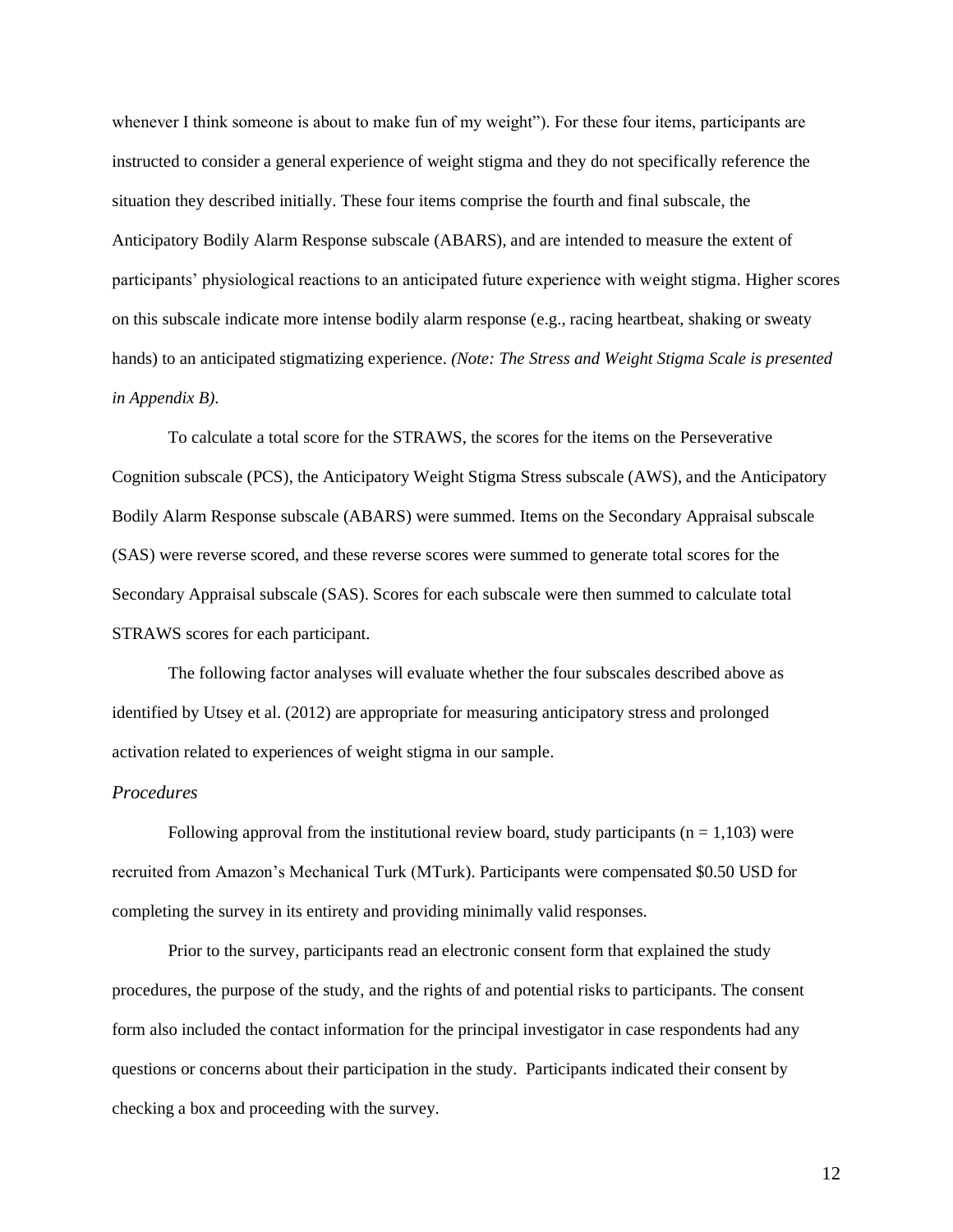Individuals were eligible to participate if they were 21 years of age or older. Recruitment materials and the consent form also specified that participants would be eligible if they had larger bodies and believed they had experienced weight stigma. However, participants with a BMI below the overweight threshold also completed the survey. Given the pervasiveness of weight stigma, we decided to validate the STRAWS among participants with  $BMI \geq 25$  and also compare the invariance of the factor structure between those with BMI  $\geq$  25 and those with BMI < 25.

Once they consented, participants completed the 17-item STRAWS and several additional questionnaires that were used to assess the STRAWS' construct validity. These additional instruments are described in "Measures".

## *Participants*

Among the 301 respondents who were included in the current study, 95 (31.6%) were male, 205 (68.1%) were female, and 1 (0.3%) declined to report their sex. Participants ranged in age from 21 to 70 years, with a mean age of  $37.45$  (SD = 10.69). The majority of the sample reported their race as White (227; 75.4%). There were 19 participants (6.3%) who reported their race as Asian or Asian American, 29 participants (9.6%) who reported their race as Black or African American, one participant (0.3%) who reported their race as Native Hawaiian or Pacific Islander, four participants (1.3%) who reported their race as American Indian or Alaska Native, 14 participants (4.7%) who identified as more than one race, and seven participants (2.3%) who declined to report their race. There were 29 participants (9.6%) who identified as Hispanic or Latinx. Participant demographic characteristics by BMI group are presented in Table 2.

#### *Measures*

Participants were first asked to complete a demographic questionnaire that included questions about age, height and weight, primary language, country of birth and country of current residence, race and ethnicity, biological sex, gender identity, sexual orientation, educational status, and marital status. The following additional scales were included in the survey to assess validity of the STRAWS.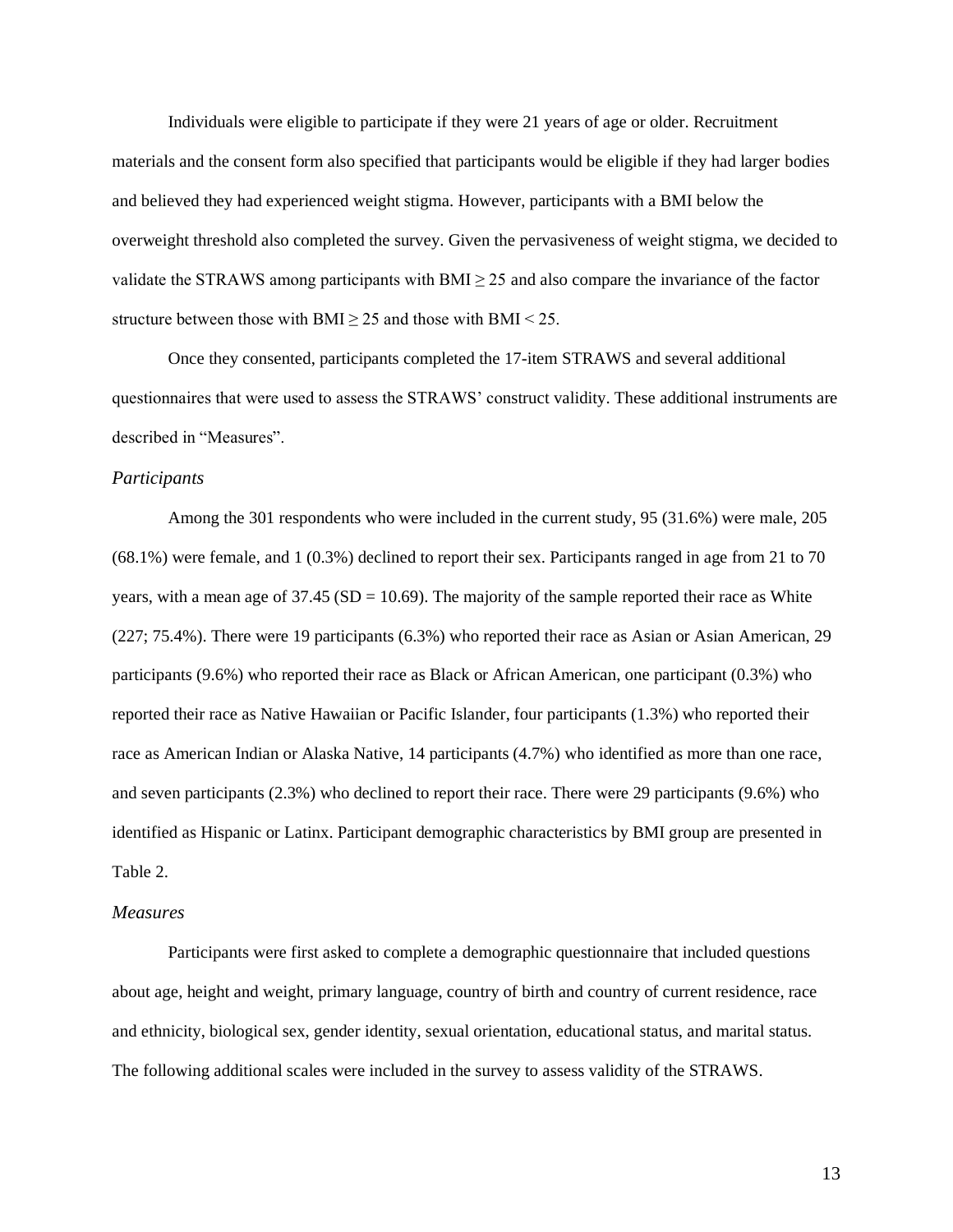#### **Body Mass Index (BMI)**

Body mass index (BMI;  $kg/m<sup>2</sup>$ ) was calculated using participants' self-reported height and weight. Studies suggest that online self-reported height and weight is a valid method for collecting data on height and weight and for subsequent calculation of BMI [\(Pursey](https://doi.org/10.2196/jmir.2909) et al., 2014).

#### **Everyday Discrimination Scale (EDS)**

General everyday discrimination was measured using the Detroit Area Study Everyday Discrimination Scale (EDS; Williams et al., 1997). To complete the 9-item EDS, participants are asked to indicate the frequency with which they experience various forms of discrimination or mistreatment in their daily lives. Each item presents an example of general mistreatment that the participant may have previously experienced (or currently experiences) (e.g., "You are treated with less courtesy than other people are" and "You are treated with less respect than other people are"). Participants indicate the frequency that they have had such experiences using a 6-Point Likert-type scale (1 = *Never*; 2 = *Less than once a year;* 3 = *A few times a year*; 4 = *A few times a month*; 5 = *At least once a week*; 6 = *Almost every day*). Items were summed to generate a total score for each participant ranging from 9 to 54. Higher scores indicate greater frequency and variety of discrimination in day-to-day life. Cronbach's alpha for the Everyday Discrimination Scale in our STRAWS sample supported strong internal consistency ( $\alpha$  = 0.92).

#### **Weight Self-Stigma Questionnaire (WSSQ)**

The Weight Self-Stigma Questionnaire (WSSQ; Lillis et al., 2009) assessed internalized weight stigma among respondents. The 12-item WSSQ measures internalized weight stigma through two distinct constructs: fear of enacted stigma (e.g., "Others will think I lack self-control because of my weight problems") and self-devaluation (e.g., "I became overweight because I am a weak person"). Participants were asked to rate the extent to which they agreed or disagreed with each statement using a 5-point Likert-type scale (1 = *Completely disagree*; 5 = *Completely agree*). Scores were calculated for each subscale by adding each item within the scale (Self-Devaluation subscale (SDS) = items 1-6; Fear of Enacted Stigma subscale (FESS) = items 7-12). Total sum scores were computed for each participant by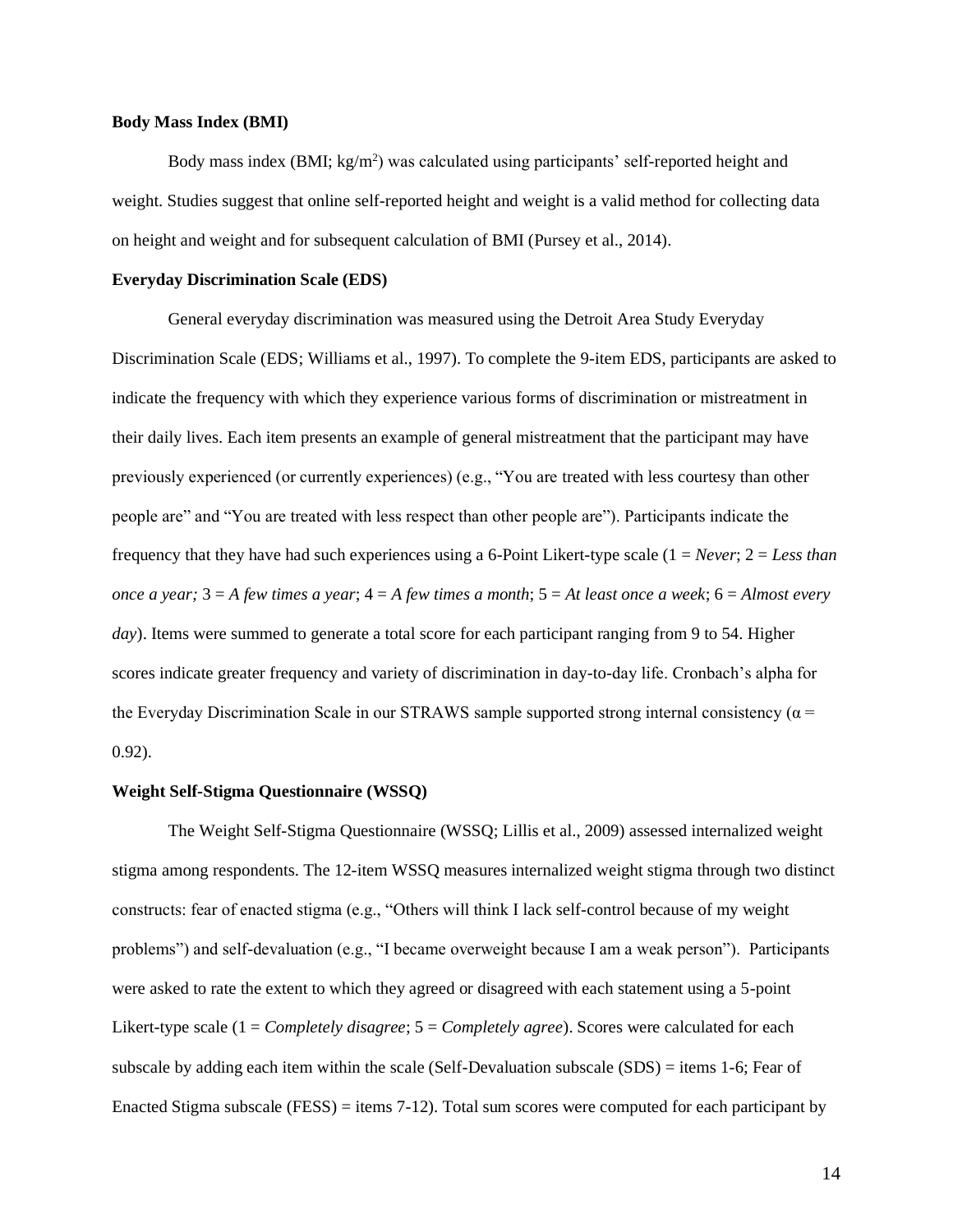summing the scores for each of the 12 items, with higher scores indicating greater internalized weight stigma. Among the current STRAWS sample, Cronbach's alpha for the WSSQ yielded internally consistent scores for the Fear of Enacted Stigma subscale ( $\alpha = 0.88$ ), the Self-Devaluation subscale ( $\alpha =$ 0.83), and the total scores ( $\alpha$  = 0.90).

#### **Self-Compassion Scale**

The Self-Compassion Scale (SCS-26; Neff, 2003) measured self-compassion. The 26-item SCS measures the degree to which individuals tend to be compassionate toward themselves when facing challenges via six distinct subscales. There are three positive subscales: Self-Kindness (e.g., "I try to be loving towards myself when I'm feeling emotional pain"), Common Humanity (e.g., "I try to see my failings as part of the human condition"), and Mindfulness (e.g., "When I fail at something important to me, I try to keep things in perspective"). Higher scores on the positive subscales indicate greater selfcompassion during difficult times.

In contrast, there are three negative subscales: Self-Judgment (e.g., "When times are really difficult, I tend to be tough on myself"), Isolation (e.g., "When I fail at something that's important to me, I tend to feel alone in my failure"), and Overidentification (e.g., "When I fail at something important to me I become consumed by feelings of inadequacy"). After reverse-scoring, higher scores on the negative subscales indicate greater self-compassion during difficult times.

Participants are asked to indicate the extent to which they tend to relate to each statement using a 5-point Likert-type scale (1 = *Almost never*; 5 = *Almost always*). Items from the negative subscales (Self-Judgment, Isolation, and Overidentification) were reverse scored prior to calculating the total mean for each participant. Cronbach's alpha from validation studies of the SCS-26 demonstrate strong internal consistency (0.92), with subscales ranging from 0.75 to 0.81 (Neff, 2003). Cronbach's alpha for the SCS-26 supported the internal consistency of the Self-Kindness subscale ( $\alpha$  = 0.87), the Common Humanity subscale ( $\alpha = 0.81$ ), the Mindfulness subscale ( $\alpha = 0.78$ ), the self-Judgement subscale ( $\alpha = 0.88$ ), the Isolation subscale ( $\alpha = 0.87$ ), the Overidentification subscale ( $\alpha = 0.84$ ), and the total SCS-26 scores ( $\alpha =$ 0.94).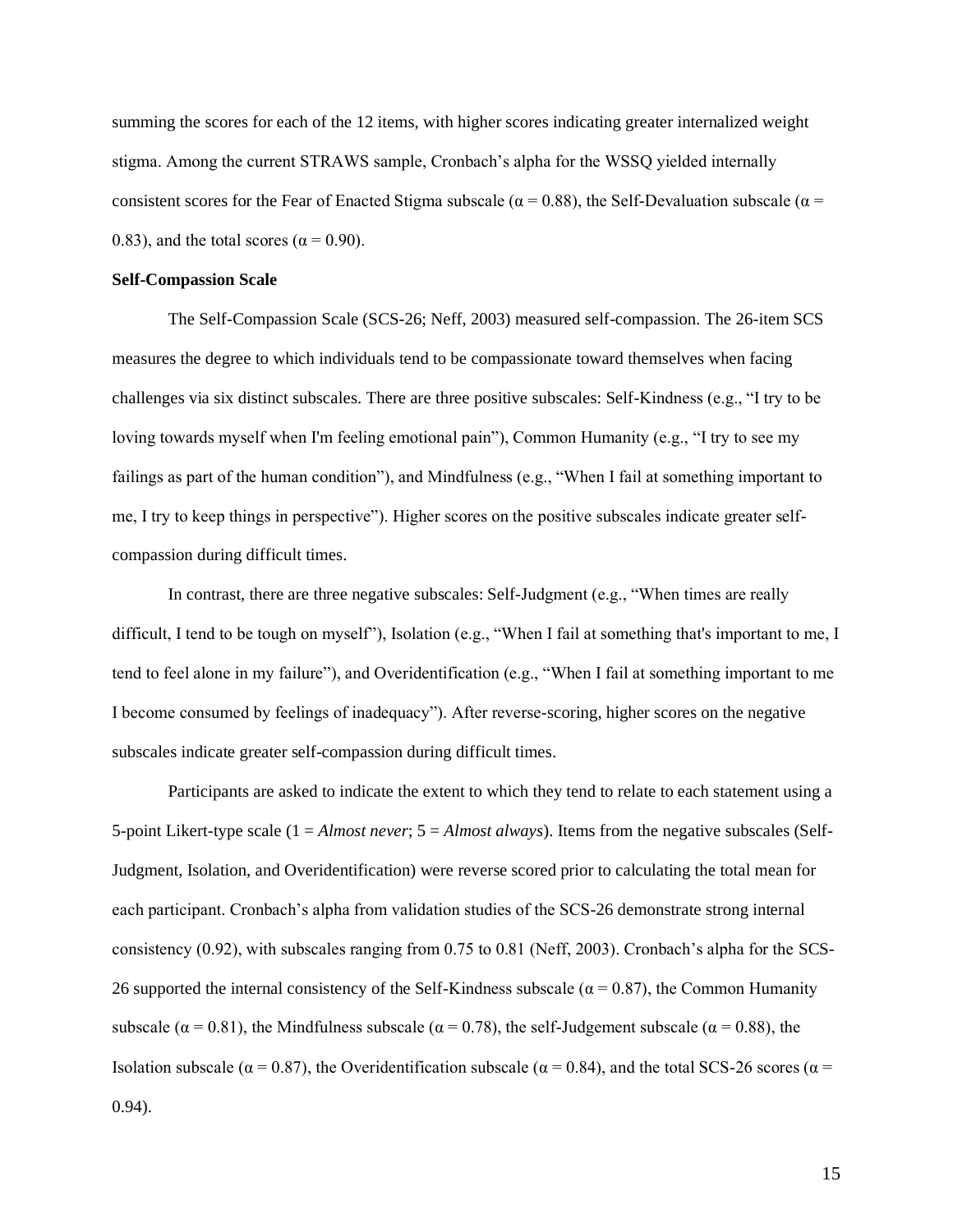#### **Perceived Stress Scale (PSS)**

Perceived stress was measured using the well-validated Perceived Stress Scale (PSS; Cohen et al., 1983). This 10-item scale measures the degree to which individuals perceive their lives as stressful over the last month. The items present general statements that do not refer to any particular events or situations (e.g., "In the last month, how often have you felt that you were unable to control the important things in your life?"). Participants are asked to indicate the frequency that they have related to each statement over the last month using a 5-point Likert-type scale (0 = *Never*, 4 = *Very Often*). Four of the ten items (Items 4, 5, 7, and 8) were reverse scored prior to calculating total sum scores for each participant. Once summed, total scores for the PSS ranged from 0 to 40, with higher scores indicating greater levels of perceived stress over the last month. Cronbach's alpha for the PSS supported strong internal consistency  $(\alpha = 0.86)$ .

## **Eating Disorders Examination Questionnaire (EDE-Q)**

Disordered eating behaviors and cognitions were measured using the Eating Disorders Examination – Questionnaire (EDE-Q; Fairburn & Bèglin, 1994), a self-report instrument that assesses eating psychopathology over the previous 28 days. The current study used a brief version of the EDE-Q, which, in addition to the binge eating and purging items that assess the frequency of these behaviors, includes three subscales.

The first subscale, Dietary Restraint, is comprised of three items where participants are asked to indicate the frequency which, over the last 28 days, they have engaged in certain behaviors related to eating and weight (e.g., "Have you been deliberately trying to limit the amount of food you eat to influence your shape or weight (whether or not you have succeeded)?", "Have you tried to exclude from your diet any foods that you like in order to influence your shape or weight (whether or not you have succeeded)?", "Have you tried to follow definite rules regarding your eating (for example, a calorie limit) in order to influence your shape or weight (whether or not you have succeeded)?"). Participants indicate frequency using the following response category options:  $0 = No \, days$ ;  $1 = 1 - 5 \, days$ ;  $2 = 6 - 12 \, days$ ; 3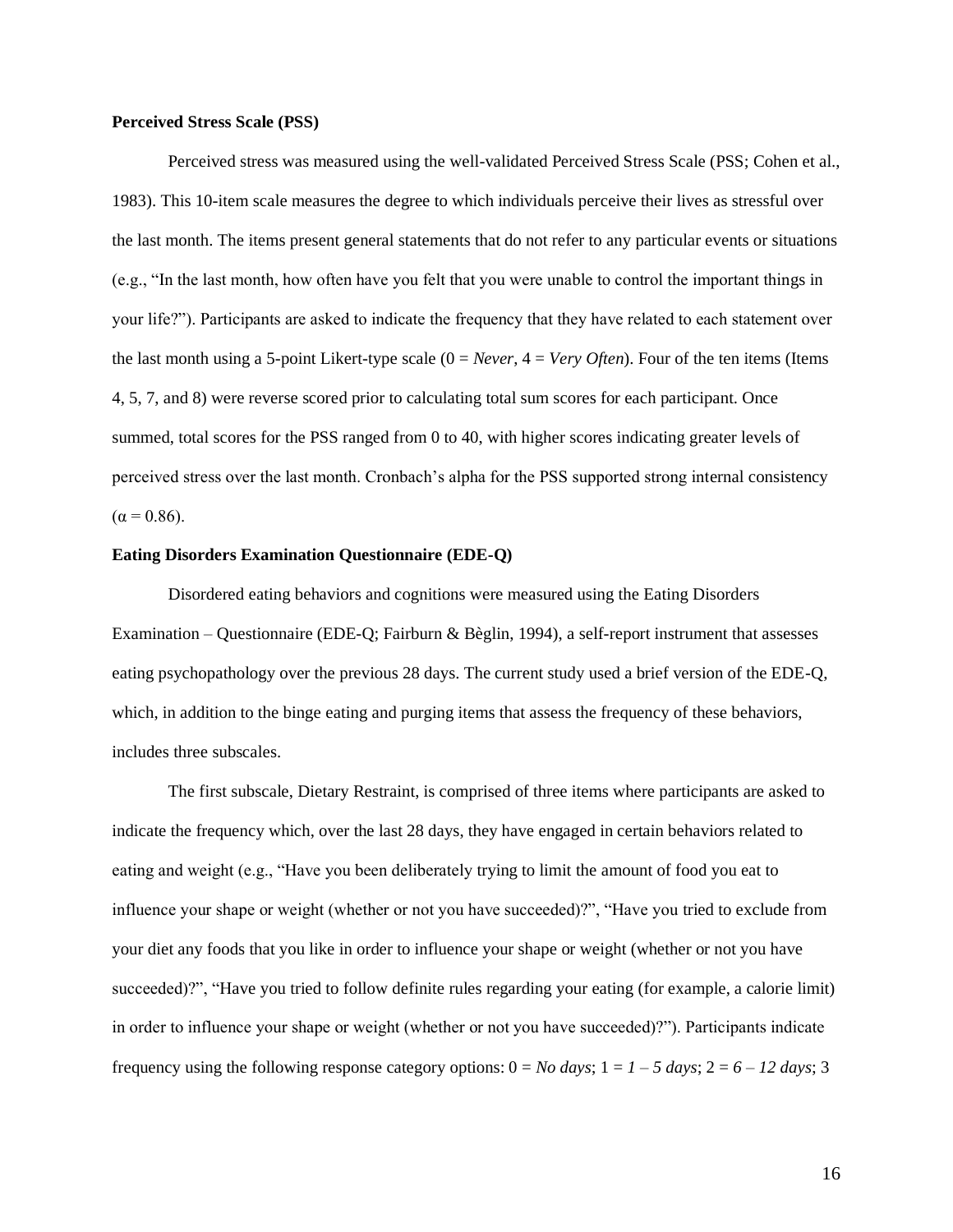$= 13 - 15$  days;  $4 = 16 - 22$  days;  $5 = 23 - 27$  days;  $6 = \text{Everyday}$ . Higher scores on the Dietary Restraint subscale indicate greater frequency of eating restriction behaviors.

The remaining two subscales, Overvaluation and Body Dissatisfaction, are both comprised of two items where participants are asked to indicate the intensity with which they have experienced thoughts related to body weight and shape over the last 28 days. Response options for the Overvaluation of weight and shape subscale (assessed using items "Has your weight (Has your shape) influenced how you think about (judge) yourself as a person?") and the Dissatisfaction of weight and shape subscale (assessed using items "How dissatisfied have you been with your weight (with your shape)?") range from 0 (*Not at all*) to 6 (*Markedly*), with higher scores indicating more intense valuation of body weight and shape and greater dissatisfaction with body weight and shape, respectively.

The brief version of the EDE-Q used in the current study has demonstrated superior psychometric properties in both clinical and nonclinical studies compared with those from the original measure across various samples (Grilo et al., 2012; Grilo et al., 2014; Machado et al., 2017).

Mean scores for the Restraint subscale, the Overevaluation subscale, and the Dissatisfaction subscale were calculated for each participant, and a Global mean was generated for each participant by taking the average of the first seven items. Cronbach's alpha for the brief EDE-Q supported internal consistency for the Restraint subscale ( $\alpha = 0.88$ ), the Overevaluation subscale ( $\alpha = 0.87$ ), the Dissatisfaction subscale ( $\alpha$  = 0.89), and the Global EDE-Q mean scores ( $\alpha$  = 0.86).

#### *Statistical Analyses*

All statistical analyses were conducted using R Statistical Software (v4.1.2; R Core Team, 2021). Prior to analyses, the data were screened for outliers. Among the total combined sample  $(n = 301)$ , no outliers were found to exceed the 75<sup>th</sup> percentile for total STRAWS scores, as determined visually using box-and-whisker plots.

The main objectives of these analyses were: (**1**) to determine the fit of the factor structure of the STRAWS based on the PARS factor structure (Utsey et al., 2012) using confirmatory factor analysis, and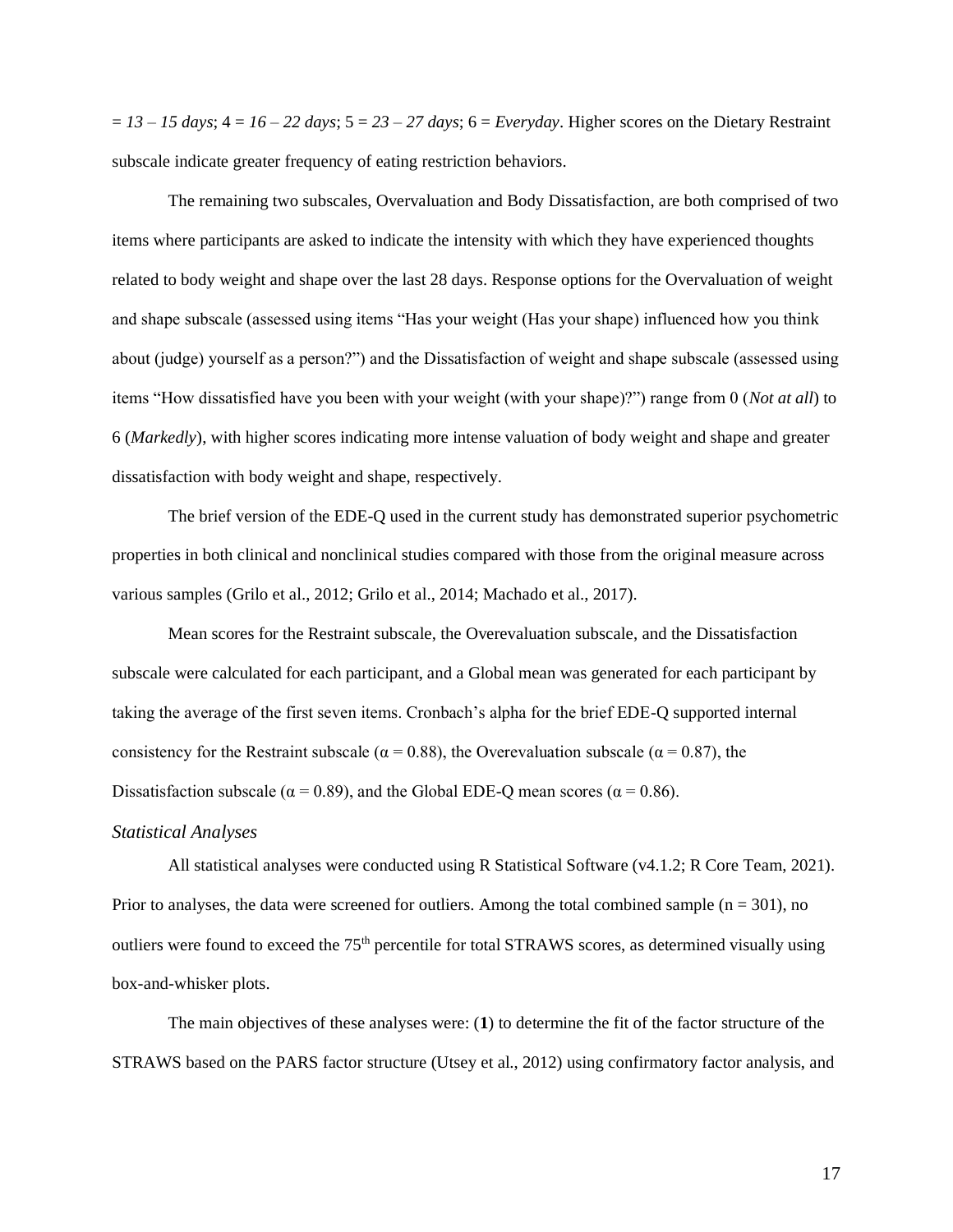**(2)** to examine construct validity of the STRAWS by evaluating correlations of the STRAWS subscales with related but distinct validated measures.

In addition, because a substantial minority of participants had a BMI below the overweight threshold yet reported experiencing weight stigma, we were able to explore the factor structure and measure characteristics between individuals with overweight and obesity and those with a health body weight and underweight. Specifically, exploratory objectives were: (**1**) to test measurement invariance between the group with BMI  $\geq$  25 and the group with BMI < 25, and (2) to examine mean differences in total STRAWS scores and scores on each subscale of the STRAWS between individuals with BMI < 25 and BMI  $> 25$ .

Further exploratory aims were: **(3)** provide descriptive statistics of the STRAWS (e.g., means, standard deviations) and differences by demographic variables, **(4)** examine other identities that are commonly stigmatized in conjunction with weight using the Everyday Discrimination Scale (EDS; Williams et al., 1997), and to determine if these intersecting identities differ between BMI groups, and **(5)** explore the impact of network events (as identified in participants' qualitative responses) on participants' total STRAWS scores.

It is suggested that variables measured on different scales be standardized prior to conducting statistical analyses (Milligan et al., 1988). Because the four subscales of the STRAWS were not measured using identical scales, the data for these items were standardized prior to conducting the CFA using the "scale" function (R Core Team, 2021).

To achieve the first main objective, we conducted confirmatory factor analyses using the "cfa" function from the lavaan R package (v0.6.9; Rosseel, 2012). We examined the fit of three models: (**a**) a single-factor model, (**b**) a 4-factor, 17-item model with orthogonal rotation, and (**c**) the hypothesized 4 factor, 17-item model with oblique rotation (Utsey et al., 2012). Since no theoretical argument exists regarding the independence of the four constructs measured by the STRAWS specifically among individuals who have experienced weight stigma, we explicitly tested alternative models with different rotations (e.g., oblique versus orthogonal) in the current study.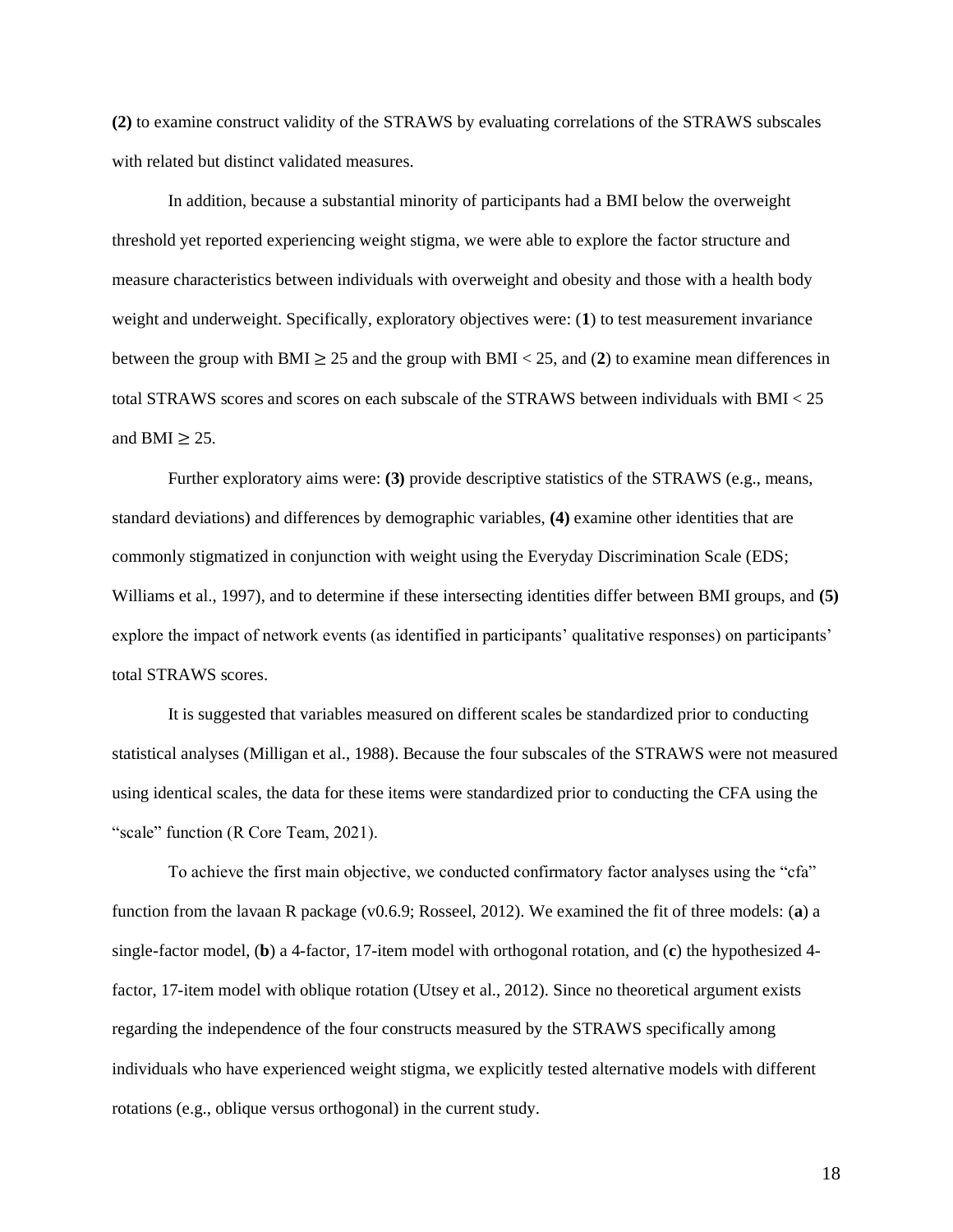To achieve the first exploratory objective, we used the 4-factor, 17-item model with oblique rotation that was confirmed using the PARS (Utsey et al., 2012) and that best fit our current combined sample to examine model fit within each BMI group separately.

Analysis of variance (ANOVAs; R Core Team, 2021) were used to achieve the second exploratory objective, and the fourth exploratory objective was achieved using Chi square tests of independence (R Core Team, 2021).

To achieve our final exploratory objective, participants' qualitative responses were examined by the first author (JW) and coded based on whether the described situation was experienced by the participant directly, or if it was experienced by a close other. For participants who did describe a network event, the relationship between the respondent and the stigmatized was noted (e.g., friends, siblings, parent/child, etc.). Analysis of variance (ANOVAs; R Core Team, 2021) were then used to examine mean differences in total STRAWS scores and scores on each subscale of the STRAWS between participants who described direct experiences of weight stigma and participants who described network events. We also conducted an ANOVA within the group that described network events to assess mean differences in total STRAWS scores and scores in each subscale of the STRAWS between participants who shared different relationships with the individual they described as experiencing weight stigma.

Shapiro Wilk Tests for Normality were used to assess normality of the data for each individual item on the STRAWS. All 17 items had distributions that differed significantly from the normal distribution. The data did not meet the normality assumption that is required for CFA (Li, 2015). To address the nonnormality of the data, the maximum-likelihood estimation with robust standard errors (MLR) was used to extract the variances from the data, and we performed a Bollen-Stine bootstrapping procedure (Bollen & Stine, 1992) on 1,000 samples using the MLR estimator.

Because all participants, regardless of BMI, reported having experienced weight stigma, all models (single-factor, 4-factor oblique, and 4-factor orthogonal) were tested on the combined sample (both BMI  $\geq$  25 and BMI < 25, n = 301). The model that was determined to fit the combined sample most adequately was then tested by BMI group separately. Several fit indices were considered to evaluate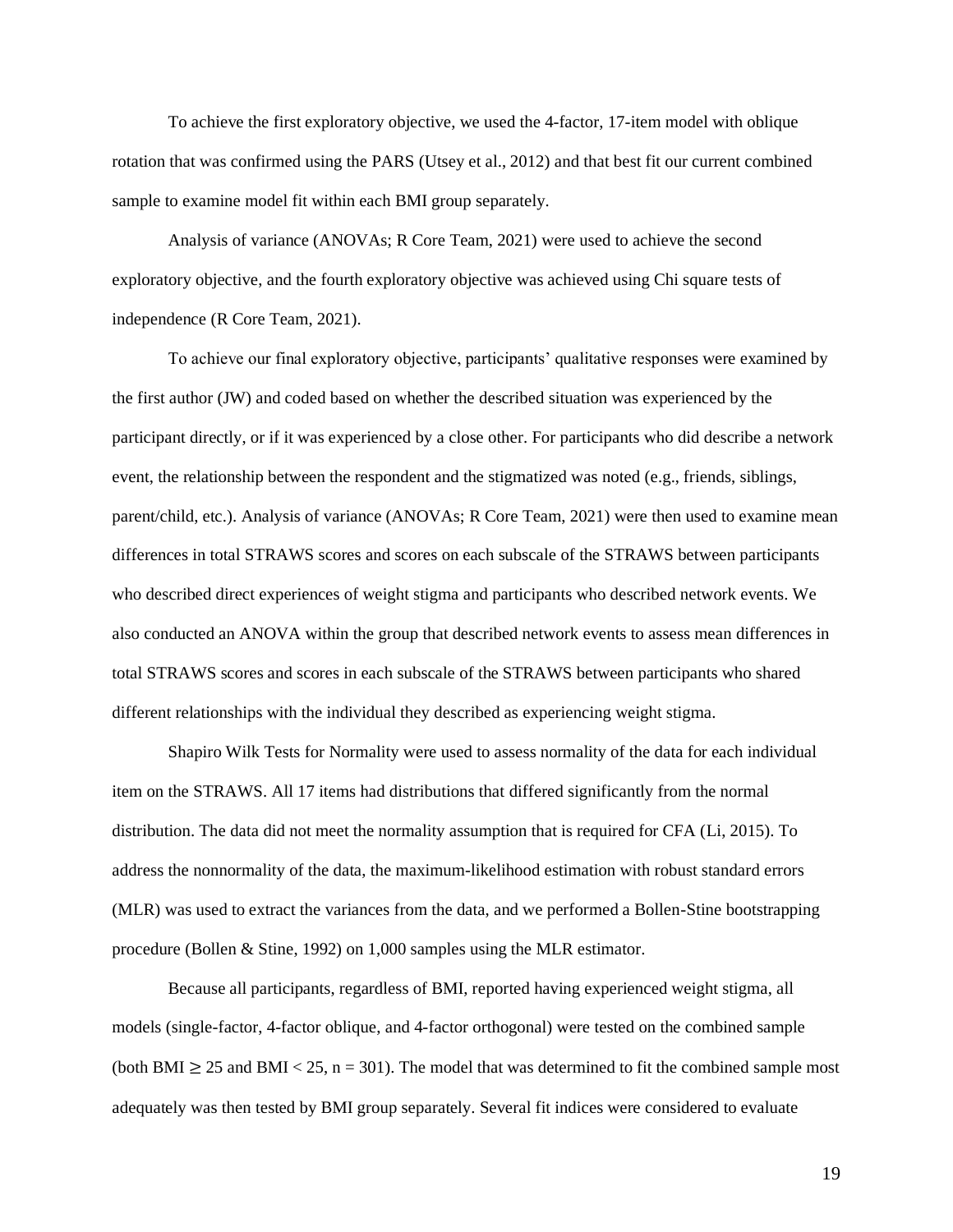model fit, including the comparative fit index [CFI]; the Tucker Lewis Index [TLI]; the root-mean-square error of approximation [RMSEA]; and the standardized root-mean-square residual [SRMR]). A known limitation of the model chi-square test is that it is very sensitive to sample size (Kline, 2015). As such, a statistically significant result for the model chi-square test alone is not sufficient to determine model fit, and it should be considered in association with other indices of model fit (Bollen, 1989).

In line with recommendations by Hu and Bentler (1999), the following cutoff criteria were used to evaluate the goodness of model fit: CFI and TLI > 0.95, SRMR < 0.08, and RMSEA < 0.06. Cronbach's alpha coefficients were computed for each subscale based on the model results and used to assess reliability. Based on recommendations from Nunnally (1978) values > 0.70 were considered acceptable.

Tests of measurement invariance between BMI groups involved a series of four hierarchical multi-group models. The identification rules for multi-group factorial invariance in ordinal categorial variables used for the current analyses were based on those developed by Millsap and Yun-Tein (2004). Model 1, the least restrictive model of the four models, reflected equivalence in factor structure only. Each successive model became increasingly conservative in terms of factor loadings, thresholds, and error terms being allowed to vary across BMI groups. Model 2 assumed that factor loadings were equivalent across groups, while thresholds and error terms were still allowed to vary across groups. Model 3 assumed equivalence for both factor loadings and thresholds. Finally, Model 4, the most restrictive model, assumed equivalence for factor loadings and thresholds (as in Model 3) and also constrained residual variances to be equal across groups.

## **Results**

### *Descriptive Statistics*

Mean values for the individual items on the STRAWS for the current combined sample  $(n = 301)$ ranged from 2.38 (Item 15: "I get chest pains whenever I think someone is about to make fun of my weight") to 5.52 (Item 10: "I believe that most people with overweight or obesity will experience some sort of weight stigma in the future similar to the situation I am thinking of"). Most items had a skewness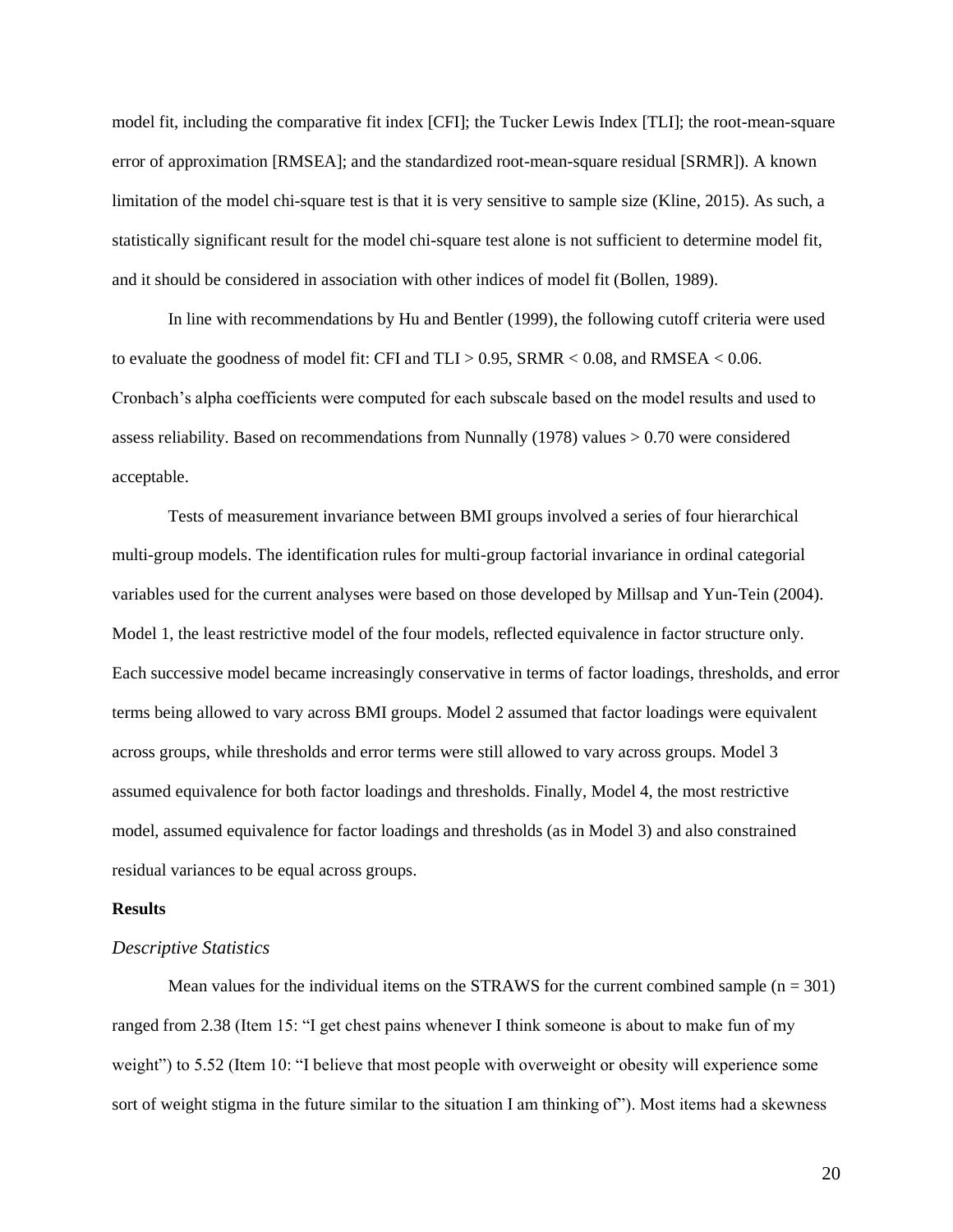and kurtosis below |1.0|; all items had a skewness below |1.5| and kurtosis below |2.0|. Table 3 presents the means, standard deviations, skew, and kurtosis values for the combined sample  $(n = 301)$  for each STRAWS item.

#### *STRAWS Scores by Gender and Age*

Shapiro Wilk Tests for Normality were used to assess normality of the data for total sum STRAWS scores. Total sum scores for the STRAWS were normally distributed for both male participants  $(n = 95)$  and female participants  $(n = 205)$  in the current sample. A two-sample independent t-test with equal variances was used to compare the total sum scores for the STRAWS between male and female participants in the current sample. There was not a statistically significant difference in mean total sum scores on the STRAWS between male and female participants in the current sample ( $t = -1.946$ ,  $df = 298$ , p-value = 0.053). On average, though only marginally statistically significant, female participants had higher total sum scores on the STRAWS compared to male participants, indicating that the female participants in the current sample experience higher levels of prolonged activation and anticipatory stress related to their experiences of weight stigma than the male participants in the current sample.

To compare total sum STRAWS score by age group, we first used Shapiro Wilk Tests for Normality to assess normality of the data for age. Age was not normally distributed in the current sample  $(p < 0.001)$ . Therefore, a Spearman correlation coefficient was computed to assess the linear relationship between total STRAWS scores and age in the current sample. There was a statistically significantly negative correlation between total STRAWS scores and age  $(r(299) = -0.122, p = 0.034)$ . This suggests that older individuals in the current sample tended to have lower total sum scores on the STRAWS compared to younger individuals in the current sample, indicating that the younger participants, on average, experienced higher levels of prolonged activation and anticipatory stress related to their experiences of weight stigma than older participants.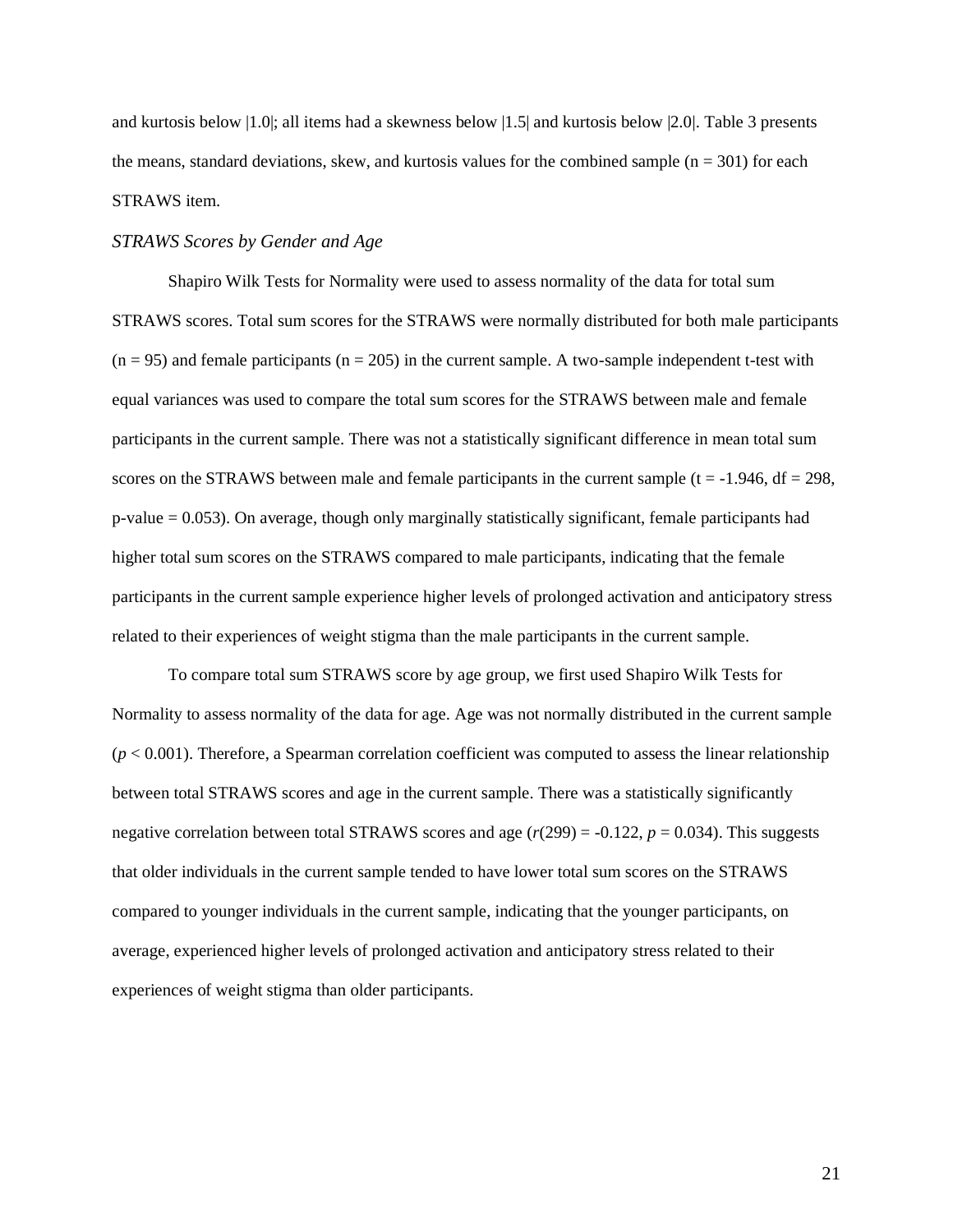#### *Confirmatory Factor Analysis of the STRAWS*

Fit statistics for the one-factor model, the 4-factor orthogonal model, and the 4-factor oblique model in the combined sample from the current study are summarized in Table 4. The fit of the one-factor model was poor (*χ*2 (119) = 1442.56, *p* < 0.001, RMSEA = 0.192 (90% CI: 0.184–0.201), CFI = 0.513, TLI = 0.443, SRMR = 0.171). Internal consistency of items using the one-factor solution was  $\alpha = 0.82$ .

The 4-factor orthogonal model also provided a poor fit  $(\gamma 2 (119) = 484.03, p < 0.001, RMSEA =$ 0.101 (90% CI: 0.092–0.110), CFI = 0.865, TLI = 0.845, SRMR = 0.232), though the improved RMSEA value suggested that this model fit the current sample slightly better than the one-factor solution. Internal consistency of the subscales from this model ranged from  $\alpha = 0.72{\text -}0.92$ .

The fit of the hypothesized 4-factor oblique model provided the most adequate fit of all models tested ( $χ$ 2 (113) = 265.11, *p* < 0.001, RMSEA = 0.067 (90% CI: 0.057–0.077), CFI = 0.944, TLI = 0.933, SRMR = 0.068). As the subscales for this model remained consistent with those from the 4-factor orthogonal model, internal consistency was the same for the subscales in this model.

The 4-factor oblique solution fit better in individuals with BMI  $\geq$  25 than with the individuals with BMI < 25 (See Table 4). However, based on the SRMR alone, fit was acceptable for both groups. *Measurement Invariance*

We examined measurement invariance using the 4-factor oblique model between the BMI groups in our current sample to determine whether participants with different characteristics show the same response patterns for the STRAWS. To achieve this, we tested hierarchical models (Models 1-4, see "Statistical Analyses"). The results of these multigroup analyses are reported in Table 5.

Model 1 (configural invariance) had close to acceptable fit based on RMSEA, CFI, and SRMR indices (Model 1:  $\gamma$ 2 (226) = 383.98, p < 0.001, RMSEA = 0.068 (90% CI: 0.057–0.079), CFI = 0.945,  $TLI = 0.934$ , SRMR = 0.071). Comparing Model 1 (configural invariance) to Model 2 (metric invariance) revealed marginal changes to indices of model fit (∆Model 2 **-** Model 1: ∆RMSEA = -0.001, ∆CFI = - 0.001, ∆TLI = 0.002, ∆SRMR = 0.007). Comparing Model 2 (metric invariance) to Model 3 (scalar invariance) revealed a less adequate fit (∆Model 3 **-** Model 2: ∆RMSEA = 0.003, ∆CFI = -0.008, ∆TLI = -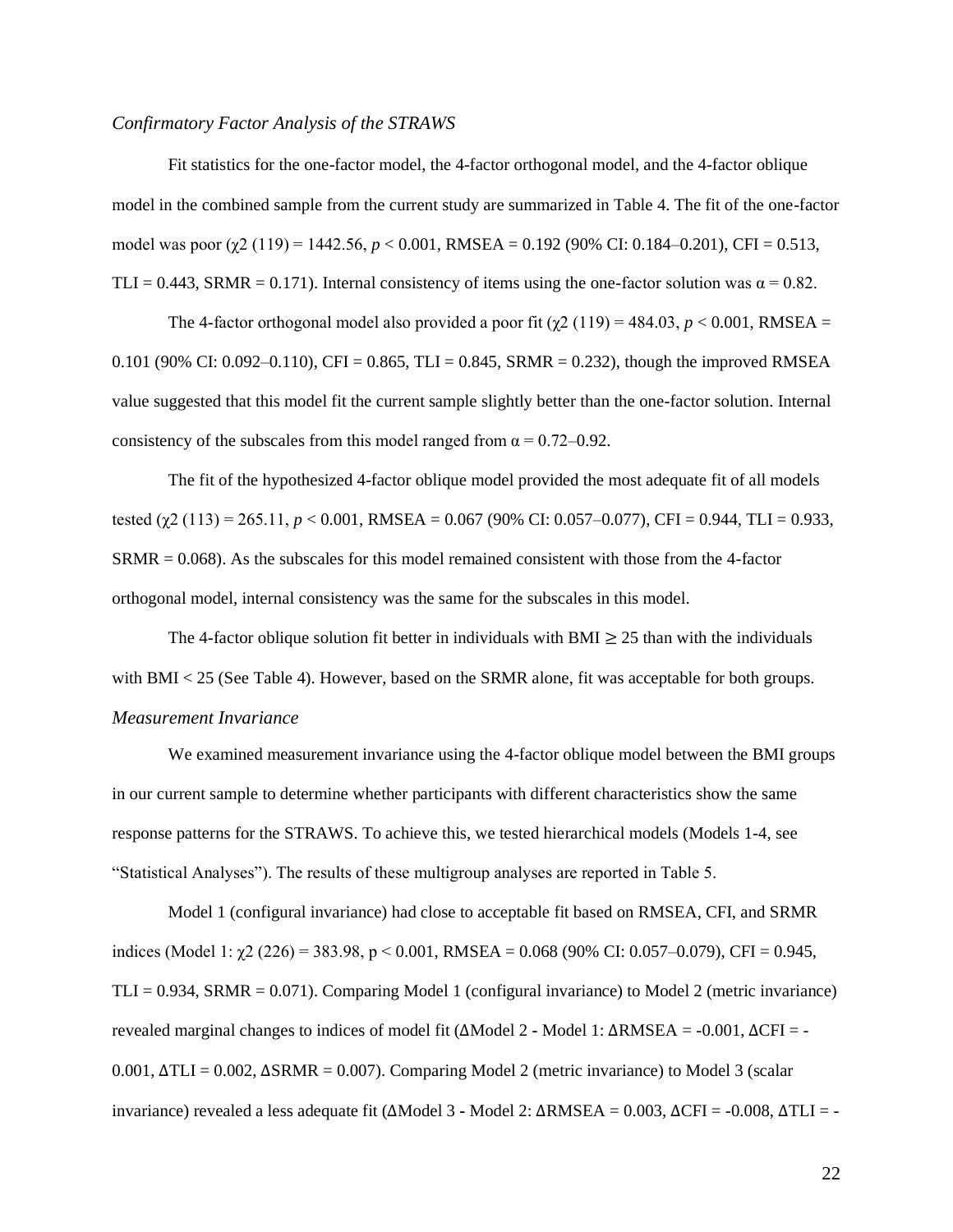0.005, ∆SRMR = 0.005). Finally, from Model 3 (scalar invariance) to Model 4 (residual invariance), model fit continued to worsen (∆Model 4 **-** Model 3: ∆RMSEA = -0.001, ∆CFI = -0.005, ∆TLI = -0.001,  $\Delta$ SRMR = 0.001). As additional constraints were added for each successive model, fit indices generally worsened, with the exceptions of the RMSEA and TLI values for Model 2, which were slightly improved from Model 1. This suggests that Model 1 and Model 2 similarly provided the most adequate fits of the four models.

Chi square difference tests using the "lavTestLRT" function via the lavaan R package (v0.6.9; Rosseel, 2012) iteratively compared Model 1 with Models 2-4. Model 1 differed significantly from Model 3, though there was no statistically significant difference in fit between Model 1 and Model 2 or between Model 1 and Model 4. As Model 2 (e.g., the model with only factor loadings constrained between groups) provided adequate fit and was not statistically significantly different from Model 1, this suggests evidence of metric invariance, meaning the factor loadings for the 17 STRAWS items are similar across BMI groups. As a result, it can be assumed that differences in factor variances and covariances between groups are not attributable to BMI-based differences in the constructs measured by the STRAWS itself.

However, as Model 3 differed significantly in fit from Model 1, this means that the intercepts are not similar across BMI groups. Taken together, there was only metric (weak) invariance between BMI groups in the current sample; the evidence supporting scalar non-invariance suggests that one of the BMI groups tended to systematically give higher or lower responses than the other BMI group (Wichert and Dolan, 2010).

As Model 2 (metric invariance) provided the most adequate fit for the current sample, this indicates that the way items grouped together in the 17-item, 4-factor oblique solution is applicable to groups across the BMI spectrum. However, because intercepts differ between BMI groups, this suggests that use of the STRAWS should be restricted to individuals with the same weight status. We presented internal consistency for each subscale using Cronbach's alpha, standardized factor loadings, and standardized intercepts for each BMI group separately (e.g., Model 2) in Table 6.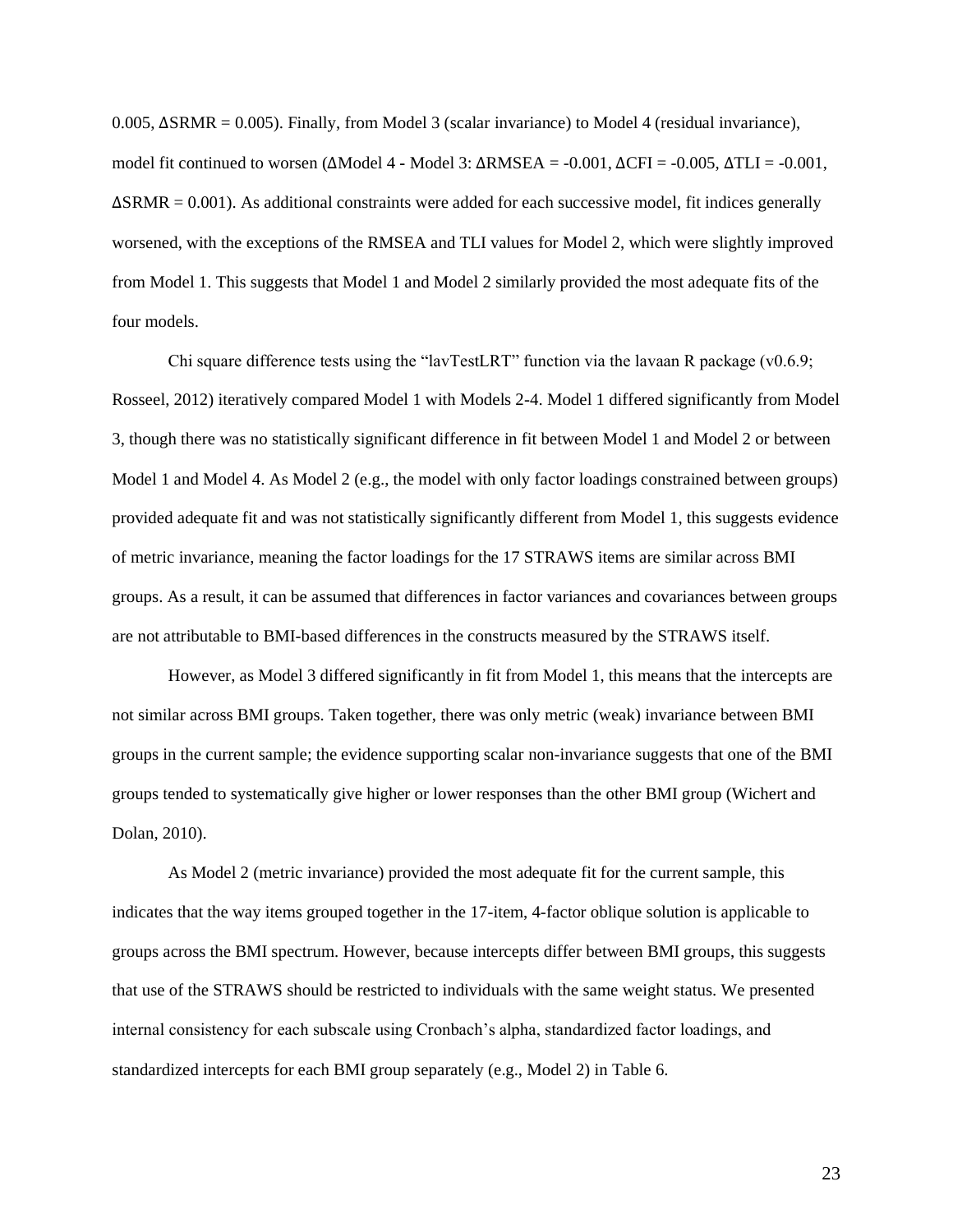Considering the standardized factor loadings and intercepts in Table 6, there is a single item measuring anticipatory weight stigma for others (Item 10) that does not load strongly to the Anticipatory Weight Stigma Stress subscale (AWS) for either BMI group.

#### *Reliability*

Based on the 4-factor oblique model, internal consistency for scores on each of the four factors of the STRAWS was analyzed using Cronbach's alpha coefficients. For the combined sample  $(n = 301)$ , the alpha coefficients were 0.87 for the Perseverative Cognition subscale (PCS), 0.87 for the Secondary Appraisal subscale (SAS), 0.72 for the Anticipatory Weight Stigma Stress subscale (AWS), and 0.92 for the Anticipatory Bodily Alarm Response subscale (ABARS).

All of the scores were above the accepted cutoff alpha level of .70, indicating adequate internal reliability (Nunnally, 1978). Considering that the lower internal consistency for the Anticipatory Weight Stigma Stress subscale (AWS) may be the result of the inadequate factor loading for the single item measuring anticipatory weight stigma for others (Item 10) within that factor, we removed Item 10 and recalculated internal consistency for the Anticipatory Weight Stigma Stress subscale (AWS). After removal of this item, internal consistency for the Anticipatory Weight Stigma Stress subscale (AWS) in the combined sample improved ( $\alpha$  = 0.78).

Standardized factor correlations were evaluated for the combined sample using the variancecovariance matrix of the latent factors**.** Subscale intercorrelations were highest between the Anticipatory Bodily Alarm Response subscale (ABARS) and the Anticipatory Weight Stigma Stress subscale (AWS; 0.59), the Anticipatory Weight Stigma Stress subscale (AWS) and the Perseverative Cognition subscale (PCS; 0.57), and the Anticipatory Bodily Alarm Response subscale (ABARS) and the Perseverative Cognition subscale (PCS; 0.58). The lowest factor correlation found was between the Anticipatory Bodily Alarm Response subscale (ABARS) and the Secondary Appraisal subscale (SAS; -0.09). All STRAWS subscale intercorrelations are shown in Table 7 and in Figure 1.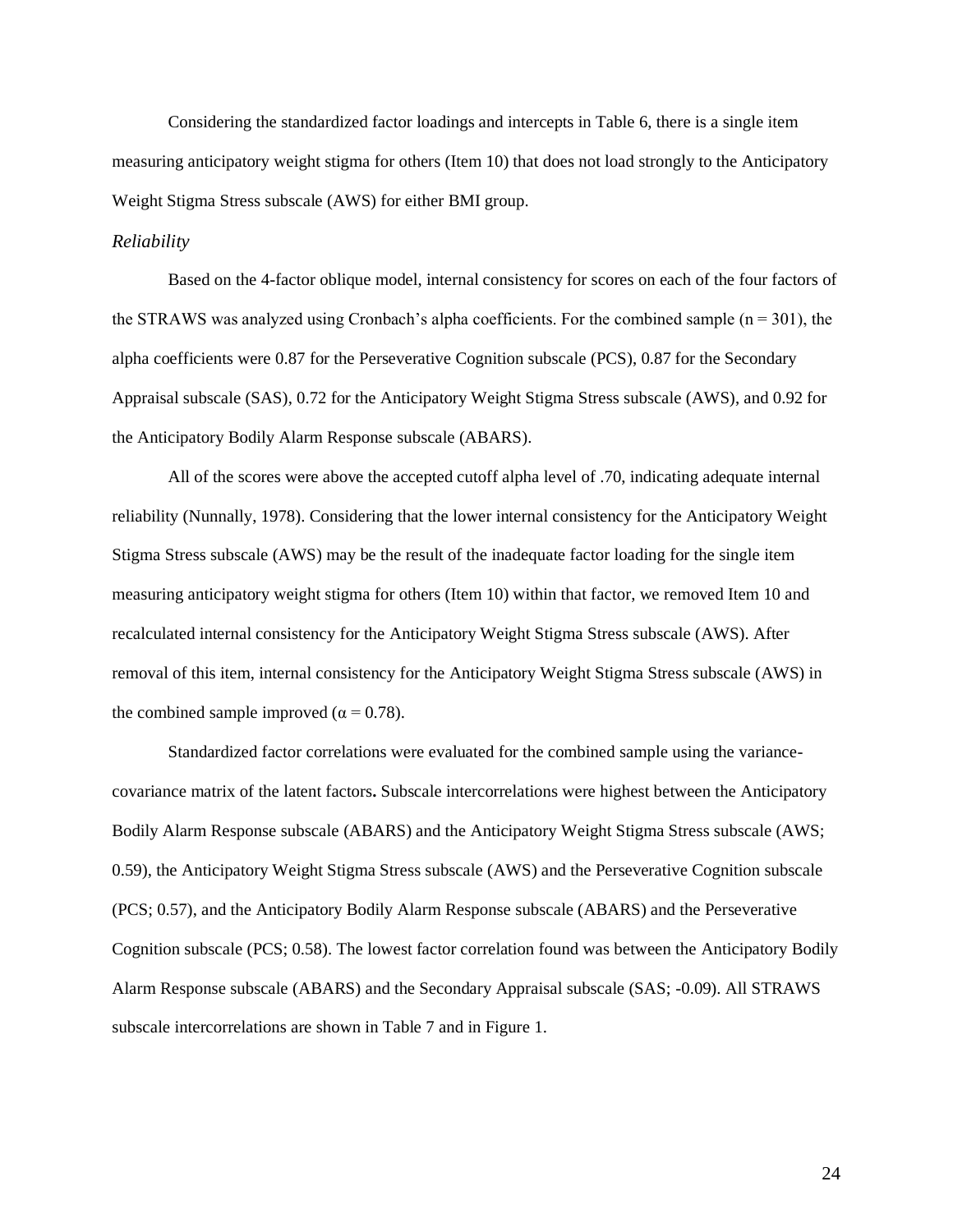### *Mean Differences in STRAWS Scores by BMI*

Total STRAWS scores and scores for each of the four subscales were calculated according to the 4-factor oblique model, as this model provided the best fit for the current sample. Means and standard deviations by BMI group are summarized in Table 8. An ANOVA comparing the means for total STRAWS scores by BMI indicated a significant difference  $(F(1,299) = 4.296, p = 0.039)$ . Adults with BMI < 25 (M = 61.46, SD = 16.99) had lower total scores than adults with BMI  $\geq$  25 (M = 65.84, SD = 16.89). Subsequent ANOVAs comparing the mean scores for each of the four subscales on the STRAWS by BMI indicated that only one of the four subscales (the Anticipatory Weight Stigma Stress subscale, AWS) differed significantly by BMI (F(1,299) = 19.97, *p* < 0.001). Adults with BMI < 25 (M=15.35, SD=4.97) had significantly lower scores for the Anticipatory Weight Stigma Stress subscale (AWS) than adults in the current sample with BMI  $\geq$  25 (M=18.12, SD=4.96). For the remaining three subscales, there were no statistically significant differences in mean scores between adults with BMI < 25 and adults with BMI  $\geq$  25in the current sample (p  $>$  0.05).

### *Construct Validity*

Because there were significant differences in the mean scores for the overall STRAWS scores and the Anticipatory Weight Stigma Stress subscale (AWS) between BMI groups, all scale intercorrelations were calculated separately for individuals with BMI < 25 and individuals with BMI  $\geq$  25 from the current sample.

As hypothesized, the Perseverative Cognition subscale (PCS), the Anticipatory Weight Stigma Stress subscale (AWS), and the Anticipatory Bodily Alarm Response subscale (ABARS) of the STRAWS all positively and statically significantly correlated with total scores on the Everyday Discrimination Scale (EDS; Williams et al., 1997) and with the Fear of Enacted Stigma subscale (FESS) of the Weight Self-Stigma Questionnaire (WSSQ; Lillis et al., 2009) for both BMI groups. The Secondary Appraisal subscale (SAS) of the STRAWS was inversely correlated with both the total scores on the Everyday Discrimination Scale (EDS; Williams et al., 1997) and with the Fear of Enacted Stigma subscale (FESS)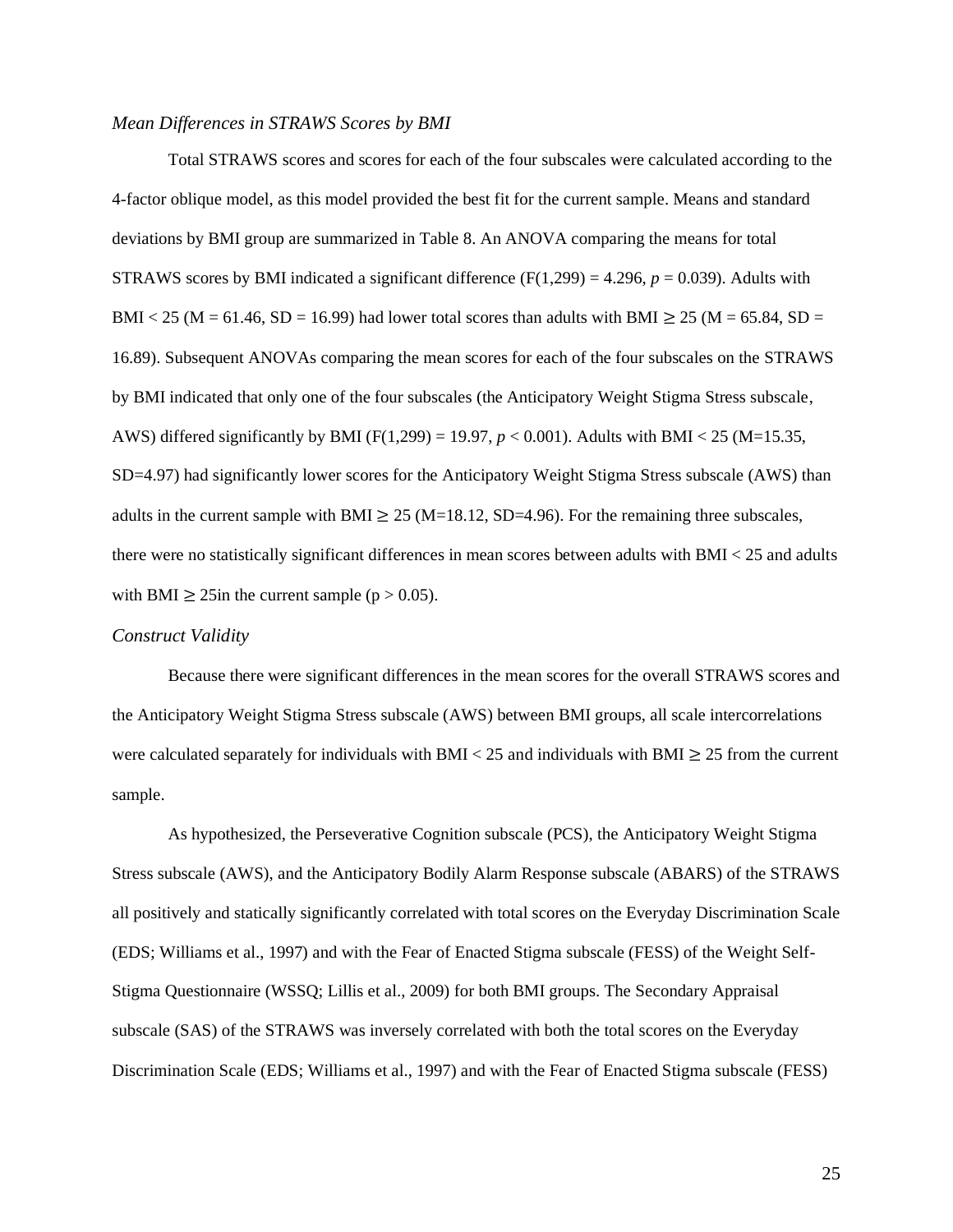of the Weight Self-Stigma Questionnaire (WSSQ; Lillis et al., 2009), though this relationship was only statistically significant for the group with BMI  $\geq$  25.

The Anticipatory Weight Stigma Stress subscale (AWS) of the STRAWS was positively and statistically significantly correlated with the Self-Devaluation subscale (SDS) of the Weight Self-Stigma Questionnaire (WSSQ; Lillis et al., 2009) for both BMI groups. As hypothesized, the Anticipatory Weight Stigma Stress subscale (AWS) of the STRAWS was inversely correlated with the Self-Kindness subscale (SK) of the Self-Compassion Scale (SCS-26; Neff, 2003) for the group with BMI  $\geq$  25, though this relationship was not statistically significant. The association between the Anticipatory Weight Stigma Stress subscale (AWS) of the STRAWS and the Self-Kindness subscale (SK) of the Self-Compassion Scale (SCS-26; Neff, 2003) occurred in the opposite direction as anticipated for the group with BMI < 25, though this relationship was also not statistically significant. The relationship between the Anticipatory Weight Stigma Stress subscale (AWS) of the STRAWS and the reverse-scored Self-Judgment subscale (SJ) of the Self-Compassion Scale (SCS-26; Neff, 2003) occurred in the anticipated direction for both BMI groups.

As hypothesized, the inverse correlation between the Secondary Appraisal subscale (SAS) of the STRAWS and total scores on the Perceived Stress Scale (PSS; Cohen et al., 1983) were statistically significant for both BMI groups.

Finally, in line with our a priori hypotheses, the Perseverative Cognition subscale (PCS), the Anticipatory Weight Stigma Stress subscale (AWS), and the Anticipatory Bodily Alarm Response subscale (ABARS) of the STRAWS were positively and statistically significant correlated with the Global scores from the EDE-Q Brief for both BMI groups, and the Secondary Appraisal subscale (SAS) of the STRAWS was inversely correlated with the Global scores from the EDE-Q Brief for both BMI groups. However, the inverse association between the Secondary Appraisal subscale (SAS) of the STRAWS and the Global scores from the EDE-Q Brief was only statistically significant for the group with BMI  $\geq$  25.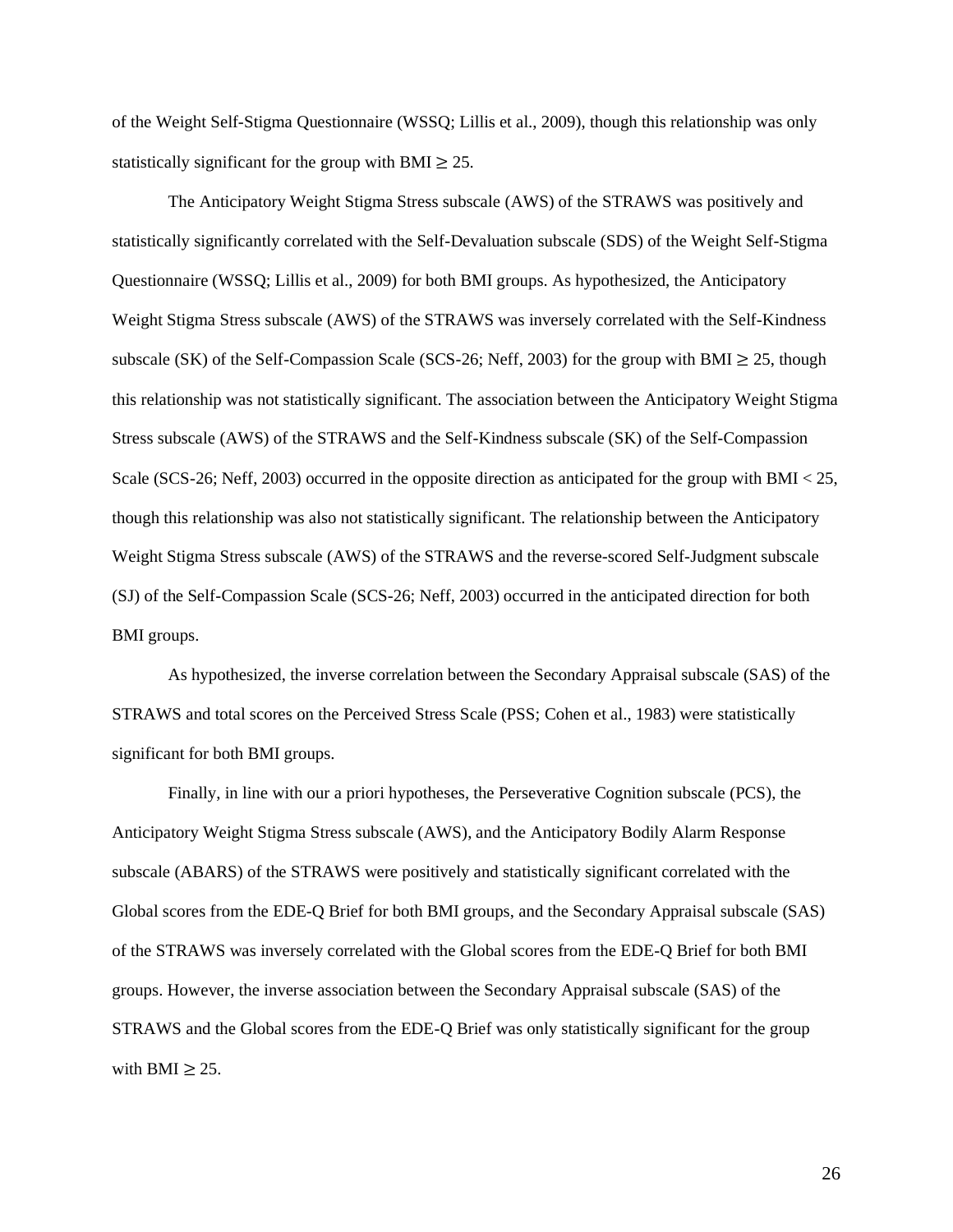Means, standard deviations, and correlation coefficients for scales used in the study are reported for the current sample with BMI  $\geq 25$  in Table 9.

#### *Intersectionality*

As part of the Everyday Discrimination Scale (EDS; Williams et al., 1997), participants were asked to select from a list all of the reasons why they have ever experienced discrimination. As the STRAWS was developed to measure weight stigma specifically, we assessed the proportion of participants who selected "Weight" as one of the reasons why they had experienced discrimination on the Everyday Discrimination Scale (EDS; Williams et al., 1997).

Of the 301 participants retained for the confirmatory factor analysis, 22 participants did not provide responses for the Everyday Discrimination Scale (EDS; Williams et al., 1997). These respondents were removed for the following analyses ( $n = 279$ ).

The percentages of both BMI groups that selected each individual reason for discrimination are presented in Table 10.

As expected, given the recruitment and eligibility for this study, large proportions of both BMI groups selected "Weight" as a reason why they had experienced discrimination in the past. Among participants with BMI  $\geq$  25, "Weight" was selected most often compared to the other reasons for discrimination listed. In the group with BMI < 25, "Weight" was the second most commonly selected reason for discrimination, after "Gender". We compared the frequencies that each reason for discrimination was selected by individuals in each BMI group using Chi square tests of independence. These analyses revealed that "Weight" was the only reason for discrimination where the proportion of participants who selected it differed significantly between BMI groups, with a significantly larger proportion of participants with BMI  $\geq$  25 selecting "Weight" as a reason that they have faced discrimination compared to the proportion of participants with  $BMI < 25$  who selected "Weight" as a reason that they have faced discrimination. The proportions of participants in each BMI group that selected all other reasons for discrimination did not differ significantly.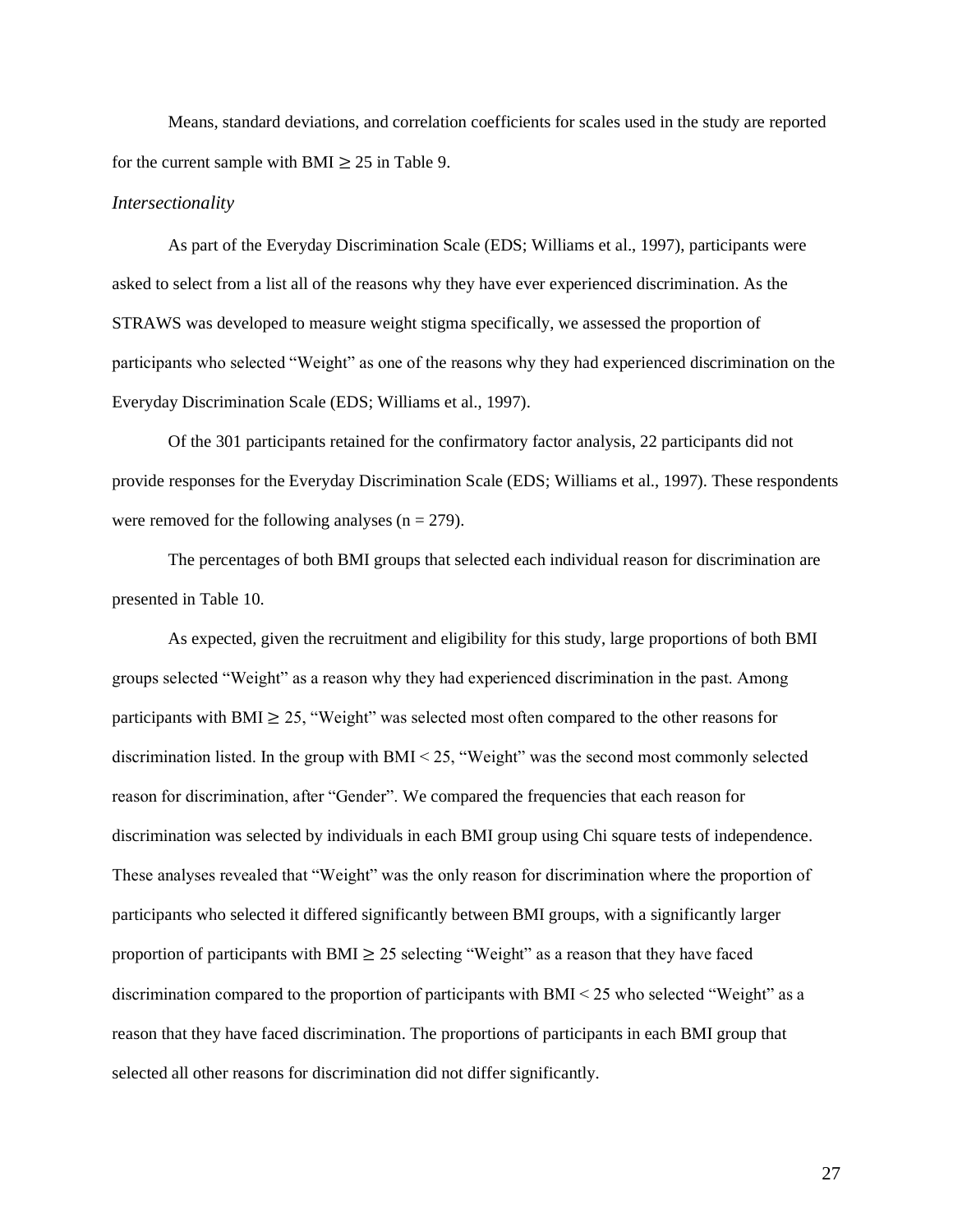Among the group with BMI < 25, there were 31 participants who selected multiple responses, with one of their responses being "Weight". Among these 31 respondents, the reason for discrimination that was most commonly selected along with "Weight" was "Gender," with 21 participants (67.7%) selecting both "Weight" and "Gender" for reasons that they have experienced discrimination. Of these 21 individuals who selected both "Weight" and "Gender" as reasons for discrimination, 19 (90.0%) of them were female identifying.

Among the group with BMI  $\geq$  25, there were 95 participants who selected at least one other reason for experiencing discrimination in addition to weight. Among these 95 respondents, the reason for discrimination that was most commonly selected along with "Weight" was "Gender," with 56 participants (59.0%) selecting both "Weight" and "Gender" for reasons that they have experienced discrimination. Of these 56 individuals who selected both "Weight" and "Gender" as reasons for discrimination, 41 (73.0%) of them were female identifying.

The proportions of participants by BMI group that selected each other reason as a reason in addition to "Weight" that they had faced discrimination are presented in Table 11.

## *Network Events*

From the 301 participants that were retained for previous analyses, 15 responses (4.98%) were removed for providing responses that were too general (e.g., participants who did not reference a specific experience of weight stigma). There were 286 participants that provided specific descriptions of a weight stigma experience that were retained for the following analysis.

There were four participants who described more than one experience in their description. Of these four participants, three of them described both a self- and a network event. These three participants were included in both experience type groups. The remaining response described two network events referring to two different close others and was included twice within the "Network" group. Therefore, among the 286 participants retained for the current analysis, 290 experiences of weight stigma were described, including the four participants who described two different examples of experiences in their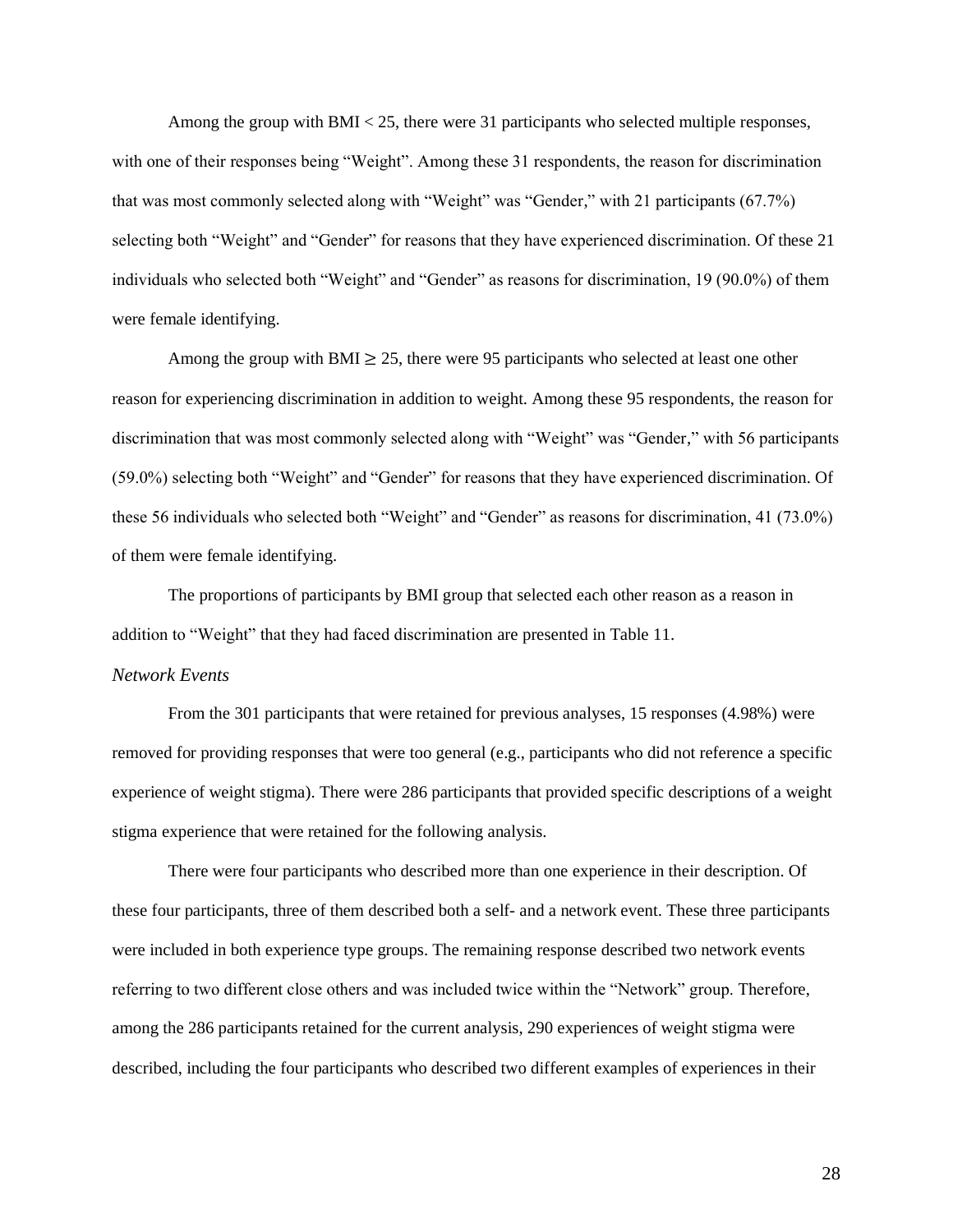qualitative response. Of these 290 descriptions, there were 252 responses (86.90%) that described a selfevent, and 38 responses (13.10%) that described a network event.

Total STRAWS scores and scores for each of the four subscales were calculated according to the 4-factor oblique model. Means and standard deviations by experience type are summarized in Table 12. An ANOVA comparing the means for total STRAWS scores by experience type indicated a significant difference  $(F(1,288) = 16.69, p < 0.001)$ . Participants who described direct, self-experiences of weight stigma ( $M = 66.29$ ,  $SD = 16.98$ ) had higher total scores that participants who described network events  $(M = 54.58, SD = 12.56)$ . Subsequent ANOVAs comparing the mean scores for each of the four subscales on the STRAWS by experience type indicated that there were significant differences in all but one of the subscales (the Secondary Appraisal subscale,  $SAS$ ;  $p > 0.05$ ). For the other three subscales, participants who described self-events experienced significantly greater prolonged activation and anticipatory weight stigma stress than participants who described network events (See Table 12).

Of the 38 responses that described network events, two participants (5.26%) described their child's experience of weight stigma, 11 participants (28.95%) described a friend's experience of weight stigma, five participants (13.16%) described a parent's experience of weight stigma, nine participants (23.68%) described a sibling's experience with weight stigma, seven participants (18.42%) described a significant other's experience with weight stigma, and four participants (10.53%) described an experience of weight stigma had by another family member (e.g., cousin, brother-in-law, nephew). The frequencies of relationship types between participants and their close others they described in network events are depicted in Figure 2.

Interestingly, among these 38 responses that described network events, all 38 (100.0%) described weight stigma that a close other experienced due to overweight or obesity, suggesting that network events may be less relevant for individuals whose close others with normal weight and underweight experience weight stigma. An ANOVA comparing the total STRAWS scores of participants who described network events revealed no significant differences in total STRAWS scores by relationship type  $(F(5,32) = 0.571,$  $p = 0.721$ , suggesting that the participants' specific relationship to the close other described in their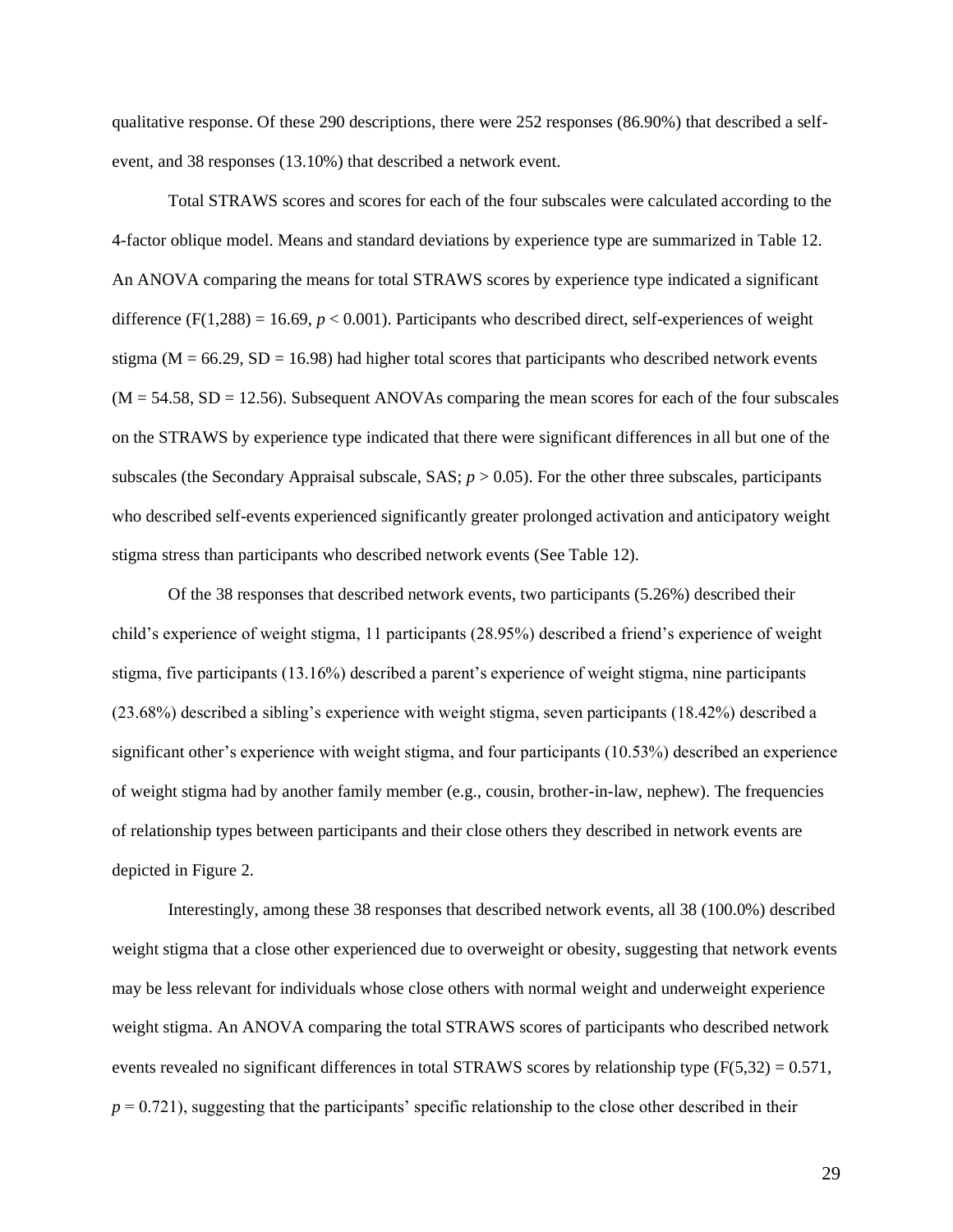network event does not significantly influence the degree to which participants experienced prolonged stress related to the network event. However, because of the small proportion of the overall sample that described network events, these results must be interpreted with caution.

#### **Discussion**

The current study examined the underlying factor structure of a newly adapted measure for prolonged activation and anticipatory weight stigma stress in a sample of individuals with overweight and obesity (BMI  $\geq$  25, n = 208) and a sample of non-obese individuals (BMI < 25, n = 93) and tested for measurement invariance between the two BMI groups. Specifically, confirmatory factor analysis of the Stress and Weight Stigma Scale (STRAWS) validated the distinct four-factor structure that was produced by the Prolonged Activation and Anticipatory Race-Related Stress Scale (PARS; Utsey et al., 2012), the measure from which the STRAWS was adapted. The four factors comprising the STRAWS are Perseverative Cognition (PCS), Anticipatory Weight Stigma Stress (AWS), Anticipatory Bodily Alarm Response (ABARS), and Secondary Appraisal (SAS). There was acceptable fit for the combined sample (n=301). When examined separately, model fit was more adequate for the group with BMI  $\geq$  25 than for the group with  $BMI < 25$ . Further, the results of the current study endorse adequate internal consistency of the STRAWS. The preliminary evidence presented here supports the validity and reliability of the STRAWS as a measure of prolonged activation and anticipatory weight stigma stress among individuals with overweight and obesity.

Multi-group analysis used to test for measurement invariance demonstrated significant differences in residual variances between the group with BMI  $\geq$  25 and the group with BMI < 25; therefore, factor loadings and intercepts were presented separately by BMI group in the final model (17 items, 4 factors). We also tested a 4-factor, 17-item model with orthogonal rotation, though this model did not demonstrate acceptable fit for the combined sample. This suggests that the constructs assessed by the STRAWS are distinct but related.

In the final model, there was a single item measuring participant's attitudes about anticipatory weight stigma stress in others with overweight and obesity (Item 10) that demonstrated a weak factor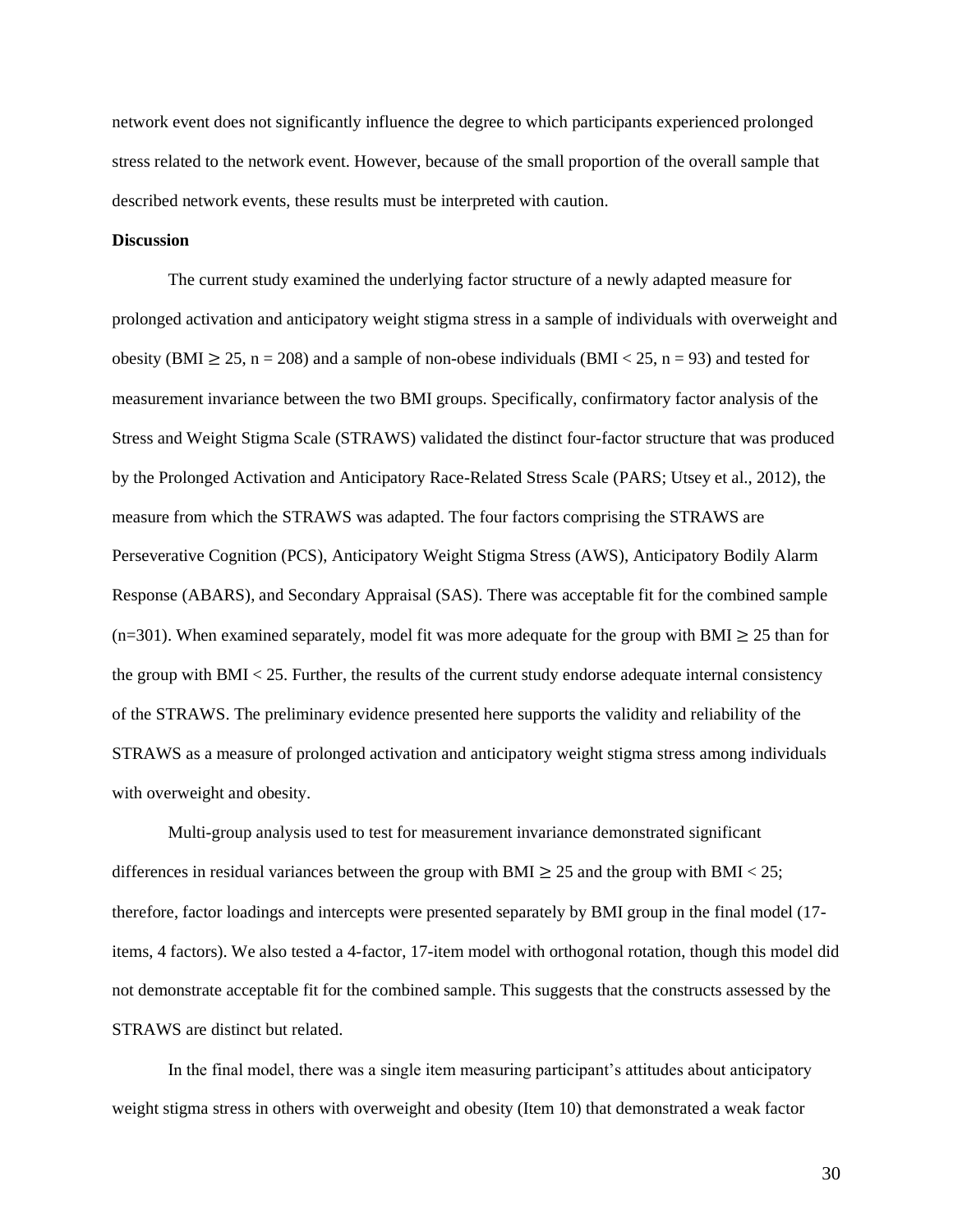loading for both BMI groups. This item asks participants to indicate the degree to which they agree with the following statement: "*I believe that most people with overweight or obesity will experience some sort of weight stigma in the future similar to the situation I am thinking of."* Though the factor loading for this item is low for both BMI groups, it loaded to the Anticipatory Weight Stigma Stress subscale (AWS) subscale for both groups. Interestingly, the other three items that loaded strongly onto the AWS subscale all ask participants to respond to statements regarding the chances that *they* will experience weight stigma in the future (e.g., Item 13: "*I believe there is a good chance that I will experience weight stigma in the future*"). The three items that loaded strongly to the Anticipatory Weight Stigma Stress subscale (AWS) are relevant to the expectation that *they* will continue to experience stigma because of their weight. In contrast, the item that did not load strongly to the Anticipatory Weight Stigma Stress subscale (AWS; Item 10) refers to the possibility that *others* will experience weight stigma in the future. The mean for this item in the current study was higher than the other three items that loaded onto the Anticipatory Weight Stigma Stress subscale (AWS). Therefore, on average, participants agreed more strongly with the statement that *other* people with overweight and obesity would experience weight stigma in the future compared to their agreement with the statements that they would experience future weight stigma *themselves*.

Recent research has found that a significant degree of anti-fat bias toward other individuals with overweight and obesity is evident among people with all body sizes, even among those with overweight and obesity (Schwartz et al., 2006). Other studies have found that countries like the United States where there is a high prevenance of overweight and obesity have been found to have high levels of implicit weight bias at the national level (Marini et al., 2013). Regardless of one's own body size, weight bias toward others remains pervasive. This explicit expectation that others with overweigh and obesity will experience weight stigma in the future is consistent with previous research that found considerable explicit weight bias among people from different body sizes (Puhl & Heuer, 2009).

Though limited, the existing research comparing self-directed weight bias and other-directed weight bias suggests that individuals who are part of a stigmatized group may engage in self-enhancement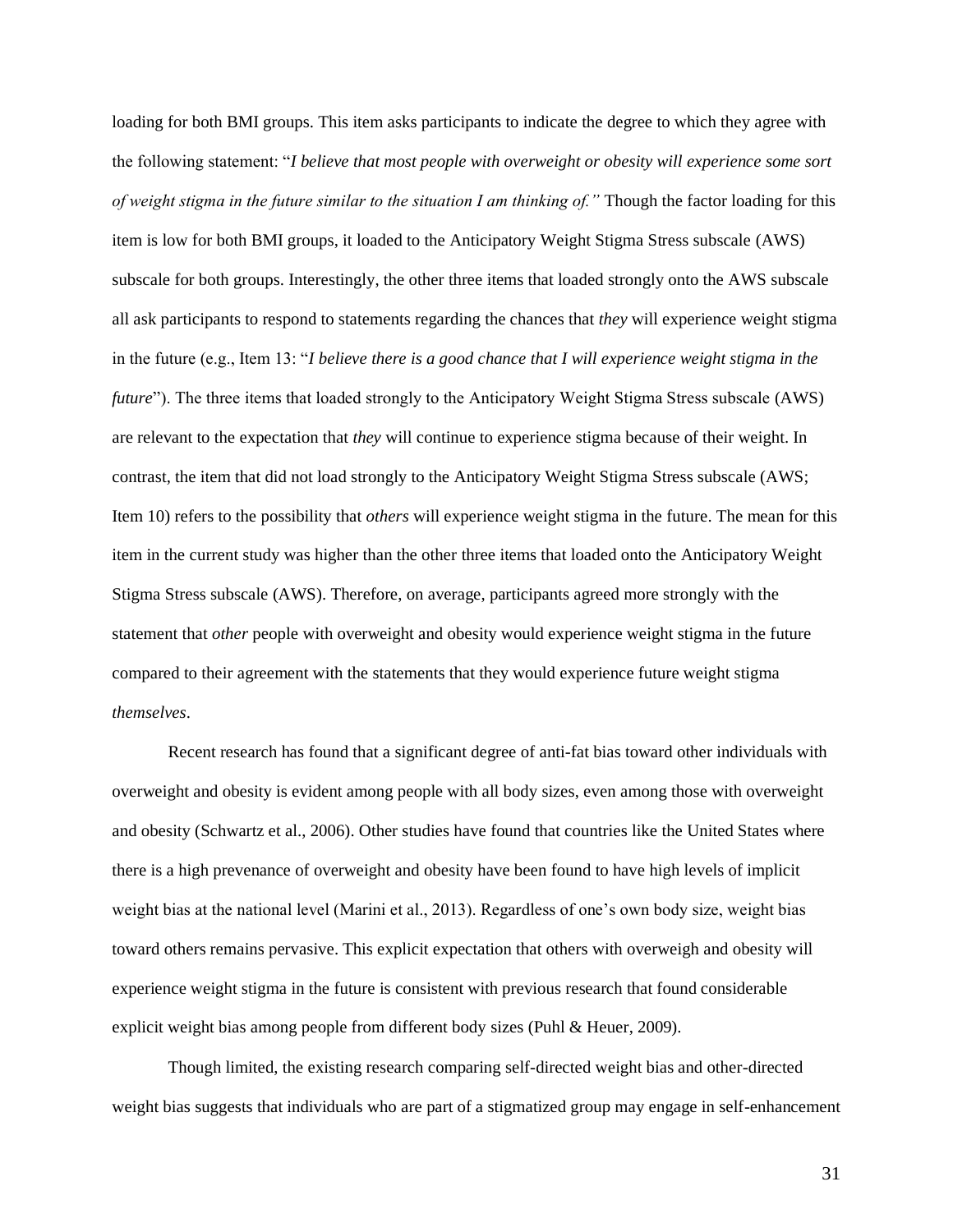(Taylor & Brown, 1988), referring to the tendency to rate themselves higher than others on a variety of measures, as a means for protecting or improving self-esteem. Specifically, one recent study found that participants with overweight and obesity rated themselves as having significantly more positive personality traits than other individuals with obesity (Carels et al., 2012). Similarly, another study found that participants with overweight and obesity, despite holding significant anti-fat attitudes toward others with higher weights, generally expressed positive implicit self-identities in a variety of areas, including areas consistent with negative weight-related stereotypes (Carels et al., 2011). This finding suggests that individuals with overweight and obesity do have the tendency to engage in self-enhancement, in that they may hold more negative biases toward others than they do about themselves, even concerning traits that are common targets of weight stigmatization.

It is possible that self-enhancement decreases the internalization of weight bias at the individual level, such that individuals with overweight and obesity in the current sample were less likely to agree that *they* as individuals would experience weight stigma in the future. In contrast, if these individuals simultaneously direct strong anti-fat bias toward *others* with overweight and obesity and expressed weaker anti-fat bias toward *themselves*, this would explain why individuals from the current study were more likely to endorse the belief that others would experience weight stigma in the future, but that they would not. This would explain the low factor loading for Item 10 to the Anticipatory Weight Stigma Stress subscale (AWS), as participants were more likely to endorse this single item than they were the remaining three from the Anticipatory Weight Stigma Stress subscale (AWS) such that Item10 shares little variance with the other three items on the Anticipatory Weight Stigma Stress subscale (AWS). As a result, Item 10 did not represent the factor measuring anticipatory weight stigma stress as well as the other items. This low loading item also helps to explain why the internal consistency of the Anticipatory Weight Stigma Stress subscale (AWS) was lower among both BMI groups compared to the internal consistency of the other three subscales.

While the results from the current study indicate that the 17-item, 4-fatcor model does fit the data, model fit may possibly be improved with the removal of the single low-loading item (Item 10) from the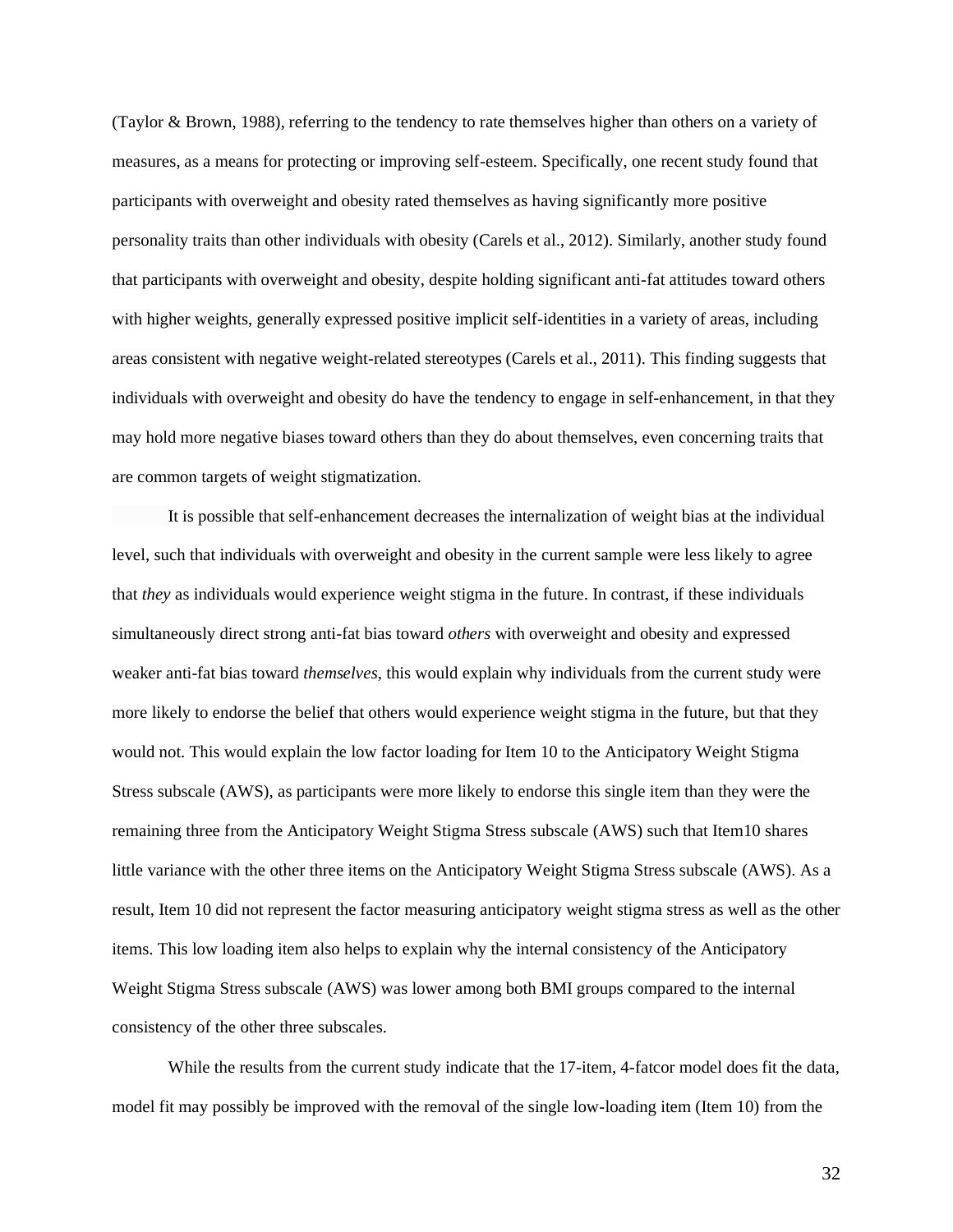STRAWS. This was not investigated using the current sample, as modified models should be confirmed with new data to avoid artificially forcing a model to fit the current data (Banadlos and Finney, 2018). As such, future research with independent, varied samples should evaluate if model fit is improved with the removal of Item 10 from the STRAWS.

Results from our measurement invariance analyses showed that factor loadings for the 17 items of the STRAWS did not differ significantly between the group with BMI  $\geq$  25 and the group with BMI  $\lt$ 25, suggesting that the 17-item STRAWS captures the constructs of interest (e.g., perseverative cognition, secondary appraisal, and anticipatory stress) similarly across BMI groups. Further, aside from Item 10 discussed previously, loadings for all remaining items were high across both BMI groups (>0.50). However, our analyses also indicated that the intercepts for each item did differ significantly between the two BMI groups in the current sample. The signs of the intercepts are never consistent between BMI groups for any of the 17 items on the STRAWS. While there may not be any single item driving the scalar non-invariance, this suggests that the group with BMI < 25 tended to systematically respond with lower values for each item on the STRAWS compared to the group with BMI  $\geq$  25. While the constructs captured by the STRAWS may have the same structure across BMI groups, as evidenced by metric invariance, the constructs may have different meanings for individuals who have experienced weight stigma for underweight as opposed to those who have experienced weight stigma for overweight and obesity. Further studies with independent populations are needed to determine if the constructs measured by the STRAWS can be meaningfully tested among individuals with BMI < 25. As the majority of weight stigma research focuses on anti-fat bias, additional research is also necessary to better understand how weight stigma is experienced, conceptualized, and coped with among populations with underweight, and to identify differences in the experience of weight stigma by BMI.

As expected, for both BMI groups, higher scores on three of the four STRAWS subscales (the Perseverative Cognition subscale (PCS), the Anticipatory Weight Stigma Stress subscale (AWS), and the Anticipatory Bodily Alarm Response subscale (ABARS)) were significantly correlated with total scores on the Everyday Discrimination Scale (EDS; Williams et al., 1997) and with the Fear of Enacted Stigma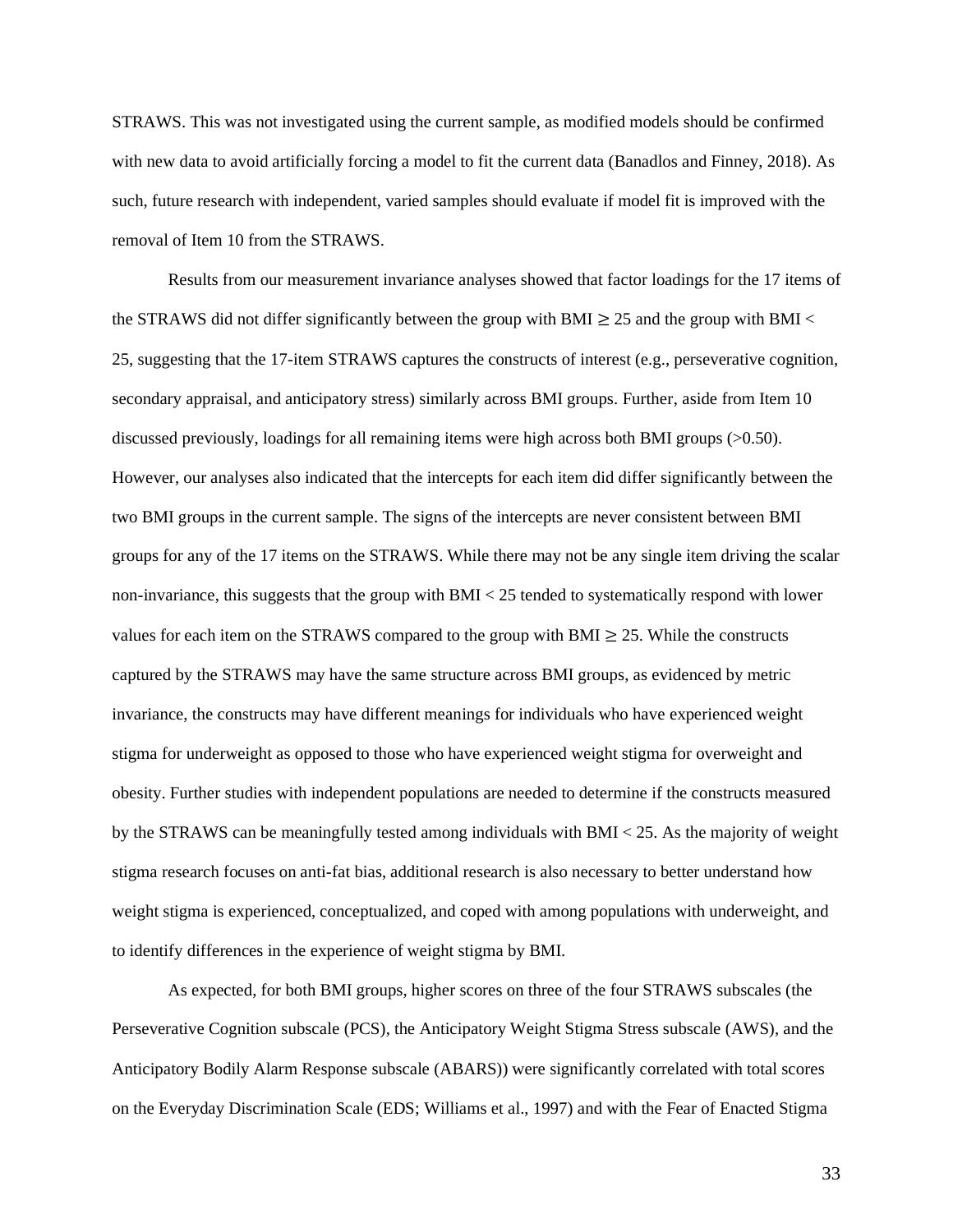subscale (FESS) of the Weight-Self-Stigma Questionnaire (WSSQ; Lillis et al., 2009). These findings support construct validity of the STRAWS and suggest that these three subscale of the STRAWS are measuring relate constructs to the Everyday Discrimination Scale (EDS; Williams et al., 1997) and the Fear of Enacted Stigma subscale (FESS) of the Weight-Self-Stigma Questionnaire (WSSQ; [Lillis](https://doi.org/10.1038/oby.2009.353) et al., 2009). Additionally, as higher scores on the STRAWS subscales measuring perseverative cognition and anticipatory weight stigma stress were positively correlated with scores on the Everyday Discrimination Scale (EDS; Williams et al., 1997) for both BMI groups, this demonstrates that, regardless of BMI, perseverative cognition about weight stigmatization and anticipatory stress about future weight stigmatization increase as the frequency of discriminatory experiences increases. The Secondary Appraisal subscale (SAS) of the STRAWS was inversely correlated with total scores on the Everyday Discrimination Scale (EDS; Williams et al., 1997), and this relationship was only statistically significant for the group with BMI  $\geq$  25. When considered together, these findings suggest that chronic exposure to weight stigmatization through rumination and perseverative cognition and prolonged vigilance about future experiences of weight stigma are closely tied to prolonged activation of weight stigma stress in the current sample. Additional studies with independent samples are needed to determine if this relationship between the STRAWS and the Everyday Discrimination Scale (EDS; Williams et al., 1997) and other measures of discrimination can be replicated.

We also hypothesized that scores on the Anticipatory Weight Stigma Stress subscale (AWS) of the STRAWS would be inversely correlated with scores on the Self-Kindness (SK) and the Self-Judgement (SJ) subscales of the Self-Compassion Scale (SCS-26; Neff, 2003) for both BMI groups. The results of our analyses found that scores on the Anticipatory Weight Stigma Stress subscale (AWS) of the STRAWS only correlated with Self-Kindness scores in the anticipated direction for the group with BMI ≥ 25 and that Anticipatory Weight Stigma Stress subscale (AWS) and Self-Kindness scores were positively correlated for the group with BMI < 25, though associations for both BMI groups were not statistically significant. For the group with overweight and obesity, this finding suggests that individuals who experienced greater anticipatory weight stigma stress treat themselves with less kindness when they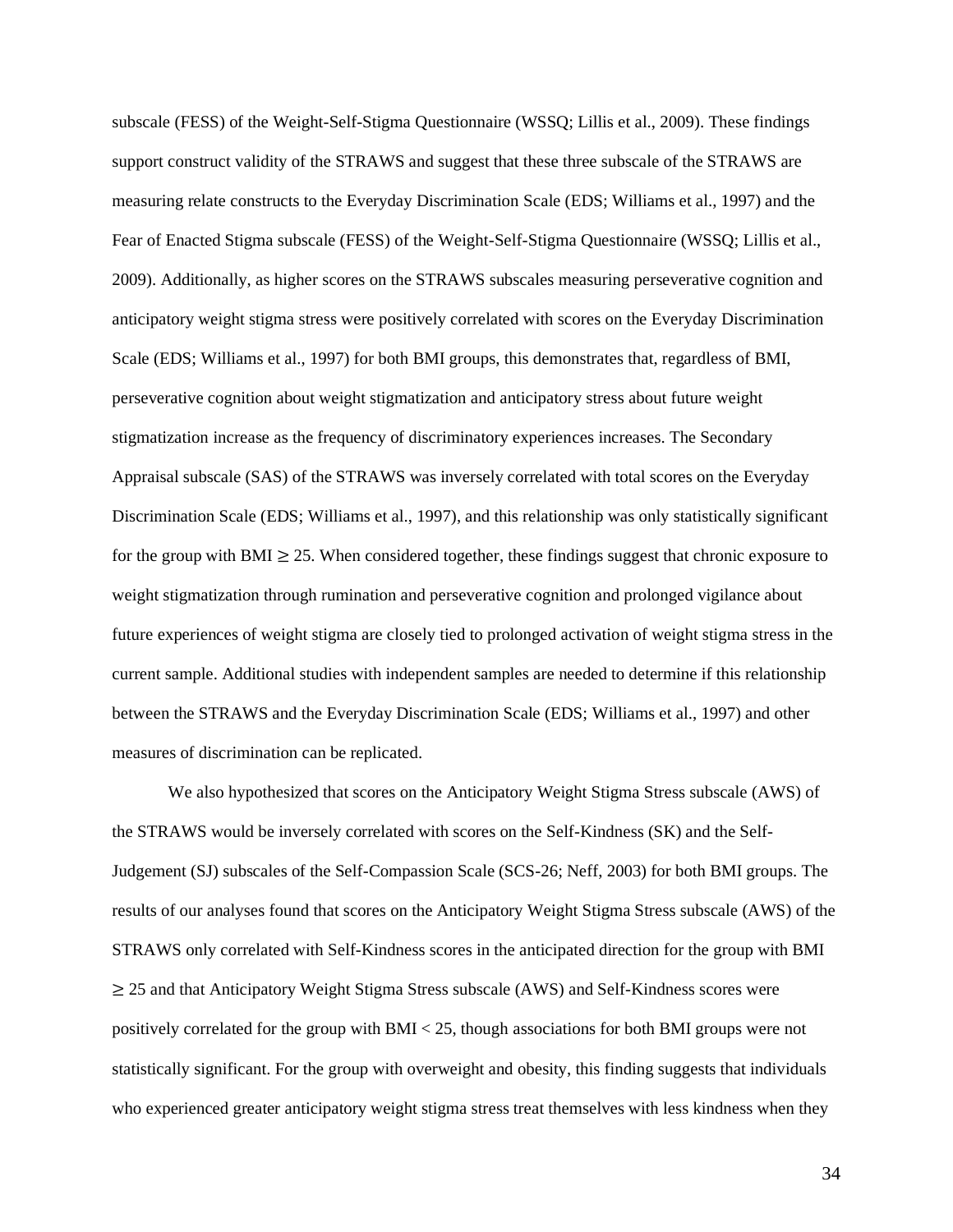experience negative events. Further, the relationship between scores on the Anticipatory Weight Stigma Stress subscale (AWS) of the STRAWS and the Self-Judgement subscale of the Self-Compassion Scale (SCS-26; Neff, 2003) occurred in the anticipated direction for both BMI groups. For both BMI groups, there was an inverse association between Anticipatory Weight Stigma Stress subscale (AWS) scores and Self-Judgement scores. Because the Self-Judgement subscale is reverse scored (Neff, 2015), this indicates that individuals who experienced greater anticipatory weight stigma stress tend to be more self-critical during negative events.

While there is very limited work examining the relationship between anticipatory stress and selfcompassion specifically, studies on self-compassion and fear of evaluation in social anxiety have suggested that greater fear and anticipation of social evaluation is associated with higher levels of selfcriticism, indicated lower levels of self-kindness (Harwood & Kocovski, 2017). Further, studies on selfesteem, a related construct to self-kindness, have demonstrated that after experiencing a psychologically stressful event, a decrease in self-esteem can initiate a heightened anticipation of similar events in the future, a relationship that may be drive by self-reflective negative thoughts and decreased self-kindness (Pulopulos et al., 2022). In the current study, this relationship is supported by our findings for the group with BMI  $\geq$  25, but not entirely for the group with BMI < 25. It is possible that respondents with BMI < 25 had difficulty answering the items on the AWS subscale accurately, as the language used in some of those items is oriented toward individuals with overweight and obesity (e.g., "*If I go to a place where most other people have smaller bodies, there is a good chance I will experience weight stigma*"). Additional studies are needed with independent samples of individuals with overweight and obesity, and samples with underweight to determine if the relationship between anticipatory weight stigma stress and self-kindness is valid across BMI classifications. However, these initial findings have implications for the use of self-compassion as a target for reducing anticipatory stress in individuals who have experienced weight stigma.

Our results also demonstrated that the Perseverative Cognition subscale (PCS), the Anticipatory Weight Stigma Stress subscale (AWS), and the Anticipatory Bodily Alarm Response subscale (ABARS)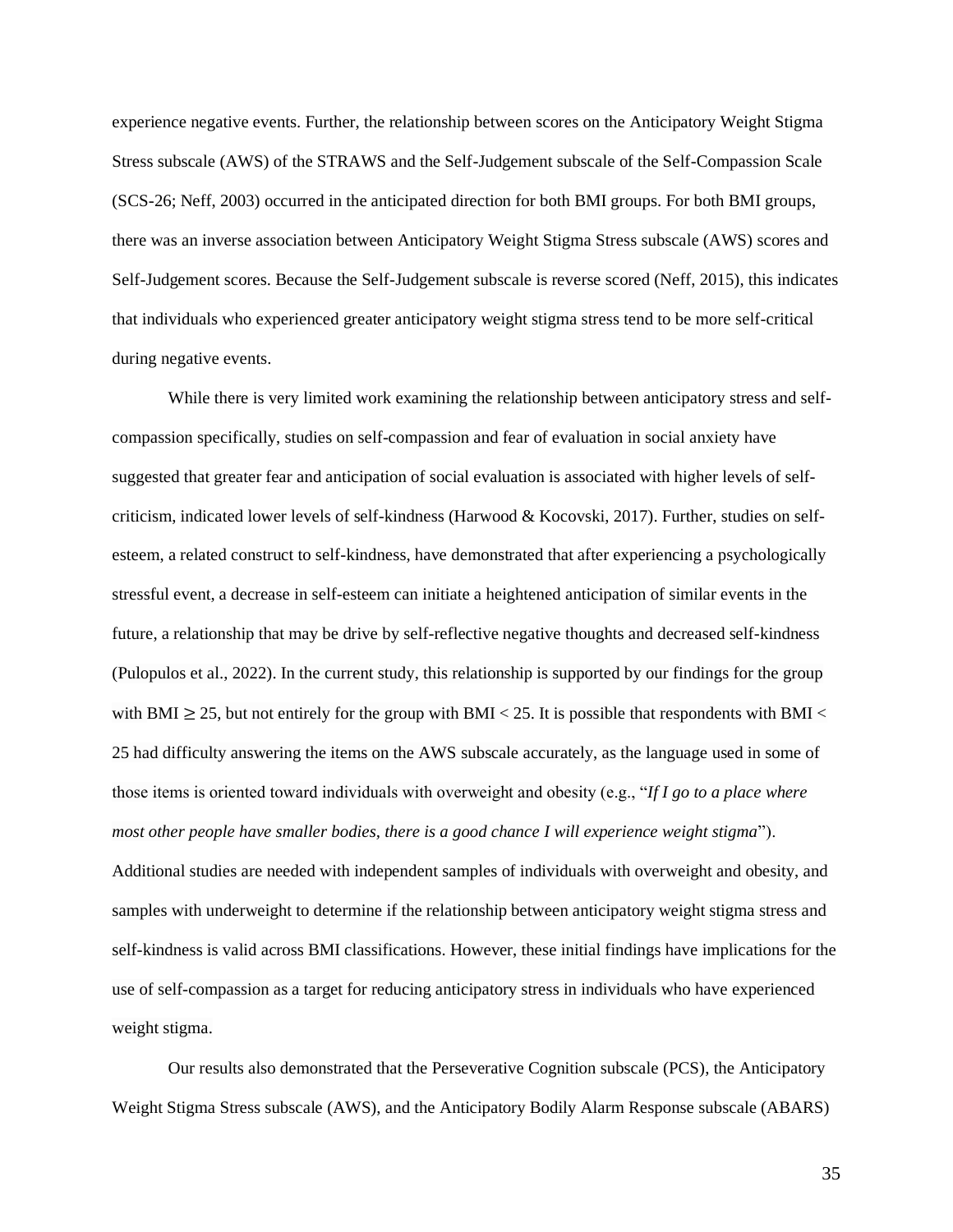of the STRAWS were all positively and statistically significantly correlated with Global scores from the EDE-Q Brief for both BMI groups, and the Secondary Appraisal subscale (SAS) of the STRAWS was inversely correlated with the Global scores from the EDE-Q Brief for both BMI groups. These findings demonstrate that higher levels of perseverative cognition and anticipatory weight stigma stress are associated with more disordered eating behaviors and cognitions in the current sample. Similarly, because the Secondary Appraisal subscale (SAS) is reverse scored, this finding demonstrates that individuals in our sample with more negative secondary appraisal (e.g., more negative judgment of available coping resources in the event of future stigmatization) experience greater disordered eating in response to stress. These findings are in line with previous research that has supported the link between weight stigma and disordered eating in adults across the BMI spectrum (Muscat & Long, 2008; Vartanian, 2015; Vartanian & Novak, 2010). A recent cross-sectional study demonstrated that anticipatory weight stigma stress might help to explain the weight-stigma-disordered eating association (Hunger et al., 2020). Another study found that weight bias internalization and psychological distress can also help to explain this association between weight stigma and eating behavior (O'Brien et al., 2016). Though further research is needed to examine the relationships between perseverative cognition, anticipatory weight stigma stress, secondary appraisal, weight bias internalization, and disordered eating, the current study offers evidence of the importance of these constructs in explaining the previously established connection between weight stigma and maladaptive eating behaviors.

As it has been suggested that weight stigma be studied using an intersectionality framework (Himmelstein et al., 2017), we also examined the most common reasons for discrimination that participants selected on the Everyday Discrimination Scale (EDS; Williams et al., 1997). As the STRAWS was developed to assess experiences of weight stigma specifically, it is not surprising that a large proportion of respondents from both BMI groups selected "Weight" as a reason why they had experienced discrimination in the past. However, "Weight" was the only reason for discrimination where the proportion of each BMI group that selected it was significantly different, with a larger proportion of the group with BMI  $\geq$  25 selecting "Weight" as a reason for discrimination compared to the group with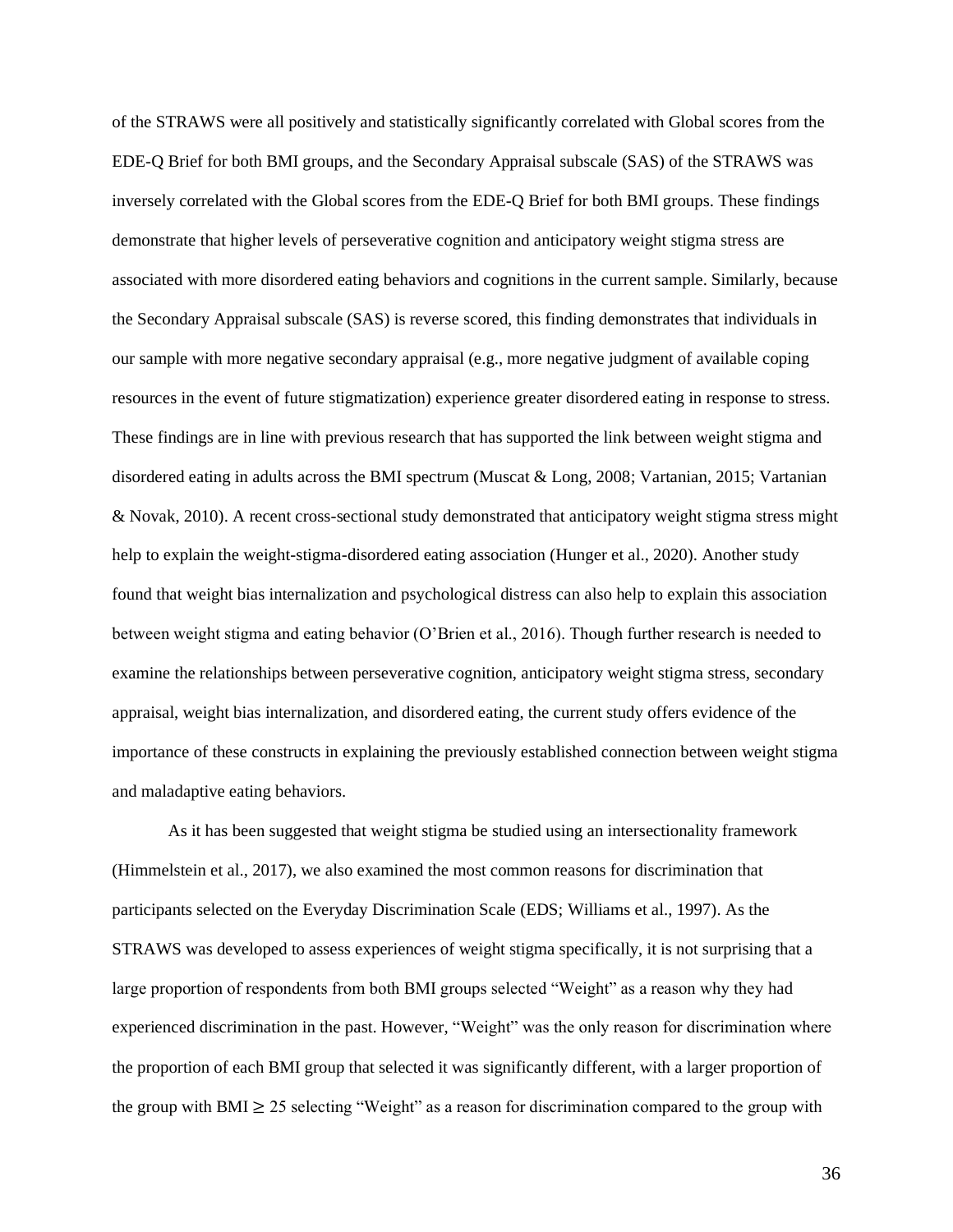BMI < 25. While our findings suggest that individuals with normal weight and underweight certainly experience weight stigma, experiences of weight-based discrimination may be more common and explicit against individuals with overweight and obesity.

For both BMI groups, more than half of the samples selected multiple reasons why they had experienced discrimination. However, for both BMI groups, the most common reason for past discrimination that participants selected in addition to "Weight" was "Gender." Interestingly, for both BMI groups, the majority of individuals who selected both "Weight" and "Gender" as reasons for past discrimination were female-identifying. While the proportion of the total sample that identified as female was larger than the proportion of the total sample that identified as male, this gender difference is still important to note, given its implications for public health professionals and healthcare providers caring for individuals who have experienced weight stigma.

The evidence supporting gender differences in the prevalence of weight stigmatization is mixed (Spahlholz et al., 2015). However, nearly 40% of men have reported experiencing weight stigma (Himmelstein et al., 2019), suggesting that weight stigma is potentially understudied in men. While men and women with overweight and obesity may experience weight stigma at comparable rates, men and women have been shown to differ in their coping with experiences of weight stigma. Specifically, weightbased criticism is typically harsher against women than it is for men (Fikkan & Rothblum, 2011; Roehling, 2011). Women are also more likely to internalize weight stigma than men (Hayward et al., 2018; Himmelstein et al., 2017). In this way, though men and women may experience weight stigma at similar frequencies, the impact of stigmatization on psychological functioning appears to be, on average, more severe for women. While findings from the current study do not necessarily indicate that men are less affected by weight stigma than women, they may demonstrate an important interaction between social ideals for weight and body size and gender-based expectations. Another possibility is that, because body ideals for men and women differ in the United States (Murnen & Don, 2012), weight bias targets men and women differently. As a result, while men may experience weight stigma at moderate rates, they may be less apt to recognize it as stigma than women are. Not only is additional research warranted to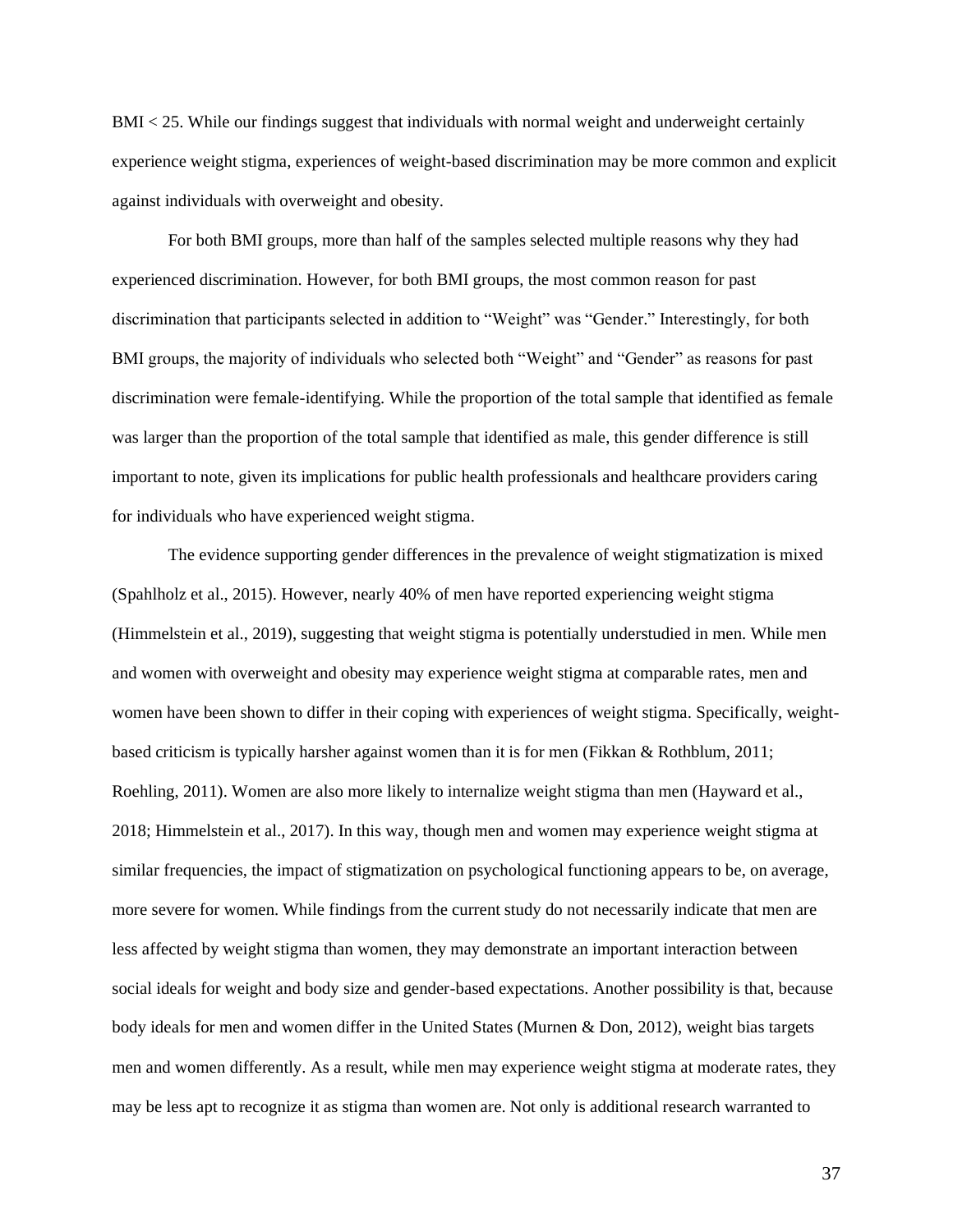assess between-gender and within-gender differences in the effects of weight stigmatization on health, but further studies on perceived weight stigma between genders could be helpful for understanding how sociocultural gendered body ideals influence one's ability to recognize when they have experienced stigma. Also, additional research may want to extend the study of weight stigma using an intersectionality lens to determine how the compounding effects of other stigmatized identities and conditions (e.g., race, age) with weight exacerbate health disparities in other contexts. Nevertheless, it is important that healthcare providers realize the differential rates of weight stigma internalization between men and women such that they can better anticipate the psychological and physiological health risks affecting their patients.

Finally, we utilized participants qualitative responses on the STRAWS where they described an experience of weight stigma to explore differences in prolonged activation and anticipatory stress between responses that described a direct, personal experience of weight stigma versus responses that described a network event (e.g., a stressful situation experienced by someone intimately tied to the respondent via their social network; Kessler & McLeod, 1984). We found that the majority of participants described self- events as opposed to network events. This is not surprising, given that our recruitment language targeted individuals with overweight and obesity who had experienced weight stigma themselves. Analysis of total STRAWS scores between individuals who described self- versus network event types revealed significant differences in total STRAWS scores and on three of the four subscales (the Perseverative Cognition subscale (PCS), the Anticipatory Weight Stigma Stress subscale (AWS), and the Anticipatory Bodily Alarm Response subscale (ABARS)) between experience type groups. For these measures, individuals who described self-events experienced significantly higher levels of prolonged activation and anticipatory weight stigma stress compared to individuals who described network events.

While this exploratory finding suggests that network events were less harmful than self-events for participants in the current sample, it does not suggest that network events are irrelevant in the context of weight stigma all together. The Prolonged Activation and Anticipatory Race-Related Stress Scale (PARS; Utsey et al., 2012) upon which the Stress and Weight Stigma Scale (STRAWS) is based included network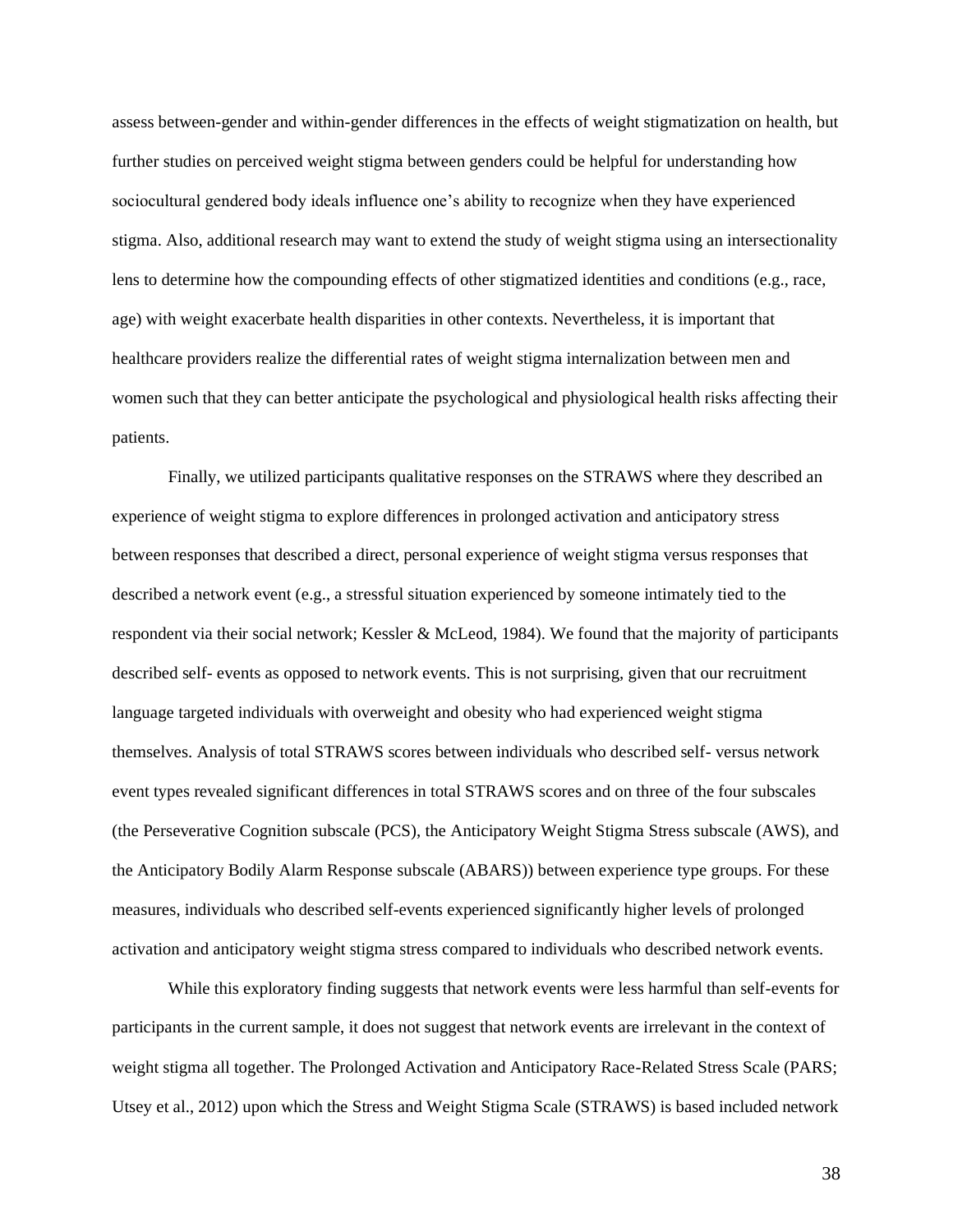events because of previous research suggesting that vicarious racism, or indirect exposure to discrimination experienced by close others, can be distressing and harmful to the health of people of color (Harrell, 2000). The PARS (Utsey et al., 2012) was developed to measure race-related stress among African American adults, and the instrument was validated in a sample of this population. While the STRAWS included network events to explore the extent to which weight stigma stress can be transferred to close others, it is important to note that, unlike the PARS, the current study measured weight stigma stress in a population that did not solely include individual with overweight and obesity. For the PARS, Utsey and colleagues (2012) surveyed a sample of African American adults; of these participants described a network event, they would have described the experience of a close other who is also a racial minority who had experienced racism. Therefore, for the PARS, there was racial concordance between participants and the close others they described in network events. However, in the current study, while all of the participants who described network events on the STRAWS described a close other with overweight or obesity (e.g., no participants described a network event of a close other who experienced wight stigma for underweight), it is important to consider the possible body size discordance between participants and the subjects of their described network events. In fact, among the participants in the current study who described network events, nearly a third of them do not have overweight or obesity themselves. Despite weight being a modifiable characteristic (unlike race), it is possible that if someone with underweight or normal weight witnesses a close other with overweight or obesity experience weight stigma, they may experience a less intense stress reaction themselves.

Because the cultural ideal of beauty is synonymous with thinness in the United States (Marini, 2017; Wiseman et al., 1992), individuals who do not have overweight or obesity may hold the assumption that they would not be at risk for experiencing weight stigma, and therefore would feel less personally threatened by a network event experienced by a close other with a larger body size. This is different from the PARS, where the stress of racism among racial minorities is more transferable from close others as all of the surveyed participants were also part of the stigmatized group. Larger studies are needed where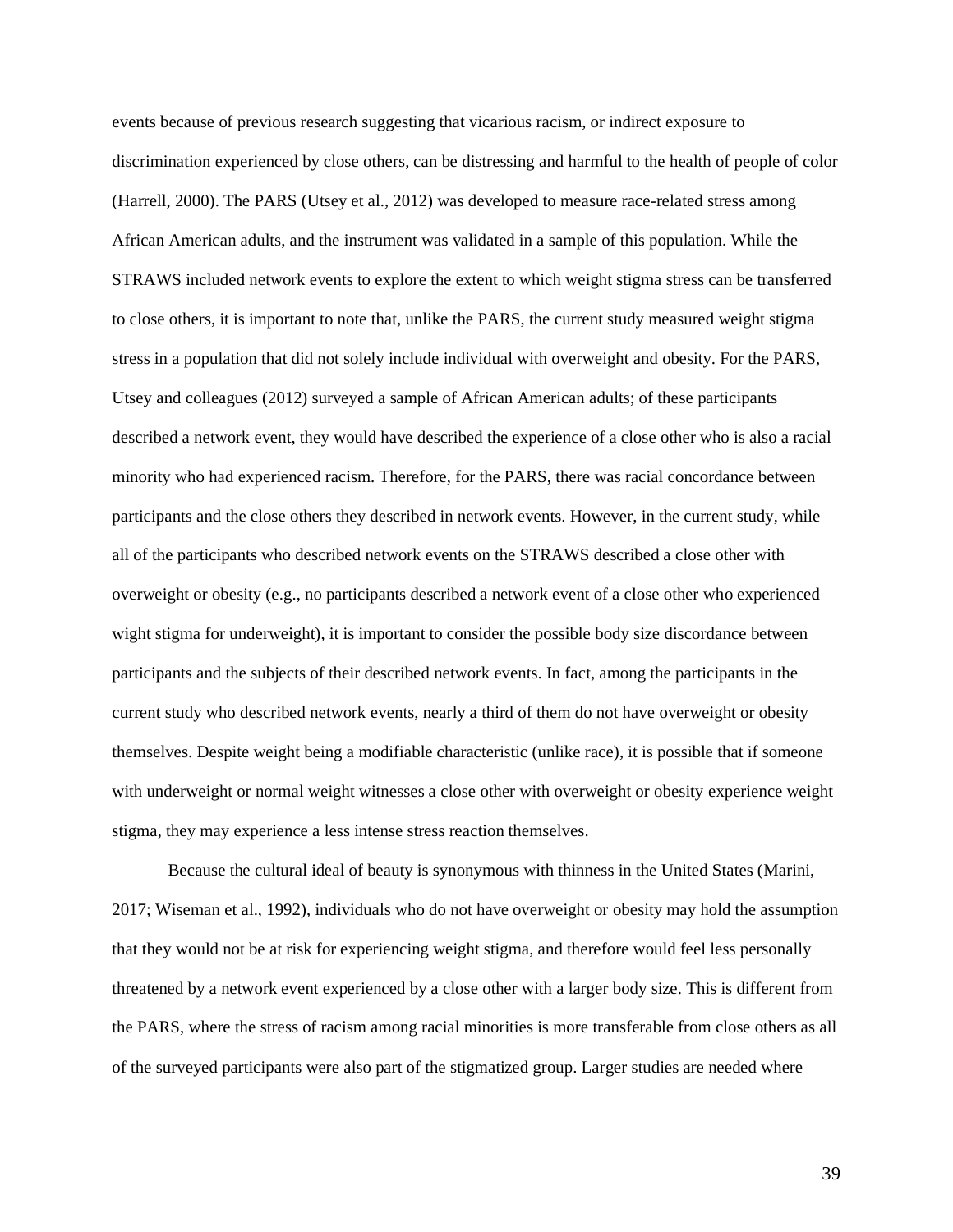individuals with overweight and obesity describe network events among close others with body size concordance to more clearly understand the impact of network events in the context of weight stigma.

The findings of the current study must be considered in light of certain limitations. The Stress and Weight Stigma Scale (STRAWS) was initially adapted from the Prolonged Activation and Anticipatory Race-Related Stress Scale (PARS; Utsey et al., 2012) for use in populations with overweight and obesity, such that some of the language used in the STRAWS items is specific to individuals with larger bodies. Because our use of MTurk for data collection allowed us to collect data on individuals across the BMI spectrum, we had a larger proportion of respondents with BMI < 25 than originally anticipated. However, research has shown that individuals from across the BMI spectrum report experiencing weight stigma (Andreyeva et al., 2008). Despite the focus of weight stigma research on individuals with overweight and obesity, recent evidence suggests that individuals with underweight experience more frequent weightspecific criticism than peers with average or normal weight (Tantleff-Dunn et al., 2009). To address this gap in the literature, we did not exclude individuals with BMI < 25 from the current study. As this group was smaller in size than the group with BMI  $\geq$  25, we included both individuals with BMIs that classified them as underweight and individuals with BMIs that classified them as normal weight. Further studies need to be carried out to validate the STRAWS in these BMI subgroups. Especially because the available evidence suggests that weight stigma experiences may be more frequent and stressful in individuals with underweight then those with average weight (Tantleff-Dunn et al., 2009), the findings from the current study for the group with BMI < 25 that combined those with underweight and normal weight may be skewed. Most importantly, the current study supports the evidence that BMI is not a unidirectional risk factor for weight stigmatization; rather, it appears individuals with body sizes that differ from the norm in either direction are likely to experience weight stigma. Future research must not neglect the experiences of weight stigma among persons with smaller bodies.

Another factor of the current findings to consider is that the STRAWS did not specify any time bounds within which the particular event or experience respondents referred to had to have occurred. In contrast with racial identity, weight is a more modifiable status. When African American participants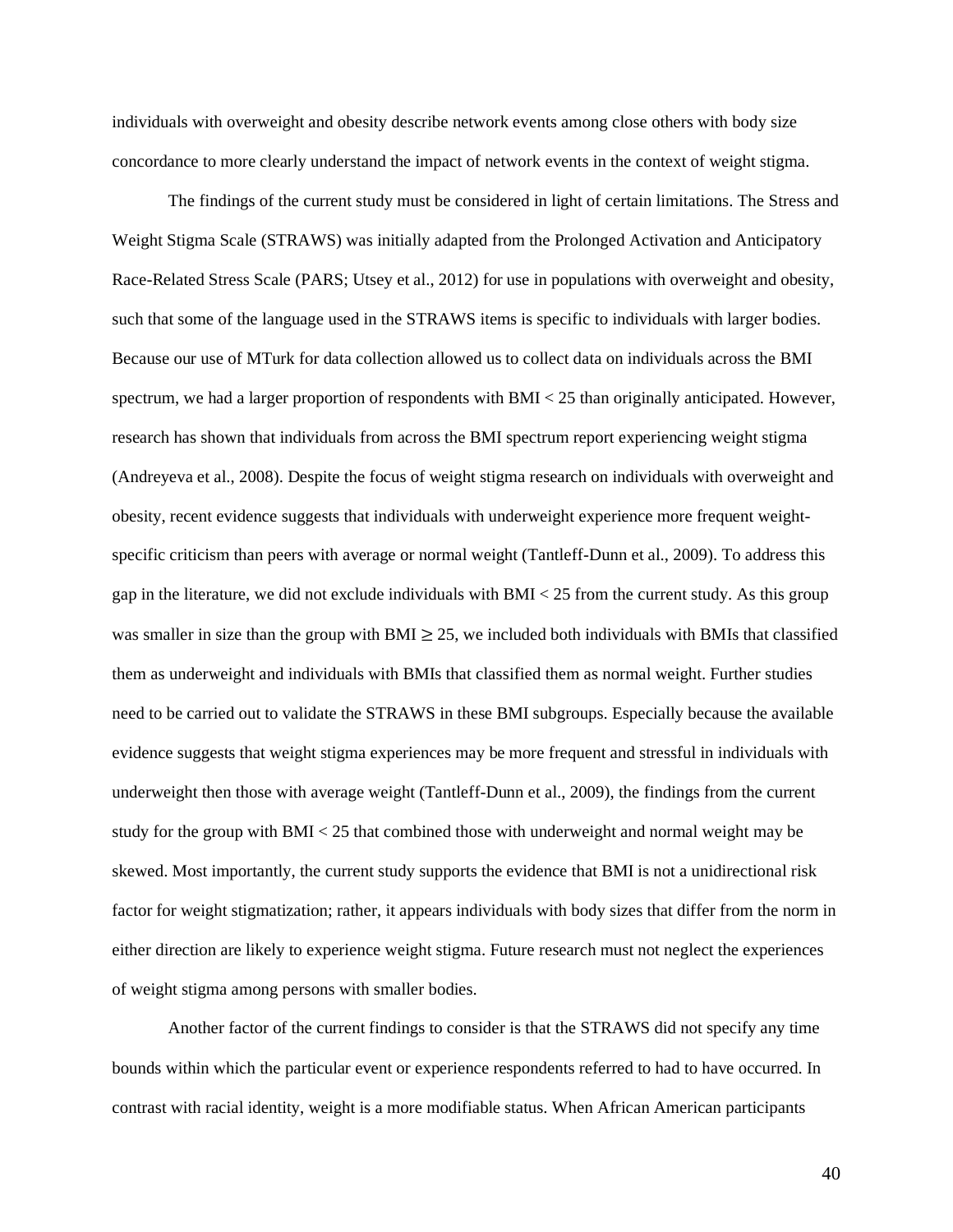respond to items on the PARS (Utsey et al., 2012), it is certain, regardless of when the specific event they have in mind occurred, that they remain the same racial identity at the time of completion as they were when the described event occurred. For the STRAWS, it is certainly possible that individuals who had BMI < 25 at the time they completed the survey described an event on the STRAWS that occurred during childhood or adolescence, or at another time in adulthood when they did indeed have overweight and obesity. For individuals in the current sample with BMI  $\geq$  25, it is a possibility that they will no longer have overweight or obesity in the future. If someone in the current study who does not currently have overweight or obesity described a situation from adolescence when they had a larger body size, the amount of time passed and the difference in body size between the described experience and present could influence scores on the Anticipatory Weight Stigma Stress subscale (AWS) of the STRAWS, especially if individuals no longer expect that they would experience weight stigma due to a change in body weight since the described experience. Future studies using the STRAWS may wish to include items that ask participants to indicate their age and body size at the time that the described experience occurred.

It is also difficult to truly assess intersectionality of multiple stigmatized identities using a measure like the STRAWS that requires individuals to describe a single experience. While a respondent in the current study may have described an experience of weight stigma and their responses to items on the STRAWs are relevant to that experience, it is impossible to know if their scores for perseverative cognition and anticipated stress carry over to experiences of stigma that are attached to a different identity, or even if those scores are maintained for other experiences of weight stigma aside from the one they described. In other words, it's difficult to know if the STRAWS (and the PARS, for that matter) are tracking these constructs among people experiencing stigma for a particular identity (e.g., "state" responses - specific to weight stigma and not other identities), or if the constructs are related to the individual themselves (e.g., "trait" responses – similar responses across multiple stigmatized identities). To more accurately study perseverative cognition and anticipatory stress using an intersectionality framework, an interesting direction for future research may recruit participants who are, for example, African American *and* who have overweight or obesity, have them complete the STRAWS and the PARS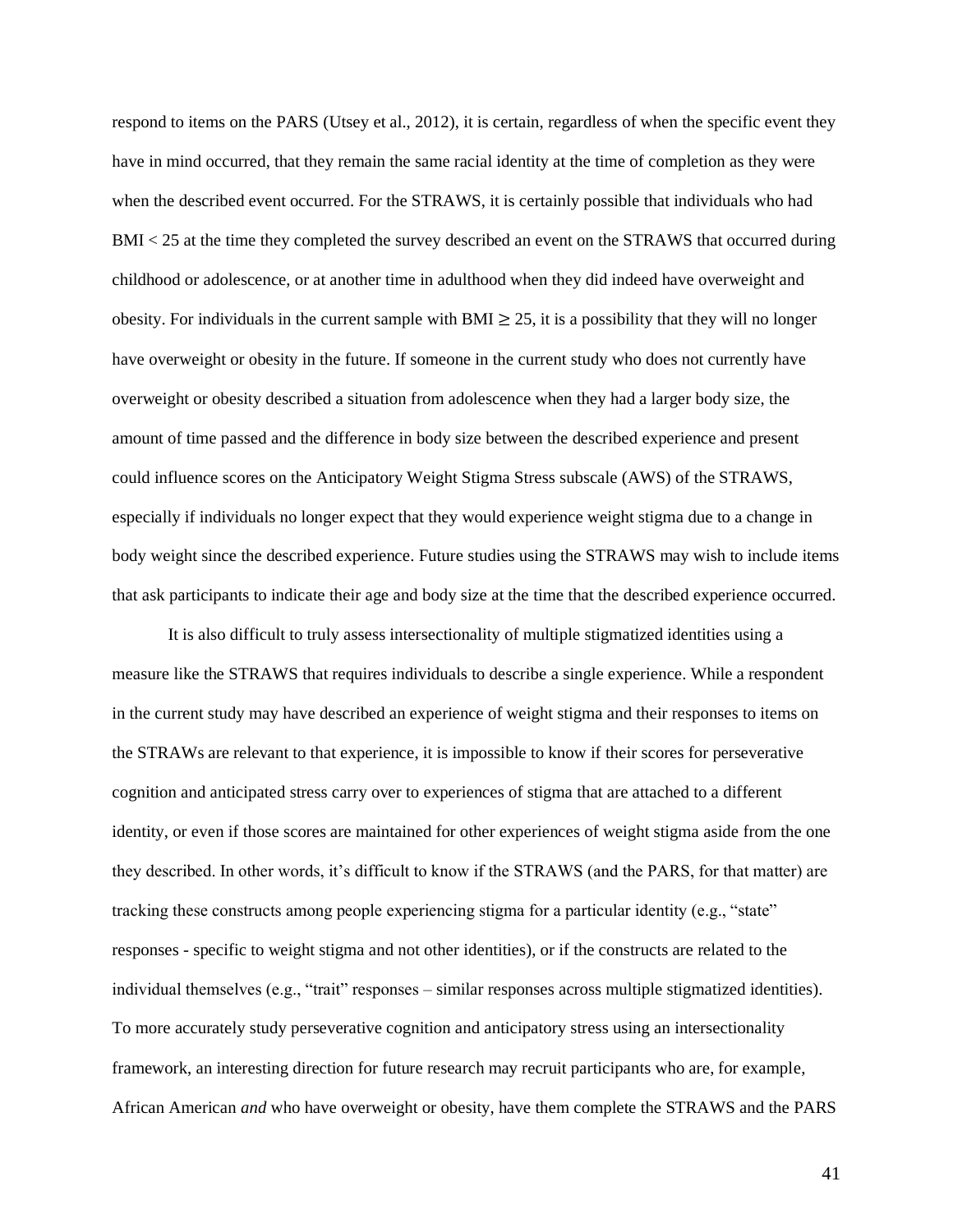separately, and compare scores for the instruments for each person to determine if they capture prolonged activation and anticipatory stress in the same ways across different types and experiences of stigma.

A strength of the Stress and Weight Stigma Scale (STRAWS) is its inclusion of a qualitative item, such that participants' quantitative responses reference their specific, unique experience and they are not limited to a list of pre-determined choices. Participants' open-ended responses were analyzed to determine if they described a "self" or a "network" event. However, several respondents were not included in our examination of network events because they were too general (e.g., did not describe a time when they faced a specific experience of weight stigma). Some participants also described multiple experiences within their responses. It is possible that some participants in the current study did not have a clear understanding of what weight stigma is, which limited the quality of the qualitative data in the current study. For qualitative responses to be more useable for meaningful qualitative analyses in future studies, the instructions included at the start of the STRAWS could include a definition of what weight stigma is, in addition to some examples of what it is *not*. Future researchers pursuing qualitative analyses using the STRAWS may also wish to strongly emphasize the need for a description of a specific, personally relevant event (e.g., some of the respondents that were removed from our analyses described instances of weight stigma "in society", such as in media, but that did not target them or a close other directly).

Finally, it is important to note the limitations of using BMI as a marker of weight. BMI is relatively simple to calculate, and the current study was limited by its use of MTurk for data collection and inability to collect measurements of body size that were not self-report. Self-report data is notoriously biased; especially in studies that use BMI as a variable, participants tend to underestimate their true weights (Taylor et al., 2006). As such, it is possible that some individuals in the current sample that were included in the group with BMI < 25 based on their self-reported weights should have instead been included in the group with BMI  $\geq$  25. Further, BMI is not a reliable measurement of body size, as it does not adequately account for body composition and regional distribution of adiposity (Nuttall, 2015). Rather, waist circumference has been suggested as a more valid indicator of health risks associated with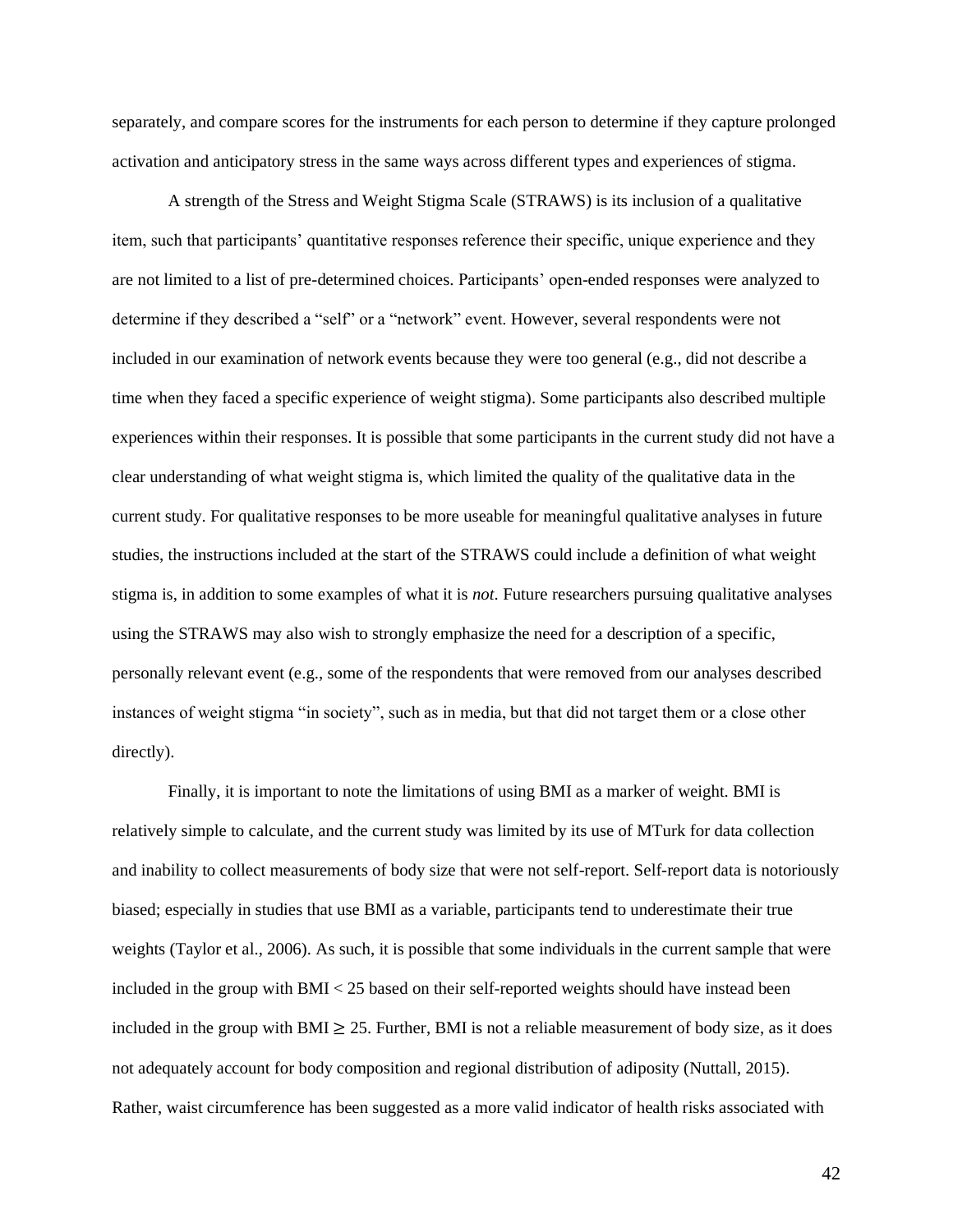obesity (Janssen et al., 2004). Future research may benefit from the use of more valid measures for body size, when possible.

Future studies should also assess the validity of the Stress and Weight Stigmas Scale (STRAWS) in more demographically diverse samples, and in larger samples across the weight spectrum. Further, because a large proportion of the current sample described experiences of weight stigma that occurred in childhood and adolescence, researchers may wish to validate the STRAWS in this age group so that interventions can target weight stigma stress before it persists into adulthood.

#### **Conclusion**

Overall, confirmatory factor analysis of the STRAWS, a measure for prolonged activation and anticipatory weight stigma stress in individuals across the BMI spectrum demonstrated acceptable fit of the four-factor model produced by the Prolonged Activation and Anticipatory Race-Related Stress Scale (Utsey et al., 2012), from which the STRAWS was adapted. Based on measurement invariance analysis, significant difference in intercepts between the group with BMI < 25 and the group with BMI  $\geq$  25 indicate that there may be systematic differences in subscale interpretation in the STRAWS between BMI groups, though the absence of statistically significant differences in factor loadings between BMI groups for each of the 17 items on the STRAWS suggests that the conceptualization of each item in relation to the other items is stable across the BMI spectrum. While the current study provides initial psychometric data for the STRAWS, additional studies are needed to examine other indices of validity in larger, more diverse sample.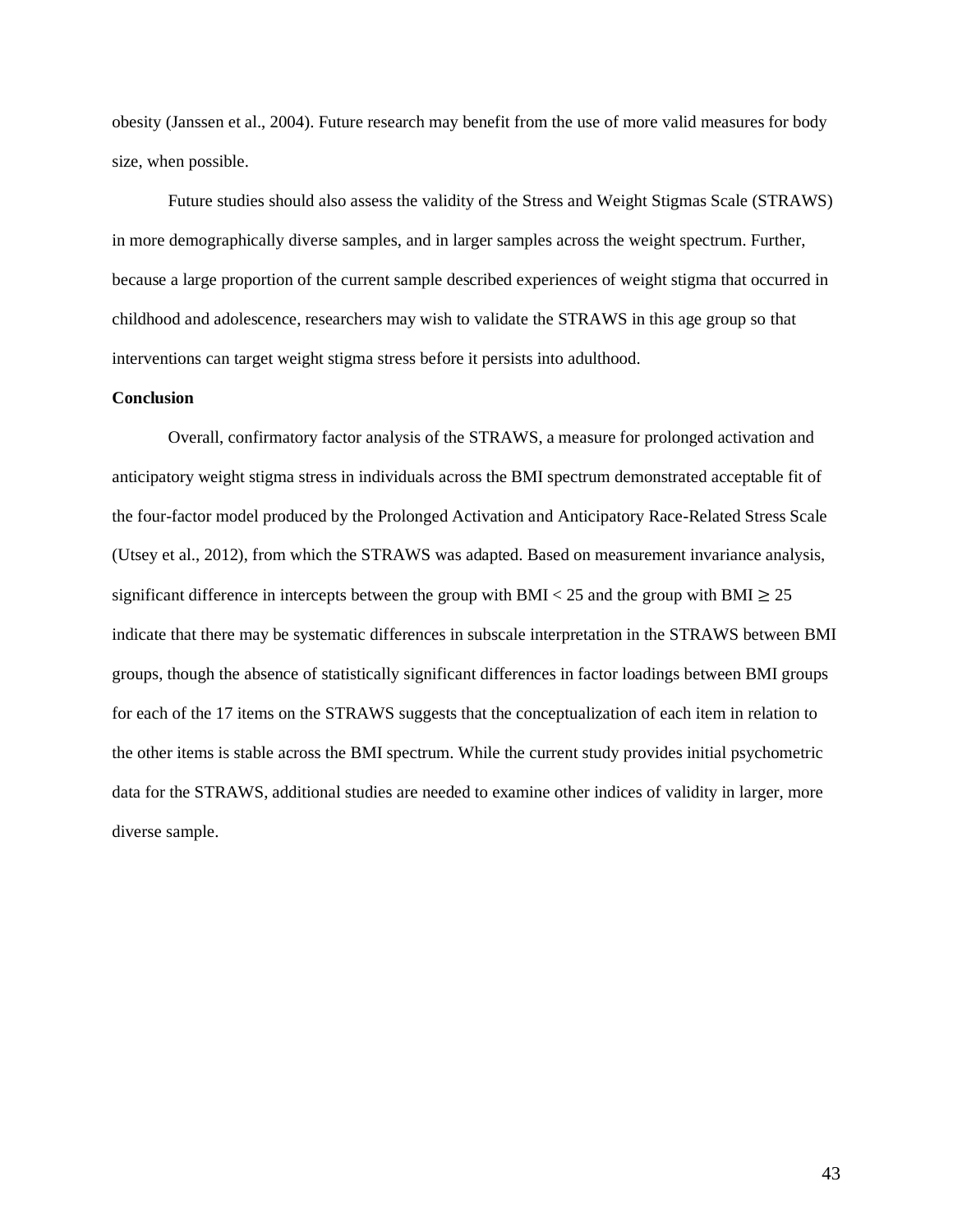| <b>PARS</b> Item | <b>Prolonged Activation and Anticipatory Race-Related</b><br>Stress Scale (PARS) (Utsey et al., 2012)                                        | <b>STRAWS</b> Item | <b>Stress and Weight Stigma Scale (STRAWS)</b>                                                                                                                                                 |
|------------------|----------------------------------------------------------------------------------------------------------------------------------------------|--------------------|------------------------------------------------------------------------------------------------------------------------------------------------------------------------------------------------|
| Item 1           | On a scale from 1 to 7 (1 = <i>not at all stressful</i> and $7 =$<br>extremely stressful), I would describe my experience with<br>racism as: | Item 1             | On a scale from 1 to 7 (1 = <i>not at all stressful</i> and $7 =$<br>extremely stressful), the situation when I experienced<br>weight stigma that I am thinking of was:                        |
| Item 2           | In the days/weeks after my experience with racism, I<br>thought about it:                                                                    | Item 2             | In the days/weeks after my experience with weight stigma, I<br>thought about it or had memories of it:                                                                                         |
| Item 3           | Whenever I thought about my experience with racism, I<br>would think about it for:                                                           | Item 3             | Whenever I think about my experience with weight stigma, I<br>think about it for:                                                                                                              |
| Item 4           | In the days/weeks after my experience with racism, I<br>continued to think about it for:                                                     | Item 4             | In the days/weeks after my experience with weight stigma, I<br>continued to think about it for:                                                                                                |
| Item 5           | I would think about my experience with racism even when<br>I didn't mean to.                                                                 | Item 5             | I think about this experience with weight stigma even when I<br>don't mean to.                                                                                                                 |
| Item 6           | Black people have always had to deal with these kinds of<br>events/situations, so my experience with racism was<br>something I could manage. | Item 6             | People with overweight and obesity have always had to deal<br>with these kinds of events/situations, so my experience with<br>weight stigma was something I could handle.                      |
| Item 7           | At the time the event/situation occurred, I felt prepared to<br>deal with it.                                                                | Item 7             | At the time the event/situation occurred, I felt prepared to deal<br>with it.                                                                                                                  |
| Item 8           | At the time the event/situation occurred, I was able to think<br>of ways to deal with it.                                                    | Item 8             | At the time the event/situation occurred, I was able to think of<br>ways to deal with it.                                                                                                      |
| Item 9           | I felt I had what I needed to deal with the event/situation.                                                                                 | Item 9             | I felt I had what I needed to deal with the event/situation.                                                                                                                                   |
| Item 10          | When I am around White people, I expect them to say or<br>do something racist.                                                               | Item 10            | I believe that most people with overweight or obesity will<br>experience some sort of weight stigma similar to the situation<br>I am thinking of in the future.                                |
| Item 11          | I believe that most Black people will experience some<br>form of racism in the future.                                                       | Item 11            | When I am around people who have different body sizes than<br>I do, I expect them to say something hurtful about my weight<br>or do something to harm or humiliate me because of my<br>weight. |
| Item 12          | I know that if I go where there are mostly White people,<br>there is a good chance I will experience racism.                                 | Item 12            | If I go to a place where most people have smaller bodies,<br>there is a good chance I will experience weight stigma.                                                                           |
| Item 13          | I believe there is a good chance that I will experience<br>racism in the future.                                                             | Item 13            | I believe there is a good chance that I will experience weight<br>stigma in the future.                                                                                                        |
| Item 14          | I can feel my hands start to shake whenever I think I am<br>about to experience racism.                                                      | Item 14            | I can feel my hands start to shake whenever I think someone<br>is about to make fun of my weight.                                                                                              |
| Item 15          | I get chest pains whenever I think I am about to experience<br>racism.                                                                       | Item 15            | I get chest pains whenever I think someone is about to make<br>fun of my weight.                                                                                                               |

### *The 17-item PARS and corresponding items from the adapted 17-item STRAWS*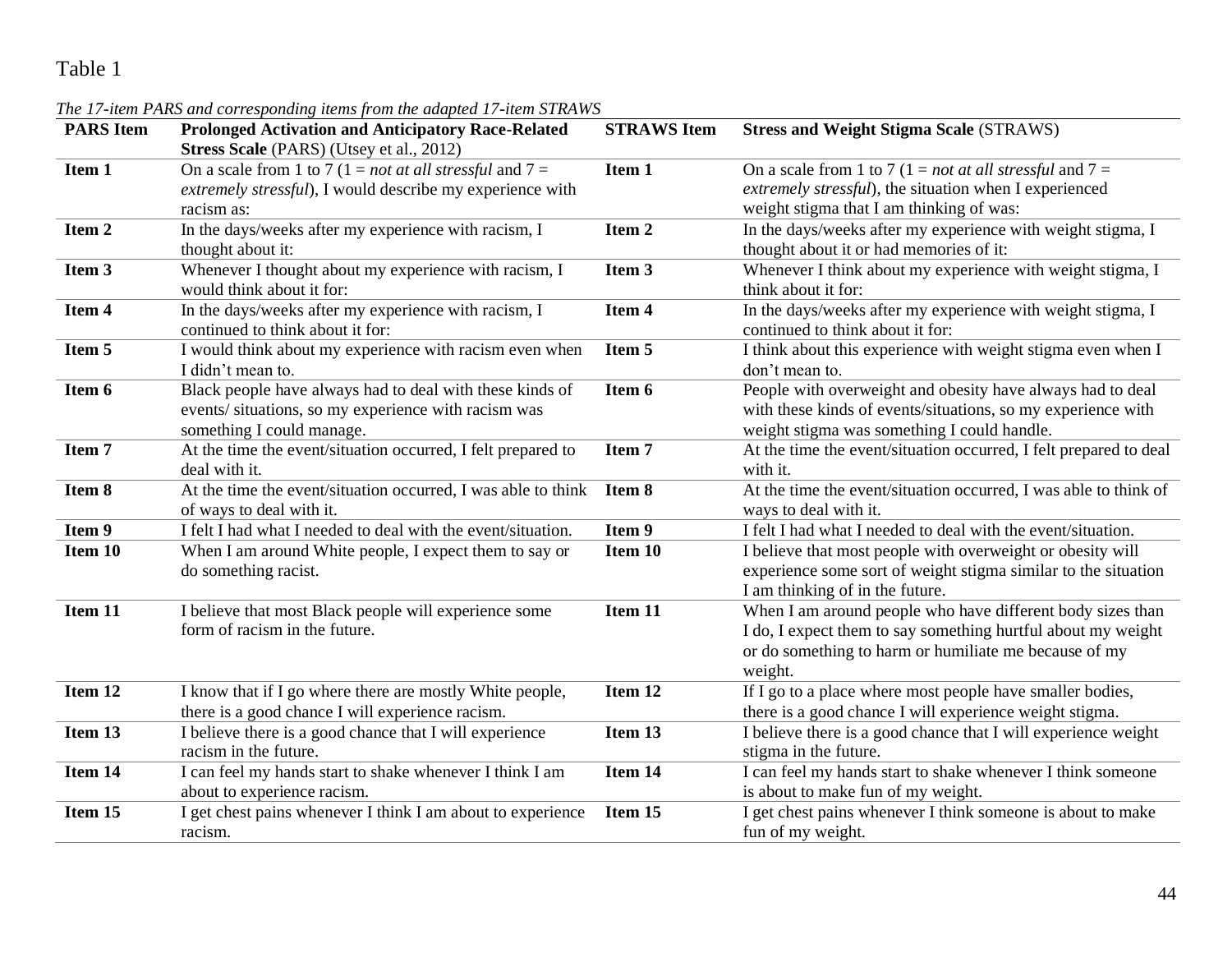|         | Table T (continued). The T/-Refil PARS and corresponding Refils from the adapted T/-Refil STRAWS |         |                                                         |  |  |  |  |  |  |
|---------|--------------------------------------------------------------------------------------------------|---------|---------------------------------------------------------|--|--|--|--|--|--|
| Item 16 | My hands (or other body parts) sweat whenever I think I                                          | Item 16 | My hands (or other body parts) sweat whenever I think   |  |  |  |  |  |  |
|         | am about to experience racism.                                                                   |         | someone is about to make fun of my weight.              |  |  |  |  |  |  |
| Item 17 | I get a lump (or dryness) in my throat whenever I think I                                        | Item 17 | I get a lump (or dryness) in my throat whenever I think |  |  |  |  |  |  |
|         | am about to experience racism.                                                                   |         | someone is about to make fun of my weight.              |  |  |  |  |  |  |

Table 1 (continued): The 17-item PARS and corresponding items from the adapted 17-item STRAWS

*Note:* Item 10 from the PARS corresponds to Item 11 from the STRAWS, and item 11 from the PARS corresponds to Item 10 from the STRAWS. Both instruments share the same response scales. The response scale for Item 2 is as follows: not at all, once weekly, 2 to 3 times a week, 3 or more times a week, once a day, 2 to 3 times a day, and more than 3 times a day. The response scale for Item 3 is as follows: did not think about it, less than 1 minute, 1 to 5 minutes, 5 to 20 minutes, 20 minutes or more, but less than 1 hour, and could not stop thinking about it. The response scale for Item 4 is as follows: did not think about it at all, less than 7 days, 7 to 30 days, 1 to 2 months, 2 to 5 months, 6 to 9 months, and I still think about it. Item 5 is scaled as follows: never, rarely, sometimes, often, very often, and all the time. Items 6 to 17 are on a 7point Likert-type scale ranging from strongly disagree to strongly agree.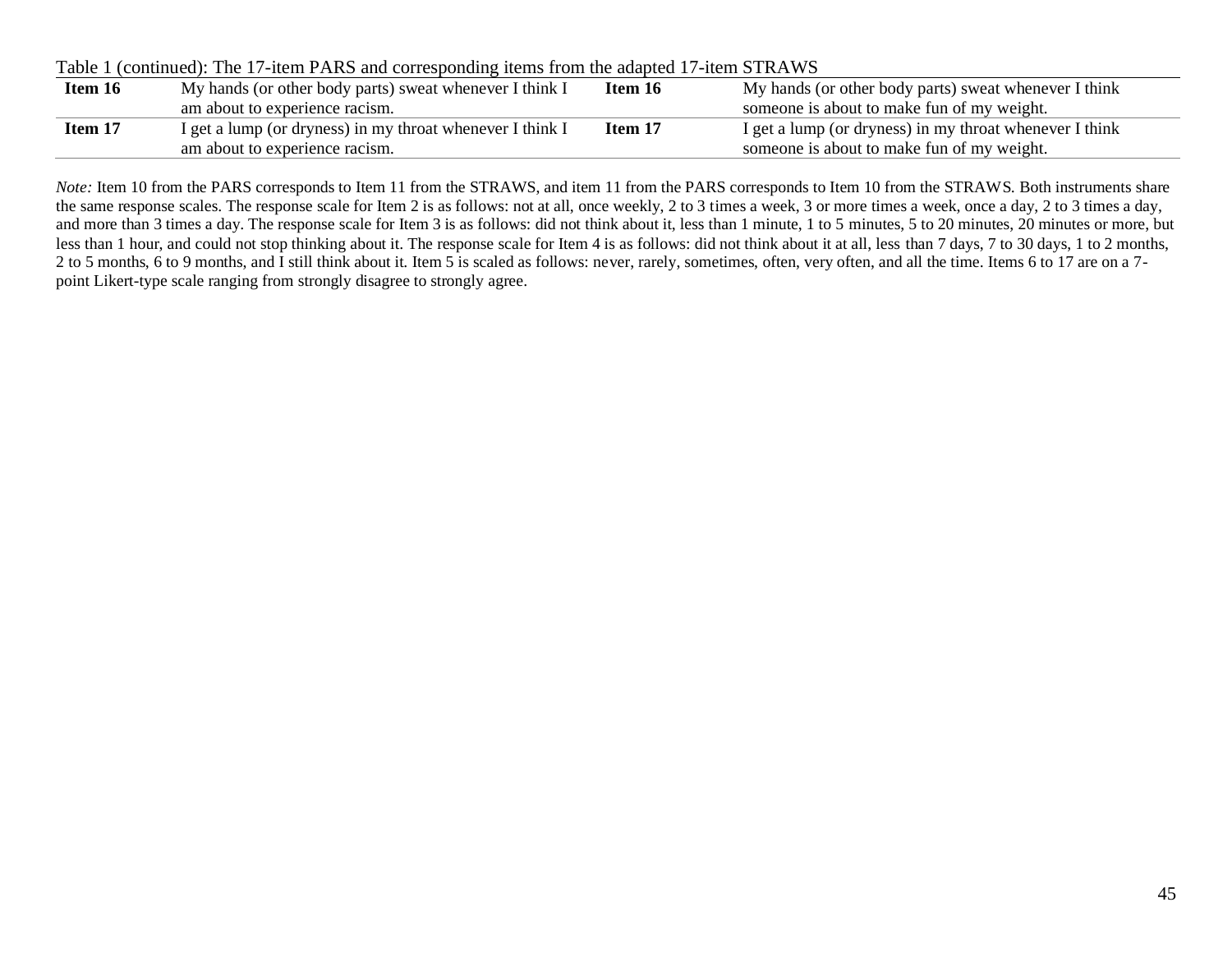*Participant Characteristics by BMI Category*

|                                                       | Combined Sample $(n = 301)$ | $BMI < 25 (n = 93)$  | $BMI \ge 25(n = 208)$ |
|-------------------------------------------------------|-----------------------------|----------------------|-----------------------|
| <b>Participant Characteristic</b>                     | Mean (SD) or $n$ (%)        | Mean (SD) or $n$ (%) | Mean (SD) or $n$ (%)  |
| Age                                                   | 37.45(10.7)                 | 34.71 (9.3)          | 38.67(11.1)           |
| Height (m)                                            | 1.69(0.1)                   | 1.67(0.1)            | 1.69(0.1)             |
| Weight (kg)                                           | 84.81 (26.3)                | 61.36(10.3)          | 95.29 (24.5)          |
| <b>BMI</b>                                            | 29.69(8.2)                  | 21.78(2.1)           | 33.22(7.5)            |
| Sex <sup>a</sup>                                      |                             |                      |                       |
| Male                                                  | 95(31.6)                    | 24(25.8)             | 71(34.1)              |
| Female                                                | 205(68.1)                   | 69 (74.2)            | 136(65.4)             |
| Gender <sup>b</sup>                                   |                             |                      |                       |
| Man                                                   | 94(31.2)                    | 24(25.8)             | 70(33.7)              |
| Woman                                                 | 196(65.1)                   | 68 (73.1)            | 128(61.5)             |
| Transgender Man                                       | 5(1.7)                      |                      | 5(2.4)                |
| Transgender Woman                                     | 1(0.3)                      |                      | 1(0.5)                |
| Non-binary, gender fluid, or                          | 4(1.3)                      | 1(1.1)               | 3(1.4)                |
| gender queer                                          |                             |                      |                       |
| Sexual Orientation <sup>c</sup>                       |                             |                      |                       |
| Asexual                                               | 7(2.3)                      | 1(1.1)               | 6(2.9)                |
| <b>Bisexual</b>                                       | 29(9.6)                     | 7(7.5)               | 22(10.6)              |
| Homosexual (Gay or Lesbian)                           | 10(3.3)                     | 2(2.2)               | 8(3.9)                |
| Heterosexual (Straight)                               | 246 (81.7)                  | 81(87.1)             | 165(79.3)             |
| Pansexual                                             | 5(1.7)                      | 2(2.2)               | 3(1.4)                |
| Other <sup>d</sup>                                    | 2(0.7)                      |                      | 2(1.0)                |
| Racee                                                 |                             |                      |                       |
| White or Caucasian                                    | 227(75.4)                   | 71(76.3)             | 156(75.0)             |
| Asian or Asian American                               | 19(6.3)                     | 10(10.8)             | 9(4.3)                |
| <b>Black or African American</b>                      | 29(9.6)                     | 7(7.5)               | 22(10.6)              |
| Native Hawaiian or Pacific<br><b>Islander</b>         | 1(0.3)                      |                      | 1(0.5)                |
| American Indian, Native<br>American or Alaskan Native | 4(1.3)                      |                      | 4(1.9)                |
| Multiracial                                           | 14(4.7)                     | 3(3.2)               | 11(5.3)               |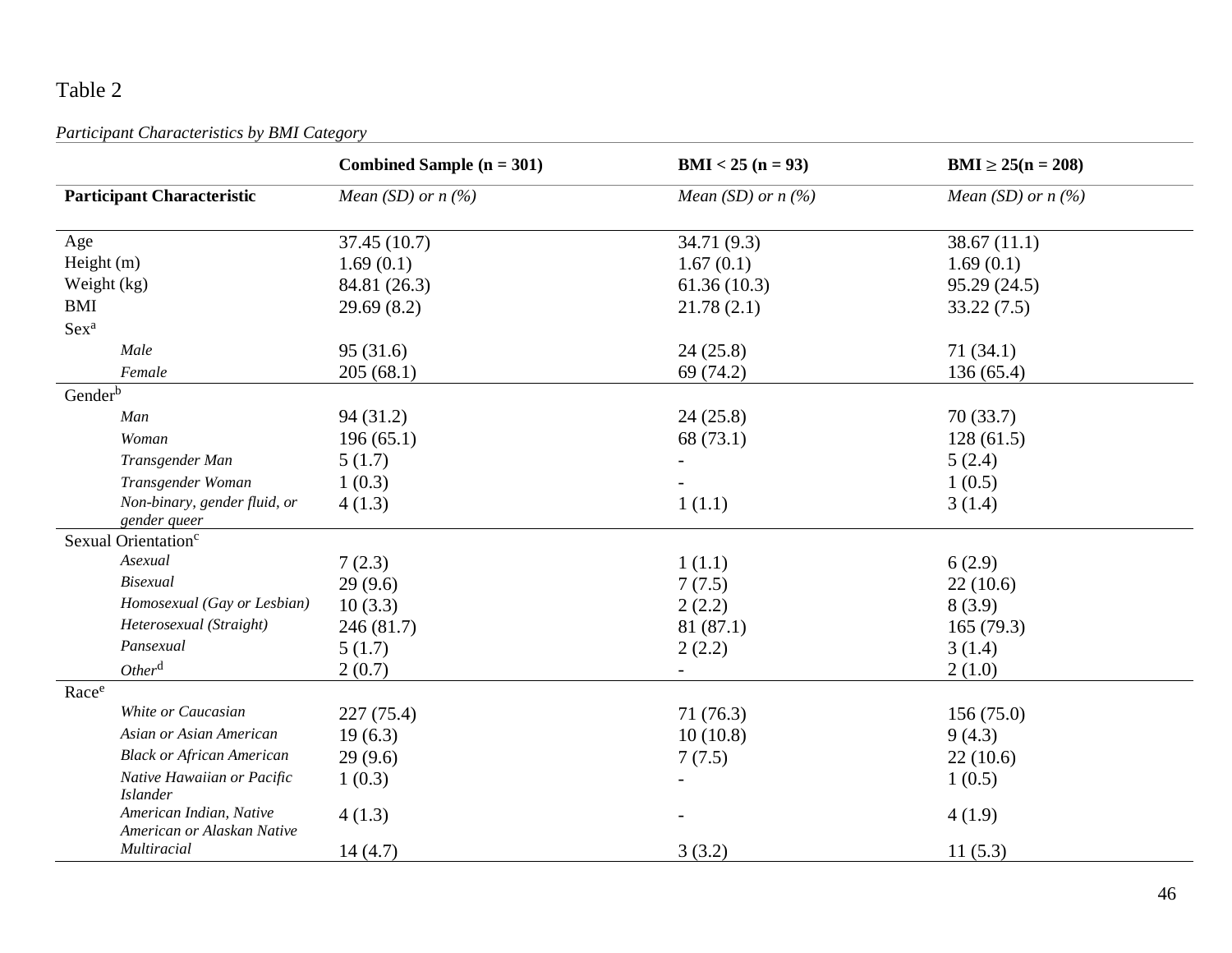| Ethnicity                  |            |           |            |  |
|----------------------------|------------|-----------|------------|--|
| Hispanic or Latinx         | 29(9.6)    | 9(9.7)    | 20(9.6)    |  |
| Not Hispanic or Latinx     | 272(90.4)  | 84 (90.3) | 188 (90.4) |  |
| Educational Statuse        |            |           |            |  |
| <b>High School or Less</b> | 38(12.6)   | 8(8.6)    | 30(14.4)   |  |
| Some College               | 74 (24.6)  | 21(22.6)  | 53(25.5)   |  |
| College Degree or More     | 189(62.8)  | 64 (68.8) | 125(60.1)  |  |
| <b>Marital Status</b>      |            |           |            |  |
| Single                     | 83 (27.6)  | 32(34.4)  | 51(24.5)   |  |
| In a relationship          | 198 (65.8) | 58 (62.4) | 140(67.3)  |  |
| Divorced                   | 17(5.7)    | 3(3.2)    | 14(6.7)    |  |
| Widowed                    | 3(1.0)     |           | 3(1.4)     |  |

Table 2 (continued): Participant Characteristics by BMI Category

*Note:* Continuous variables are reported as Mean (SD) and categorical variables are reported as n (%). For categorical variables, percentages reported may not sum to 100% due to rounding. sample Dashed lines indicate that there were 0 respondents who selected a particular response.

<sup>a</sup> 1 respondent declined to report sex

<sup>b</sup> 1 respondent declined to report gender

<sup>c</sup> 2 respondents declined to report sexual orientation

<sup>d</sup> 2 respondents who reported "Other" for sexual orientation specified their sexual orientations as queer

<sup>e</sup> 7 respondents declined to report race

f Includes those who are engaged to be married and those who are already married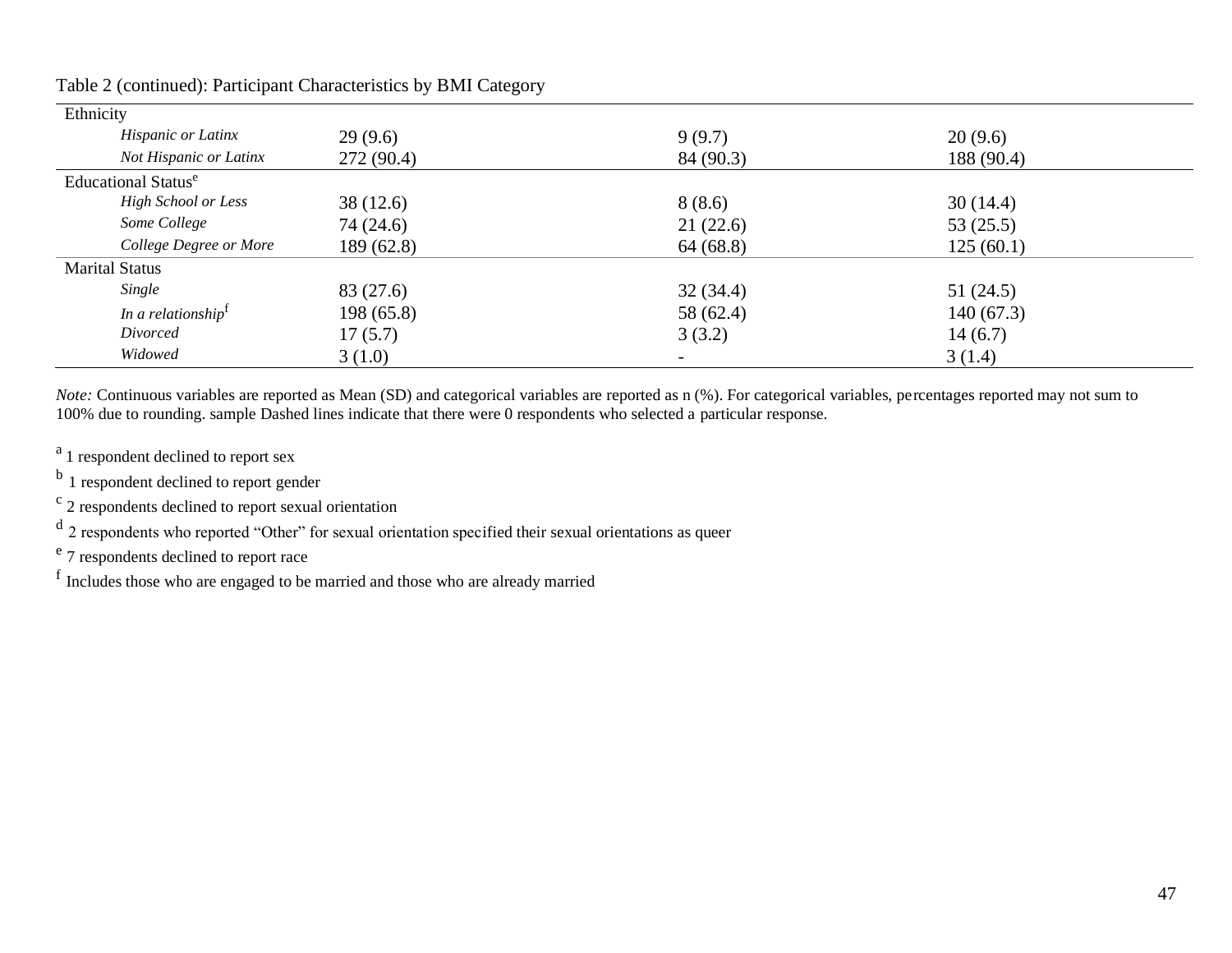#### *Means, standard deviations, skew, and kurtosis for the 4-factor, 17-item STRAWS (n = 301)*

| <b>Items and Mean Scores</b>                                                                                                                                                                         | <b>Mean</b> | <b>SD</b> | <b>Skew</b> | <b>Kurtosis</b> |
|------------------------------------------------------------------------------------------------------------------------------------------------------------------------------------------------------|-------------|-----------|-------------|-----------------|
| Item 1: On a scale from 1 to 7, I would describe my experience with<br>weight stigma as:                                                                                                             | 5.19        | 1.52      | $-0.79$     | $-0.09$         |
| Item 2: In the days/weeks after the situation, I thought about it or<br>had memories of it:                                                                                                          | 4.02        | 1.92      | $-0.03$     | $-1.29$         |
| Item 3: Whenever I think about this situation, I think about it for:                                                                                                                                 | 3.09        | 1.19      | 0.52        | $-0.05$         |
| Item 4: In the days/weeks after this situation occurred, I continued<br>to think about it for:                                                                                                       | 4.35        | 2.18      | $-0.01$     | $-1.54$         |
| Item 5: I think about this situation when I don't mean to:                                                                                                                                           | 2.92        | 1.21      | 0.42        | $-0.27$         |
| Item 6: People with overweight and obesity have always had to deal<br>with these kinds of experiences, so this situation was something I<br>could handle:                                            | 4.22        | 1.81      | $-0.09$     | $-0.97$         |
| Item 7: At the time the situation occurred, I felt prepared to deal<br>with it:                                                                                                                      | 3.33        | 1.83      | 0.40        | $-0.97$         |
| Item 8: At the time the situation occurred, I was able to think of<br>ways to deal with it:                                                                                                          | 3.65        | 1.83      | 0.16        | $-1.14$         |
| Item 9: I felt I had what I needed to deal with the situation:                                                                                                                                       | 3.58        | 1.92      | 0.24        | $-1.16$         |
| Item 10: I believe that most people with overweight or obesity will<br>experience some sort of weight stigma in the future similar to the<br>situation I am thinking of:                             | 5.52        | 1.62      | $-1.07$     | 0.37            |
| Item 11: When I am around people who have different body sizes<br>than I do, I expect them to say something hurtful about my weight or<br>do something to harm or humiliate me because of my weight. | 3.05        | 1.71      | 0.54        | $-0.68$         |
| Item 12: If $I$ go to a place where most other people have smaller<br>bodies, there is a good chance I will experience weight stigma.                                                                | 4.01        | 1.82      | $-0.17$     | $-1.04$         |
| Item 13: I believe there is a good chance that I will experience<br>weight stigma in the future.                                                                                                     | 4.68        | 1.77      | $-0.46$     | $-0.67$         |
| Item 14: I can feel my hands start to shake whenever I think<br>someone is about to make fun of my weight.                                                                                           | 2.69        | 1.86      | 0.87        | $-0.47$         |
| Item 15: I get chest pains whenever I think someone is about to<br>make fun of my weight.                                                                                                            | 2.38        | 1.71      | 1.12        | 0.11            |
| Item 16: My hands (or other body parts) sweat whenever I think<br>someone is about to make fun of my weight.                                                                                         | 2.67        | 1.81      | 0.80        | $-0.64$         |
| Item 17: I feel a lump (or dryness) in my throat whenever I think<br>someone is about to make fun of my weight.                                                                                      | 2.69        | 1.77      | 0.78        | $-0.56$         |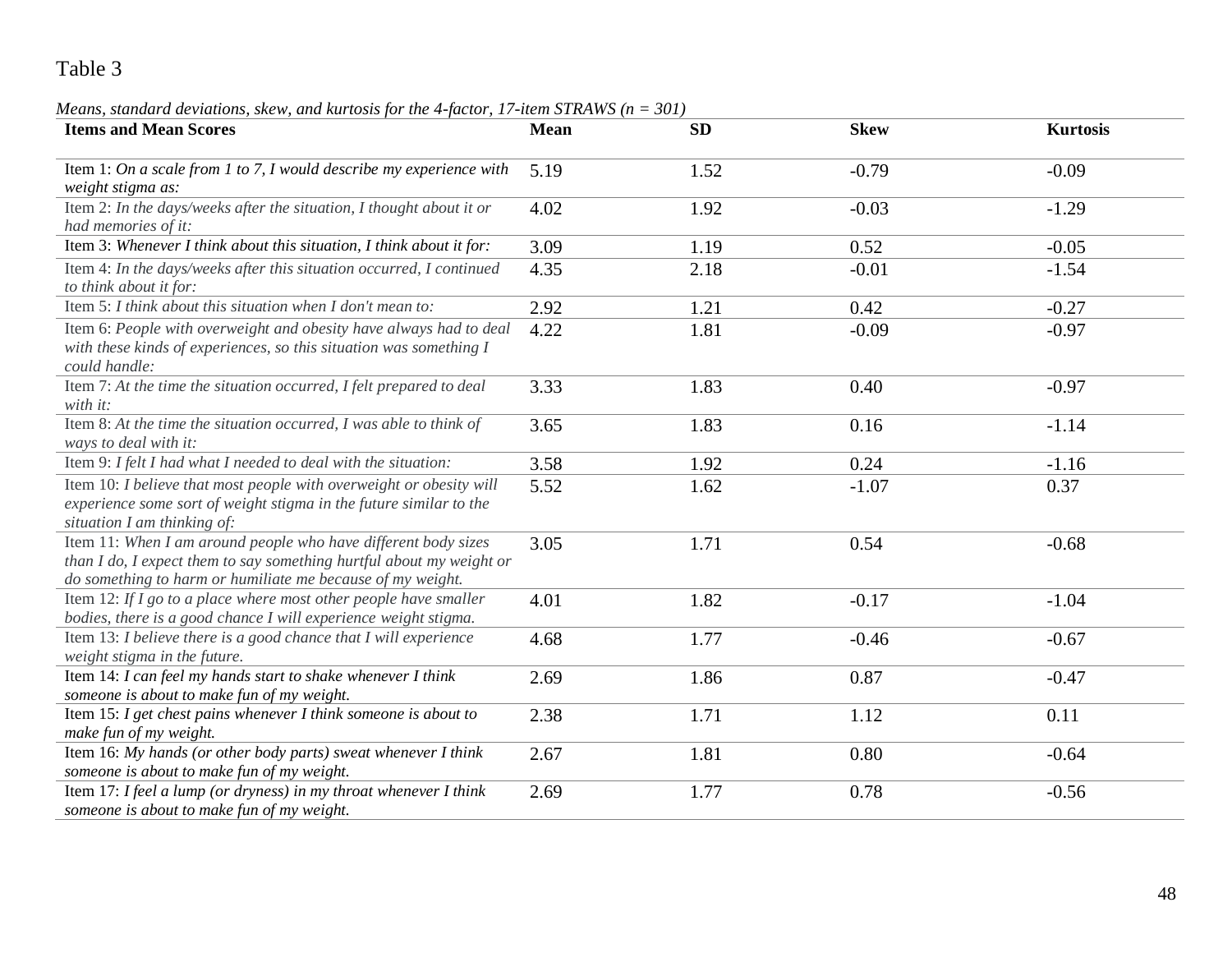| Confirmatory factor analysis model fit summary   |     |                     |                   |              |            |            |             |                                                  |  |  |
|--------------------------------------------------|-----|---------------------|-------------------|--------------|------------|------------|-------------|--------------------------------------------------|--|--|
| <b>Model</b>                                     | df  | $\mathbf{v}^2$<br>^ | $\chi^2 p$ -value | <b>RMSEA</b> | <b>CFI</b> | <b>TLI</b> | <b>SRMR</b> | <b>Bollen-Stine</b><br>Bootstrap $(p-$<br>value) |  |  |
| One-factor ( $n = 301$ )                         | 119 | 1442.56             | < 0.001           | 0.192        | 0.513      | 0.443      | 0.171       | < 0.001                                          |  |  |
| 4-factor (orthogonal)<br>$(n = 301)$             | 119 | 484.03              | < 0.001           | 0.101        | 0.865      | 0.845      | 0.232       | < 0.001                                          |  |  |
| 4-factor (oblique) <sup>a</sup> (n<br>$= 301$    | 113 | 265.11              | < 0.001           | 0.067        | 0.944      | 0.933      | 0.068       | < 0.001                                          |  |  |
| 4-factor (oblique) $a$<br>$BMI < 25 (n = 93)$    | 113 | 177.48              | < 0.001           | 0.078        | 0.940      | 0.927      | 0.078       | < 0.001                                          |  |  |
| 4-factor (oblique) $a$<br>$BMI \ge 25$ (n = 208) | 113 | 204.75              | < 0.001           | 0.062        | 0.948      | 0.938      | 0.074       | < 0.001                                          |  |  |

<sup>a</sup> Utsey et al., 2012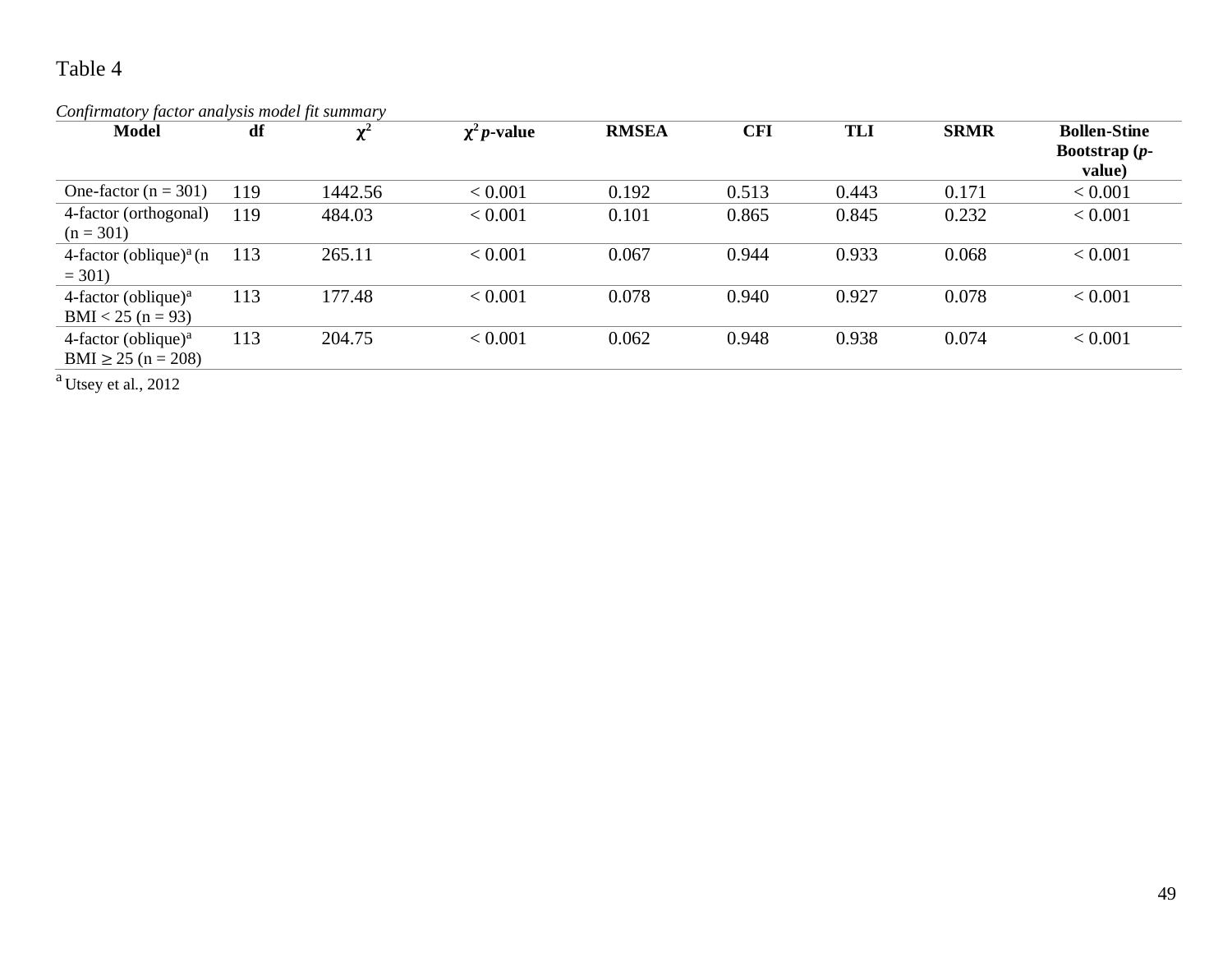*Fit indices for measurement invariance analyses (n = 301)* 

| <b>Multi-group Analyses</b>                     | df          | $\chi^2$        | $\chi^2 p$ -value | <b>RMSEA</b>         | <b>CFI</b> | <b>TLI</b>                                                                     | <b>SRMR</b> |
|-------------------------------------------------|-------------|-----------------|-------------------|----------------------|------------|--------------------------------------------------------------------------------|-------------|
| Model 1 (configural<br><i>invariance</i> )      | 226         | 383.98          | < 0.001           | 0.068                | 0.945      | 0.934                                                                          | 0.071       |
| Model 2 (weak/metric<br><i>invariance</i> )     | 239         | 401.15          | < 0.001           | 0.067                | 0.944      | 0.936                                                                          | 0.078       |
| Model 3 (strong/scalar<br><i>invariance</i> )   | 252         | 438.58          | < 0.001           | 0.070                | 0.936      | 0.931                                                                          | 0.083       |
| Model 4 (strict/residual<br><i>invariance</i> ) | 269         | 462.21          | < 0.001           | 0.069                | 0.931      | 0.930                                                                          | 0.084       |
| <b>Model Comparison</b>                         | $\Delta df$ | $\Delta \chi^2$ | $p$ -value        | Interpretation       |            |                                                                                |             |
| Model 1 vs. Model 2                             | 13          | 16.69           | 0.214             |                      |            | Factor loadings differ by BMI group (least restrictive)                        |             |
| Model 1 vs. Model 3                             | 13          | 38.43           | $< 0.001$ ***     |                      |            | Factor loadings and thresholds differ by BMI group                             |             |
| Model 1 vs. Model 4                             | 17          | 25.79           | 0.078             | <i>restrictive</i> ) |            | Factor loadings, thresholds, and variances differ by BMI group ( <i>most</i> ) |             |

 $*** p < 0.001$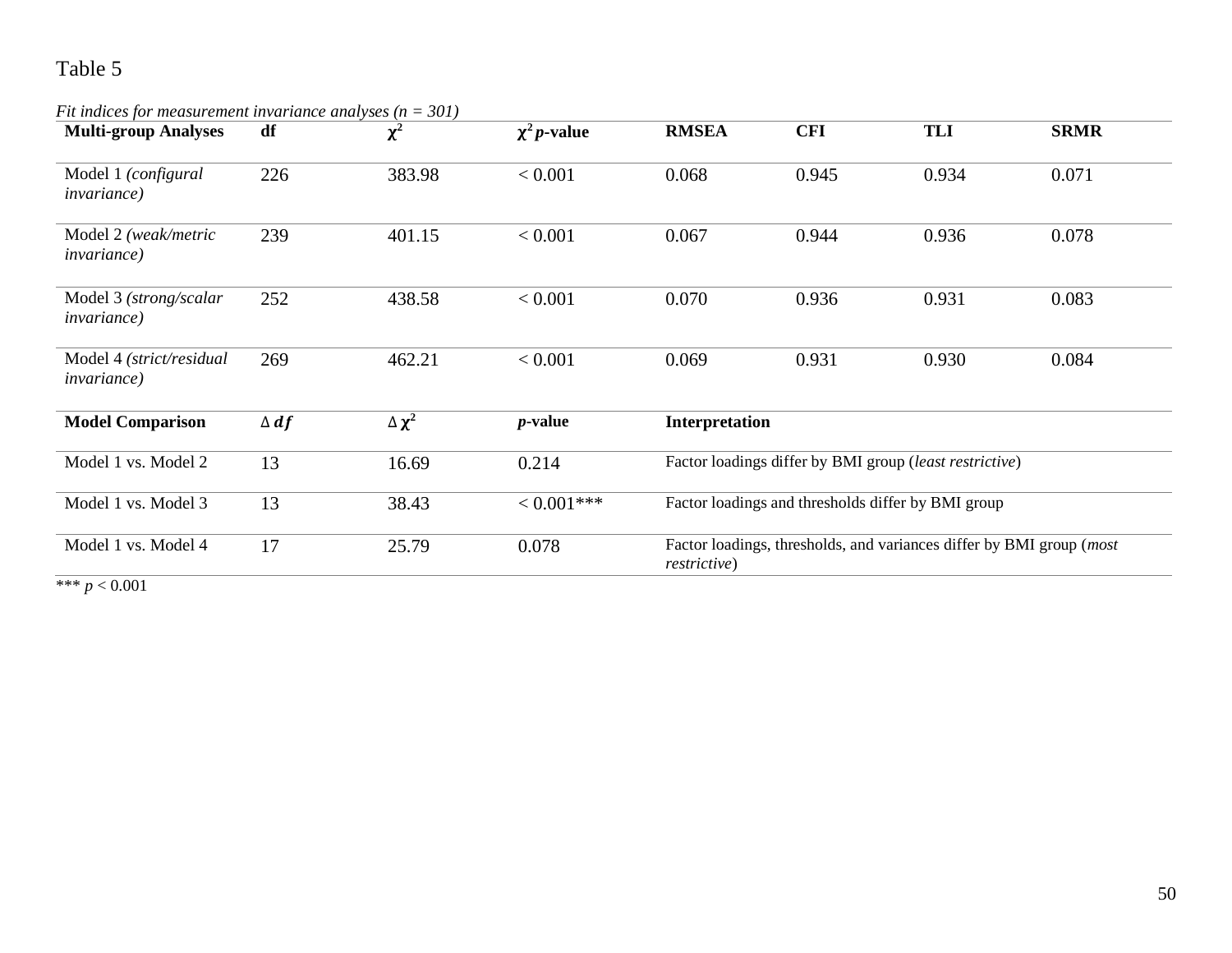| Factor                                                         | Internal Consistency $(\alpha)$ |               | <b>STRAWS Item</b> | <b>Factor loading</b> |               | <b>Intercept</b> |               |
|----------------------------------------------------------------|---------------------------------|---------------|--------------------|-----------------------|---------------|------------------|---------------|
|                                                                | BMI < 25                        | $BMI \geq 25$ |                    | BMI < 25              | $BMI \geq 25$ | BMI < 25         | $BMI \geq 25$ |
| <b>Perseverative Cognition</b><br>(PCS)                        | 0.88                            | 0.87          | Item 1             | 0.722                 | 0.731         | $-0.124$         | 0.057         |
|                                                                |                                 |               | Item 2             | 0.804                 | 0.788         | 0.016            | $-0.007$      |
|                                                                |                                 |               | Item 3             | 0.777                 | 0.778         | $-0.015$         | 0.007         |
|                                                                |                                 |               | Item 4             | 0.745                 | 0.709         | $-0.059$         | 0.026         |
|                                                                |                                 |               | Item 5             | 0.808                 | 0.787         | 0.004            | $-0.002$      |
| <b>Secondary Appraisal</b><br>(SAS)                            | 0.87                            | 0.88          | Item 6             | 0.532                 | 0.558         | 0.002            | $-0.001$      |
|                                                                |                                 |               | Item 7             | 0.877                 | 0.869         | 0.138            | $-0.064$      |
|                                                                |                                 |               | Item 8             | 0.958                 | 0.898         | 0.054            | $-0.024$      |
|                                                                |                                 |               | Item 9             | 0.886                 | 0.860         | 0.079            | $-0.036$      |
| <b>Anticipatory Weight</b><br><b>Stigma Stress</b><br>(AWS)    | 0.67                            | 0.71          | Item 10            | 0.196                 | 0.243         | $-0.321$         | 0.161         |
|                                                                |                                 |               | Item 11            | 0.674                 | 0.724         | $-0.068$         | 0.030         |
|                                                                |                                 |               | Item 12            | 0.756                 | 0.860         | $-0.371$         | 0.171         |
|                                                                |                                 |               | Item 13            | 0.608                 | 0.713         | $-0.325$         | 0.154         |
| <b>Anticipatory Bodily</b><br><b>Alarm Response</b><br>(ABARS) | 0.95                            | 0.91          | Item 14            | 0.933                 | 0.852         | $-0.061$         | 0.026         |
|                                                                |                                 |               | Item 15            | 0.905                 | 0.828         | 0.052            | $-0.022$      |
|                                                                |                                 |               | Item 16            | 0.909                 | 0.904         | $-0.023$         | 0.011         |
|                                                                |                                 |               | Item 17            | 0.892                 | 0.820         | $-0.132$         | 0.058         |

### *Internal consistency, standardized factor loadings, and standardized intercepts for the 4-factor, 17-item STRAWS*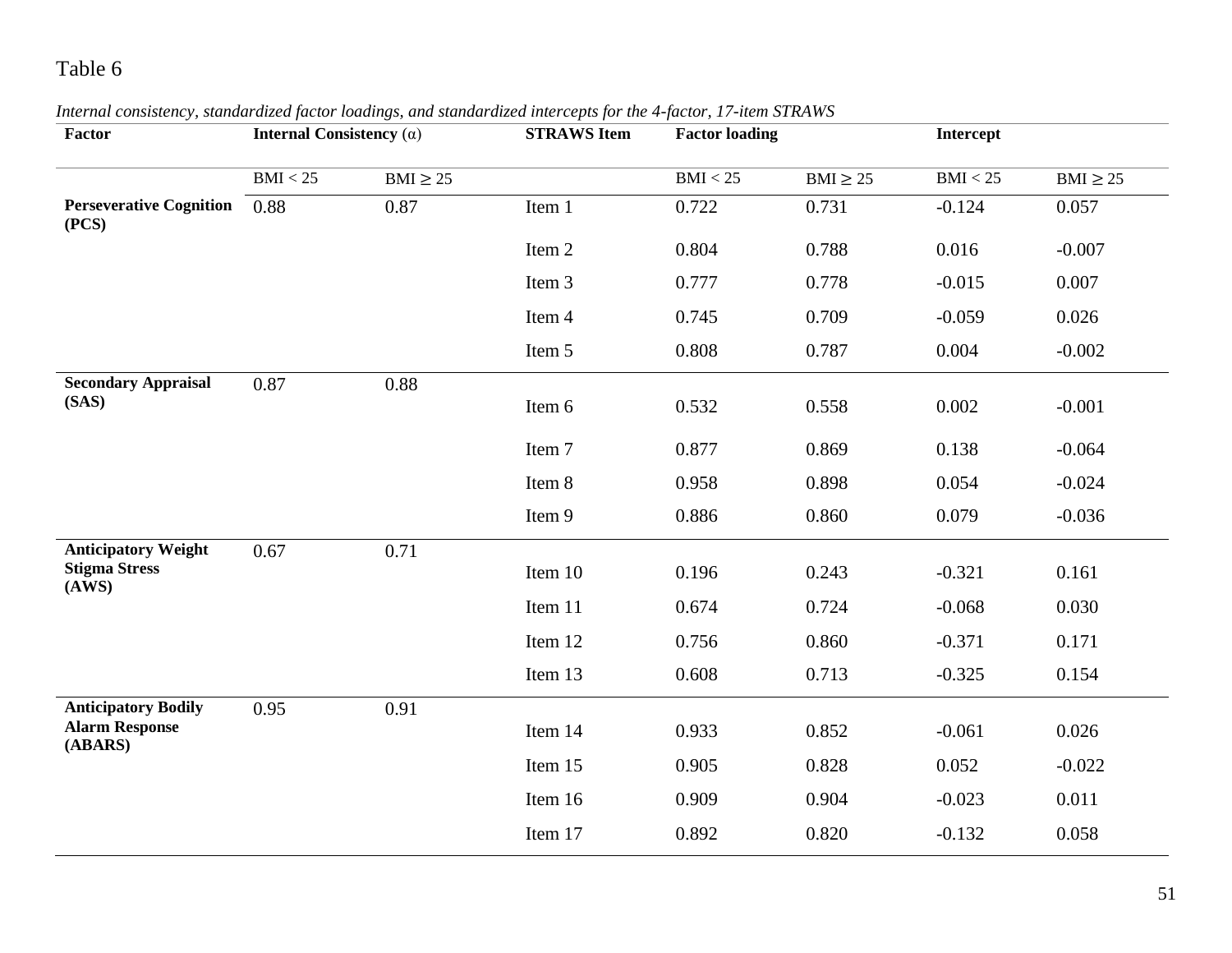|              |         | Subscale intercorrelations for the 4-factor, 17-tiem STRAWS (combined sample, $n = 301$ ) |            |              |  |
|--------------|---------|-------------------------------------------------------------------------------------------|------------|--------------|--|
|              | PCS     | SAS                                                                                       | <b>AWS</b> | <b>ABARS</b> |  |
| <b>PCS</b>   | 00.1    |                                                                                           |            |              |  |
| <b>SAS</b>   | $-0.36$ | 00.1                                                                                      |            |              |  |
| <b>AWS</b>   | 0.57    | $-0.10$                                                                                   | 1.00       |              |  |
| <b>ABARS</b> | 0.58    | $-0.09$                                                                                   | 0.59       | 1.00         |  |

*Subscale intercorrelations for the 4-factor, 17-item STRAWS (combined sample, n = 301)* 

*Note*: PCS = Perseverative Cognition subscale; SAS = Secondary Appraisal subscale; AWS = Anticipatory Weight Stigma Stress subscale; ABARS = Anticipatory Bodily Alarm Response subscale.

### Table 8

*Subscale mean scores by BMI for the 4-factor, 17-item STRAWS*

|                      | <b>BMI</b> < 25 ( $n = 93$ ) |           | <b>BMI</b> $\geq$ 25 (n = 208) |           |    |       |                 |
|----------------------|------------------------------|-----------|--------------------------------|-----------|----|-------|-----------------|
| <b>Subscale</b>      | Mean                         | <b>SD</b> | Mean                           | <b>SD</b> | df |       | <i>p</i> -value |
| STRAWS (total score) | 61.46                        | 16.99     | 65.84                          | 16.89     |    | 4.296 | $0.039*$        |
| <b>PCS</b>           | 19.28                        | 6.72      | 19.72                          | 6.50      |    | 0.284 | 0.594           |
| SAS                  | 15.30                        | 6.34      | 14.56                          | 6.28      |    | 0.895 | 0.345           |
| <b>AWS</b>           | 15.35                        | 4.97      | 18.12                          | 4.96      |    | 19.97 | $< 0.001$ ***   |
| <b>ABARS</b>         | 10.13                        | 6.67      | 10.56                          | 6.36      |    | 0.283 | 0.595           |

 $p < 0.05^*$ ;  $p < 0.01^{**}$ ;  $p < 0.001^{***}$ 

*Note*: PCS = Perseverative Cognition subscale; SAS = Secondary Appraisal subscale; AWS = Anticipatory Weight Stigma Stress subscale; ABARS = Anticipatory Bodily Alarm Response subscale.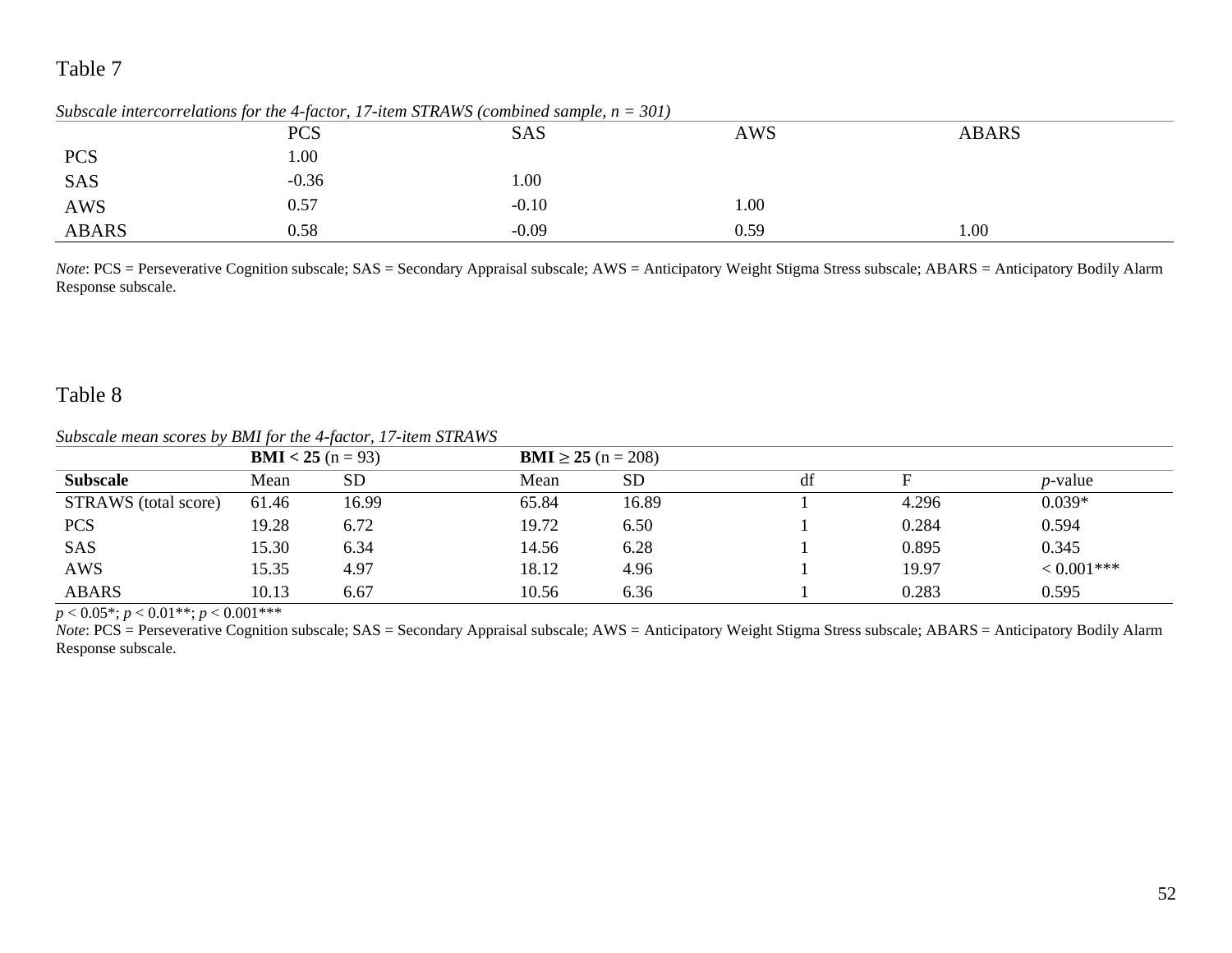*Means, standard deviations, and correlation coefficients for study instruments (BMI*  $\geq$  *25, n = 208)* 

| <b>Scale</b>  | Mean  | <b>SD</b> | <b>STRAWS</b> | <b>STRAWS</b> | <b>STRAWS</b> | <b>EDS</b> | <b>WSSQ</b> | <b>WSSQ</b> | <b>SCS</b> | <b>SCS</b> | <b>PSS</b> | <b>EDEQ</b> |
|---------------|-------|-----------|---------------|---------------|---------------|------------|-------------|-------------|------------|------------|------------|-------------|
|               |       |           | (AWS)         | (ABARS)       | (SAS)         |            | (FESS)      | (SDS)       | (SK)       | (SJ)       |            | (Global)    |
| <b>STRAWS</b> | 19.72 | 6.50      | $0.44***$     | $0.48***$     | $-0.36***$    | $0.35***$  | $0.44***$   | 0.08        | $-0.18*$   | $-0.40***$ | $0.34***$  | $0.37***$   |
| (PCS)         |       |           |               |               |               |            |             |             |            |            |            |             |
| <b>STRAWS</b> | 18.12 | 4.96      |               | $0.41***$     | $-0.08$       | $0.45***$  | $0.55***$   | $0.15*$     | $-0.14*$   | $-0.35***$ | $0.27***$  | $0.24***$   |
| (AWS)         |       |           |               |               |               |            |             |             |            |            |            |             |
| <b>STRAWS</b> | 10.56 | 6.36      |               |               | $-0.13$       | $0.42***$  | $0.36***$   | $0.20**$    | $-0.10$    | $-0.25***$ | $0.26***$  | $0.16*$     |
| (ABARS)       |       |           |               |               |               |            |             |             |            |            |            |             |
| <b>STRAWS</b> | 14.56 | 6.28      |               |               |               | $-0.16*$   | $-0.25**$   | $-0.09$     | $0.26***$  | $0.37***$  | $-0.28***$ | $-0.29***$  |
| (SAS)         |       |           |               |               |               |            |             |             |            |            |            |             |
| <b>EDS</b>    | 23.72 | 10.43     |               |               |               |            | $0.39***$   | $0.21**$    | $-0.27***$ | $-0.32***$ | $0.36***$  | $0.22**$    |
| <b>WSSQ</b>   | 20.10 | 5.73      |               |               |               |            |             | $0.47***$   | $-0.30***$ | $-0.49***$ | $0.47***$  | $0.39***$   |
| (FESS)        |       |           |               |               |               |            |             |             |            |            |            |             |
| <b>WSSQ</b>   | 18.25 | 5.50      |               |               |               |            |             |             | $-0.25***$ | $-0.36***$ | $0.34***$  | $0.20**$    |
| (SDS)         |       |           |               |               |               |            |             |             |            |            |            |             |
| SCS(SK)       | 2.83  | 0.97      |               |               |               |            |             |             |            | $0.63***$  | $-0.54***$ | $-0.29***$  |
| SCS(SJ)       | 2.48  | 0.98      |               |               |               |            |             |             |            |            | $-0.64***$ | $-0.52***$  |
| <b>PSS</b>    | 20.53 | 8.18      |               |               |               |            |             |             |            |            |            | $0.34***$   |
| EDEQ (Global) | 3.48  | 1.39      |               |               |               |            |             |             |            |            |            |             |

 $p < 0.05^*$ ;  $p < 0.01^{**}$ ;  $p < 0.001^{***}$ 

*Note:* See Appendix A for scale abbreviations. All correlations depicted are Spearman's rank correlation coefficients; 0.00-0.19 = "Very weak", 0.20-0.39 = "Weak", 0.40-0.59 = "Moderate",  $0.60=0.79$  = "Strong",  $0.80-1.0$  = "Very strong".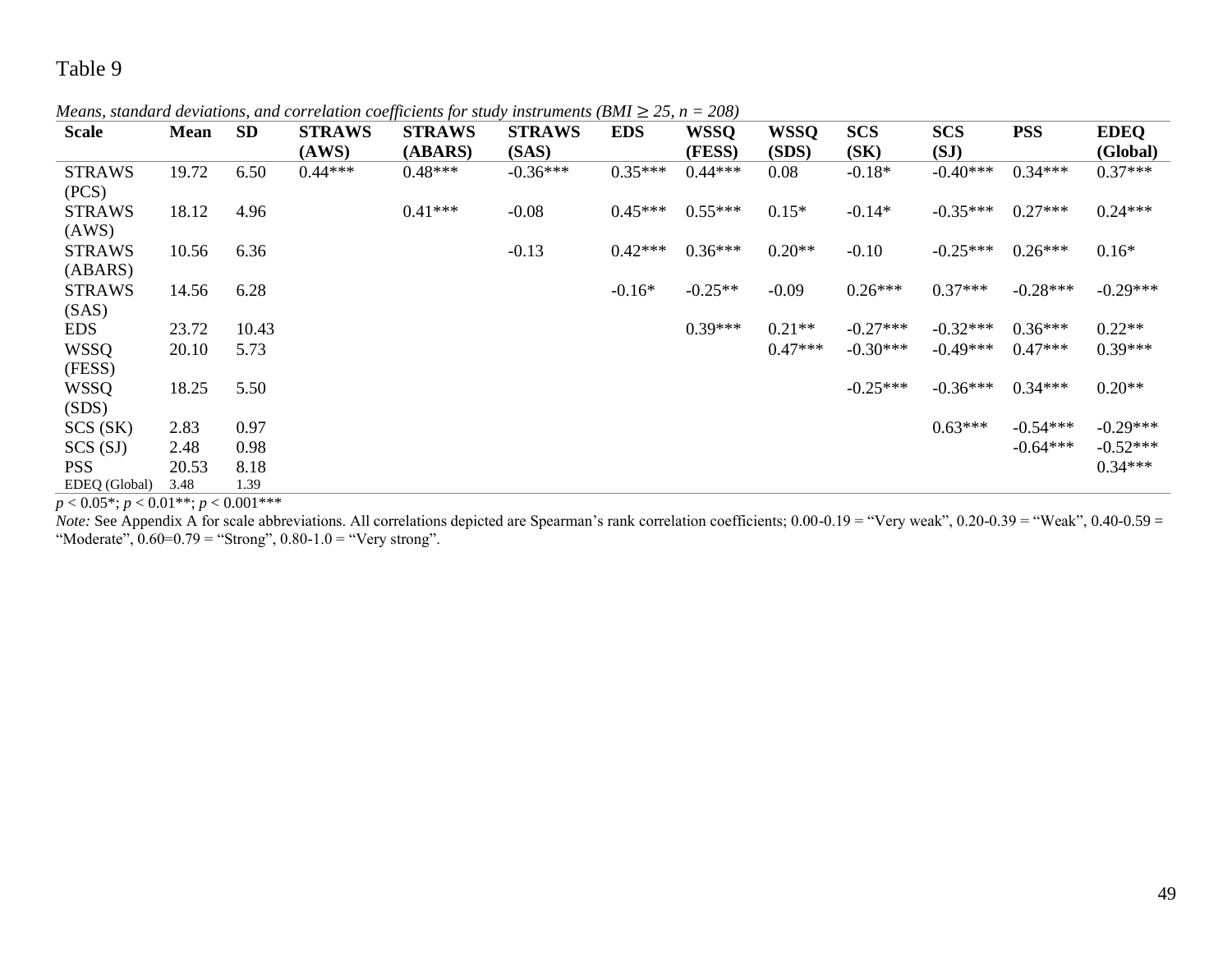| <b>Reason for</b>                | <b>Combined sample</b> $(n = 279)$ | <b>BMI</b> < 25 ( $n = 83$ ) | <b>BMI</b> $\geq$ 25 (n = 196) |                   |
|----------------------------------|------------------------------------|------------------------------|--------------------------------|-------------------|
| <b>Discrimination</b>            | $n\left(\frac{0}{0}\right)$        | $\mathbf{n}(\%)$             | $\mathbf{n}(\%)$               | $\chi^2 p$ -value |
| Ancestry or National             | 30(10.8)                           | 14(16.9)                     | 16(8.2)                        | 0.053             |
| Origins                          |                                    |                              |                                |                   |
| Gender                           | 120(43.0)                          | 43(51.8)                     | 77(39.3)                       | 0.072             |
| Race                             | 72(25.8)                           | 25(30.1)                     | 47(24.0)                       | 0.357             |
| Age                              | 87 (31.2)                          | 33(39.8)                     | 54 (27.6)                      | 0.061             |
| Religion                         | 14(5.0)                            | 6(7.2)                       | 8(4.0)                         | 0.423             |
| Height                           | 40(14.3)                           | 17(20.5)                     | 23(11.7)                       | 0.086             |
| Weight                           | 170(60.9)                          | 37(44.6)                     | 133(67.9)                      | $< 0.001$ ***     |
| Some other aspect of             | 53 $(19.0)$                        | 18(21.7)                     | 35(17.9)                       | 0.563             |
| physical appearance              |                                    |                              |                                |                   |
| Sexual orientation               | 23(8.2)                            | 6(7.2)                       | 17(8.7)                        | 0.871             |
| Education or income level        | 35(12.5)                           | 13(15.7)                     | 22(11.2)                       | 0.409             |
| Physical disability              | 19(6.8)                            | 6(7.2)                       | 13(6.6)                        | 1.00              |
| More than one reason<br>selected | 167(59.9)                          | 53 (63.9)                    | 114(58.2)                      | 0.451             |

*Intersectionality in the Everyday Discrimination Scale by BMI* 

*Note*: Percentages reported may sum to greater than 100% as a result of participants who selected multiple responses and rounding.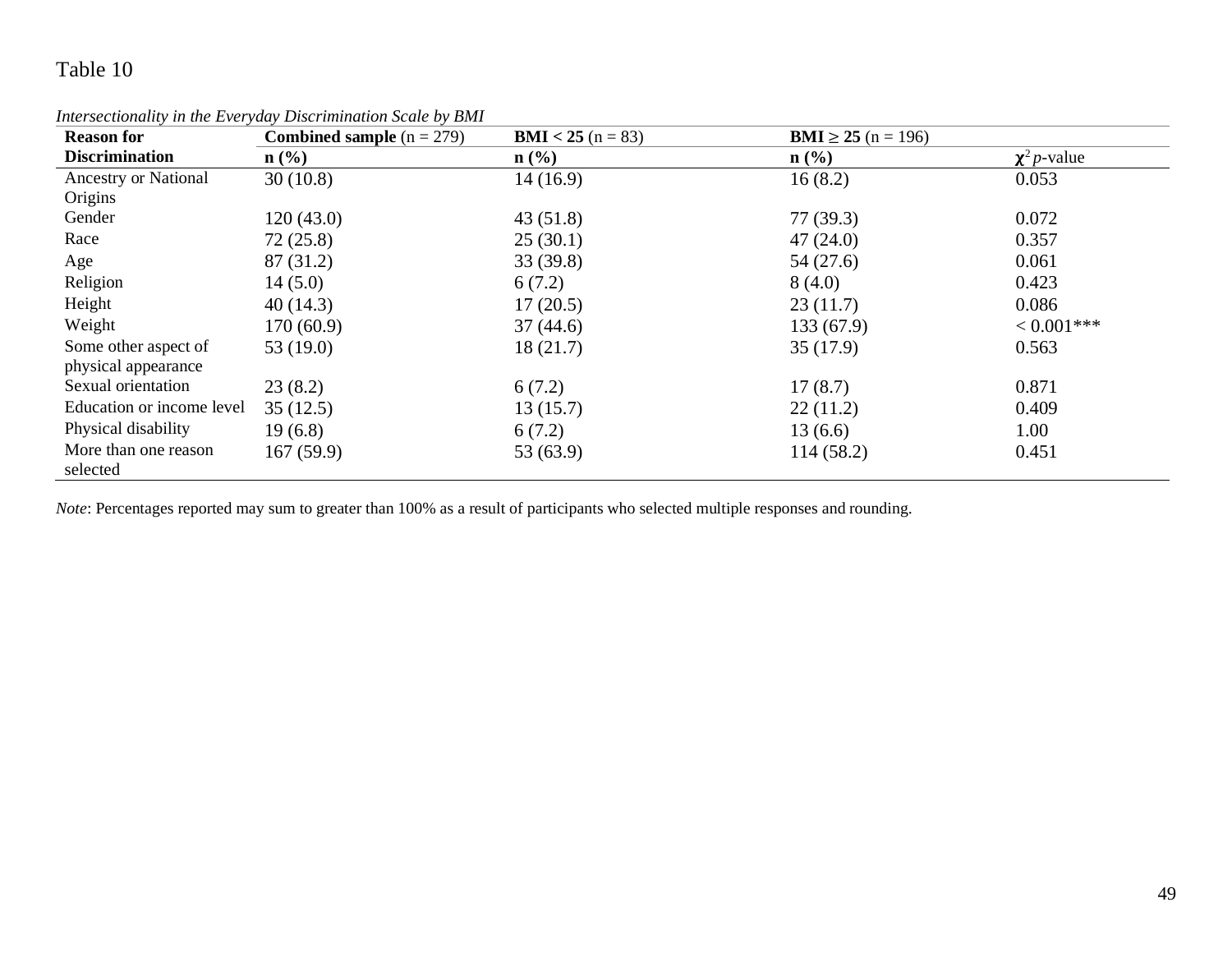| <b>Reason for Discrimination</b>         | <b>BMI</b> < 25 ( $n = 31$ ) | <b>BMI</b> $\geq$ 25 (n = 95) |  |
|------------------------------------------|------------------------------|-------------------------------|--|
|                                          | $\mathbf{n}(\%)$             | $\mathbf{n}(\%)$              |  |
| Ancestry or National Origins             | 8(25.8)                      | 13(13.7)                      |  |
| Gender                                   | 21(67.7)                     | 56(59.0)                      |  |
| Race                                     | 10(32.3)                     | 34(35.8)                      |  |
| Age                                      | 16(51.6)                     | 42(44.2)                      |  |
| Religion                                 | 3(9.7)                       | 6(6.3)                        |  |
| Height                                   | 14(45.2)                     | 18(19.0)                      |  |
| Some other aspect of physical appearance | 8(25.8)                      | 23(24.2)                      |  |
| Sexual orientation                       | 6(19.4)                      | 14(14.7)                      |  |
| Education or income level                | 9(29.0)                      | 15(15.8)                      |  |
| Physical disability                      | 4(12.9)                      | 8(8.4)                        |  |

*Most commonly selected reasons for discrimination, secondary to "Weight", among participants who selected multiple reasons by BMI* 

*Note*: Percentages reported may sum to greater than 100% as a result of participants who selected multiple responses and rounding.

### Table 12

*Subscale mean scores by experience type (self – versus network) for the 4-factor, 17-item STRAWS*

|                      | .<br><b>Self</b> $(n = 252)$ |           |       | <b>Network</b> $(n = 38)$ |    |       |                 |
|----------------------|------------------------------|-----------|-------|---------------------------|----|-------|-----------------|
| <b>Subscale</b>      | Mean                         | <b>SD</b> | Mean  | <b>SD</b>                 | df |       | <i>p</i> -value |
| STRAWS (total score) | 66.29                        | 16.98     | 54.58 | 12.56                     |    | 16.69 | $< 0.001$ ***   |
| <b>PCS</b>           | 20.28                        | 6.40      | 16.16 | 5.73                      |    | 14.07 | $< 0.001$ ***   |
| SAS                  | 14.57                        | 6.34      | 15.82 | 5.94                      |    | 1.294 | 0.256           |
| <b>AWS</b>           | 17.75                        | 5.07      | 15.11 | 4.81                      |    | 9.091 | $0.003**$       |
| <b>ABARS</b>         | 10.84                        | 6.52      | 7.13  | 4.70                      |    | 11.38 | $< 0.001$ ***   |

 $p < 0.05^*$ ;  $p < 0.01^{**}$ ;  $p < 0.001^{***}$ 

*Note*: PCS = Perseverative Cognition subscale; SAS = Secondary Appraisal subscale; AWS = Anticipatory Weight Stigma Stress subscale; ABARS = Anticipatory Bodily Alarm Response subscale. "Self" refers to qualitative descriptions of weight stigma when a participant experienced weight stigma themselves; "Network" refers to network events (e.g., qualitative weight stigma descriptions that were experienced by a close other).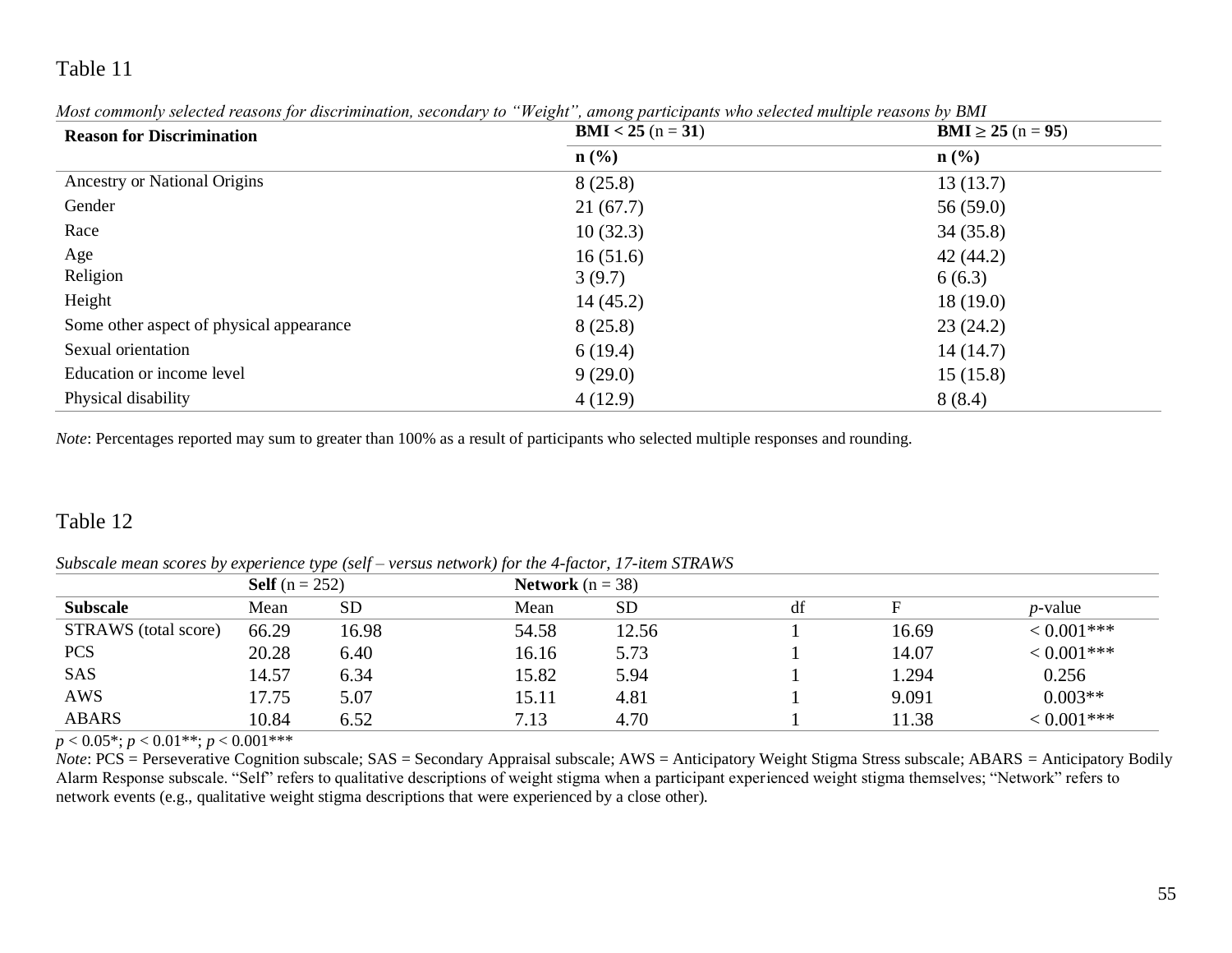## Figure 1

*Plot diagram with standardized factor loadings and subscale intercorrelations for the 4-factor, 17-item STRAWS (combined sample, n = 301)*



*p* < 0.05\*; *p* < 0.01\*\*; *p* < 0.001\*\*\*

*Note*: PCS = Perseverative Cognition subscale; SAS = Secondary Appraisal subscale; AWS = Anticipatory Weight Stigma Stress subscale; ABARS = Anticipatory Bodily Alarm Response subscale. Plot diagram was generated using the "lavaanPlot" R package (v0.6.2; Lishinski, 2021).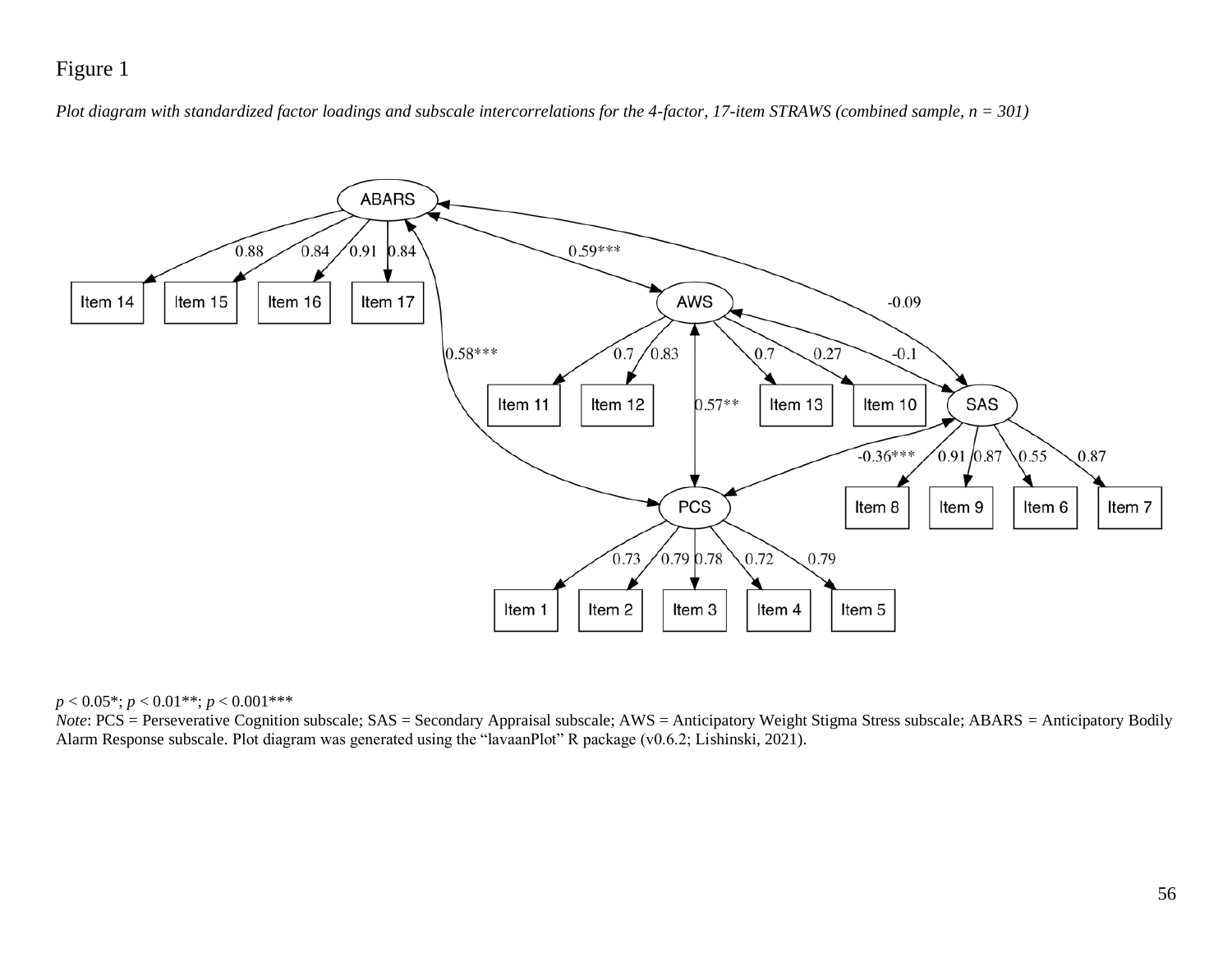## Figure 2





Close Other

*Note*: The two participants who described network events when a child experienced weight stigma both described experiences of sons; no participants described a daughter's experience with weight stigma. "Parent(s)" includes both mothers and fathers. Eight of the nine participants who described network events when a sibling experienced weight stigma both described experiences of sisters; only one participant described a brother's experience with weight stigma. "Significant Other" includes spouses and boyfriends/girlfriends. "Other Family Member" includes cousins and other extended family members (e.g., brother-in-law, nephew).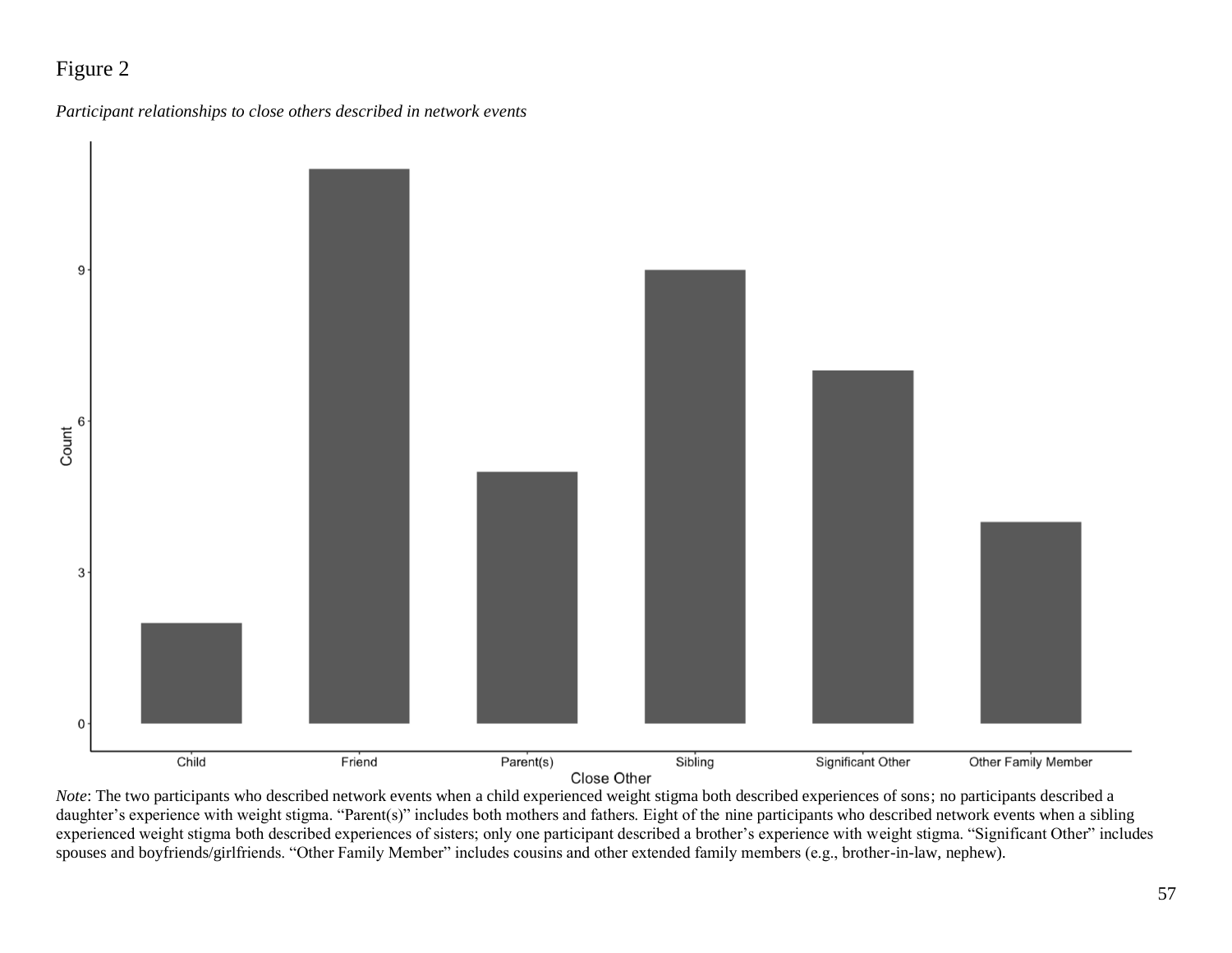#### **References**

- Almeida, L., Savoy, S., & Boxer, P. (2010). The role of weight stigmatization in cumulative risk for binge eating. *Journal of Clinical Psychology*, *67*(3), 278–292. https://doi.org/10.1002/jclp.20749
- Alvarez, A. N., Juang, L., & Liang, C. T. H. (2006). Asian Americans and racism: When bad things happen to "model minorities." *Cultural Diversity and Ethnic Minority Psychology*, *12*(3), 477– 492. https://doi.org/10.1037/1099-9809.12.3.477
- Andreyeva, T., Puhl, R. M., & Brownell, K. D. (2008). Changes in perceived weight discrimination among Americans, 1995-1996 through 2004-2006. *Obesity (Silver Spring, Md.)*, *16*(5), 1129– 1134. https://doi.org/10.1038/oby.2008.35
- Annis, N. M., Cash, T. F., & Hrabosky, J. I. (2004). Body image and psychosocial differences among stable average weight, currently overweight, and formerly overweight women: the role of stigmatizing experiences. *Body Image*, *1*(2), 155–167. https://doi.org/10.1016/j.bodyim.2003.12.001
- Ashmore, J. A., Friedman, K. E., Reichmann, S. K., & Musante, G. J. (2008). Weight-based stigmatization, psychological distress, & binge eating behavior among obese treatment-seeking adults. *Eating Behaviors*, *9*(2), 203–209. https://doi.org/10.1016/j.eatbeh.2007.09.006
- Bandalos, D., & Finney, S. (2018). Factor Analysis: Exploratory and Confirmatory. In G. Hancock, L. Stapleton, & R. Mueller (Eds.), *The Reviewer's Guide to Quantitative Methods in the Social Sciences* (pp. 98–123). Routledge.
- Beckie, T. M. (2012). A Systematic Review of Allostatic Load, Health, and Health Disparities. *Biological Research for Nursing*, *14*(4), 311–346. https://doi.org/10.1177/1099800412455688
- Benas, J. S., & Gibb, B. E. (2006). Weight-related Teasing, Dysfunctional Cognitions, and Symptoms of Depression and Eating Disturbances. *Cognitive Therapy and Research*, *32*(2), 143–160. https://doi.org/10.1007/s10608-006-9030-0
- Bollen, K. A. (1989). *Structural Equations with Latent Variables*. John Wiley & Sons, Inc. https://doi.org/10.1002/9781118619179
- Bollen, K. A., & Stine, R. A. (1992). Bootstrapping Goodness-of-Fit Measures in Structural Equation Models. *Sociological Methods & Research*, *21*(2), 205–229. https://doi.org/10.1177/0049124192021002004
- Brewis, A. A., & Wutich, A. (2012). Explicit versus implicit fat-stigma. *American Journal of Human Biology*, *24*(3), 332–338. https://doi.org/10.1002/ajhb.22233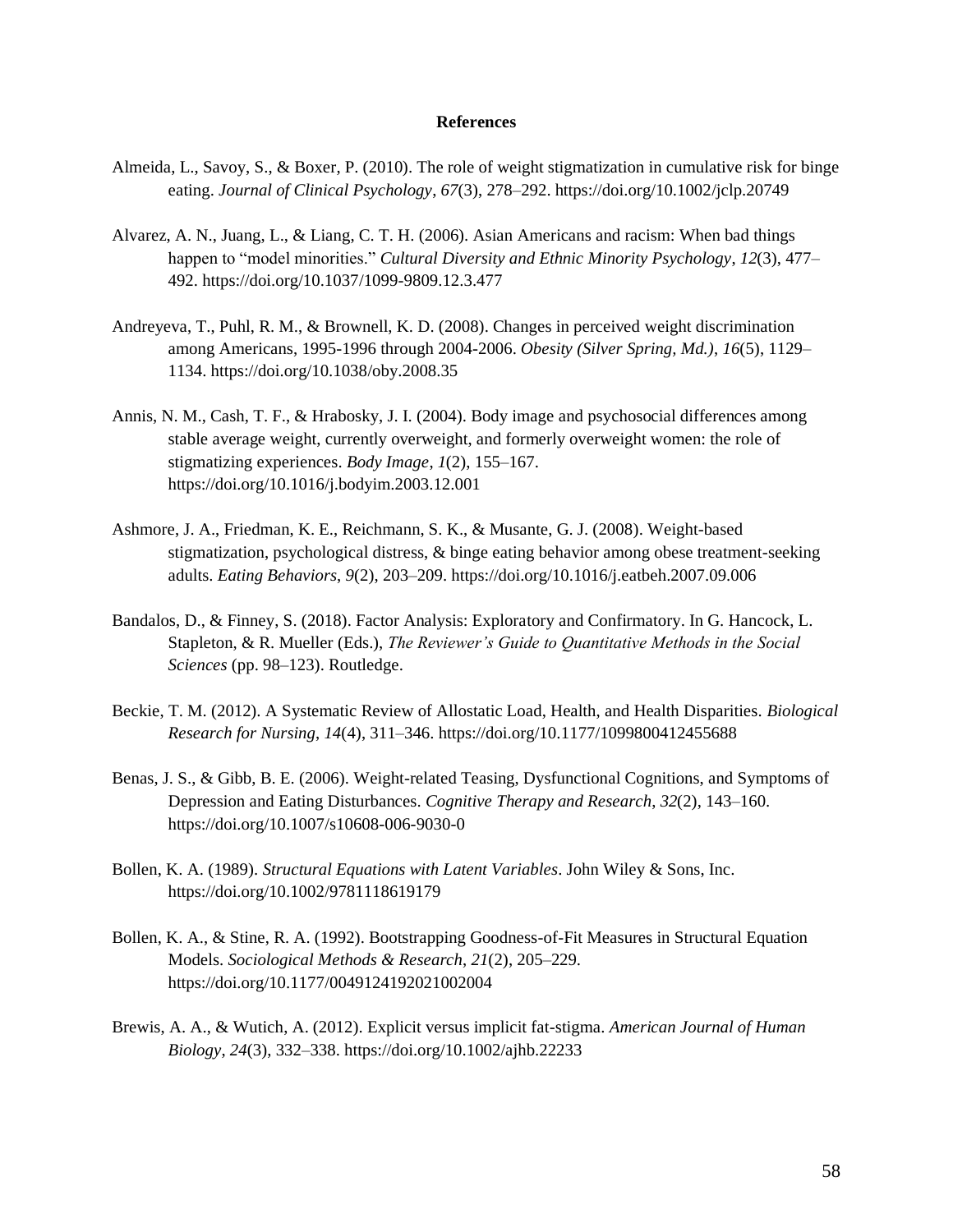- Brosschot, J. F., Pieper, S., & Thayer, J. F. (2005). Expanding stress theory: Prolonged activation and perseverative cognition. *Psychoneuroendocrinology*, *30*(10), 1043–1049. https://doi.org/10.1016/j.psyneuen.2005.04.008
- Buhrmester, M., Kwang, T., & Gosling, S. D. (2016). Amazon's Mechanical Turk: A new source of inexpensive, yet high-quality data? *Methodological Issues and Strategies in Clinical Research (4th Ed.).*, 133–139. https://doi.org/10.1037/14805-009
- Carels, R. A., Burmeister, J., Oehlhof, M. W., Hinman, N., LeRoy, M., Bannon, E., Koball, A., & Ashrafloun, L. (2012). Internalized weight bias: ratings of the self, normal weight, and obese individuals and psychological maladjustment. *Journal of Behavioral Medicine*, *36*(1), 86–94. https://doi.org/10.1007/s10865-012-9402-8
- Carels, R. A., Hinman, N., Koball, A., Wagner Oehlhof, M., Gumble, A., & Young, K. M. (2011). The Self-Protective Nature of Implicit Identity and Its Relationship to Weight Bias and Short-Term Weight Loss. *Obesity Facts*, *4*(4), 1–1. https://doi.org/10.1159/000330809
- Chan, R. S. M., & Woo, J. (2010). Prevention of Overweight and Obesity: How Effective is the Current Public Health Approach. *International Journal of Environmental Research and Public Health*, *7*(3), 765–783. https://doi.org/10.3390/ijerph7030765
- Cohen, S., Kamarck, T., & Mermelstein, R. (1983). A Global Measure of Perceived Stress. *Journal of Health and Social Behavior*, *24*(4), 385–396. https://doi.org/10.2307/2136404
- Crandall, C. S. (1994). Prejudice against fat people: Ideology and self-interest. *Journal of Personality and Social Psychology*, *66*(5), 882–894. https://doi.org/10.1037//0022-3514.66.5.882
- DePierre, J. A., & Puhl, R. M. (2012). Experiences of Weight Stigmatization: A Review of Self-Report Assessment Measures. *Obesity Facts*, *5*(6), 897–918. https://doi.org/10.1159/000346259
- Dickerson, S. S., Gruenewald, T. L., & Kemeny, M. E. (2004). When the Social Self Is Threatened: Shame, Physiology, and Health. *Journal of Personality*, *72*(6), 1191–1216. https://doi.org/10.1111/j.1467-6494.2004.00295.x
- Dixon, J. B. (2010). The effect of obesity on health outcomes. *Molecular and Cellular Endocrinology*, *316*(2), 104–108. https://doi.org/10.1016/j.mce.2009.07.008
- Durso, L. E., & Latner, J. D. (2008). Understanding Self-directed Stigma: Development of the Weight Bias Internalization Scale. *Obesity*, *16*, S80–S86. https://doi.org/10.1038/oby.2008.448
- Fairburn, C., & Bèglin, S. (1994). Assessment of eating disorders: Interview or self-report questionnaire? *The International Journal of Eating Disorders*, *16*(4), 363–370.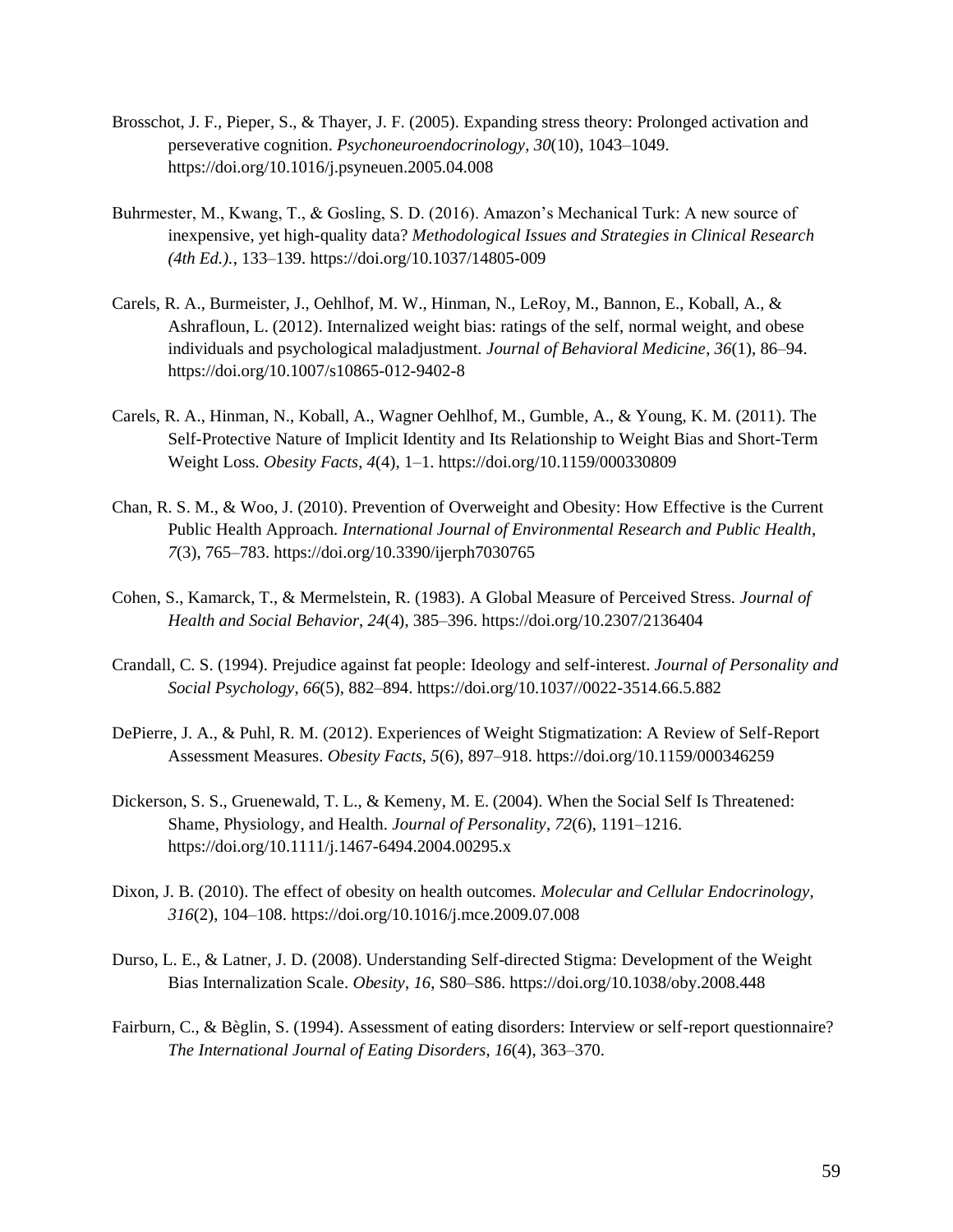- Fikkan, J. L., & Rothblum, E. D. (2011). Is Fat a Feminist Issue? Exploring the Gendered Nature of Weight Bias. *Sex Roles*, *66*(9-10), 575–592. https://doi.org/10.1007/s11199-011-0022-5
- Foss, B., & Dyrstad, S. M. (2011). Stress in obesity: Cause or consequence? *Medical Hypotheses*, *77*(1), 7–10. https://doi.org/10.1016/j.mehy.2011.03.011
- Friedman, K. E., Reichmann, S. K., Costanzo, P. R., Zelli, A., Ashmore, J. A., & Musante, G. J. (2005). Weight stigmatization and ideological beliefs: relation to psychological functioning in obese adults. *Obesity Research*, *13*(5), 907–916. https://doi.org/10.1038/oby.2005.105
- Goffman, E. (1963). *Stigma : Notes on the Management of Spoiled Identity*. Penguin Books.
- Gorlick, J. C., Gorman, C. V., Weeks, H. M., Pearlman, A. T., Schvey, N. A., & Bauer, K. W. (2021). "I Feel Like Less of a Mom": Experiences of Weight Stigma by Association among Mothers of Children with Overweight and Obesity. *Childhood Obesity*, *17*(1), 68–75. https://doi.org/10.1089/chi.2020.0199
- Grilo, C. M., Henderson, K. E., Bell, R. L., & Crosby, R. D. (2012). Eating Disorder Examination-Questionnaire Factor Structure and Construct Validity in Bariatric Surgery Candidates. *Obesity Surgery*, *23*(5), 657–662. https://doi.org/10.1007/s11695-012-0840-8
- Grilo, C. M., Reas, D. L., Hopwood, C. J., & Crosby, R. D. (2014). Factor structure and construct validity of the eating disorder examination-questionnaire in college students: Further support for a modified brief version. *International Journal of Eating Disorders*, *48*(3), 284–289. https://doi.org/10.1002/eat.22358
- Guidi, J., Lucente, M., Sonino, N., & Fava, Giovanni A. (2020). Allostatic Load and Its Impact on Health: A Systematic Review. *Psychotherapy and Psychosomatics*, *90*(1), 1–17. https://doi.org/10.1159/000510696
- Harrell, S. P. (2000). A multidimensional conceptualization of racism-related stress: Implications for the well-being of people of color. *American Journal of Orthopsychiatry*, *70*(1), 42–57. https://doi.org/10.1037/h0087722
- Harwood, E. M., & Kocovski, N. L. (2017). Self-Compassion Induction Reduces Anticipatory Anxiety Among Socially Anxious Students. *Mindfulness*, *8*(6), 1544–1551. https://doi.org/10.1007/s12671-017-0721-2
- Hassan, M. K., Joshi, A. V., Madhavan, S. S., & Amonkar, M. M. (2003). Obesity and health-related quality of life: a cross-sectional analysis of the US population. *International Journal of Obesity*, *27*(10), 1227–1232. https://doi.org/10.1038/sj.ijo.0802396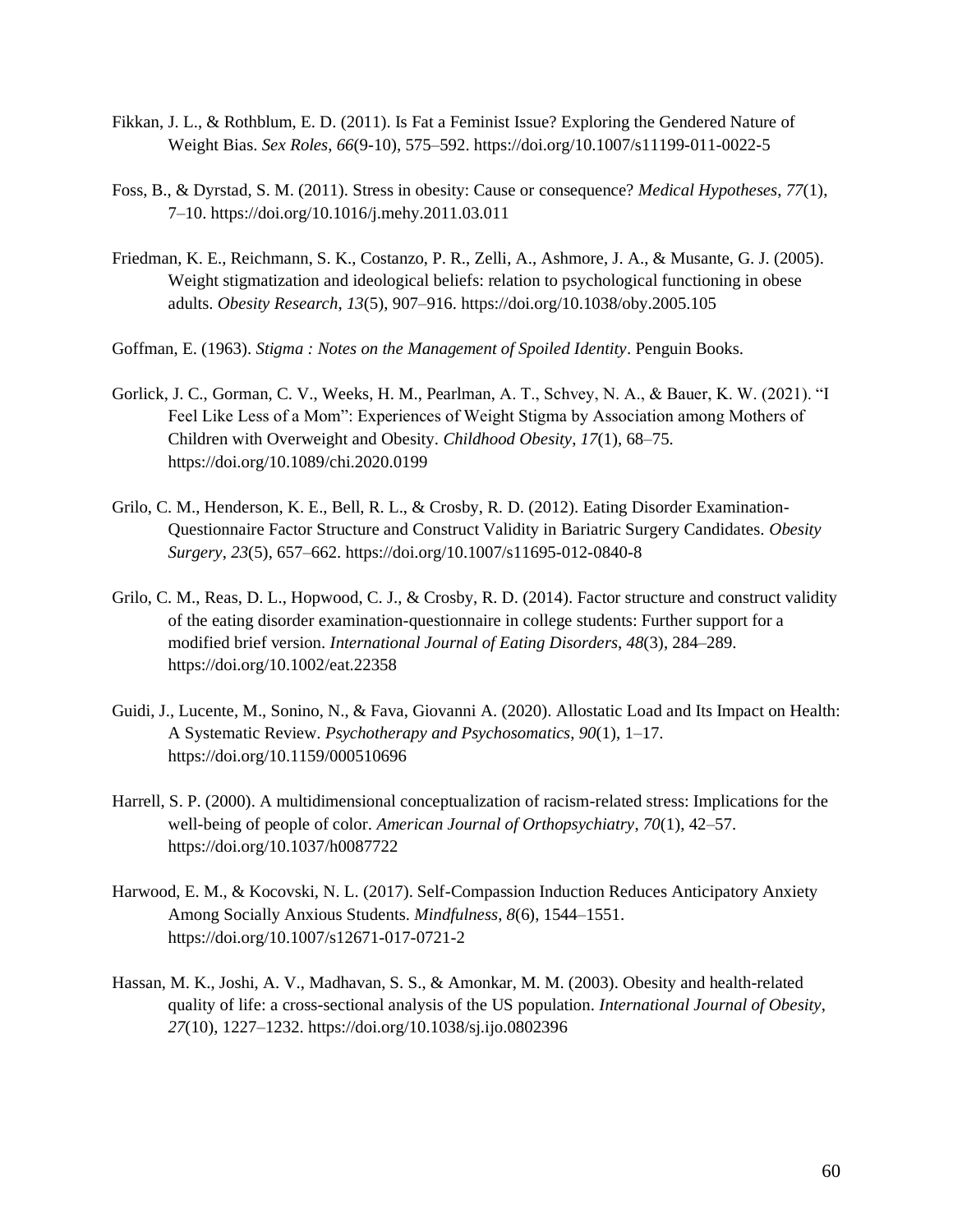- Hayward, L. E., Vartanian, L. R., & Pinkus, R. T. (2018). Weight Stigma Predicts Poorer Psychological Well‐Being Through Internalized Weight Bias and Maladaptive Coping Responses. *Obesity*, *26*(4), 755–761. https://doi.org/10.1002/oby.22126
- Himmelstein, M. S., Puhl, R. M., & Quinn, D. M. (2017). Intersectionality: An Understudied Framework for Addressing Weight Stigma. *American Journal of Preventive Medicine*, *53*(4), 421–431. https://doi.org/10.1016/j.amepre.2017.04.003
- Himmelstein, M. S., Puhl, R. M., & Quinn, D. M. (2019). Overlooked and Understudied: Health Consequences of Weight Stigma in Men. *Obesity*. https://doi.org/10.1002/oby.22599
- Hu, L., & Bentler, P. M. (1999). Cutoff criteria for fit indexes in covariance structure analysis: Conventional criteria versus new alternatives. *Structural Equation Modeling: A Multidisciplinary Journal*, *6*(1), 1–55. https://doi.org/10.1080/10705519909540118
- Hubbard, V. S. (2000). Defining overweight and obesity: what are the issues? *The American Journal of Clinical Nutrition*, *72*(5), 1067–1068. https://doi.org/10.1093/ajcn/72.5.1067
- Hunger, J. M., Dodd, D. R., & Smith, A. R. (2020). Weight discrimination, anticipated weight stigma, and disordered eating. *Eating Behaviors*, 101383. https://doi.org/10.1016/j.eatbeh.2020.101383
- Inoue, Y., Qin, B., Poti, J., Sokol, R., & Gordon-Larsen, P. (2018). Epidemiology of Obesity in Adults: Latest Trends. *Current Obesity Reports*, *7*(4), 276–288. https://doi.org/10.1007/s13679-018- 0317-8
- Janssen, I., Katzmarzyk, P. T., & Ross, R. (2004). Waist circumference and not body mass index explains obesity-related health risk. *The American Journal of Clinical Nutrition*, *79*(3), 379–384. https://doi.org/10.1093/ajcn/79.3.379
- Jum Clarence Nunnally. (1978). *Psychometric Theory* (2nd ed.). Mcgraw-Hill.
- Kelishadi, R. (2015). Health impacts of Obesity. *Pakistan Journal of Medical Sciences*, *31*(1). https://doi.org/10.12669/pjms.311.7033
- Kessler, R. C., & McLeod, J. D. (1984). Sex Differences in Vulnerability to Undesirable Life Events. *American Sociological Review*, *49*(5), 620. https://doi.org/10.2307/2095420
- Kline, R. B. (2015). *Principles and practice of structural equation modeling*. The Guilford Press.
- Latner, J. D., Barile, J. P., Durso, L. E., & O'Brien, K. S. (2014). Weight and health-related quality of life: The moderating role of weight discrimination and internalized weight bias. *Eating Behaviors*, *15*(4), 586–590. https://doi.org/10.1016/j.eatbeh.2014.08.014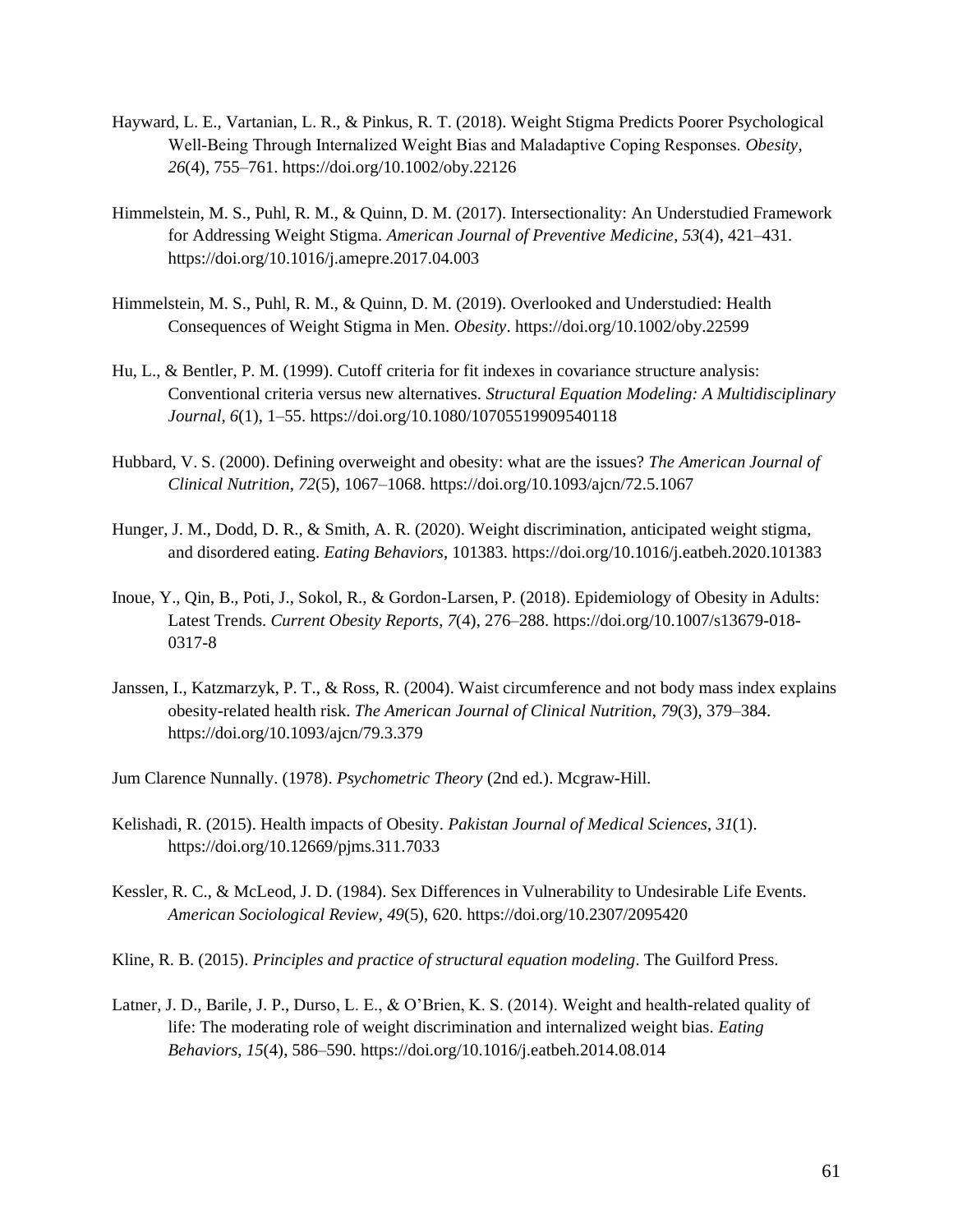- Lee, M. S., Gonzalez, B. D., Small, B. J., & Thompson, J. K. (2019). Internalized weight bias and psychological wellbeing: An exploratory investigation of a preliminary model. *PLOS ONE*, *14*(5), e0216324. https://doi.org/10.1371/journal.pone.0216324
- Lewis, R. J., Cash, T. F., & Bubb-Lewis, C. (1997). Prejudice Toward Fat People: The Development and Validation of the Antifat Attitudes Test. *Obesity Research*, *5*(4), 297–307. https://doi.org/10.1002/j.1550-8528.1997.tb00555.x
- Li, C.-H. (2015). Confirmatory factor analysis with ordinal data: Comparing robust maximum likelihood and diagonally weighted least squares. *Behavior Research Methods*, *48*(3), 936–949. https://doi.org/10.3758/s13428-015-0619-7
- Lillis, J., Luoma, J. B., Levin, M. E., & Hayes, S. C. (2009). Measuring Weight Self-stigma: The Weight Self-stigma Questionnaire. *Obesity*, *18*(5), 971–976. https://doi.org/10.1038/oby.2009.353
- Link, B. G., & Phelan, J. C. (2001). Conceptualizing Stigma. *Annual Review of Sociology*, *27*(1), 363– 385. https://doi.org/10.1146/annurev.soc.27.1.363
- Lishinski, A. (2021). lavaanPlot: Path Diagrams for 'Lavaan' Models via 'DiagrammeR'. R package version 0.6.2. https://CRAN.R-project.org/package=lavaanPlot
- Machado, P. P. P., Grilo, C. M., & Crosby, R. D. (2017). Replication of a Modified Factor Structure for the Eating Disorder Examination-Questionnaire: Extension to Clinical Eating Disorder and Nonclinical Samples in Portugal. *European Eating Disorders Review*, *26*(1), 75–80. https://doi.org/10.1002/erv.2569
- Major, B., Eliezer, D., & Rieck, H. (2012). The Psychological Weight of Weight Stigma. *Social Psychological and Personality Science*, *3*(6), 651–658. https://doi.org/10.1177/1948550611434400
- Marini, M. (2017). Underweight vs. overweight/obese: which weight category do we prefer? Dissociation of weight-related preferences at the explicit and implicit level. *Obesity Science & Practice*, *3*(4), 390–398. https://doi.org/10.1002/osp4.136
- Marini, M., Sriram, N., Schnabel, K., Maliszewski, N., Devos, T., Ekehammar, B., Wiers, R., HuaJian, C., Somogyi, M., Shiomura, K., Schnall, S., Neto, F., Bar-Anan, Y., Vianello, M., Ayala, A., Dorantes, G., Park, J., Kesebir, S., Pereira, A., & Tulbure, B. (2013). Overweight People Have Low Levels of Implicit Weight Bias, but Overweight Nations Have High Levels of Implicit Weight Bias. *PLoS ONE*, *8*(12), e83543. https://doi.org/10.1371/journal.pone.0083543
- Milligan, G. W., & Cooper, M. C. (1988). A study of standardization of variables in cluster analysis. *Journal of Classification*, *5*(2), 181–204. https://doi.org/10.1007/bf01897163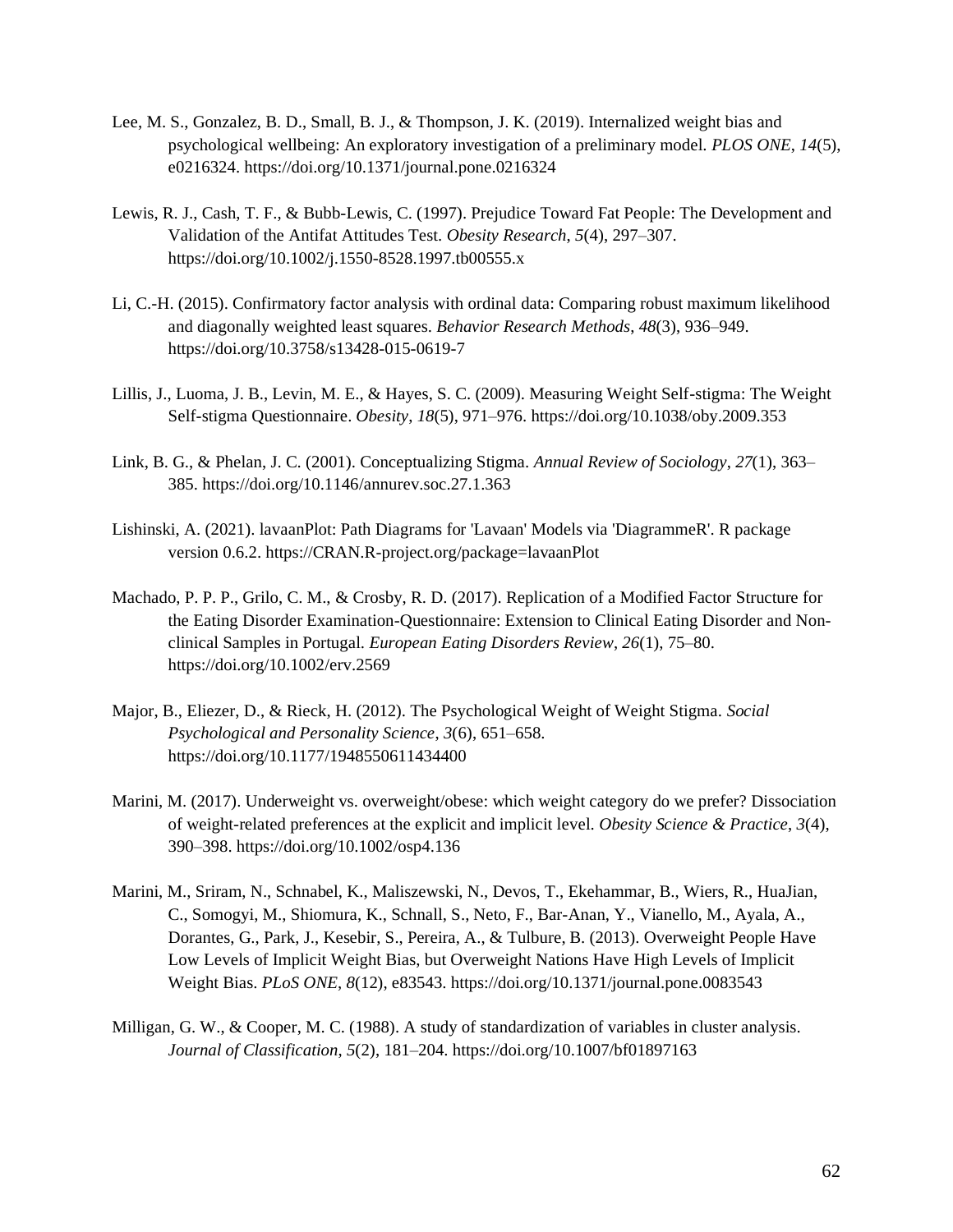- Millsap, R. E., & Yun-Tein, J. (2004). Assessing Factorial Invariance in Ordered-Categorical Measures. *Multivariate Behavioral Research*, *39*(3), 479–515. https://doi.org/10.1207/s15327906mbr3903\_4
- Morrison, T. G., & O'connor, W. E. (1999). Psychometric Properties of a Scale Measuring Negative Attitudes Toward Overweight Individuals. *The Journal of Social Psychology*, *139*(4), 436–445. https://doi.org/10.1080/00224549909598403
- Murnen, S. K., & Don, B. P. (2012). Body Image and Gender Roles. *Encyclopedia of Body Image and Human Appearance*, 128–134. https://doi.org/10.1016/b978-0-12-384925-0.00019-5
- Muscat, A. C., & Long, B. C. (2008). Critical Comments About Body Shape and Weight: Disordered Eating of Female Athletes and Sport Participants. *Journal of Applied Sport Psychology*, *20*(1), 1– 24. https://doi.org/10.1080/10413200701784833
- Myers, A., & Rosen, J. (1999). Obesity stigmatization and coping: Relation to mental health symptoms, body image, and self-esteem. *International Journal of Obesity*, *23*(3), 221–230. https://doi.org/10.1038/sj.ijo.0800765
- Neff, K. D. (2003). The Development and Validation of a Scale to Measure Self-Compassion. *Self and Identity*, *2*(3), 223–250. https://doi.org/10.1080/15298860309027
- Neff, K. D. (2015). The Self-Compassion Scale is a Valid and Theoretically Coherent Measure of Self-Compassion. *Mindfulness*, *7*(1), 264–274. https://doi.org/10.1007/s12671-015-0479-3
- Neumark-Sztainer, D., Bauer, K. W., Friend, S., Hannan, P. J., Story, M., & Berge, J. M. (2010). Family Weight Talk and Dieting: How Much Do They Matter for Body Dissatisfaction and Disordered Eating Behaviors in Adolescent Girls? *Journal of Adolescent Health*, *47*(3), 270–276. https://doi.org/10.1016/j.jadohealth.2010.02.001
- Nuttall, F. Q. (2015). Body Mass Index. *Nutrition Today*, *50*(3), 117–128. https://doi.org/10.1097/nt.0000000000000092
- Nutter, S., Russell-Mayhew, S., & Saunders, J. F. (2020). Towards a sociocultural model of weight stigma. *Eating and Weight Disorders - Studies on Anorexia, Bulimia and Obesity*. https://doi.org/10.1007/s40519-020-00931-6
- O'Brien, K. S., Latner, J. D., Puhl, R. M., Vartanian, L. R., Giles, C., Griva, K., & Carter, A. (2016). The relationship between weight stigma and eating behavior is explained by weight bias internalization and psychological distress. *Appetite*, *102*, 70–76. https://doi.org/10.1016/j.appet.2016.02.032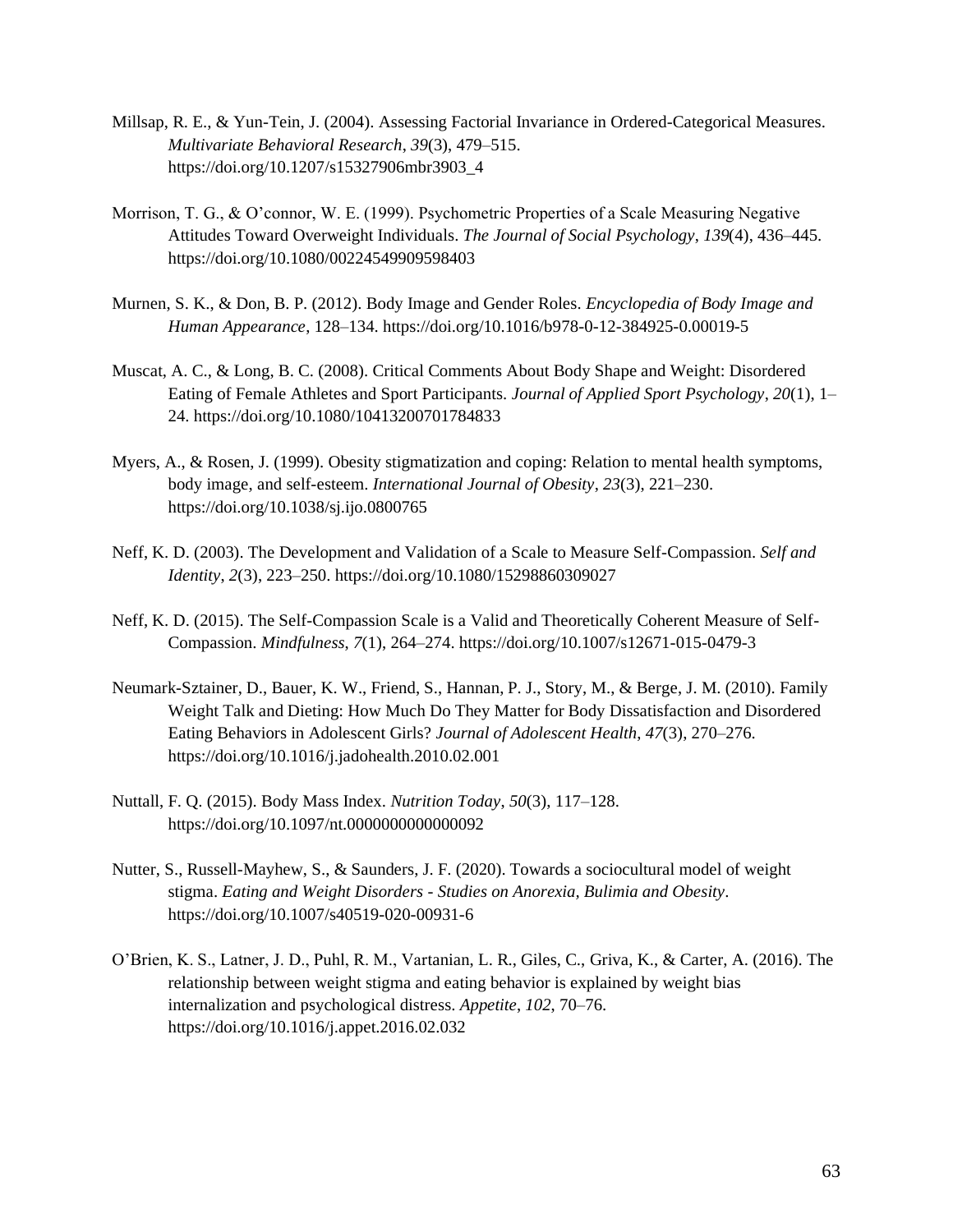- Olvera, N., Dempsey, A., Gonzalez, E., & Abrahamson, C. (2013). Weight-related teasing, emotional eating, and weight control behaviors in Hispanic and African American girls. *Eating Behaviors*, *14*(4), 513–517. https://doi.org/10.1016/j.eatbeh.2013.06.012
- Pudney, E. V., Himmelstein, M. S., Puhl, R. M., & Foster, G. D. (2020). Distressed or not distressed? A mixed methods examination of reactions to weight stigma and implications for emotional wellbeing and internalized weight bias. *Social Science & Medicine*, *249*, 112854. https://doi.org/10.1016/j.socscimed.2020.112854
- Puhl, R. M., & Brownell, K. D. (2006). Confronting and Coping with Weight Stigma: An Investigation of Overweight and Obese Adults\*. *Obesity*, *14*(10), 1802–1815. https://doi.org/10.1038/oby.2006.208
- Puhl, R. M., & Heuer, C. A. (2009). The Stigma of Obesity: A Review and Update. *Obesity*, *17*(5), 941– 964. https://doi.org/10.1038/oby.2008.636
- Puhl, R. M., Himmelstein, M. S., & Pearl, R. L. (2020). Weight stigma as a psychosocial contributor to obesity. *American Psychologist*, *75*(2), 274–289. https://doi.org/10.1037/amp0000538
- Puhl, R. M., Himmelstein, M. S., & Quinn, D. M. (2017). Internalizing Weight Stigma: Prevalence and Sociodemographic Considerations in US Adults. *Obesity*, *26*(1), 167–175. https://doi.org/10.1002/oby.22029
- Puhl, R. M., Moss-Racusin, C. A., & Schwartz, M. B. (2007a). Internalization of Weight Bias: Implications for Binge Eating and Emotional Well-being\*. *Obesity*, *15*(1), 19–23. https://doi.org/10.1038/oby.2007.521
- Puhl, R. M., Moss-Racusin, C. A., Schwartz, M. B., & Brownell, K. D. (2007b). Weight stigmatization and bias reduction: perspectives of overweight and obese adults. *Health Education Research*, *23*(2), 347–358. https://doi.org/10.1093/her/cym052
- Puhl, R., & Suh, Y. (2015). Health Consequences of Weight Stigma: Implications for Obesity Prevention and Treatment. *Current Obesity Reports*, *4*(2), 182–190. https://doi.org/10.1007/s13679-015- 0153-z
- Pulopulos, M. M., Hoorelbeke, K., Vandenbroucke, S., Van Durme, K., Hooley, J. M., & De Raedt, R. (2022). The interplay between self-esteem, expectancy, cognitive control, rumination, and the experience of stress: A network analysis. *Current Psychology*. https://doi.org/10.1007/s12144- 022-02840-6
- Pursey, K., Burrows, T. L., Stanwell, P., & Collins, C. E. (2014). How Accurate is Web-Based Self-Reported Height, Weight, and Body Mass Index in Young Adults? *Journal of Medical Internet Research*, *16*(1), e4. https://doi.org/10.2196/jmir.2909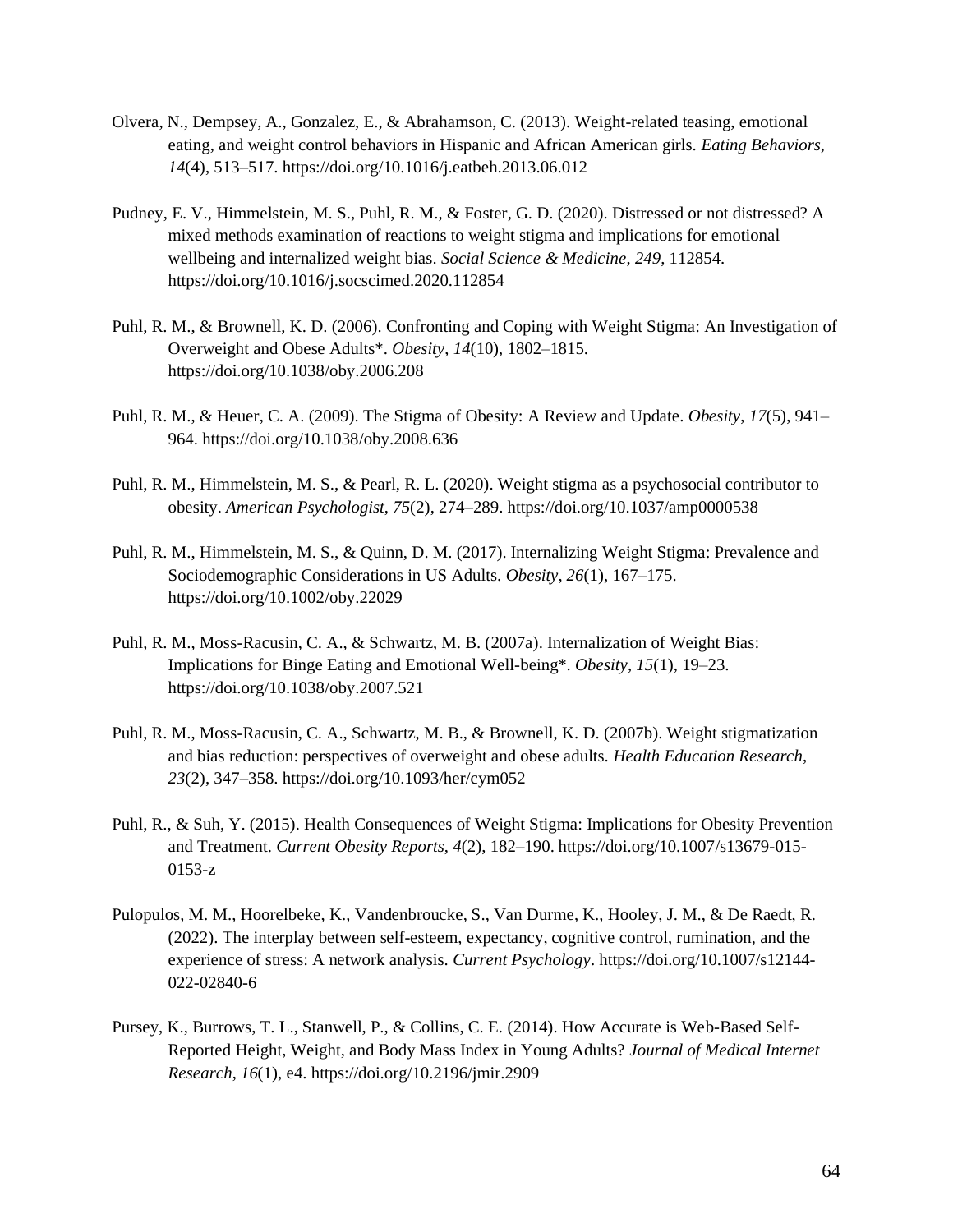- R Core Team (2021). R: A language and environment for statistical computing. R Foundation for Statistical Computing, Vienna, Austria. URL https://www.R-project.org/.
- Reece, R. L. (2018). Coloring Weight Stigma: On Race, Colorism, Weight Stigma, and the Failure of Additive Intersectionality. *Sociology of Race and Ethnicity*, 233264921879518. https://doi.org/10.1177/2332649218795185
- Roehling, P. V. (2011). Fat is a Feminist Issue, but it is Complicated: Commentary on Fikkan and Rothblum. *Sex Roles*, *66*(9-10), 593–599. https://doi.org/10.1007/s11199-011-0059-5
- Rosseel, Y. (2012). lavaan: AnRPackage for Structural Equation Modeling. *Journal of Statistical Software*, *48*(2). https://doi.org/10.18637/jss.v048.i02
- Schwartz, M. B., Vartanian, L. R., Nosek, B. A., & Brownell, K. D. (2006). The Influence of One's Own Body Weight on Implicit and Explicit Anti-fat Bias\*. *Obesity*, *14*(3), 440–447. https://doi.org/10.1038/oby.2006.58
- Skinner, A. C., Ravanbakht, S. N., Skelton, J. A., Perrin, E. M., & Armstrong, S. C. (2018). Prevalence of Obesity and Severe Obesity in US Children, 1999–2016. *Pediatrics*, *141*(3), e20173459. https://doi.org/10.1542/peds.2017-3459
- Spahlholz, J., Baer, N., König, H.-H. ., Riedel-Heller, S.  G, & Luck-Sikorski, C. (2015). Obesity and discrimination - a systematic review and meta-analysis of observational studies. *Obesity Reviews*, *17*(1), 43–55. https://doi.org/10.1111/obr.12343
- Stewart, S.-J. F., & Ogden, J. (2021). What are weight bias measures measuring? An evaluation of core measures of weight bias and weight bias internalisation. *Health Psychology Open*, *8*(2), 205510292110291. https://doi.org/10.1177/20551029211029149
- Suisman, J. L., Slane, J. D., Burt, S. A., & Klump, K. L. (2008). Negative affect as a mediator of the relationship between weight-based teasing and binge eating in adolescent girls. *Eating Behaviors*, *9*(4), 493–496. https://doi.org/10.1016/j.eatbeh.2008.04.001
- Tantleff-Dunn, S., Hayes, S., & Braun, C. P. (2009). How did you get so thin? The effect of attribution on perceptions of underweight females. *Eating and Weight Disorders - Studies on Anorexia, Bulimia and Obesity*, *14*(1), 38–44. https://doi.org/10.1007/bf03327793
- Taylor, A. W., Dal Grande, E., Gill, T. K., Chittleborough, C. R., Wilson, D. H., Adams, R. J., Grant, J. F., Phillips, P., Appleton, S., & Ruffin, R. E. (2006). How valid are self-reported height and weight? A comparison between CATI self-report and clinic measurements using a large cohort study. *Australian and New Zealand Journal of Public Health*, *30*(3), 238–246. https://doi.org/10.1111/j.1467-842x.2006.tb00864.x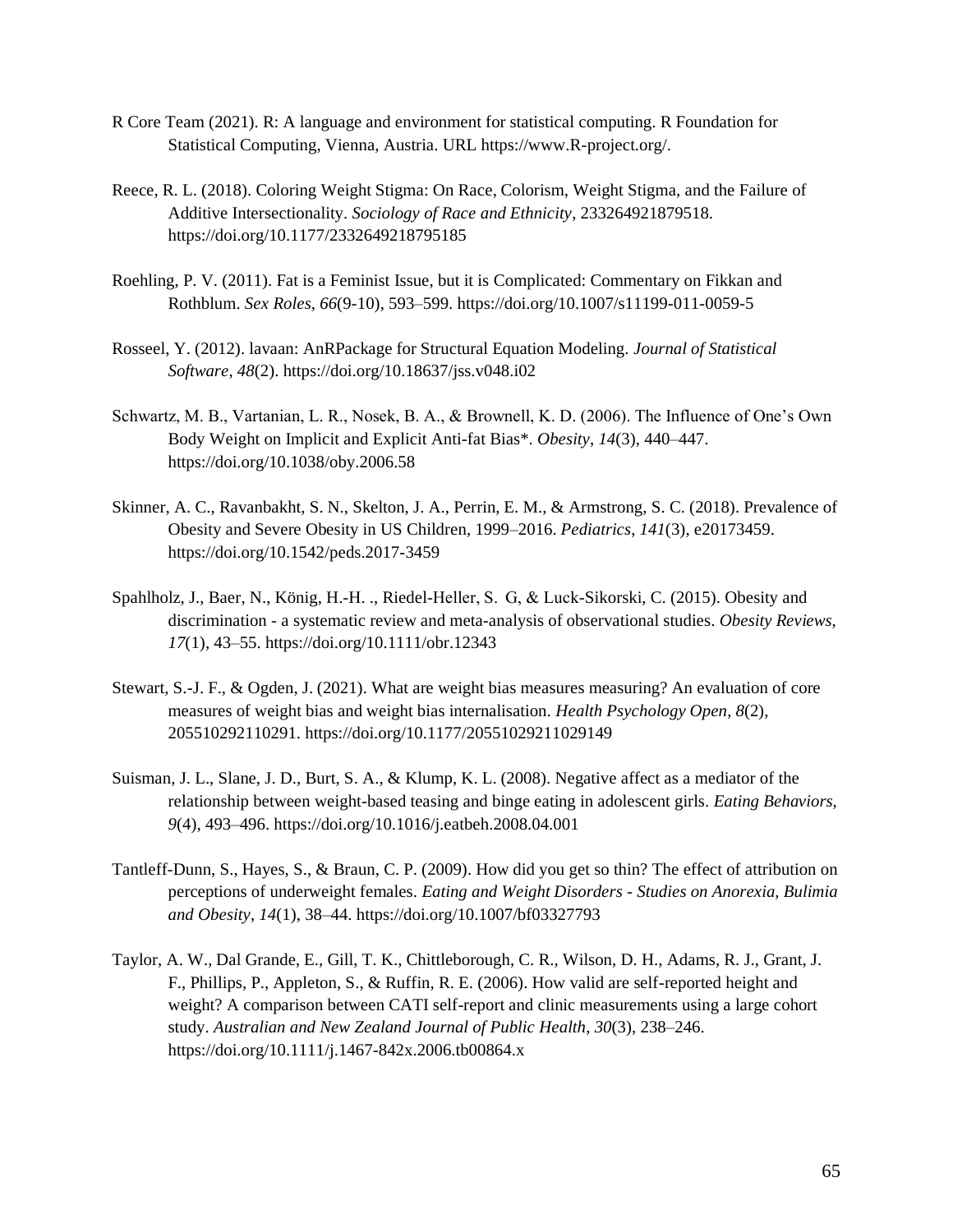- Taylor, S. E., & Brown, J. D. (1988). Illusion and well-being: A social psychological perspective on mental health. *Psychological Bulletin*, *103*(2), 193–210. https://doi.org/10.1037/0033- 2909.103.2.193
- Thompson, J. K., Cattarin, J., Fowler, B., & Fisher, E. (1995). The Perception of Teasing Scale (POTS): A Revision and Extension of the Physical Appearance Related Teasing Scale (PARTS). *Journal of Personality Assessment*, *65*(1), 146–157. https://doi.org/10.1207/s15327752jpa6501\_11
- Tomiyama, A. J. (2014). Weight stigma is stressful. A review of evidence for the Cyclic Obesity/Weight-Based Stigma model. *Appetite*, *82*, 8–15. https://doi.org/10.1016/j.appet.2014.06.108
- Tomiyama, A. J., Carr, D., Granberg, E. M., Major, B., Robinson, E., Sutin, A. R., & Brewis, A. (2018). How and why weight stigma drives the obesity "epidemic" and harms health. *BMC Medicine*, *16*(1). https://doi.org/10.1186/s12916-018-1116-5
- Utsey, S. O., Belvet, B., Hubbard, R. R., Fischer, N. L., Opare-Henaku, A., & Gladney, L. L. (2012). Development and Validation of the Prolonged Activation and Anticipatory Race-Related Stress Scale. *Journal of Black Psychology*, *39*(6), 532–559. https://doi.org/10.1177/0095798412461808
- van den Berg, P., Thompson, J. Kevin., Obremski-Brandon, K., & Coovert, M. (2002). The Tripartite Influence model of body image and eating disturbance. *Journal of Psychosomatic Research*, *53*(5), 1007–1020. https://doi.org/10.1016/s0022-3999(02)00499-3
- Vartanian, L. R. (2015). Development and validation of a brief version of the Stigmatizing Situations Inventory. *Obesity Science & Practice*, *1*(2), 119–125. https://doi.org/10.1002/osp4.11
- Vartanian, L. R., & Novak, S. A. (2010). Internalized Societal Attitudes Moderate the Impact of Weight Stigma on Avoidance of Exercise. *Obesity*, *19*(4), 757–762. https://doi.org/10.1038/oby.2010.234
- Warin, M., Zivkovic, T., Moore, V., Ward, P. R., & Jones, M. (2015). Short horizons and obesity futures: Disjunctures between public health interventions and everyday temporalities. *Social Science & Medicine*, *128*, 309–315. https://doi.org/10.1016/j.socscimed.2015.01.026
- Wicherts, J. M., & Dolan, C. V. (2010). Measurement Invariance in Confirmatory Factor Analysis: An Illustration Using IQ Test Performance of Minorities. *Educational Measurement: Issues and Practice*, *29*(3), 39–47. https://doi.org/10.1111/j.1745-3992.2010.00182.x
- Williams, D. R., Yu, Y., Jackson, J. S., & Anderson, N. B. (1997). Racial Differences in Physical and Mental Health. *Journal of Health Psychology*, *2*(3), 335–351. https://doi.org/10.1177/135910539700200305
- Williams, E. P., Mesidor, M., Winters, K., Dubbert, P. M., & Wyatt, S. B. (2015). Overweight and Obesity: Prevalence, Consequences, and Causes of a Growing Public Health Problem. *Current Obesity Reports*, *4*(3), 363–370. https://doi.org/10.1007/s13679-015-0169-4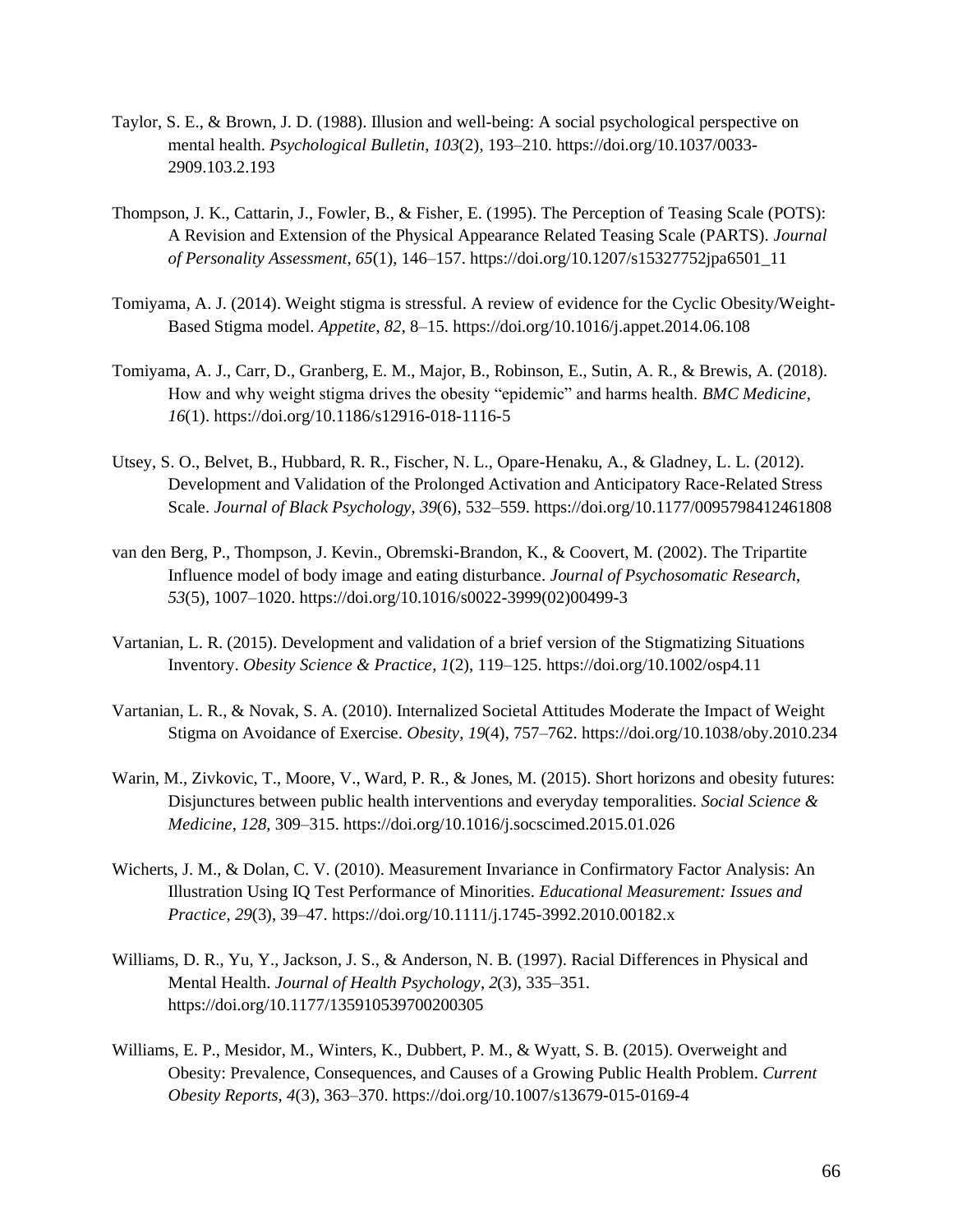Wiseman, C. V., Gray, J. J., Mosimann, J. E., & Ahrens, A. H. (1992). Cultural expectations of thinness in women: An update. *International Journal of Eating Disorders*, *11*(1), 85–89. https://doi.org/10.1002/1098-108x(199201)11:1<85::aid-eat2260110112>3.0.co;2-t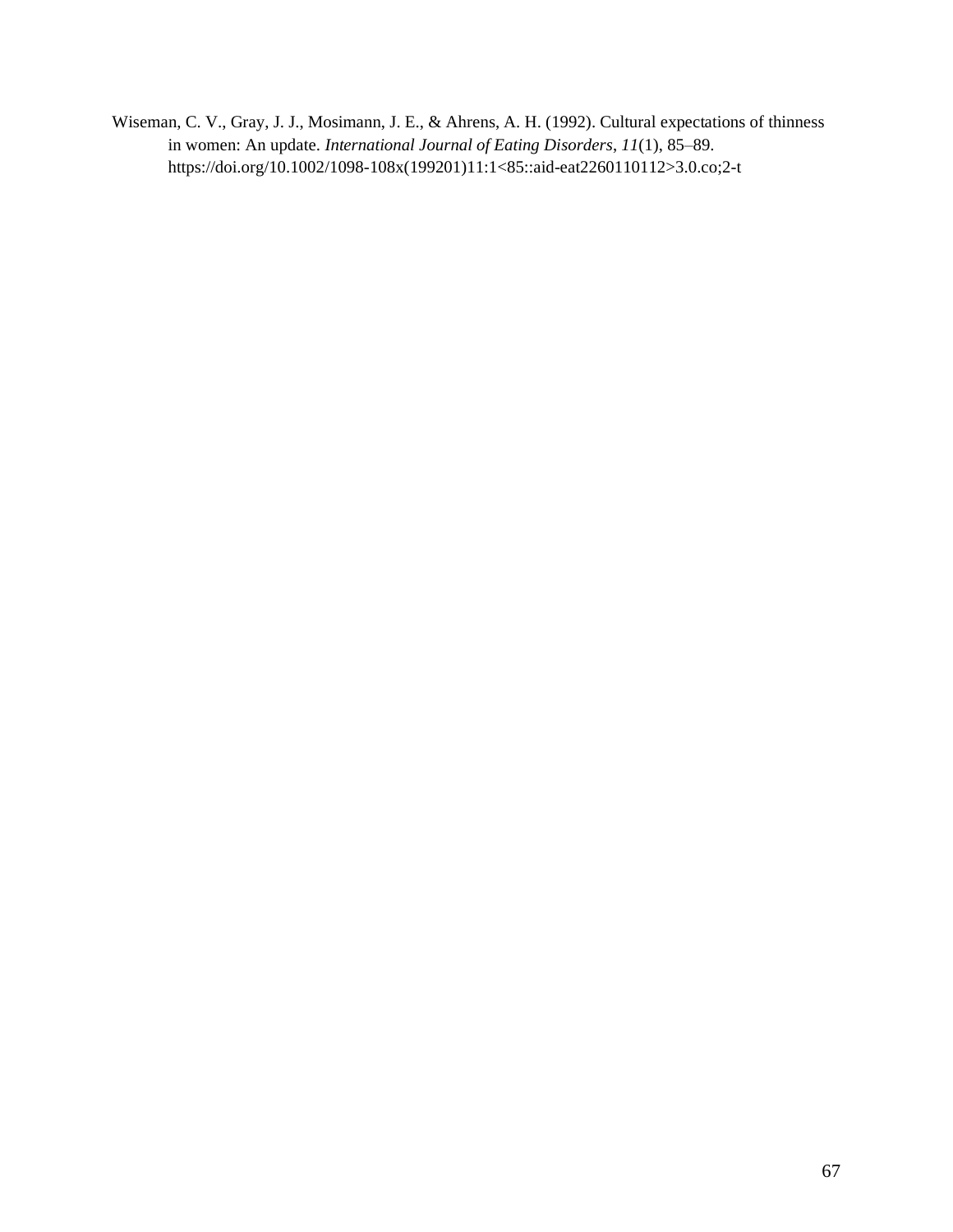# **Appendix A: List of abbreviations used throughout the current study**

**ABARS** Anticipatory Bodily Alarm Response subscale (STRAWS) **ANOVA** analysis of variance test **AWS** Anticipatory Weight Stigma Stress subscale (STRAWS) **BMI** Body Mass Index (kg/m<sup>2</sup>) **CFA** confirmatory factor analysis **CFI** comparative fit index **COBWEBS** cyclic obesity/weight-based stigma model (Tomiyama, 2014) **DF** degrees of freedom **EDE-Q** Eating Disorder Examination – Questionnaire (Fairburn & Bèglin, 1994) **EDS** Everyday Discrimination Scale (Williams et al., 1997) **FESS** Fear of Enacted Stigma subscale (WSSQ; Lillis et al., 2009) **MLR** maximum-likelihood estimation with robust standard errors **PARS** Prolonged Activation and Anticipatory Race-Related Stress Scale (Utsey et al., 2012) **PCS** Perseverative Cognition Subscale (STRAWS) **PSS** Perceived Stress Scale (Cohen et al., 1983) **RMSEA** root-mean-square error of approximation **SAS** Secondary Appraisal subscale (STRAWS) **SCS-26** Self-Compassion Scale (Neff, 2003) **SD** standard deviation **SDS** Self-Devaluation subscale (WSSQ; Lillis et al., 2009) **SJ** Self-Judgement subscale (SCS-26; Neff, 2003) **SK** Self-Kindness subscale (SCS-26; Neff, 2003) **SRMR** standardized root-mean-square residual **STRAWS** Stress and Weight Stigma Scale **TLI** Tucker Lewis index **WSSQ** Weight Self-Stigma Questionnaire (Lillis et al., 2009)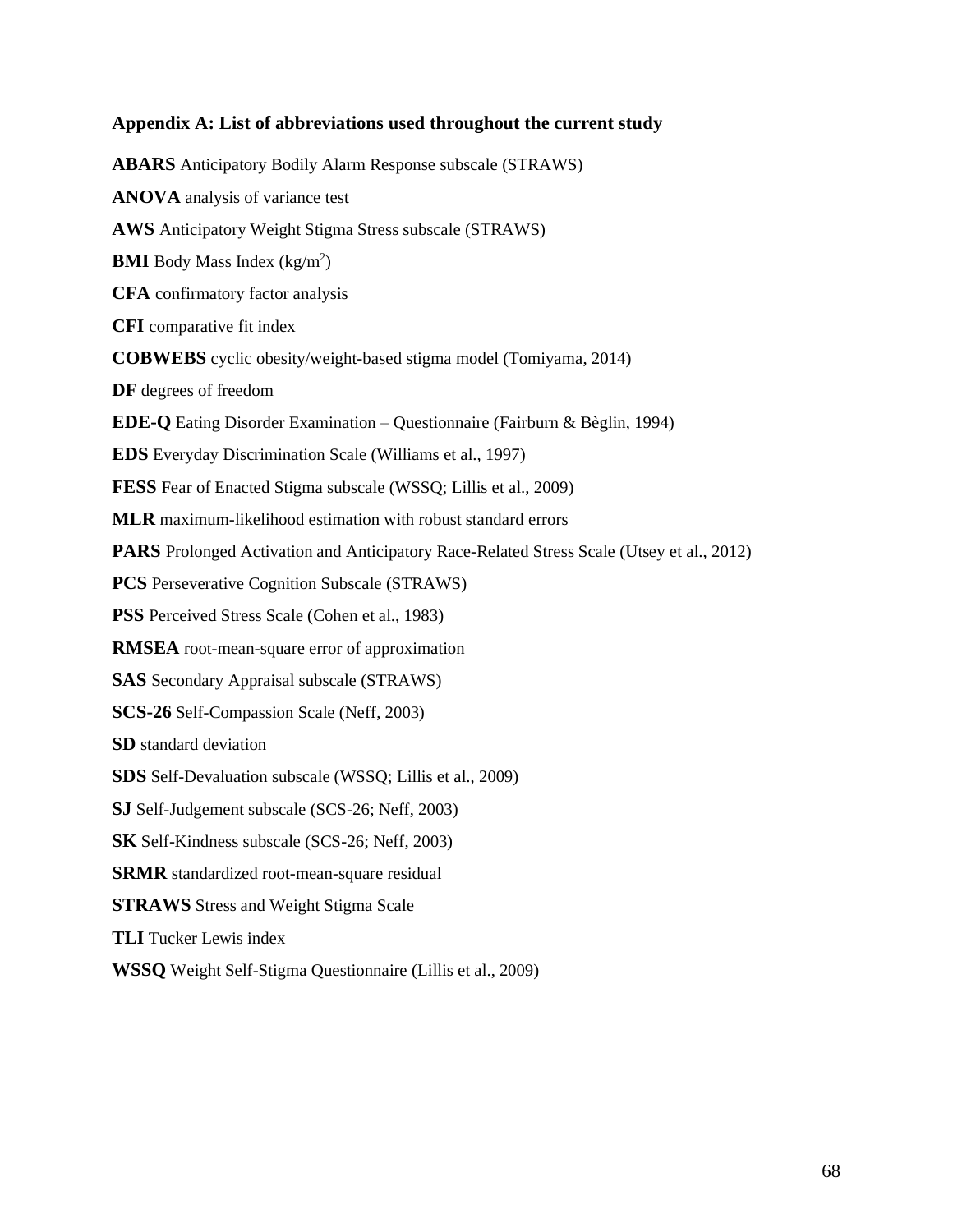## **Appendix B: The Stress and Weight Stigma Scale (STRAWS)**

### **Instructions**

Using the space below, please describe an event or situation when you experienced stigma because of your weight, or when someone close to you (like a family member or close friend) experienced it in the past. Some people experience stigma because of a variety of identities, such as race, ethnicity, gender, age, sexual orientation, and/or disability. If you or someone close to you experienced stigma because of both weight and something else, you may describe that experience here.

While we do not suggest that any of the following experiences should have happened to you, some possible examples of weight stigma that some people have experienced could include:

- Being treated unfairly by friends, family members, and/or strangers because of your weight
- Being teased, humiliated, or physically hurt by someone else because of your weight
- Having others make assumptions about you because of your weight
- Being bullied, left out, or not being invited to social events by others because of your weight
- Not been allowed to participate in certain activities at school because of your weight
- Being denied a job, housing, or access to other services because of your weight
- Being treated disrespectfully or receiving lower quality care from a healthcare provider because of your weight
- Seeing a situation when a close friend or family member was treated unfairly or made fun of because of their weight

These are just a few examples of how you or someone close to you might experience weight stigma. It would be impossible to list all of the ways in which a person can experience weight stigma, so you must decide if an event/situation happened to you because of your weight or size. When describing your experience with weight stigma, please provide as much detail as possible.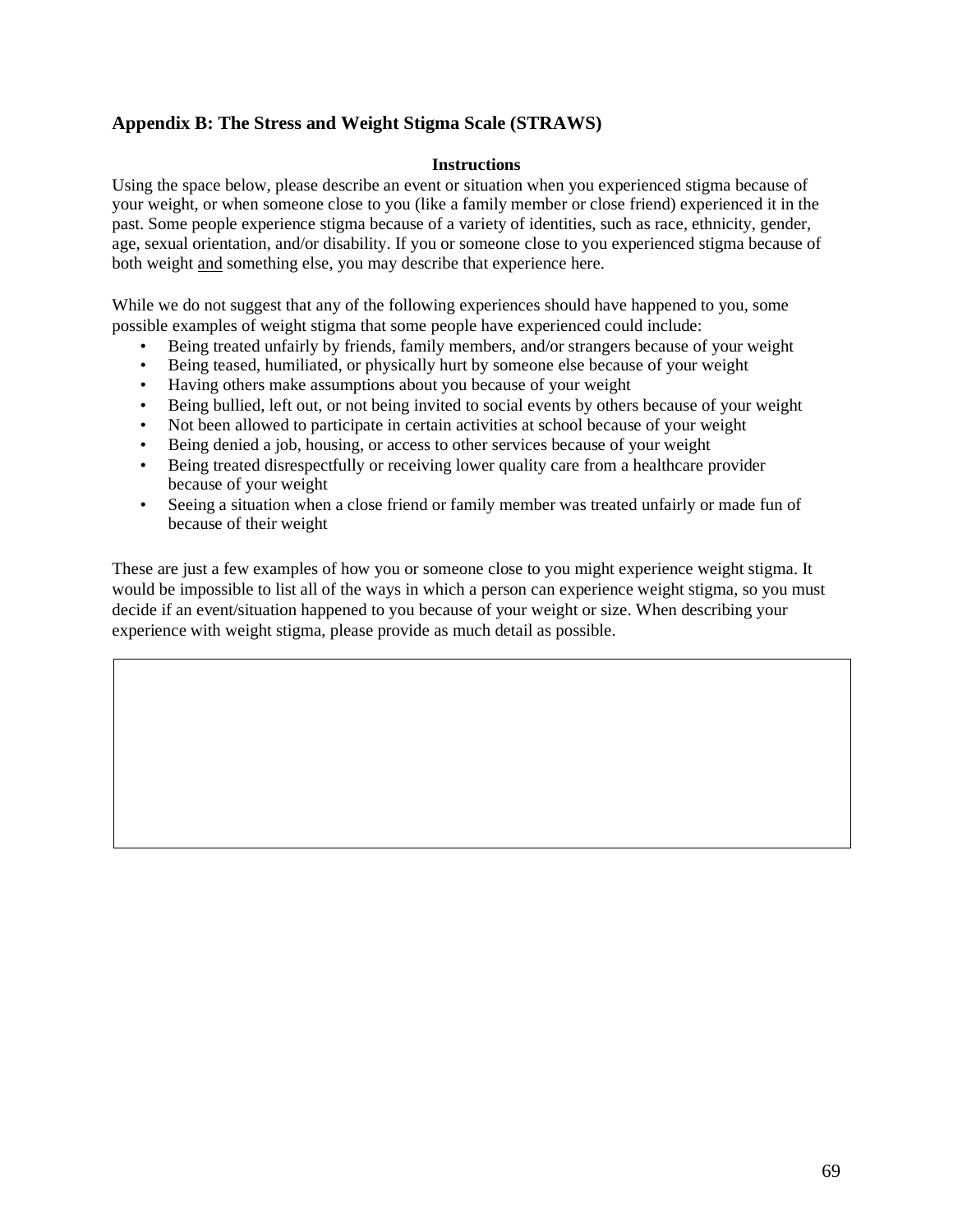#### **For the following questions, please think about the situation or event when you experienced weight stigma that you described above.**

- 1. On a scale from 1 to 7 (1 = *not at all stressful* and 7 = *extremely stressful*), the situation when I experienced weight stigma that I am thinking of was:
- 2. In the days/weeks after my experience with weight stigma, I thought about it or had memories of it (1 = *not at all,* 2 = *once weekly*, 3 = *2 to 3 times a week*, 4 = *3 or more times a week*, 5 = *once a day*, 6 = *2 to 3 times a day,* and 7 = *more than 3 times a day*)
- 1 Not at all
- 2 Once weekly
- $3 2 3$  times a week
- $4 3$  or more times a week
- 5 Once a day
- $6 2 3$  times a day
- 7 More than 3 times a day
	- 3. Whenever I think about my experience with weight stigma, I think about it for (1 = *I do not think about it, 2* = *less than 1 minute, 3* = 1 *to 5 minutes, 4* = 5 *to 20 minutes, 5* = 20 *minutes or more, but less than 1 hour,* and 6 = *could not stop thinking about it*)
- 1 I do not think about it
- 2 Less than 1 minute
- $3 1$ -5 minutes
- $4 5 20$  minutes
- 5 20 minutes or more, but less than 1 hour
- 6 Could not stop thinking about it
	- 4. In the days/weeks after my experience with weight stigma, I continued to think about it for (1  $I = I$  did not think about it at all,  $2 =$  less than 7 days,  $3 = 7$  to 30 days,  $4 = 1$  to 2 months,  $5 = 2$ *to 5 months*,  $6 = 6$  *to 9 months*, and  $7 = I$  *still think about it*):
- 1 I did not think about it at all
- 2 Less than 7 days
- $3 7 30 \text{ days}$
- $4 1-2$  months
- $5 2-5$  months
- $6 6 9$  months
- 7 I still think about it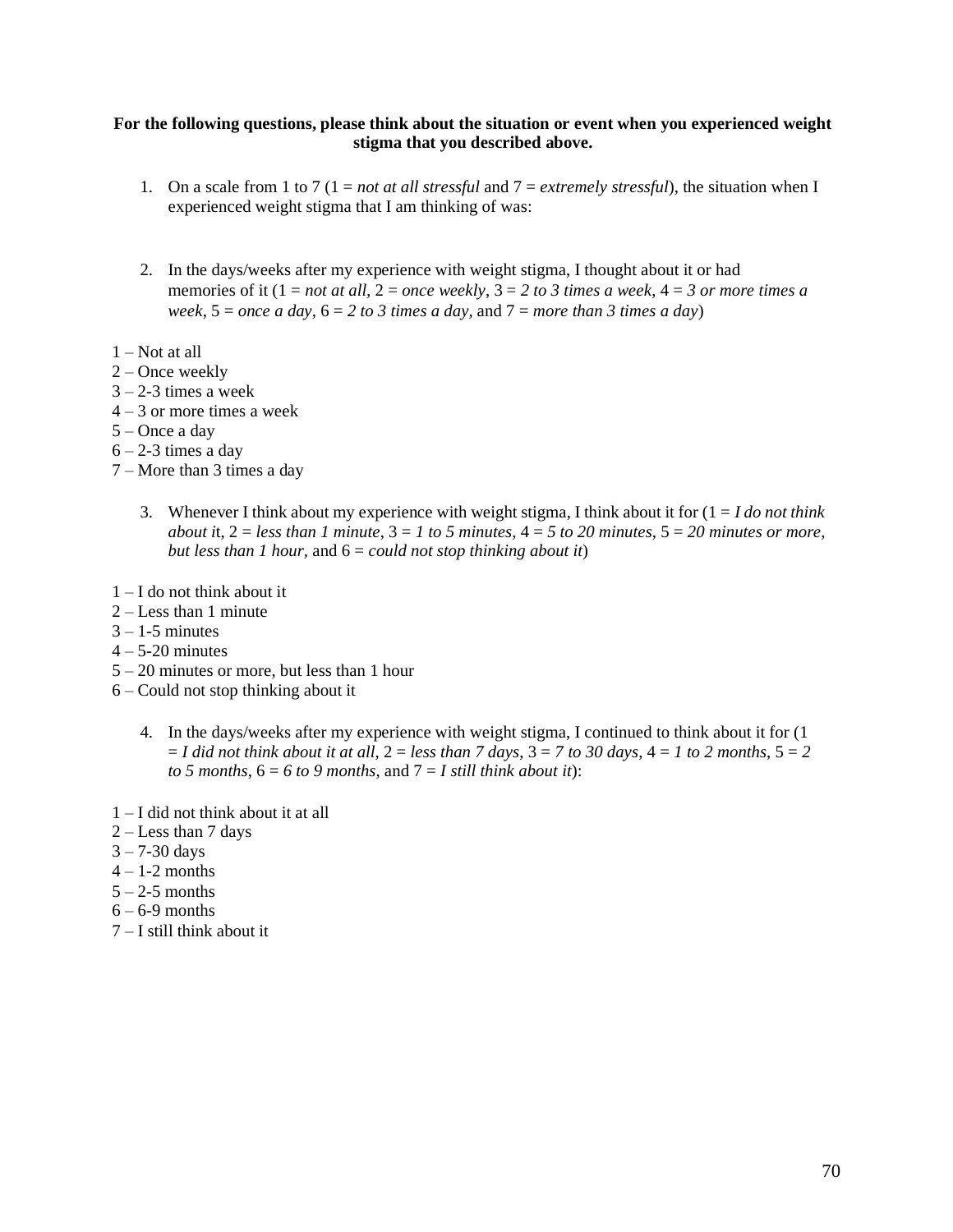- 5. I think about this experience with weight stigma even when I don't mean to  $(1 = never, 2 = 1)$ *rarely*,  $3 =$  *sometimes*,  $4 =$  *often*,  $5 =$  *very often*, and  $6 =$  *all the time*):
- $1 -$ Never
- $2 -$ Rarely
- 3 Sometimes
- $4 -$  Often
- 5 Very often
- $6 All$  the time
	- 6. People with overweight and obesity have always had to deal with these kinds of events/situations, so my experience with weight stigma was something I could handle ( $1 =$ *strongly disagree* and 7 = *strongly agree*)
- 1 Strongly disagree
- 2 Disagree
- 3 Somewhat disagree
- 4 Neither agree nor disagree
- 5 Somewhat agree
- $6 \text{Agree}$
- 7 Strongly agree
	- 7. At the time the event/situation occurred, I felt prepared to deal with it (1 = *strongly disagree* and 7 = *strongly agree*)
- 1 Strongly disagree
- $2 Disagree$
- 3 Somewhat disagree
- 4 Neither agree nor disagree
- 5 Somewhat agree
- $6 \text{Agree}$
- 7 Strongly agree
	- 8. At the time the event/situation occurred, I was able to think of ways to deal with it  $(1 =$ *strongly disagree* and 7 = *strongly agree*)
- 1 Strongly disagree
- 2 Disagree
- 3 Somewhat disagree
- 4 Neither agree nor disagree
- 5 Somewhat agree
- 6 Agree
- 7 Strongly agree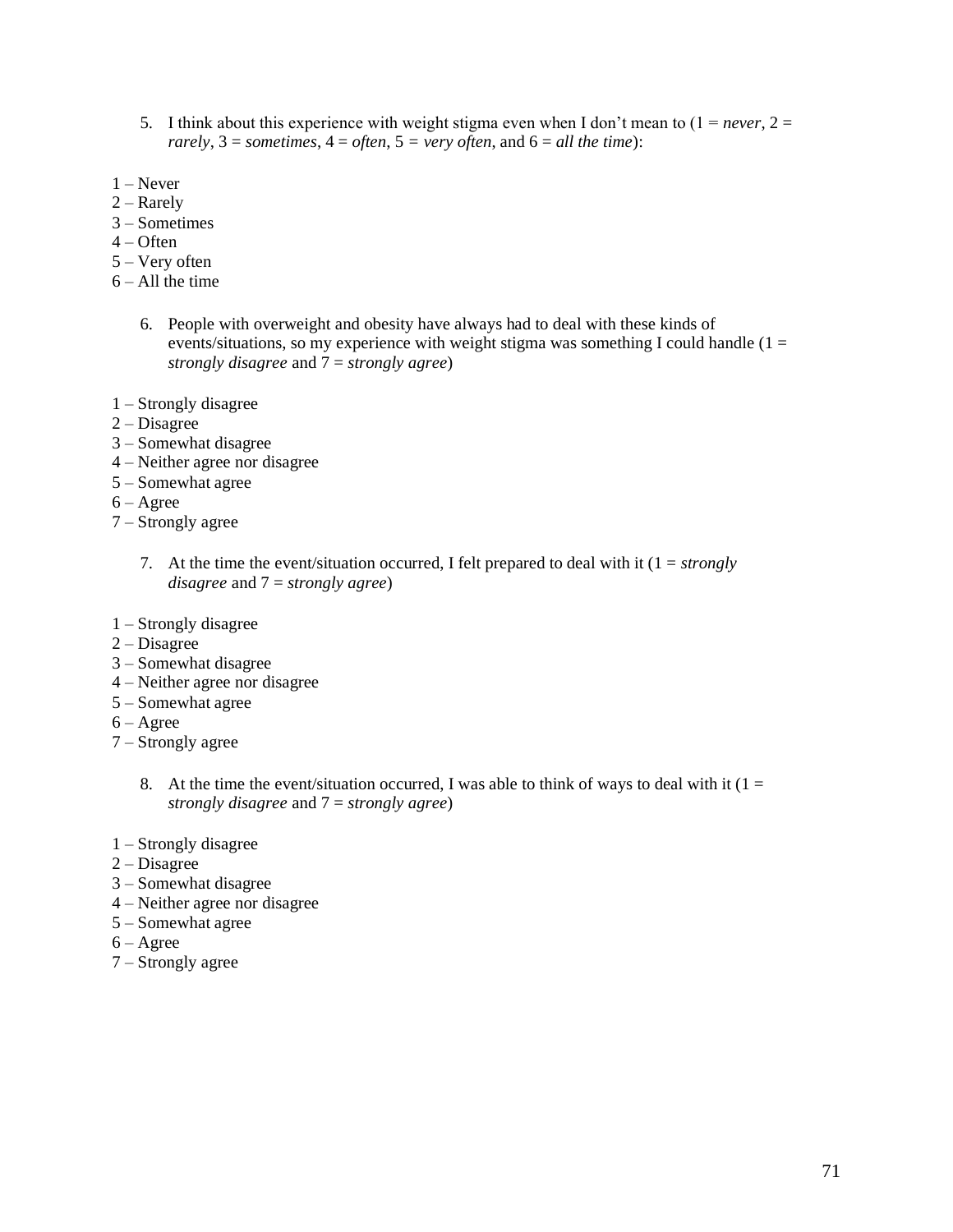- 9. I felt I had what I needed to deal with the event/situation (1 = *strongly disagree* and 7 = *strongly agree*)
- 1 Strongly disagree
- 2 Disagree
- 3 Somewhat disagree
- 4 Neither agree nor disagree
- 5 Somewhat agree
- $6 \text{Agree}$
- 7 Strongly agree
	- 10. I believe that most people with overweight or obesity will experience some sort of weight stigma similar to the situation I am thinking of in the future  $(1 = \frac{strongly}{disagree}$  and  $7 = \frac{strongly}{iscore}$ *agree*)
- 1 Strongly disagree
- $2 Disagree$
- 3 Somewhat disagree
- 4 Neither agree nor disagree
- 5 Somewhat agree
- $6 \text{Agree}$
- 7 Strongly agree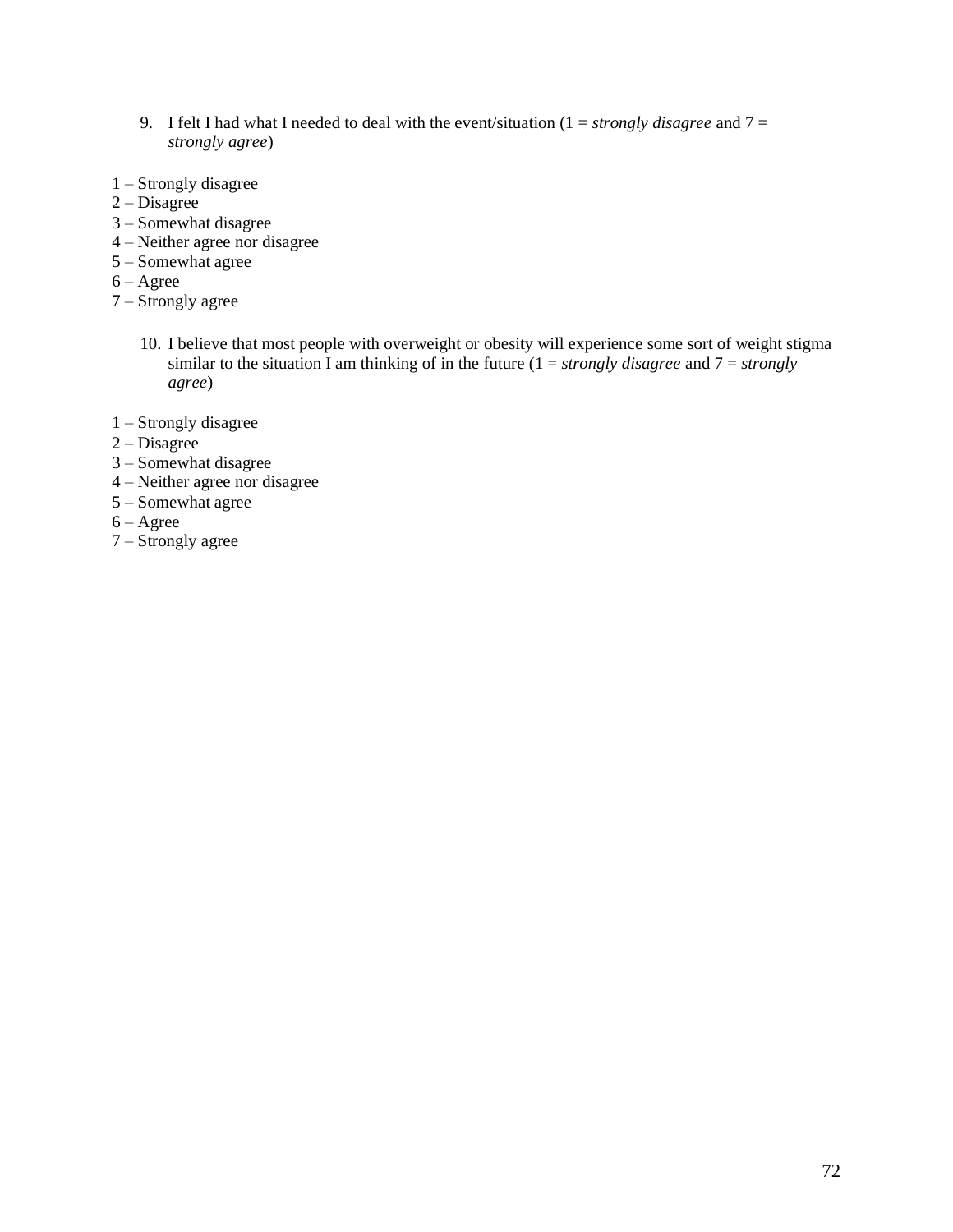### **For the following questions, please answer according to your general thoughts and experiences;**  *your answers to the following questions do not have to pertain specifically to the event or situation you described above.*

- 11. When I am around people who have different body sizes than I do, I expect them to say something hurtful about my weight or do something to harm or humiliate me because of my weight.  $1 = \frac{strongly}{\text{disagree}}$  and  $7 = \frac{strongly}{\text{argley}}$ .
- 1 Strongly disagree
- 2 Disagree
- 3 Somewhat disagree
- 4 Neither agree nor disagree
- 5 Somewhat agree
- $6 \text{Agree}$
- 7 Strongly agree
	- 12. If I go to a place where most people have smaller bodies, there is a good chance I will experience weight stigma (1 = *strongly disagree* and 7 = *strongly agree*):
- 1 Strongly disagree
- 2 Disagree
- 3 Somewhat disagree
- 4 Neither agree nor disagree
- 5 Somewhat agree
- 6 Agree
- 7 Strongly agree
	- 13. I believe there is a good chance that I will experience weight stigma in the future  $(1 =$ *strongly disagree* and 7 = *strongly agree*):
- 1 Strongly disagree
- 2 Disagree
- 3 Somewhat disagree
- 4 Neither agree nor disagree
- 5 Somewhat agree
- $6 \text{Agree}$
- 7 Strongly agree